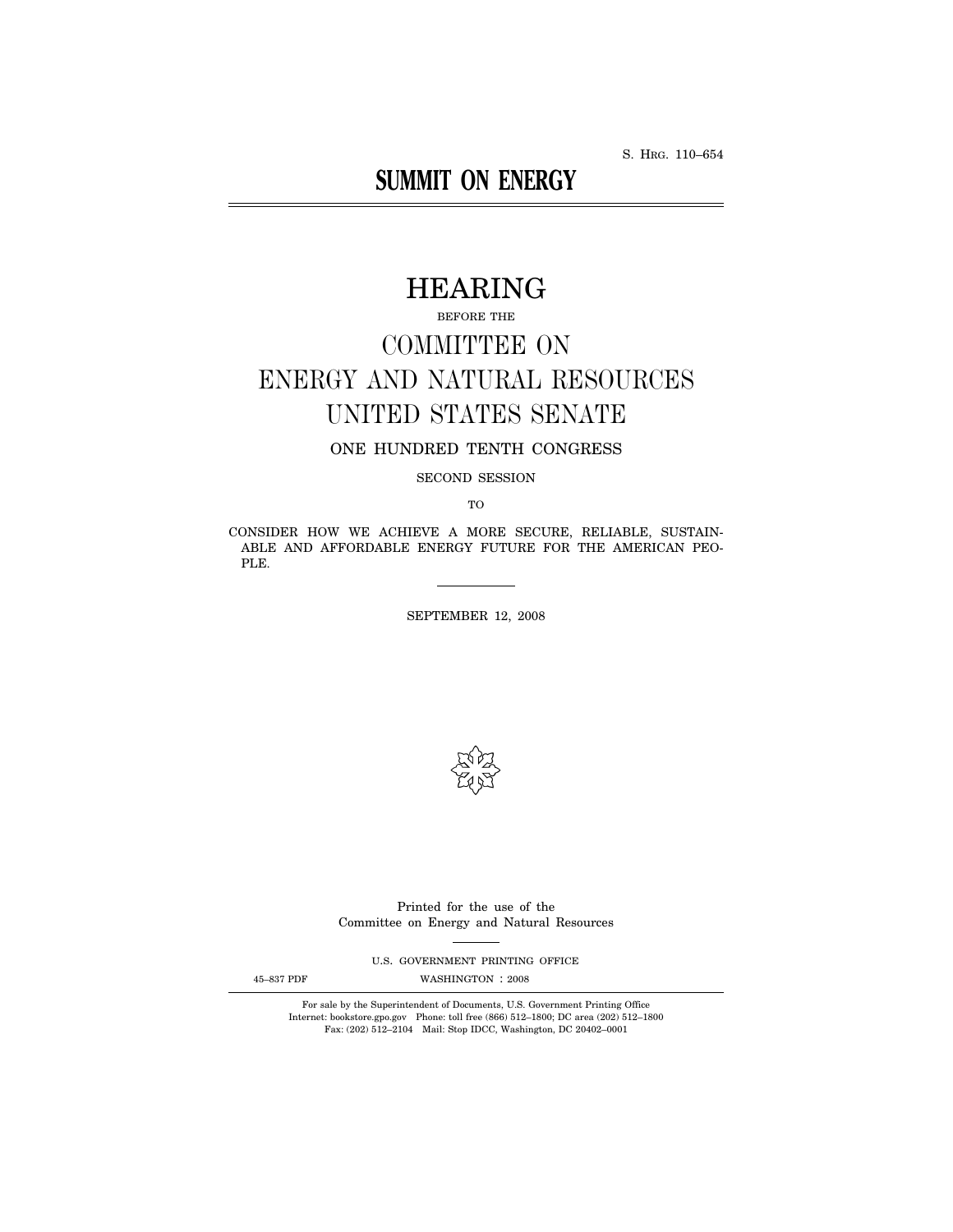## COMMITTEE ON ENERGY AND NATURAL RESOURCES

JEFF BINGAMAN, New Mexico, *Chairman* 

DANIEL K. AKAKA, Hawaii BYRON L. DORGAN, North Dakota RON WYDEN, Oregon TIM JOHNSON, South Dakota MARY L. LANDRIEU, Louisiana MARIA CANTWELL, Washington KEN SALAZAR, Colorado ROBERT MENENDEZ, New Jersey BLANCHE L. LINCOLN, Arkansas BERNARD SANDERS, Vermont JON TESTER, Montana

PETE V. DOMENICI, New Mexico LARRY E. CRAIG, Idaho LISA MURKOWSKI, Alaska RICHARD BURR, North Carolina JIM DEMINT, South Carolina BOB CORKER, Tennessee JOHN BARRASSO, Wyoming JEFF SESSIONS, Alabama GORDON H. SMITH, Oregon JIM BUNNING, Kentucky MEL MARTINEZ, Florida

ROBERT M. SIMON, *Staff Director*  SAM E. FOWLER, *Chief Counsel*  FRANK MACCHIAROLA, *Republican Staff Director*  KAREN K. BILLUPS, *Republican Chief Counsel*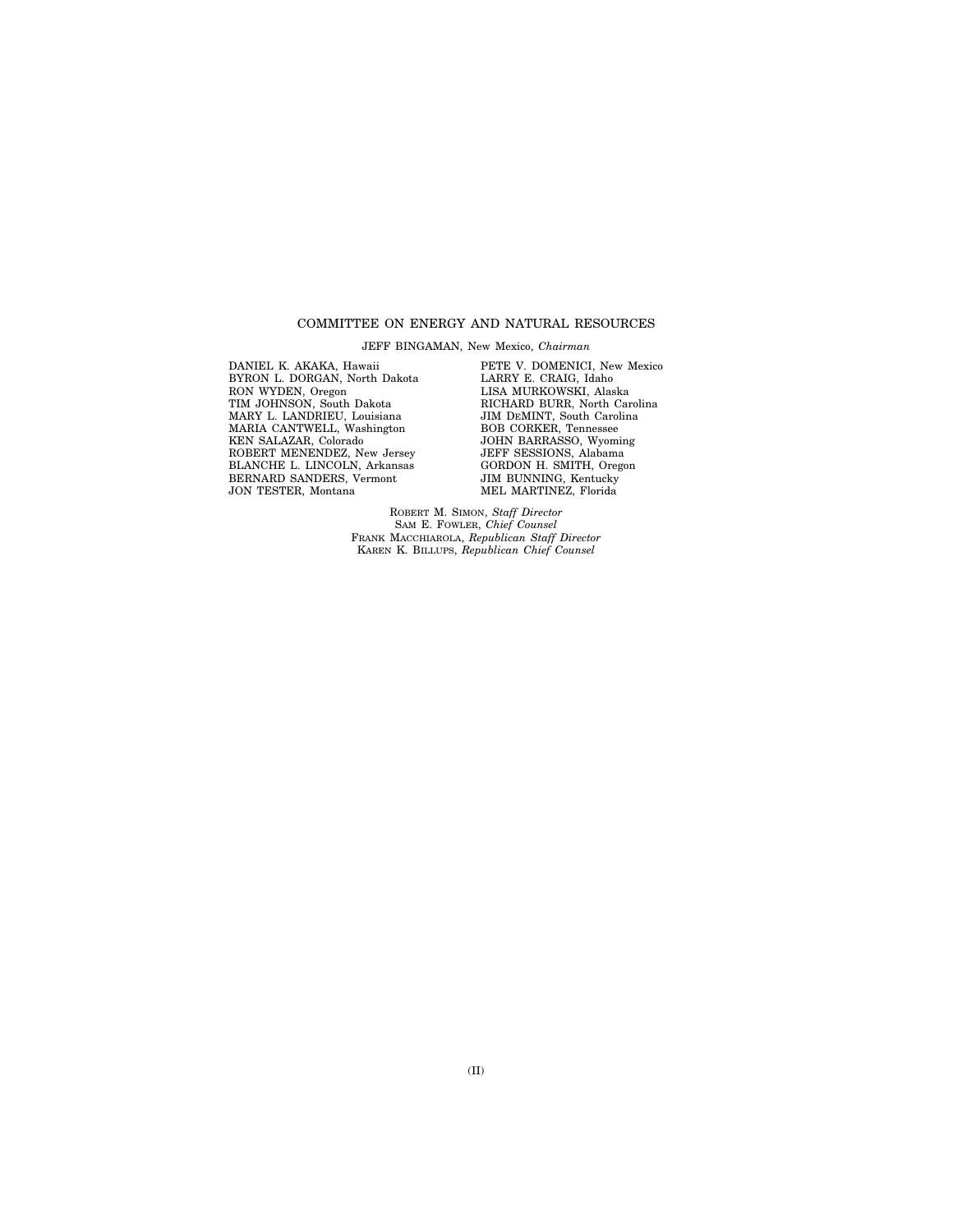# C O N T E N T S

# STATEMENTS

|                                                                                     | Page    |
|-------------------------------------------------------------------------------------|---------|
| Bingaman, Hon. Jeff, U.S. Senator From New Mexico                                   | 8       |
| Cohn, Gary, Co-President, Managing Director and COO, Goldman Sachs,<br>New York, NY | 67      |
| Deutch, John, Professor of Chemistry, Massachusetts Institute of Technology,        |         |
| Cambridge, MA                                                                       | 21<br>9 |
| Krenicki, John, Vice Chairman, President and CEO, General Electric Energy           |         |
| Infrastructure, Atlanta, GA                                                         | 61      |
|                                                                                     | 6       |
| Reicher, Dan, Director, Climate Change and Energy Initiatives, Google.Org,          | 27      |
| San Francisco, CA                                                                   | 19      |
|                                                                                     | 1       |
| Roberts, James, Chief Executive Officer, Foundation Coal Corporation, Lin-          |         |
| thicum Heights, MD                                                                  | 64      |
| Rowe, John, Chairman and CEO, Exelon Corporation, Chicago, IL                       | 62      |
| Steenland, Douglas, President and CEO, Northwest Airlines, Minneapolis,<br>MN.      | 66      |
| Verrastro, Frank, Director, Energy and National Security Program, Center            |         |
|                                                                                     | 12      |
| Wagoner, Richard, Chairman and CEO, General Motors, Detroit, MI                     | 68      |
| Yergin, Daniel, Chairman, Cambridge Energy Research Associates, Cam-                |         |
|                                                                                     | 14      |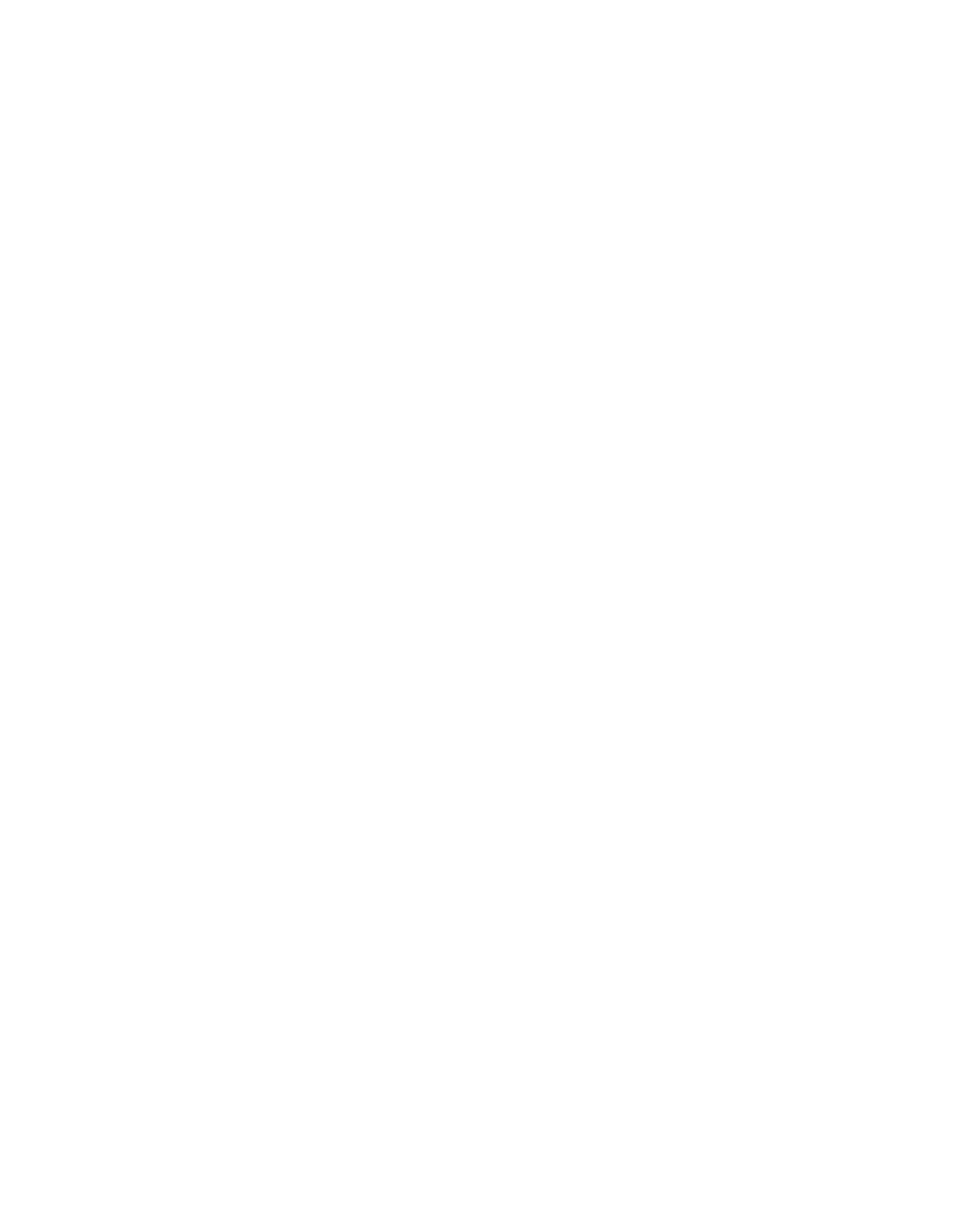# **SUMMIT ON ENERGY**

# **FRIDAY, SEPTEMBER 12, 2008**

# U.S. SENATE,<br>COMMITTEE ON ENERGY AND NATURAL RESOURCES,<br>*Washington, DC.*

The committee met, pursuant to notice, at 9:35 a.m. in room SDG–50, Dirksen Senate Office Building, Hon. Harry Reid presiding.

## **OPENING STATEMENT OF HON. HARRY REID, U.S. SENATOR FROM NEVADA**

Senator REID. There are many who deserve credit and thanks for organizing this summit. I appreciate the work that Senator McConnell has done. He and I have done our best to put together a fair group of witnesses.

Of course Senators Bingaman and Domenici who are so unique, both coming from the same State, being chair and ranking member of that committee off and on over the last several years, appreciate their good work. Of course, I again extend my appreciation to those who are here from government. There are academics here, people from industry.

Especially I want to thank Senator Conrad whose idea this was, lead organizer of this summit, suggesting this was something we should do. So he's pushed relentlessly to have this done. Of course, we've all watched with interest the work that's he's done on a strictly bipartisan basis coming up with some energy legislation that we'll see in the next few days.

I think we've seen two diverging trends in this energy debate. One I think is very encouraging and one perhaps, not so. On the one side, as the fall campaigns heat up, we've seen energy move into a more partisan realm with candidates looking to score points with sound bites that really solve nothing.

But on the other side, we're seeing increasing consensus. When all political dust settles our energy challenges can't fall into political partisan bickering. We've got to understand that it's, the issue, is bigger than any one of us, any one political party.

I think an encouraging trend toward bipartisanship is some things that's happened the last few days. We've seen the gang of ten, which has continued to work on their product. They recognize, and we all recognize, their work is certainly not perfect. Compromise never is.

But we've seen also, for example, yesterday, Senators Baucus and Grassley come up with what they think is a way to move forward on this. We've seen the month's long work of two Senators,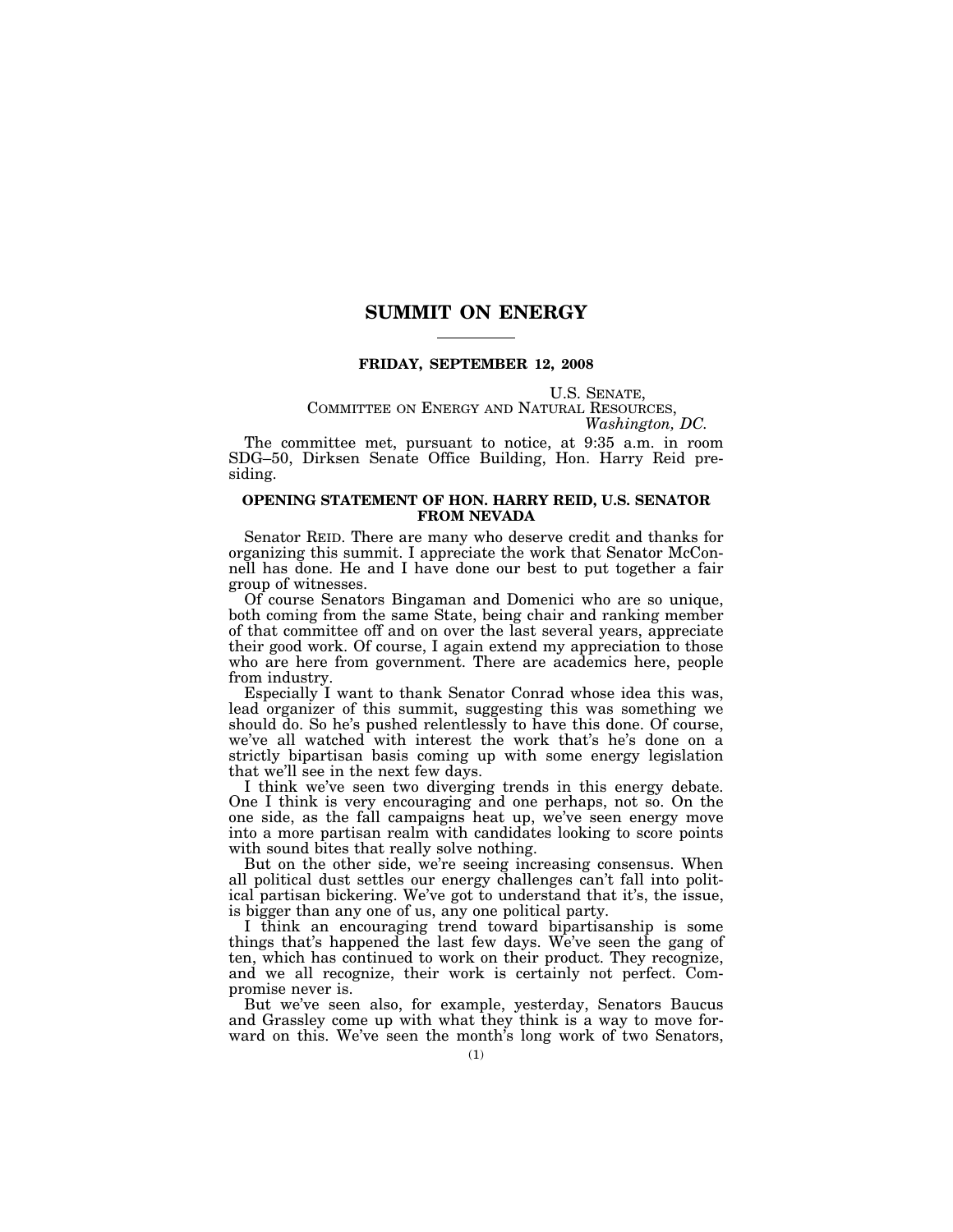Cantwell and Ensign. Democrat and Republican working to move forward on what they believe is an answer to a significant problem we have in the energy world.

So these are all good signs. In Nevada this last August, on the 19th, I had the final day of a 2-day summit on energy. It was a national summit. It was really worked out so well.

We had coming together, industry, labors, sportsmen, environmentalists, Democrats and Republicans. To come with a serious purpose to find a solution to some of the problems we have with energy. It was unique that I was sharing the stage with T. Boone Pickens.

He wanted to make his presentation on a blackboard. The President of the University said when he requested that, they don't use blackboards anymore. So he had to go to the girl's volleyball department.

The only one they could find in the University. Boone did a great job as a teacher up there telling us what he thinks should be done. What he thinks should be done is a direction that a lot of us believe is the right direction.

He and Al Gore have gotten together, recognizing that the security of our Nation is extremely important. One of the answers to a more secure Nation is not being dependent on 70 percent of our oil being imported from foreign sources. So today's summit is the latest step in this bipartisan trend.

But I have to say that this bipartisan trend has been a hallmark of Bingaman/Domenici's work on the Energy Committee for a long, long time. So we're going to hear today from noted academic leaders, America's high tech giants and oil company executives. With energy legislation, we hope, moving to the floor next week as Senator McConnell and I think it will. This is a rare opportunity to put our ideas directly into action.

But the legislation of this work period is just one of many steps we must take. It is important. I think we all agree that a problem as big as this requires comprehensive solutions. I wish we had a magic formula that we could mix up and solve all of our problems.

I wish we could have a silver bullet to solve our problems. I think the only silver bullet we have is to decrease our consumption of fossil fuels. There are a number of ways we can do that, conserve energy, of course. We can do this painlessly in a number of ways by improving efficiency of our buildings, our household appliances.

We also need to move to renewable energy which is so important. We all recognize that. We also need to demand a better fuel efficiency from our automobiles.

Most people in this room probably never saw a Model T. But some of us have. A hundred years ago when the Model T was introduced, this little vehicle averaged 13 to 21 miles a gallon.

Since then we've invented television, taken to the skies, landed on the moon, put a man on the moon. But most of our cars and trucks in 2008 average 13 to 21 miles a gallon, just like the Model T. So we can do better. We have to do better.

One part of the solution is the advanced technology vehicle manufacturing incentives program that a number of people are talking about. So I want to do everything I can to see if we can secure funding to implement this important program as soon as possible,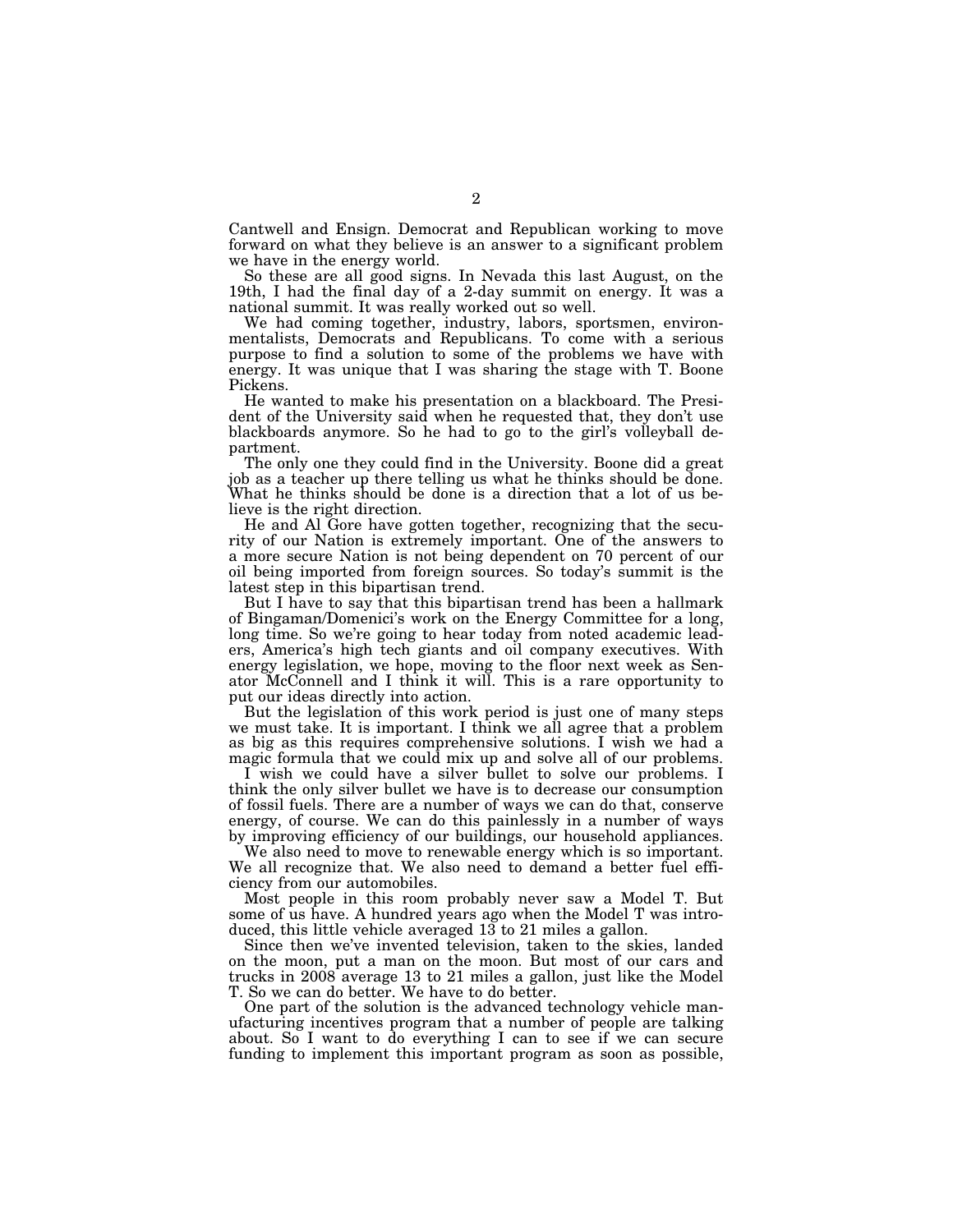hopefully this year. We also, of course, need to bring down prices for the oil we use in many different ways. We have to go after speculators, price gougers and oil producing nations who game or cheat the system and leave American consumers paying the bill.

Finally, I think we can all agree that we need to view this not as a crisis. It's hard to put that out of our calculation, but as an opportunity. An opportunity to see if America can move back into the world of being the most efficient automobile manufacturer in the world, automobiles made here in America.

That solar panels and wind turbines will power the planet in the years to come can be built by American workers, that the transition from fossil fuels of old to renewable fuels of tomorrow can create jobs, protect our national security and cleanse our environment.

Already State and local governments are joining with the private sector. These entrepreneurs who have made our country so successful see the light. That there is money to be made in this world that we have created where people who are willing to invest not only can make money, but make a better world.

So thank you all for being a part of this program. I think it's long time past for the Federal Government to take a lead to help clean our country and move to a clean revolution in every city and town across our country. The American people demand that we do something differently. They're demanding bold, new ideas and creative solutions. I'm confident the day's panel will help move meaningfully to that end and move away from what we have now which is status quo.

On behalf of Senator McConnell, we have some business on the floor. We're in session today. We created it so there will be no votes, but there is work that we have to do. So if you would be good enough to excuse us after we complete our statements, Senator Bingaman and Domenici. We would appreciate it.

Senator McConnell.

[The prepared statement of Senator Snowe follows:]

#### PREPARED STATEMENT OF HON. OLYMPIA J. SNOWE, U.S. SENATOR FROM MAINE

I want to thank Chairman Bingaman, Ranking Member Domenici, as well as the Majority and Minority Leaders for holding this timely summit on how we achieve a more secure, reliable, sustainable and affordable energy future for the American people. I also want to thank our broad collection of experts for their time and their insight into how our country can reestablish a coherent energy policy that will both enhance our nation's security and ultimately provide Americans with clean and economical energy.

I am encouraged by the development of this summit, and I hope that we can build upon this event to forge a resolution to a crisis that is afflicting every American. In June of this year, Senator Ben Nelson and I wrote to Senate leadership, and later to the President, calling for an energy summit that would bring together the President, the Bicameral Leadership of Congress, and key stakeholders to move beyond this energy paralysis that is costing Americans every single day at the pump and invoking fear as winter approaches.

Specifically we stated that, ''The partisan stalemate on energy issues must end and we believe it will require good-faith efforts from both ends of Pennsylvania Avenue. Accordingly, we urge you to convene a national energy summit with the President with the goal of developing a consensus on sensible proposals that can address the crisis facing all of our constituents.''

I continue to believe it is essential that such a national summit be convened, to truly develop consensus legislation that can be passed, implemented, and produce tangible results for the American people. I hope that today's summit is the begin-ning of more serious discussion of the most pressing issue facing the American people.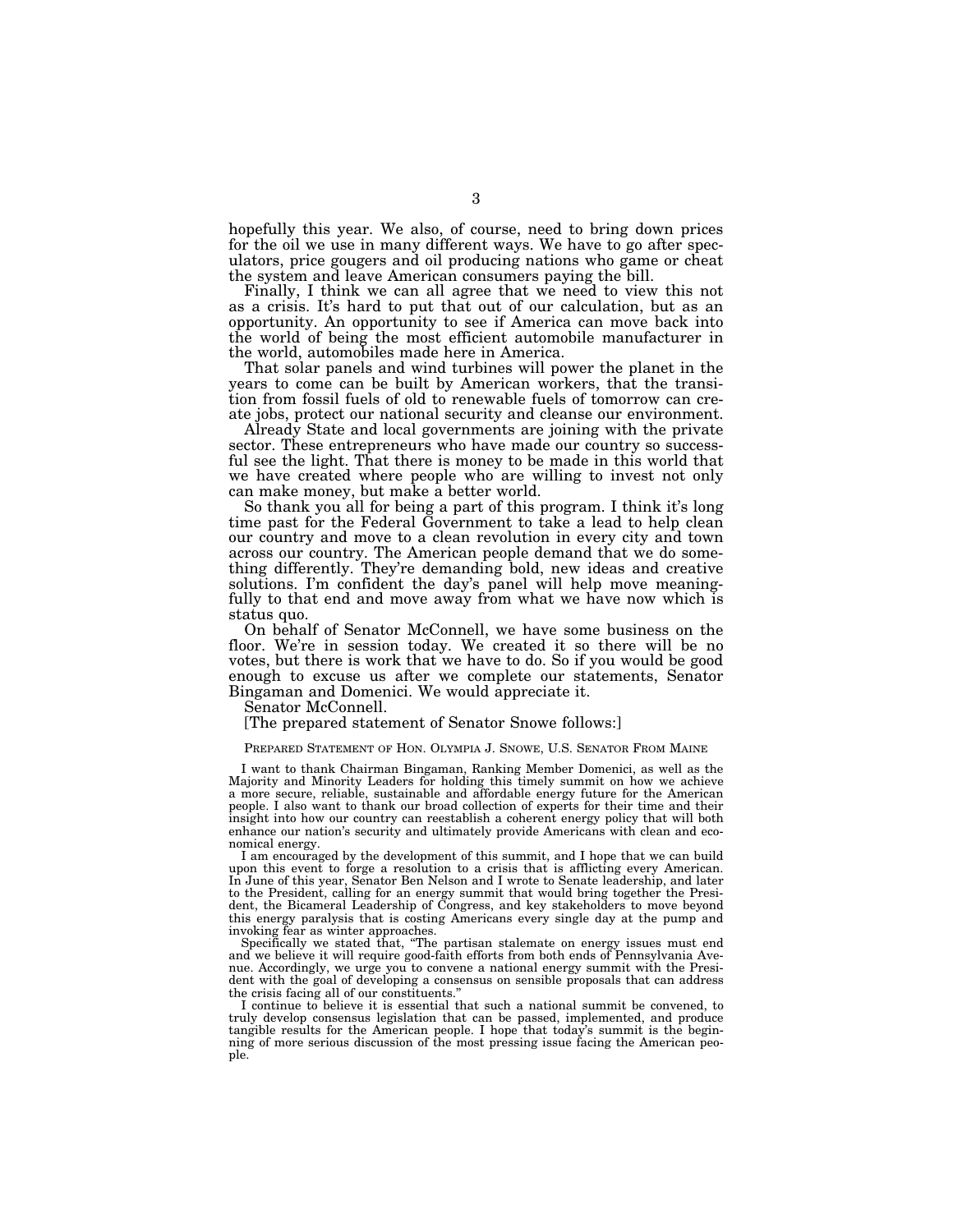Americans will not accept anything less than an energy revolution, a sentiment that is leaps and bounds beyond the half measures that Congress has proposed. Clearly, we must expand our vision beyond a patchwork energy policy and boldly lead the United States to a future in which America's energy is no longer controlled

by unstable suppliers and rogue nations.<br>On Wednesday, September 10, 2008, this stark reality was illustrated once again<br>when the OPEC Cartel announced that the petroleum market was oversupplied and<br>that overall production Times reported, ''the cartel's members appeared deeply split, with one camp, led by Iran and Venezuela, advocating reductions in output to stem further price declines, and another, led by Saudi Arabia, wishing to allow prices to fall further.''

The reverberations of this decision, made in part by America's enemies, are pro-found and chilling. According to Michael Stoddard of Environment Northeast, the price of heating oil will translate into a shift of \$11 billion from the Northeast to foreign countries, and collectively America will transfer an estimated \$700 billion to foreign countries. For individual families, the consequence of a nonexistent en-ergy policy is that they are paying roughly \$3,500 just to stay warm during the winter.

At the same time, the opportunity to reestablish our energy policy is firmly in our own hands. Sheikh Zaki Yamini, a Saudi Arabian oil minister of the 1970s and the architect of the 1973 oil crisis, recently offered an interesting prediction on the future of oil: ''The Stone Age did not end for lack of stone, and the Oil Age will end long before the world runs out of oil.'' The point is, when less expensive and cleaner energy alternatives are viable, oil will be displaced irrespective of the level of world supply. If we are to hasten the arrival of that day—as costs, as well as environmental and national security concerns dictate we must—it is imperative that our federal government provide the incentives and assistance to encourage entre-

preneurs to lead the way to a new energy paradigm that ends the oil age. The foundational shift in our energy markets highlights the anemic federal effort to adopt the next generation of energy technology and policies. We are not only in the midst of an energy crisis but also a crisis of confidence in our governmental institutions—both Congress and the Administration—to actually do something about<br>it. The manifestations of our current energy policy, or lack thereof, are discernible<br>in some of the greatest issues facing America. The critic the trade imbalance, an inflexible foreign policy in the Middle East—are all directly related to our energy policy, and with increasing clarity we are witnessing the consequences of petroleum dependency. Concurrently, clean energy production has undergone rapid technological advances in the past decade, and its costs have dropped

appreciably. Clearly, it is illogical to produce additional energy when that energy is wasted through inefficiency. It is imperative that we promote energy efficiencies that enhance the use of existing resources. As Dan Reicher has stated before the Senate Finance Committee, ''energy efficiency is our cheapest, cleanest, and fastest energy option.'' Accordingly, I believe a long-term energy plan should encourage energy efficiency with the same level of commitment as we have invested in the production of clean energy.

That is why I long have championed energy efficiency tax credits as a Member of the Senate Finance Committee and worked to ensure that the 2005 Energy Bill included landmark tax credits for energy efficient buildings. One tax credit, that provides a \$2,000 credit for the construction of new, energy-efficient homes, already has saved our country 51 gigawatt hours of electricity since it was created in 2005. I also fought for revolutionary tax incentives for commercial buildings and retrofitting existing homes that were enacted into law. Current practices saddle future generations with the costs of inefficient buildings, and given our current circumstances, it is unacceptable that we continue to construct porous buildings that waste expensive energy purchased offshore.

Yet, Congress already has allowed one of my provisions that assists homeowners in improving the efficiency of their homes to expire at the beginning of this year. This is the antithesis of the energy policy that our nation must employ to address rising energy costs. For example, a taxpayer could use a \$300 tax credit, included in the tax extenders package, to purchase a high efficiency oil furnace, which would save over \$180 annually according to calculations based on Department of Energy data and recent home heating prices. This tax credit is essential to save home heating oil and reduce our reliance on foreign oil. Other energy efficiency tax incentives, such as the commercial buildings deduction, expire at the end of this year and, incredibly, the future of these credits is in limbo because of Congressional inaction.

At a time when we must be investing in energy efficiency, it is incomprehensible that these tax credits have not been extended. Our failure to provide an extension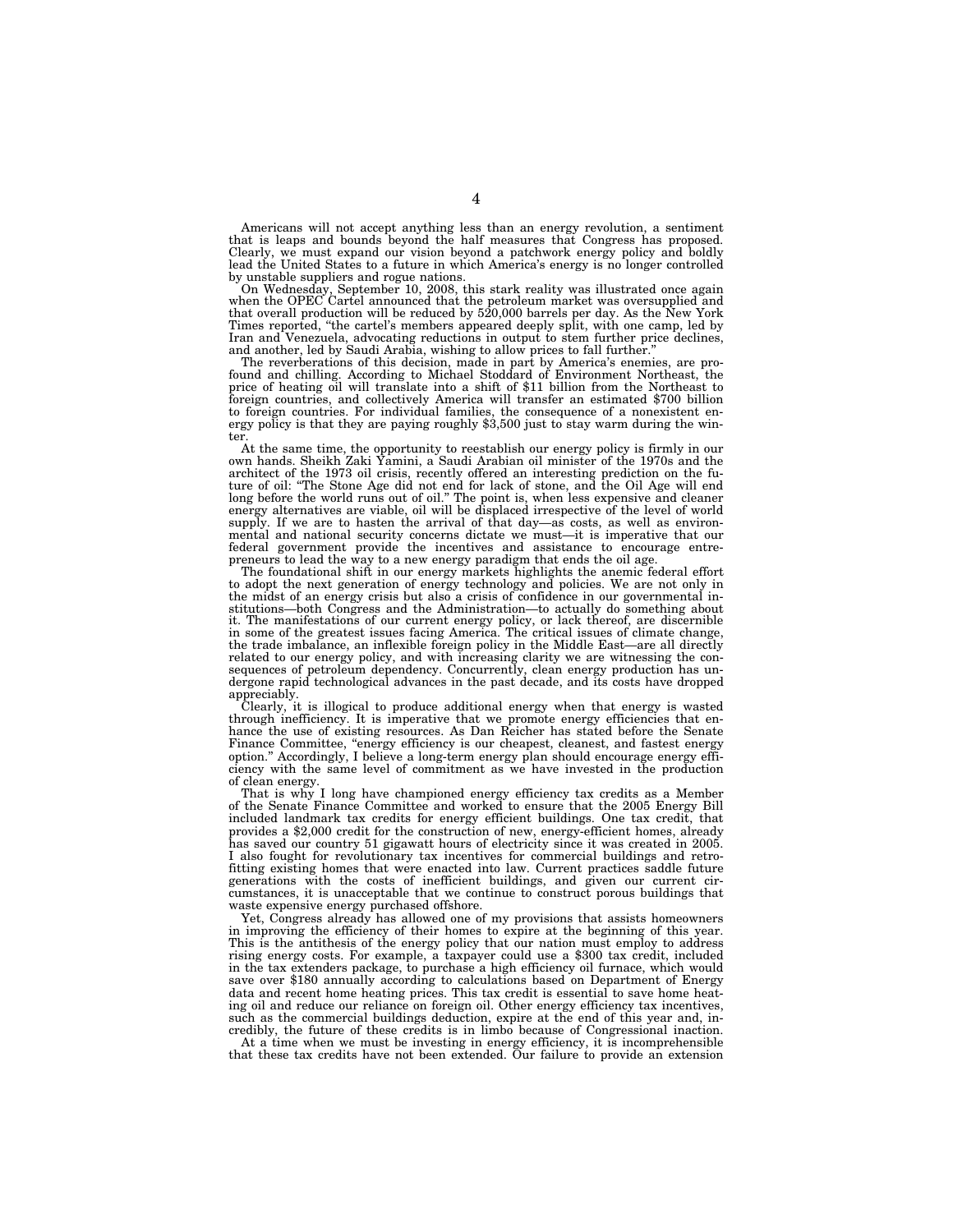for these incentives works directly against their very purpose. We must come together to find a way to provide long-term extensions of these provisions to instill the confidence necessary for consumers to know that if they make the right investment, that they will have a tax incentive to reward them for the energy efficiencies that they gain through retrofitting their home, or building more efficient new homes and commercial buildings.

Furthermore, it is beyond my comprehension that Congress has failed to extend<br>renewable production tax credit [PTC]—a key catalyst for moving our country to self<br>sufficiency through increased use of wind, wave, biomass, an which is set to expire December 31st. As a Member of the Finance Committee. I long have been a champion of this critical incentive and on December 14th, 2006, I sent a letter with 41 of my Senate colleagues to the President requesting that we extend the renewable energy PTC, at least through the end of 2013.

Specifically, the letter stated, ''The PTC is a vital component in financing new re-newable energy projects. As you know, it is crucial to our national security that we expand and strengthen investment in renewable energy resources. The continued development of energy also will spur significant economic development opportunities, stabilize prices by diversifying the electric generation supply, and help reduce greenhouse gas emissions.''

At a time when job losses are crippling a struggling economy, a long-term exten-sion of this tax credit could create 100,000 jobs, yet we have failed to promote a palpable opportunity to energize our economy and reduce our reliance on foreign oil. So we are not only forfeiting the opportunity to promote energy independence, but also the collateral job creation that accompanies greater clean energy investment exactly at a time when our economy requires a tangible boost.

Just imagine where we might be if we had approved these extensions last Janu-ary! As a result of Congress' failure to approve these common sense provisions, a potential bright spot in our economy, our renewable energy industry, is faced with uncertainty: Will Congress act or not? This point was reiterated before the Finance Committee last February, when Dr. Dan Arvizu, of the National Renewable Energy Laboratory stated, in reference to the PTC, that, ''While I can only imagine the challenges that confront those who deliberate and adopt a federal budget, anything we can do to move beyond a year-to-year approach, and chart a long term course for<br>renewable energy policy, will provide us with lasting benefits." I believe we should<br>have at least a ten year extension of this critical tax e our country on an irreversible track to self-sufficiency and demonstrate to the world that we are committed to clean energy, we should make this vital production tax<br>credit permanent. An assurance of this magnitude provides a strong signal to inves-<br>tors that they can count on these credits as they decide w able energy and thereby maximize our ability to accelerate a clean, self-sufficient energy policy. Similarly, a long range commitment to renewable energy makes clear to oil producing nations—and to Americans burdened with enormous energy costs that the United States is on a steady course to energy independence, not one interrupted by politically driven decisions every year or two.

We know what America can achieve when our innovative spirit is unleashed. We must seize on the entrepreneurial spirit that has spurred our economy in the past. Just consider what we have accomplished—the microchip, the Internet, and the microwave are all American innovations that altered our lifestyle—this type of vision will bring about the energy revolution that the American people are seeking from Washington.

At a recent speech in Atlanta, author Tom Friedman urged America to retake the lead in the world through innovation in "ET"—Energy Technology. Friedman said the United States needs to ''invent a source of abundant, cheap, clean, reliable electrons." He compared the "ET" movement to the "IT" (Information Technology) movement of the last decade.

To that end, I strongly believe that we should develop innovation grants for the thousands of entrepreneurs who are developing the next energy concept that will revolutionize our energy policies. The Advanced Research Projects Agency—Energy, which was authorized in the 2005 Energy Policy Act, has not been funded by Congress—and it should be. This is a basic step forward in expanding federal research, but we also should use this model to allow private industry and private citizens the incentives and opportunities to also develop America's next innovative idea.

Finally, there are additional steps that I believe our country must take in the short-term. As we approach a winter under an unprecedented pricing structure for home heating oil, it is unacceptable that the federal government would store refined heating oil in tanks in the North East Home Heating Oil Reserve Program. I have introduced legislation with Senator Dodd and Chairman Kerry that would release this heating oil if prices remain over \$4 per gallon. The releases would occur in a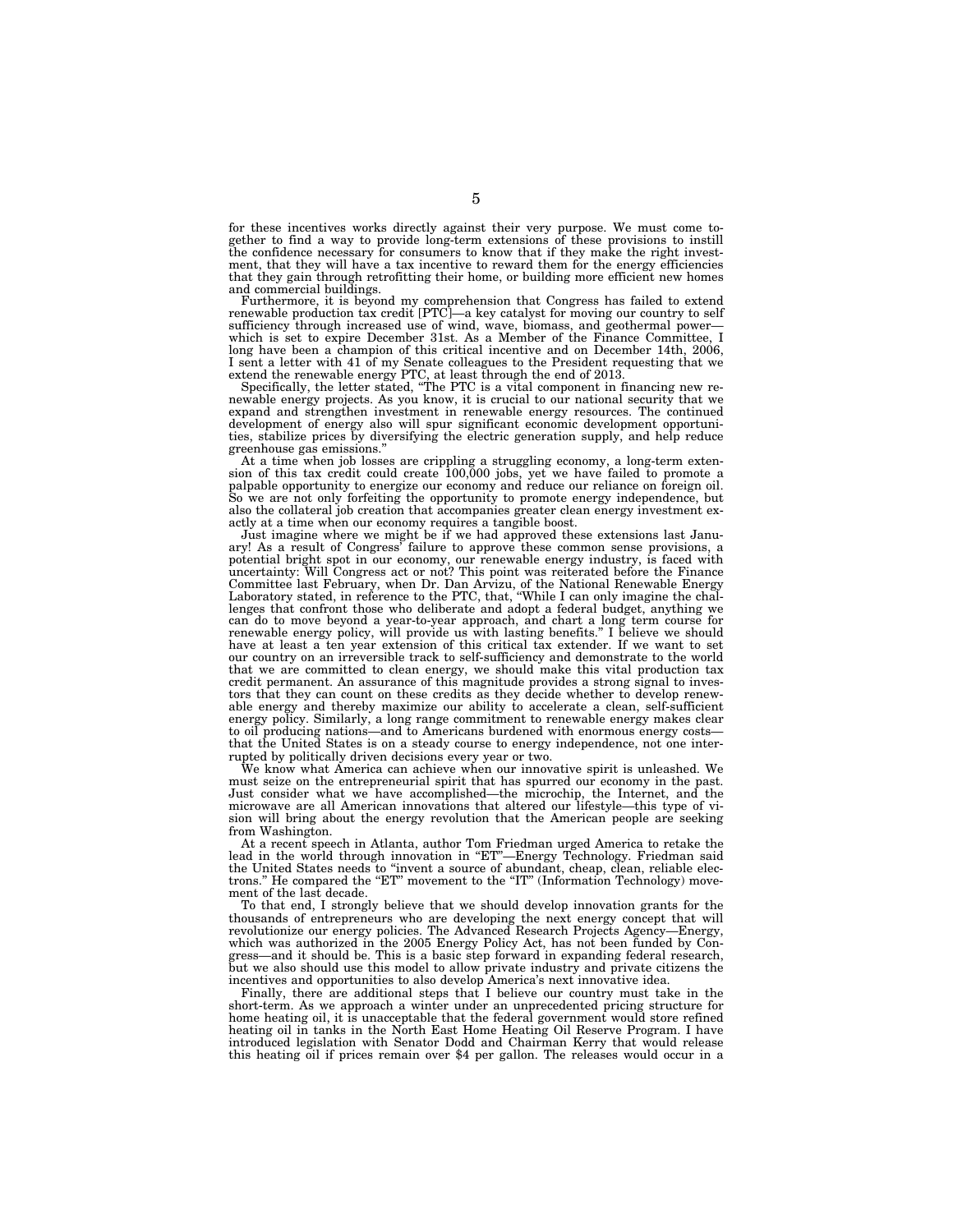staggered process throughout the winter and invest the monies from the sale of this heating oil in weatherization. At a time when we know that the prices will force individuals to use cooking stoves, space heaters, and kerosene cans that can lead to fires as well as produce toxic fumes, we must take every step to reduce prices by releasing these supplies to the open market and use the revenue to invest in weatherization.

In addition, I am appalled that the National Highway Traffic Safety Administration's (NHTSA) draft Environmental Impact Statement (EIS) used an assumption of \$2.26 per gallon of gasoline in 2016 to justify their proposed reduced fuel economy standards. This is the type of nonsensical response that regrettably demonstrates the appallingly low level of seriousness with which this issue is approached in too many circles in our government. We must accept the reality of the energy crisis and plan accordingly. Every American would tell NHTSA that a \$2.26 per gallon estimate is, at best, exceedingly optimistic, if not, more accurately, absurd.

Our country has lost years by not forging a comprehensive energy policy, so we must redouble our efforts to make up for lost time. We have foolishly forfeited years of American innovation because Congress has failed to craft the policies that inspire and encourage a nation of entrepreneurs. It is my sincere hope that we can build on today's energy summit to bring about the change in energy policy that the American people demand.

I thank you all for being here today and I look forward to reviewing the testimony of the witnesses.

## **STATEMENT OF HON. MITCH MCCONNELL, U.S. SENATOR FROM KENTUCKY**

Senator MCCONNELL. Thank you, Senator Reid. It's great to be here. I want to also thank Senator Bingaman and Senator Domenici for their leadership and all of those, of our colleagues who are around the table, who expressed extraordinary interest in this.

I do want to say, with regard to Senator Domenici. As we all know he is wrapping up 36 years of extraordinary service in the Senate. He has been our energy expert on our side for a long time.

I know it must be gratifying to him, even though he will not be here next year, that the subject that he has devoted such an extraordinary percentage of his public service to is the No. 1 issue in America. We hate it that you won't be here next year, Senator Domenici because you have been a wonderful leader on the subject of energy over the years. So much of what you've suggested we ought to do. We should have done a lot earlier.

Over the past several months Congress has been engaged in this important debate. Americans are rightly frustrated over the high cost of gas at the pump and the high cost of energy in general. The \$4 a gallon gasoline was the tipping point of galvanizing consumers across the country and sparking Congress to refocus its energy on a problem that has been with us for decades.

The seriousness of the problem and the need to do something about it soon was brought home to me in an especially vivid way during my time at home in Kentucky over the August break. In dozens of public events I spoke to commuters, farmers and owners of small and large businesses whose lives have been disrupted, in some cases tragically so, by the high cost of gas. Kentucky is home to about 80,000 farms. I heard about the soaring cost of fertilizer which is made with natural gas, the cost of fueling farm equipment with diesel and even the rising cost of seeds, which are often trucked into farms from long distance.

I heard about the soaring cost from UPS which is Kentucky's largest employer and the owner of one of the Nation's largest air fleets. A recent article in one of the national papers noted that UPS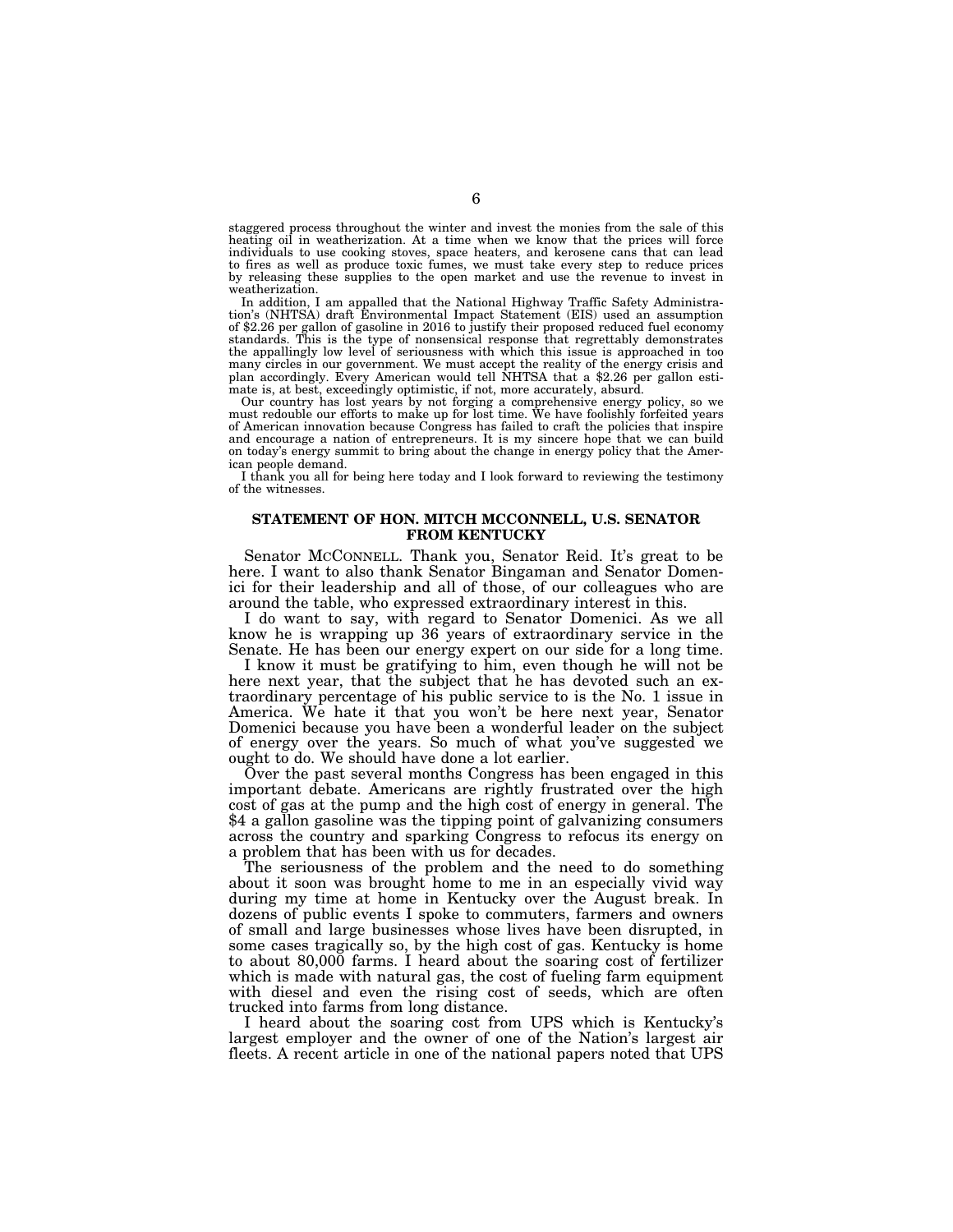drivers have been told by management not to take left hand turns. It saves gas by cutting down on idling time. The article was meant to be funny. But I assure you the employees in Louisville are not laughing.

Nor are the residents in rural Kentucky who are among the hardest hit consumers in the Nation as a result of high gas prices. With lower than average incomes and few mass transit options, most of these folks are now spending a giant chunk of their paychecks each week on fuel. The average resident of Owsley County in Eastern Kentucky, for example is now spending more than 15 percent of his or her income on fuel, the fourth highest average of any county in the Nation.

But perhaps the most distressing story I've heard about is the consequences of high fuel prices from the operators of the dialysis center in Elizabethtown who told me some of their patients are cutting down on life sustaining treatments. Because it's just too expensive for them to drive back and forth from their homes four times a week. These people are desperate for help.

Republicans, I assure you, are open to any reasonable suggestion that will lead to a concrete, meaningful result. It is with this in mind that Republicans have already coalesced around a simple and straight forward principle that we believe could and should form the basis for bipartisan legislation on this issue. We need to both find more American energy and use less.

We know that we can find more domestic energy by means of deep sea exploration off our coasts and by developing western oil shale deposits, which according to conservative estimates represent at least 800 billion barrels of recoverable oil. At the moment the vast majority of these enormous domestic resources are off limits to consumers as a result of Federal regulation. Republicans have repeatedly demonstrated our strong support for energy conservation measures. Most recently we demonstrated that commitment by supporting the first increase in Federal fuel economy standards for cars and trucks in decades.

But it must be said at the outset that conservation alone is clearly insufficient. While all of us may envision a future in which America does not run on fossil fuels, this is not today's reality. Nor will it be for many years to come. We need to be realistic and recognize that in the near term we will still need more oil and gas.

I believe that this oil and gas should come from America's own ample, domestic reserves, not from the Middle East. We cannot and should not ask people like rural Kentuckians to assume the burden of this transition when we have enormous energy reserves under our own feet. Reserves that the government has made increasingly difficult to tap.

Indeed few people seem to realize that as America's energy consumption has increased over the last three decades, we've actually been producing less and less of it at home. As a result of government regulation at every level, America's domestic oil production has dropped to roughly half of the ten million barrels per day that we produce right here at home three decades ago. This trend toward less domestic energy production may have made sense to some people at the time of cheap oil. It makes no sense at a time of \$4 a gallon gasoline. Most people realize that.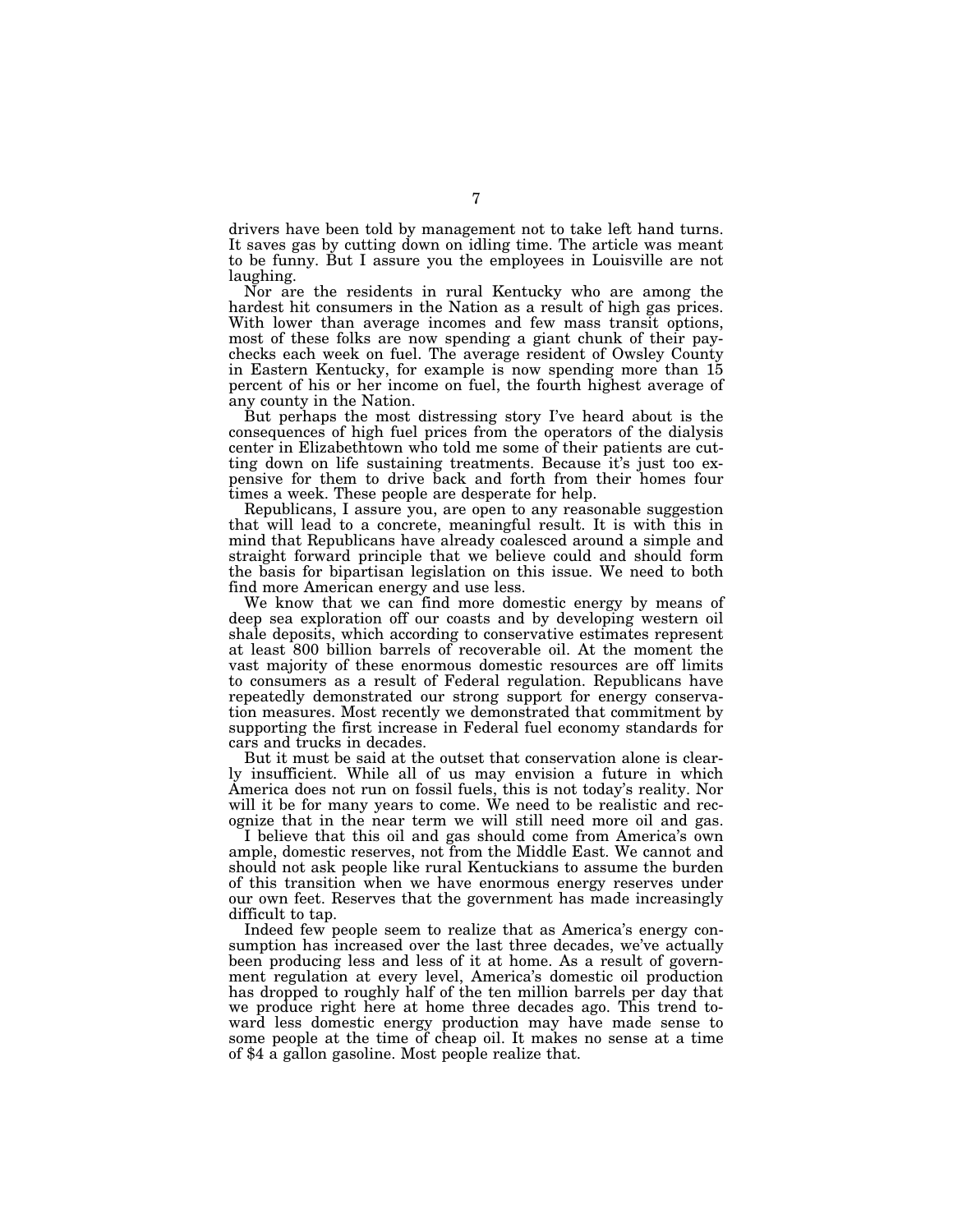The American people are demanding that Congress do something to alleviate high gas prices and to do something significant. Some of the proposals we have heard certainly try to make that effort. But by and large, they fall seriously short. They either ignore the need for increased domestic supply or they're disproportionately meager in light of the severity of the crisis.

The primary drivers of the current oil shock, economic growth in China and India, are not going away. The American people realize this. That's why they're not likely to be satisfied with half measures from Congress.

In this case I'm convinced finding more means finding a lot more. We have the resources. Americans want us to use them. They are exactly right.

I look forward to hearing the proposals of today's witnesses. It is my hope that today's summit energizes the Senate and brings us even closer to delivering a concrete, meaningful solution to the people of Kentucky and to the rest of the American people as quickly as possible. Thank you.

# **STATEMENT OF HON. JEFF BINGAMAN, U.S. SENATOR FROM NEW MEXICO**

The CHAIRMAN [presiding]. Alright, why don't we go ahead. Let me make a short statement and then call on Senator Domenici to make any statement he would like. Then we'll go ahead with witnesses and follow that with questions.

Let me start by thanking Senator Reid and Senator McConnell for asking our Energy and Natural Resources Committee to organize this event. Senator Domenici and his staff have worked with me and my staff to gather energy policy experts and high level executives of energy related industries to talk about all facets of the energy challenges that confront the Nation. I know Senator Reid referred to the National Clean Energy Summit that he hosted in August. A great many excellent policy recommendations came out of that summit.

The purpose of today's energy summit is to foster additional bipartisan dialog here in the Senate on how we can achieve a more secure, reliable, sustainable and affordable energy future for the country. Obviously this is a very challenging goal. To put this in some context, in June, the Energy Committee had hearings on a comprehensive and provocative report that was put out by the International Energy Agency. It detailed a mix of technologies ranging from carbon capture and storage to concentrating solar power that need to be developed and deployed in order to meet our energy needs and reduce greenhouse gases.

Transforming our economy from one based on fossil fuels to one based on clean energy will not happen overnight. It will require enormous investments; the range of \$40 to \$50 trillion was the estimate we heard.

Our goal is attainable if we encourage private sector investment in clean energy today, if we prioritize and sustain the support for energy technologies over the long term and if we ensure that those technologies that we do develop are in fact, manufactured and deployed here in this country. So we have a great many challenges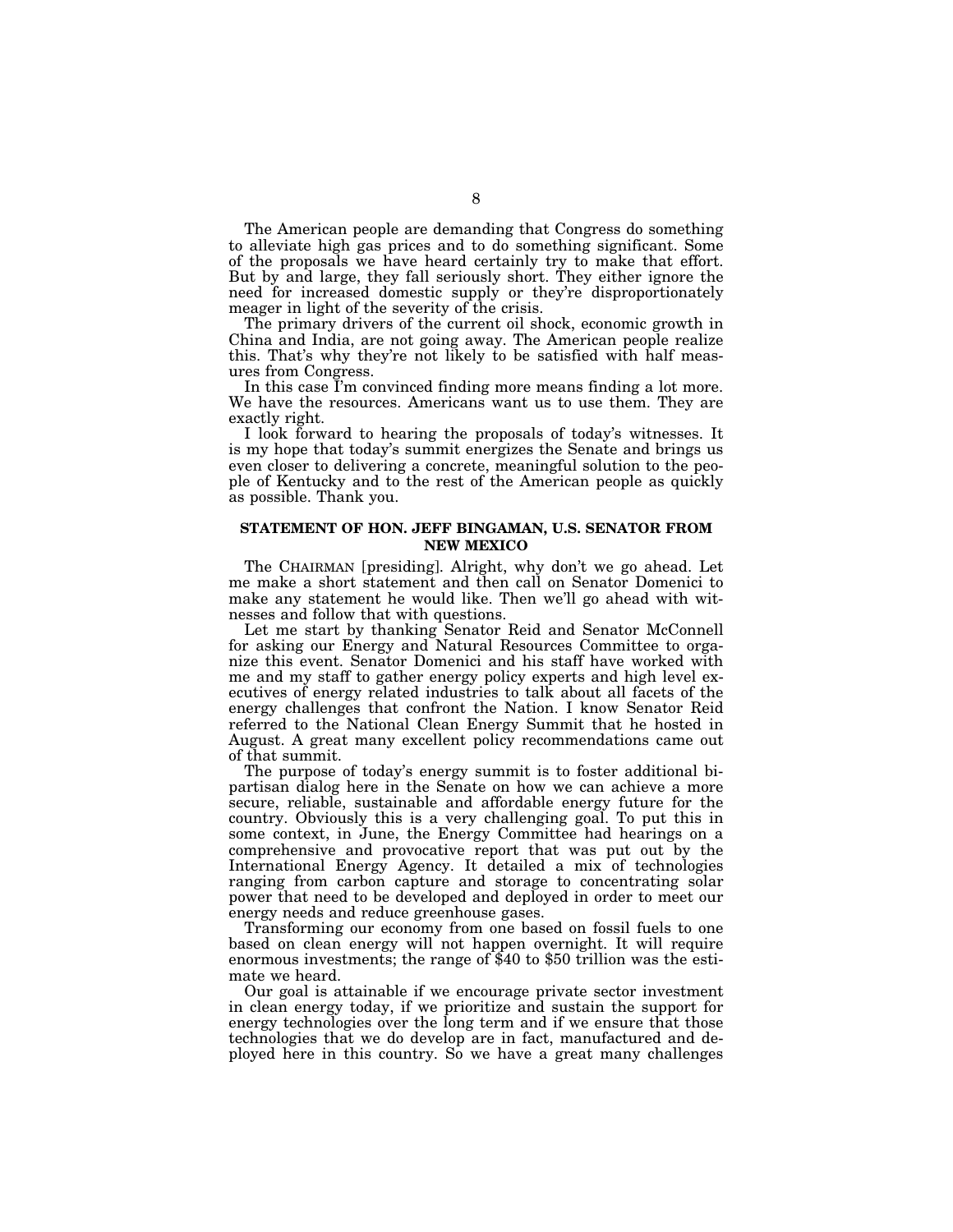to talk about today. I appreciate all the witnesses being here to help us understand these challenges.

Let me call on Senator Domenici for any statement he would like to make.

# **STATEMENT OF PETE V. DOMENICI, U.S. SENATOR FROM NEW MEXICO**

Senator DOMENICI. Mr. Chairman, I want to join you in thanking everybody that has come here this morning obviously willing to participate in this discussion and our two leaders for their direction. Obviously they've stated it for themselves. We can all heed it.

I, myself, would just like to put into perspective for a moment why we're here, why I think we're here. On May the first of this year I introduced a bill with 18 co-sponsors that essentially did a number of things, the biggest of which was to open the Continental Shelf of the United States to drilling and that is take off the statutorily imposed moratorium that has been existent for many years. So the first premise of that bill was to do that.

The second was to proceed with ANWR knowing full well that that was extremely controversial. Nonetheless, it was on the bill.

The bill also contained the proposition for converting coal to liquid.

It also contained a provision for removing a moratorium on regulations on the promulgation of regulations with reference to the oil shale in the State of Colorado and Utah.

About a month later the Minority Leader asked me if I would change that bill to a shrunken bill. I shrunk it down by taking out some of the controversial bills. Low and behold on our side of the aisle, we had a bill with 44 co-sponsors. But the primary focus of it was that we would try to use more American oil.

We're here today because that little stream turned into a bipartisan effort to open more of the off shore resources of America. We were astounded. I think, almost to a man or to woman, as Senators to find that within three or 4 months of the debate here in the U.S. Senate about opening the off shore that we owned, that the American people began to say, ''Drill''

We were so frightened of the idea of drilling that we were using fancy words like exploration. We would say to ourselves, don't use drill. That's bad. Just make sure you use this fancy word, exploration.

It turned out the American people didn't care. They decided we should drill. Up came from the hinterlands of America, "Drill." Up came at the Republican Convention, "Drill, drill, drill." Now that's all we hear from our American people is that they want us to drill and to produce more of our own energy.

Now I'm not here telling you that that will solve America's problems at all. I'm merely telling you that's what brought us to this point. We are grateful that a bipartisan group of Senators, we know who the leaders were. They got together as a group of 10, I think, and took this cudgel and said we will try to put together a different bipartisan approach.

But it will have the opening of some of the Outer Continental Shelf, not all of it, some of it. We have proceeded from that point to today. You can apply your own logic as to what this group can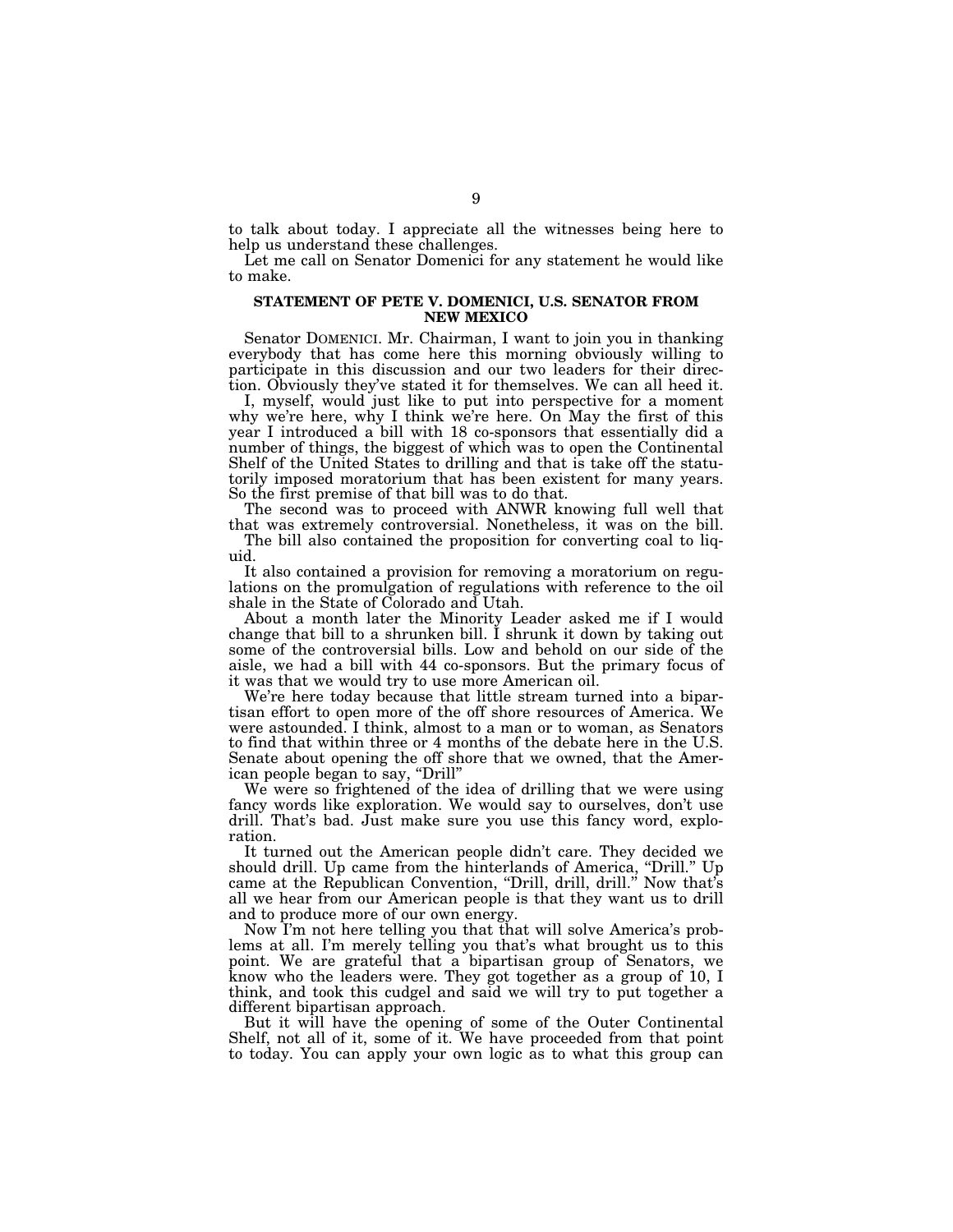do or will do or will not do with reference to that status that I have just described.

That's about where we are. The group of 10 is out trying to put together Senators and have changed the format of the original bills which I did which were partisan and I think, admittedly so. We wrote them for Republicans. We even put ANWR in the original ones. We didn't go across the aisle.

But you all did. The gang of ten did. Now we are here, Senator Bingaman, not limited at all by the little historical sketch that I have given, but to hear what the experts tell us we ought to be doing to get ourselves out of one of the most significant crisis we have ever had.

I could have used my time otherwise. I could have tried to tell you what we have already accomplished. Because it does not do my heart any good to continue to hear, either direct or by implication, that we have done nothing because we have done much.

Under the leadership of Senator Bingaman for half the time, myself for half the time, the Energy Committee has produced an array of initiatives that are having and will have a dramatic, positive effect on the energy crisis of the United States. They're in a statement I have, but I will put the statement in.

#### [The prepared statement of Senator Domenici follows:]

#### PREPARED STATEMENT OF HON. PETE V. DOMENICI, U.S. SENATOR FROM NEW MEXICO

Senator Bingaman, as we discussed at yesterday's markup, this is my 36th and final year as a Senator. It has been my pleasure to serve a great deal of that time with you.

Over the years I have witnessed—and had the good fortune to play a role in many accomplishments here in the Senate. I have had an opportunity to work with colleagues of all ideological stripes. I have now served six full terms during seven presidential administrations. I have worked with, and on behalf of, the great people of New Mexico. And it has truly been a privilege.

My years as Chairman and Ranking Member of the Budget Committee were par-ticularly rewarding. After decades of deficits, with a Congress held by one party and a President from the other, we came together to do something big for the American people by passing the Balanced Budget Act.

We have made bipartisanship something of a habit on the Energy and Natural Resources Committee, as well. As a result, three major energy bills have been signed into law in the past three years. The full impact of these measures is far more significant than many people understand, or can feel, at this point.

We took important steps to modernize the electric sector. We opened areas to domestic production of oil and gas. We advanced clean energy technologies and jump-started alternative fuels. We raised vehicle mileage standards, and—something I take great pride in—we ushered in a brighter tomorrow by starting a nuclear renaissance in this country.

While bipartisanship played an essential role in all of these accomplishments, it is not the only factor that goes into making good policy. We also worked through a Committee process, with Members who know—from experience and expertise what makes policies and programs effective.

I was here during the last energy crisis that our nation faced, in the 1970s, and too often I saw good intentions translate into bad policy. This happens when the desire to simply get something done prevails over the more advisable but more difficult path forward.

Today we face a new energy challenge, unparalleled in our nation's history and extending well beyond our borders. The fundamental question that must be answered is how we will meet our growing energy needs in a clean, affordable, and reliable way.

It is with deep regret that I declare that over the past year, Congress has failed to address this challenge. We have spent too much time debating policies that will do nothing to resolve the imbalance between the supply of oil and the demand for it. As prices soared past \$100 a barrel, to \$120, and then to nearly \$150—many in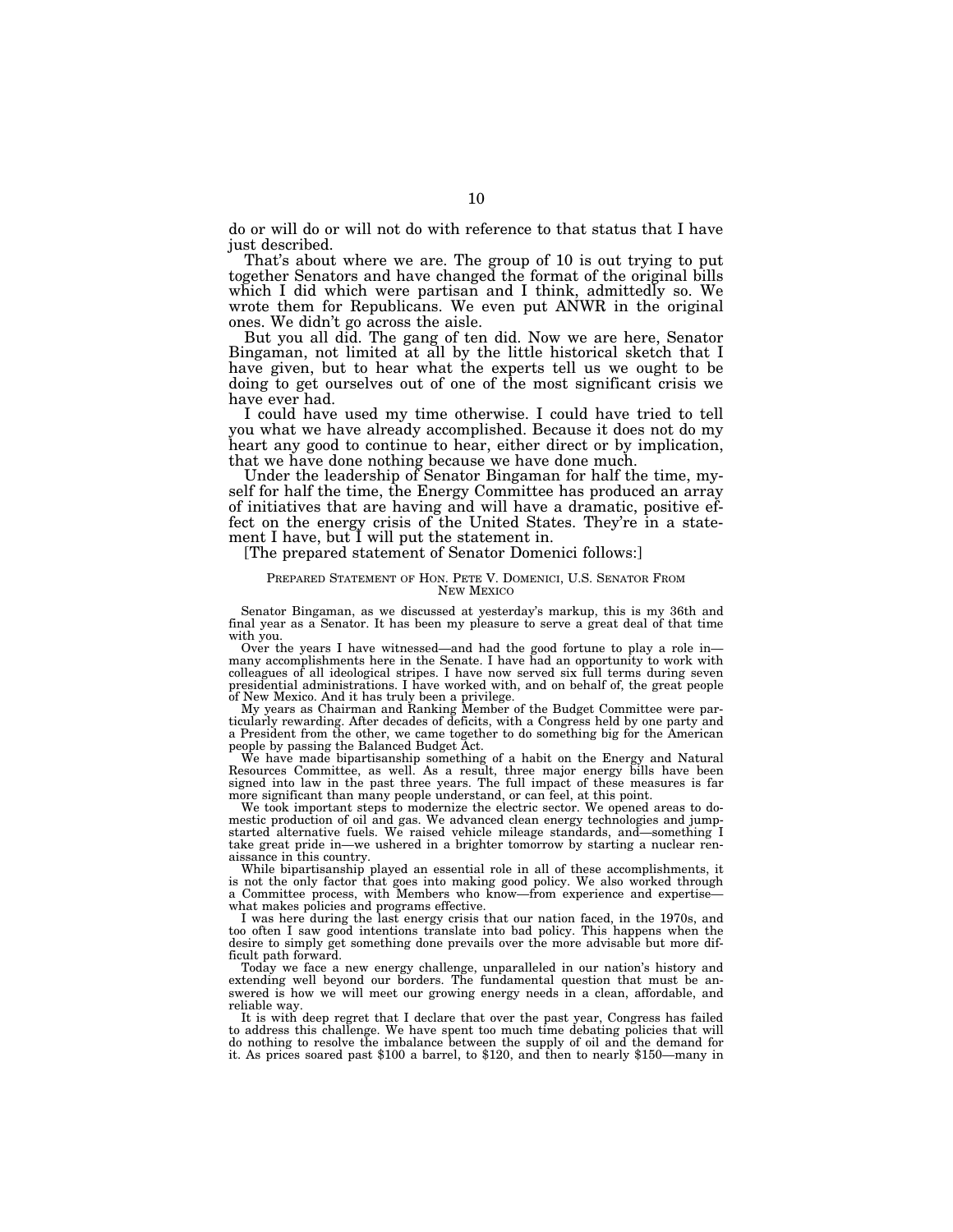Congress refused to rethink positions that were formulated years before under much different circumstances. As American consumers suffered at the pump, this Congress ground down into gridlock.

We have created vote structures that favor political cover and enable us to delay tough decisions. Popular policies have been muddied with poison pills like tax increases. And we have seen amendments on a single topic pitted against one another, knowing full well that if both were offered, both would fail and not done the work necessary to reconcile the differences between them.

For these reasons, I encourage my colleagues to not only listen to the witnesses before us today, but to start listening to each other as well. We will continue to discuss the dangers of importing our energy from overseas and the threats that greenhouse gases pose to the global climate. But if we continue to talk past each other, this situation will not go away—it will grow worse.

The following we know as fact: over the next 20 to 30 years, our country will require more oil. If we don't set out to improve conservation and increase energy production here at home, we will continue to rely on dangerous regions and pay even higher prices. We will weaken our economy and our national security.

The difficulties we face in our energy sector have indeed risen to the level of a crisis. And yet, the Senate will likely adjourn for four of the last five months of this year, having only managed to suspend the delivery of oil to the Strategic Petroleum Reserve.

As disappointed as I am in the current state of affairs, and as pessimistic as my remarks may seem, I believe that we have a great opportunity going forward. In the face of crisis, we have always found a will, and a way, to act. I believe we can still come together and develop a response on a scale that matches our problems.

It is with great sadness that I tell you, however, that I think it is too late to do<br>so this year. This meeting should be a conference to hammer out the final details<br>of a bill, not a summit to build consensus for a measur The spirit of bipartisanship that helped us balance the federal budget has not guided us this year.

The next Congress should learn from our mistake and seize this historic moment to come together, cast the tough votes, and make progress on these issues. Our con-versation here today can help inform those efforts. I look forward to hearing from the witnesses and my fellow Senators.

Mr. Chairman, I think it was more fruitful for me to state the history. Because I think the history that got us here was one of saying produce more of our own at home. That isn't everybody's wish around this table.

But to put it into perspective, that is what started this momentum. I, for one know that the crisis is multi-faceted. The solutions are multi-faceted and tough to get to.

It won't be an easy achievement. But I do believe, permeating throughout that is the fact that the American people, have quite properly, seen that if you've got some of your own resources, you ought to seriously think about using them, U.S. Congress. I think that's what they're saying to us. Thank you very much.

The CHAIRMAN. Thank you very much. Let's turn to our witnesses now. We have a very distinguished panel of witnesses.

Let me introduce the entire panel and then call on each of them to speak for about 3 to 5 minutes and give us the main points that they think we ought to have in mind as we continue with this debate. Obviously the full statements of all witnesses will be included in the record. So if they could summarize their main points that would be appreciated.

On the panel is, let me start on the left of the panel. Frank Verrastro, Director of Energy and National Security Program at the Center for Strategic and International Studies.

Dan Yergin, Dan has, of course, been here many times. We appreciate him coming back. He is the Chair of the Cambridge Energy Research Associates, which we very much appreciate him being here.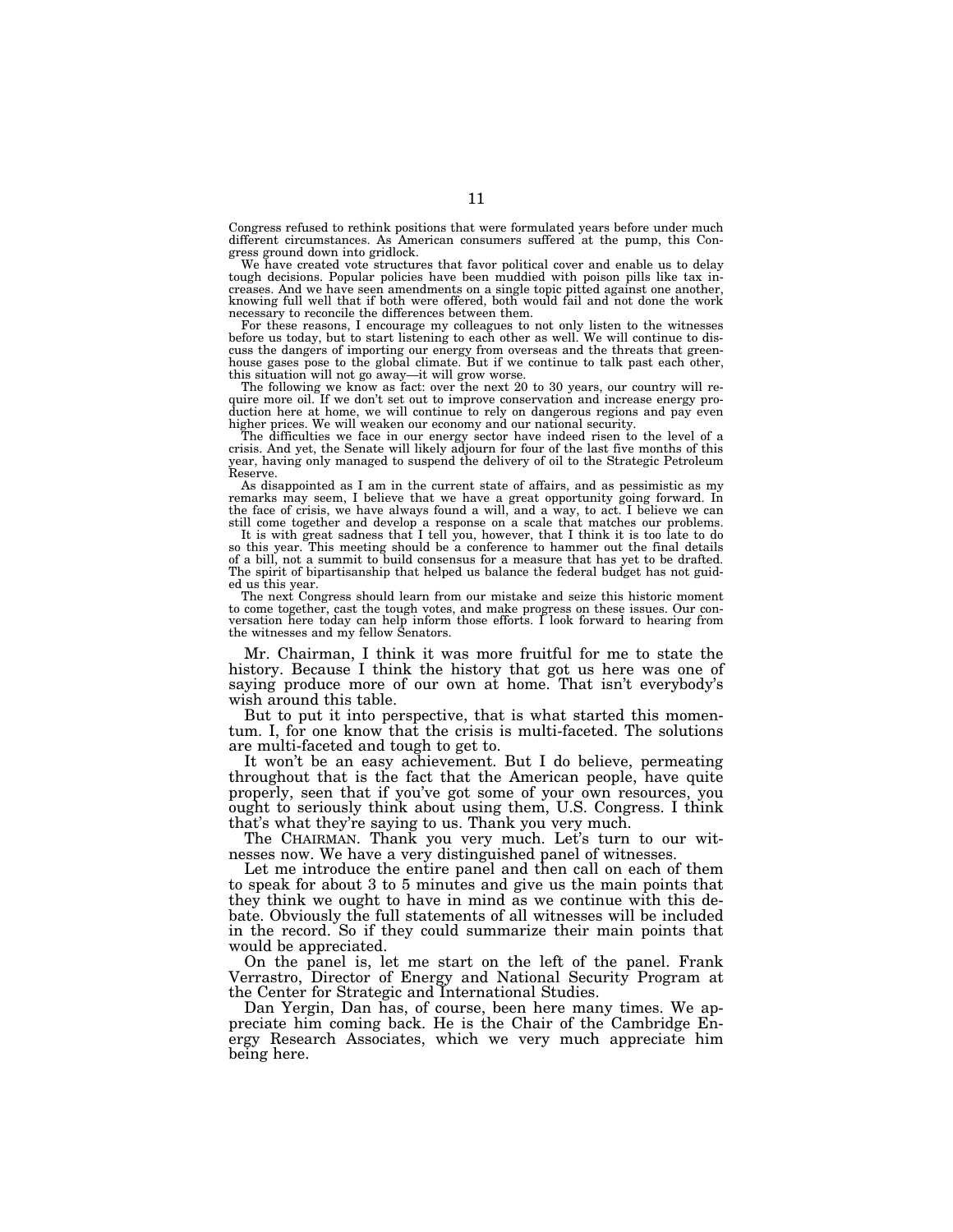Dan Reicher, who is also a regular witness here in the Congress, Director of Climate Change and Energy Initiatives at Google.org.

Next is Professor John Deutch, who is well known to all of us and a frequent testifier as well on many issues. He's a professor at MIT. We appreciate him being here.

Mr. Marvin Odum is the President of Shell Oil Company. He made a special effort to be here today. So we appreciate his presence as well.

Why don't we start with you, Frank? We'll go down the line. As I said, each of you take 3 to 5 minutes and tell us the main points you think we need to understand.

# **STATEMENT OF FRANK VERRASTRO, DIRECTOR, ENERGY AND NATIONAL SECURITY PROGRAM, CENTER FOR STRATEGIC AND INTERNATIONAL STUDIES**

Mr. VERRASTRO. Thank you, Mr. Chairman, Senator Domenici, members of the committee and also members of the Senate. I very much appreciate the opportunity to be here this morning. I've worked on energy issues for about 30 years in both government and in the private sector.

There are ways that we can ensure a reliable, affordable, safe, secure and environmentally benign energy future. I commend the committee and also the group of 10, now the group of 16, for putting this session together to discuss a bipartisan way of approaching this issue.

Let me begin with an orientation on some of the basic facts. As the solutions and options we discuss this morning, they need to be put in the context of today's market reality. Those realities talk about higher prices, uneven and increasing demand, limited access capacity, heightened geo-political and investment risks and increased concern over climate change in the environment.

I would argue that to complicate matters further, as though we needed that, we are simultaneously facing these challenges against a back drop of a changing global landscape. It's one characterized by emerging new players with new agendas, new leverage, different business practices. We're doing it against the outmoded institutions which may not be up to the task. So we need to consider that as well.

We're looking at a series of new alignments in this new landscape. New alignments. New rules. So we need new policies.

The energy system we have today is truly global. It is immense. It's enormous. The projections are that will only grow larger as a function of population, GDP growth and increased standards of living going forward.

Today energy demand is projected to rise by over 50 percent between now and 2030. The bulk of that will be in the developing and emerging economies, not the OECD. The landscape is changing.

Some 85 percent of our energy demand globally is met with fossil fuels. While oil accounts for the majority of fuel use in the OECD, coal is the king in the non-OECD, where fossil fuels make up over 90 percent of total energy consumption. So overlaying a carbon constraint on an 85 percent fossil fuel dependent world is an enormous task.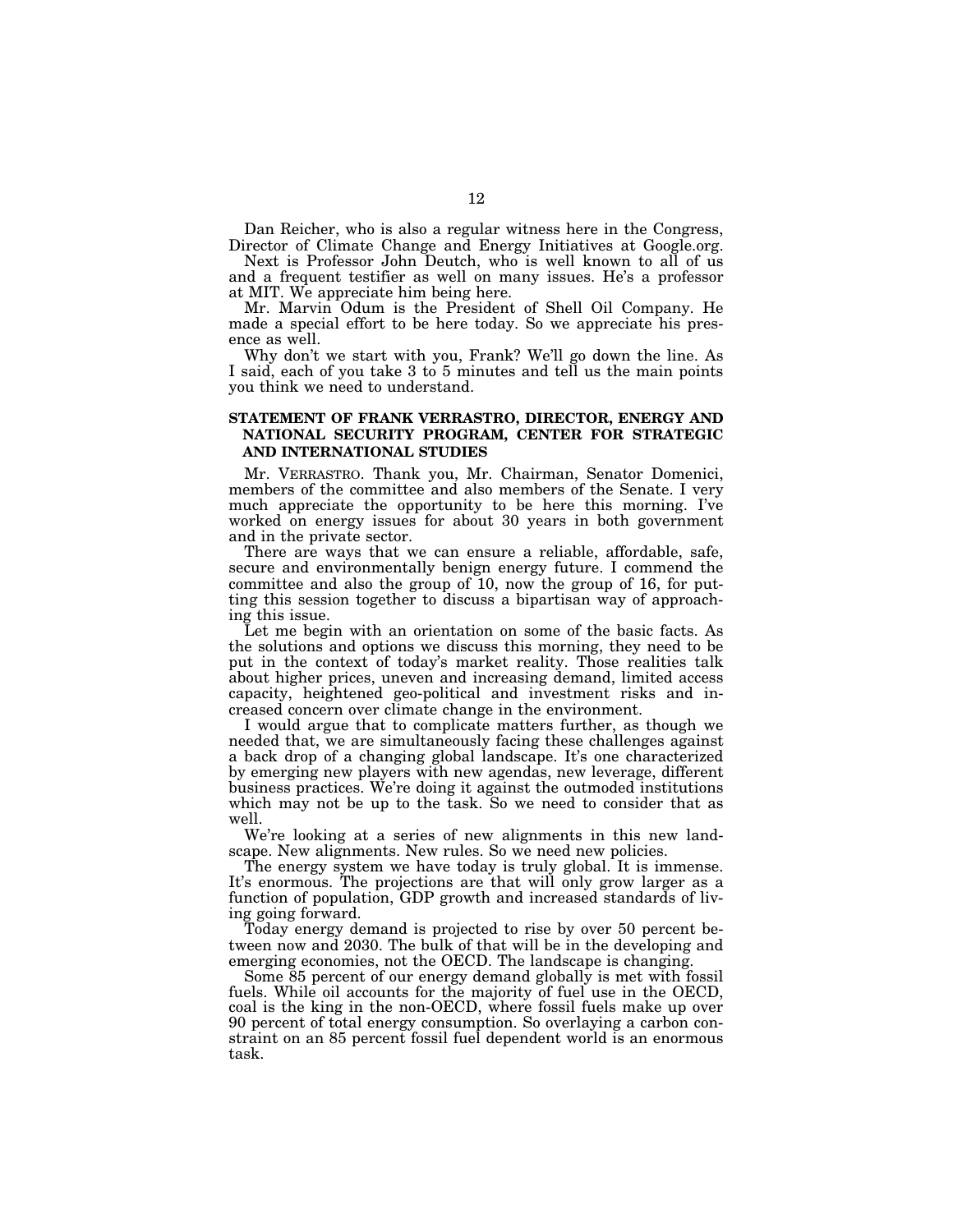Reducing that figure to 75 percent is a huge lift. Eliminating those fuels any time soon, I would argue, is impossible. As we currently have nothing to replace them at scale. At scale.

So as previously stated, it's a huge challenge. But it's also a unique opportunity for the United States to lead in this role. Having said that, given both the forecast for new demand growth and the present trends for investment, access and climate considerations, and we refer to those as the above ground risks, it's not the molecules in the ground. The path around is clearly unsustainable. So we have to change.

The transformation is necessary. I would argue, in many ways, it's already underway. But that transformation is one that will take decades, not months or years and requires the thoughtful and careful balancing of economic security and environmental objectives. One that in the interim will require the continued use of conventional fuels and infrastructure as well as the development of new technologies, alternative fuels of all form, conservation and efficiency.

So we need to distinguish between the truly visionary and strategic and the tactical interim steps that will move us from the current system to a more sustainable future. We need to do this in a bipartisan fashion. So I commend the Senate for taking this hearing.

Let me make a final point. This is on the issue of energy independence. While I understand the political attraction of slogans in this election year and how well this resonates with the American public, energy independent should not be confused with enhancing energy security.

There are 190 odd nations around the world and none of them is energy independent. That's for good reason. One need only be reminded on our reliance on the global market to replace lost production in the aftermath of Hurricane Katrina. That was refined products, not crude oil.

Further, as national policy such independence is in many ways incompatible with our trade agreements, our treaty obligations and I would argue, our foreign policy objectives. We will undoubtedly remain engaged in the Middle East. We really don't want to see lower cost Middle East energy supplies to competitor nations around the world.

Having said that, U.S. energy security can and must be enhanced and we could do this in five steps,  $\tilde{I}$  would argue.

First, by improving efficiency across the board in transport as well as in the industrial, commercial and residential sectors by diversifying our fuel choices and fuel suppliers and this includes the sustaining of domestic production as been pointed out. We are the world's third largest oil producer. We really can't afford to lose that position or to let depletion and decline rates in the United States put us in a position of increasing our import dependence which is currently at about 56 percent.

We need to continue to drill. We need to do so selectively and in an environmentally sound manner. We also need to find a way to preserve the role of coal for it comprises 50 percent of our electricity. We need to look for more ways to promote domestic gas de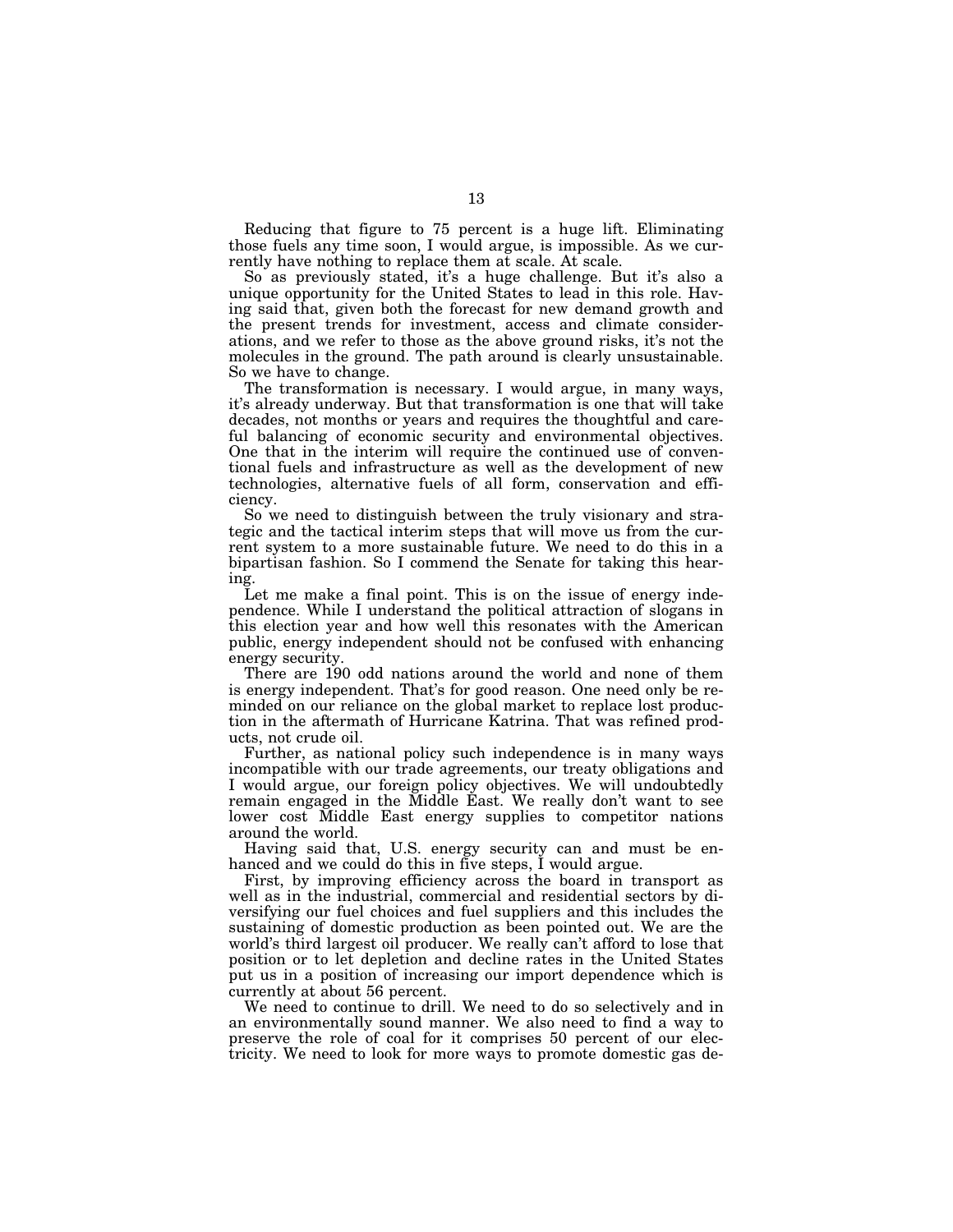velopment even as we pursue accelerated development of alternative fuels, including nuclear, biofuels and of course, renewables.

From a security perspective it's also worth noting that we have significant resources, non-conventional energy, especially in the Western hemisphere. This is oil sands and oil shale. But we need to work on minimizing their carbon footprints, if we actually think that this is to be realized.

Third, we need a renewed commitment to research and technology, development and deployment and to expanding and enhancing our infrastructure. This is a capability issue. It includes human skills as well. So it's education components.

Fourth, we need to find more creative and better ways to manage global geo-politics. I'll be happy to elaborate on that. If we are truly serious about pursuing climate goals, we need to set an economy wide price for carbon.

I have specific suggestions with respect to many of these issues. But I'll hold those in the interest of time for specific questions. Thank you, Mr. Chairman.

The CHAIRMAN. Thank you very much. Dr. Yergin, go right ahead.

# **STATEMENT OF DANIEL YERGIN, CHAIRMAN, CAMBRIDGE ENERGY RESEARCH ASSOCIATES, CAMBRIDGE, MA**

Mr. YERGIN. Thank you. It's an honor to be at this energy summit. I'd like to express my appreciation to the leaders, the chairman and the ranking member of the Energy Committee, to the committee itself and to the gang of 10/16 for shaping this summit and bringing us all together. With the summit it's certainly expressing the great concern about the need for a comprehensive approach. I'm pleased to be able to contribute to that discussion.

In order to prepare for this, yesterday I read a major article from Time magazine entitled, ''The Energy Crisis: Time for Action.'' It detailed the many risks and threats from the current energy course and laid out ideas for the future and it even used the phrase, ''impending disaster.'' Of course the article was from May 7, 1973, 5 months before the famous October 1973 embargo more than 35 years ago.

In other words as many of you know, as a Nation we have been at work at this for a long time. As Senator Domenici emphasized, and as this committee knows from its own hard work, actually much has been accomplished as a Nation. We're more than twice as energy efficient as we were when that article came out in 1973. Yet, also, as this dialog makes clear, there is much to be done to meet the needs of the American people in terms of energy.

So let me address two pieces. One is just to pick up from, really, where we were last July, just 2 months ago when it turns out we were at the break point. When we met oil prices were just about at their peak of \$147.27. Now it's just a little over \$100. What's happened?

I think we have to go to the credit crisis to understand that. That ever since the credit crisis began last, a year ago, July, there's been a big debate as to whether the rest of the world is de-coupled from the U.S. economy or not. That debate has gone back and forth. It's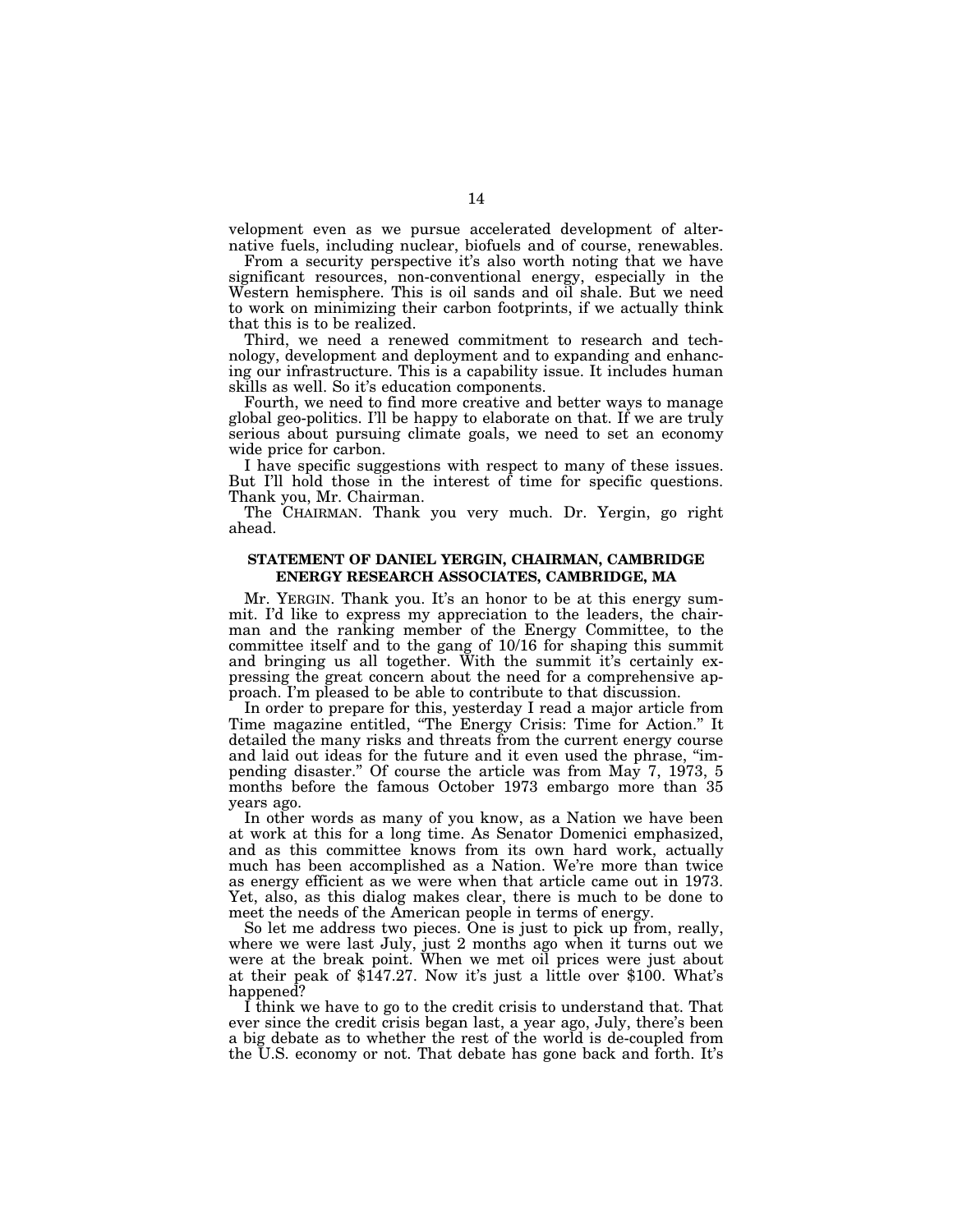been related to what's happened to the dollar. It's going down and it's now going up.

I think with the sharp price decline that we've seen over the last 2 months, prices are still high, but a decline. The oil market is really conveying the notion that in voting against the idea that Europe and Japan are de-coupled from the U.S. economic downturn. So instead what's happening in the market now is reflecting a weaker global economy and thus a weaker global oil demand. I think that's the heart of the change that we've seen.

We have entered, I think, that break point scenario. Prices at the level what they were in July and where they are now and the apprehensions and insecurities that go with them have set in a series of motion a process that's changing the scene. We see in terms of consumers are voting for more efficient cars. They're managing their transportation differently. Businesses are making different decisions and government policies are changing, notably reflected in the fuel efficiency standards, the first ones in 32 years.

We see break point in another way. Last year was probably the year of peak demand in terms of U.S. gasoline. That's going down. Overall oil demand in the United States is down 4 percent, over 4 percent this year compared to last year. So I think that's the market.

This focus of the summit is on energy policy. Let me try and just distill maybe, seems to me, lessons from 35 years of national experience going back to 1973. It leads me to talk about the need, which is reflected here in the word, bipartisan and the work of the committee and the gang of 10 and it's now 16, an ecumenical approach, a balanced integrated approach.

I think the first point and I think we're hearing it now, is avoiding either/or as you look at the energy debates in the United States of the last 35 years there's been an awful lot of either/or. But the truth is that we have a \$14 trillion economy that runs on 100 quadrillion BTUs of energy every year. That's a lot of energy. As we've heard there's not a single solution to it. There's no magic wand.

Renewables are crossing the divide, to use a term we use. They're becoming part of the energy mix. They're going to grow. They're going to become more extensive. But at the same time, as Frank has emphasized, oil and natural gas today are a little over 60 percent of our total energy consumption. That's not going to go away soon.

The second point is one that goes back to something that Senator Bingaman said, the importance of encouraging timely investment because that's really what gives us our energy future. We need timely investment across the entire energy spectrum. We're playing a game of catch up in the world economy in terms of investment. This requires efficient and timely decisionmaking whether we're talking the United States or in resource holding countries.

It also requires something else. It requires consistency. An on again/off again production tax credit is not a way to promote stable development of renewable energy. The PTC needs a longer term horizon.

Certainly in terms of investment there is also a greater recognition of the role of investment in developing off shore oil resources.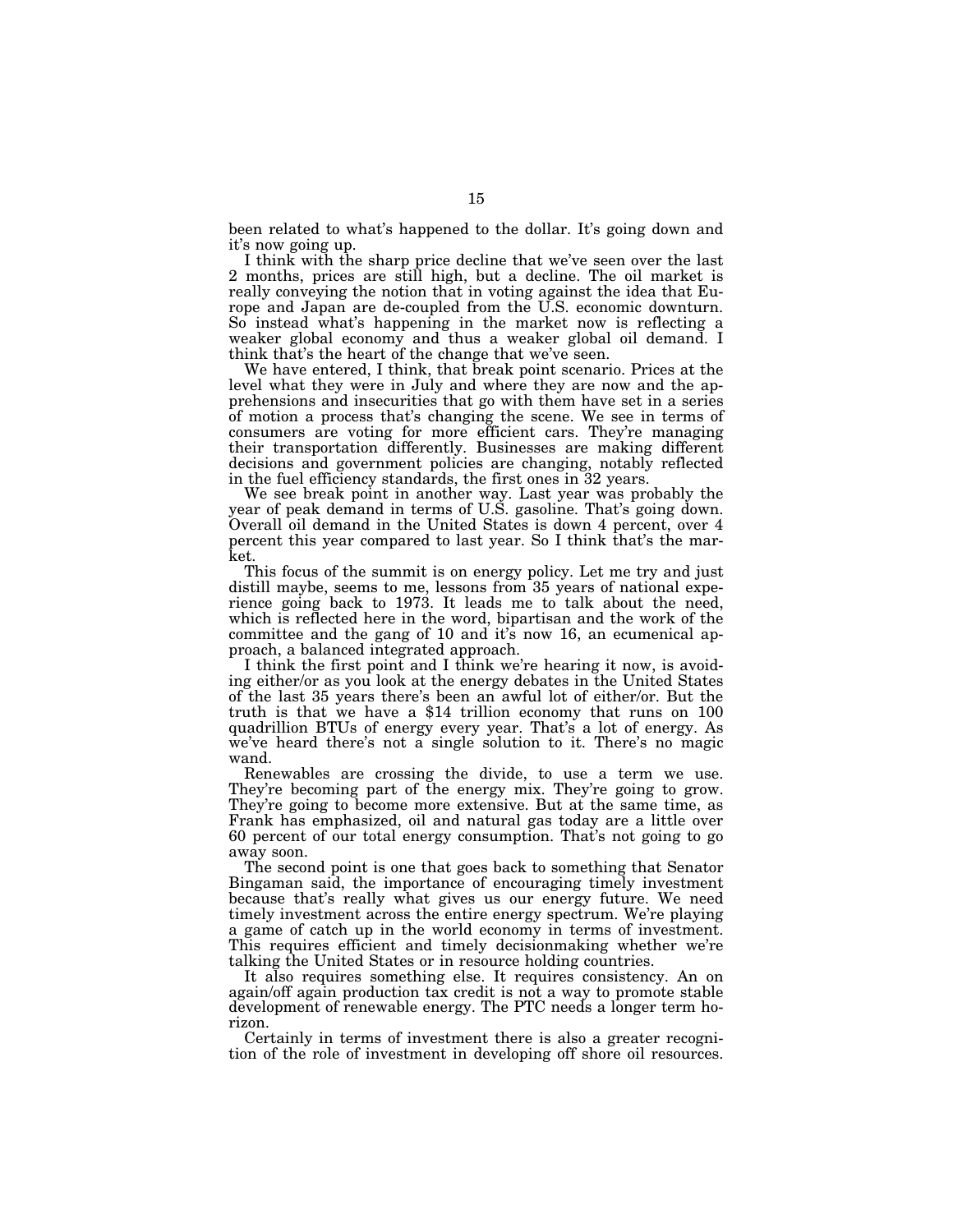A quarter of our oil now comes from the off shore. A third of the entire world oil supply comes from off shore. It's part of the portfolio. Uncertainty is the enemy of investment and predictability is a vital ingredient.

A third point and it follows from what Frank said, is understanding the relationship of the United States in global energy markets. We have become more integrated. As Frank pointed out, we import about 56 percent of our oil. That's a lot of oil. We keep hearing 70 percent, but when we do our numbers we keep coming up with 56 percent, still a very big number.

But we are less influential in the global energy markets because our share has gone down because of growth elsewhere. This emphasizes the need for a cooperative multi-faceted approach to relations both with other consumers and producers in the interest of our energy security.

The final point I want to go to is expectations. Expectations is really, of course, what drives action. It drives policy. It's what brings us all together. It drives investment. It drives technological innovation.

The role of expectations hinges on what we think the future is going to be and what we need and what the urgency of it will be. I think a major contribution to a sounder energy future would be to create an environment that, based upon realistic assessments, that ensures a timely investment is really and convincingly and steadily on the way. The answer to today's energy problems and more importantly, the answer to tomorrow's energy problems is not either/or.

We need an ecumenical approach, a comprehensive, an integrated approach, a combination of new oil and gas supplies, renewables, alternatives, efficiency, much more emphasis on innovation, all developed with the appropriate environmental and climate considerations in mind. Such an approach would be a great contribution, not only to relieving what's obviously already been discussed this morning, relieving the pain and pressures that the American people are feeling at the pump and the difficulties that are faced by American businesses today whether large or small. It would also be a fundamental contribution to the future prosperity and security of our Nation and to the global economy of which we are so essentially part.

Thank you.

## [The prepared statement of Mr. Yergin follows:]

#### PREPARED STATEMENT OF DANIEL YERGIN, CHAIRMAN, CAMBRIDGE ENERGY RESEARCH ASSOCIATES, CAMBRIDGE, MA

It is an honor to appear at this Energy Summit. I would like to express my appreciation to the Chairman and Ranking Member and to the Committee for the opportunity to appear this morning. In convening this timely Summit, the Committee is expressing its great concern about the need for a comprehensive approach, and I am very pleased to be able to contribute to the discussion.

I prepared for this hearing by reading a major article from Time Magazine entitled ''The Energy Crisis: Time for Action''. It detailed the many threats and risks from the current energy course and laid out ideas for the future. It even used the strong words ''impending disaster''.

Of course, the article was from May 7, 1973—five months before the famous October 1973 embargo—and more than 35 years ago. In other words, as this Committee knows, as a nation we have been at this for a long time. And, as this Committee also knows from its own hard work, much has been accomplished. After all, as a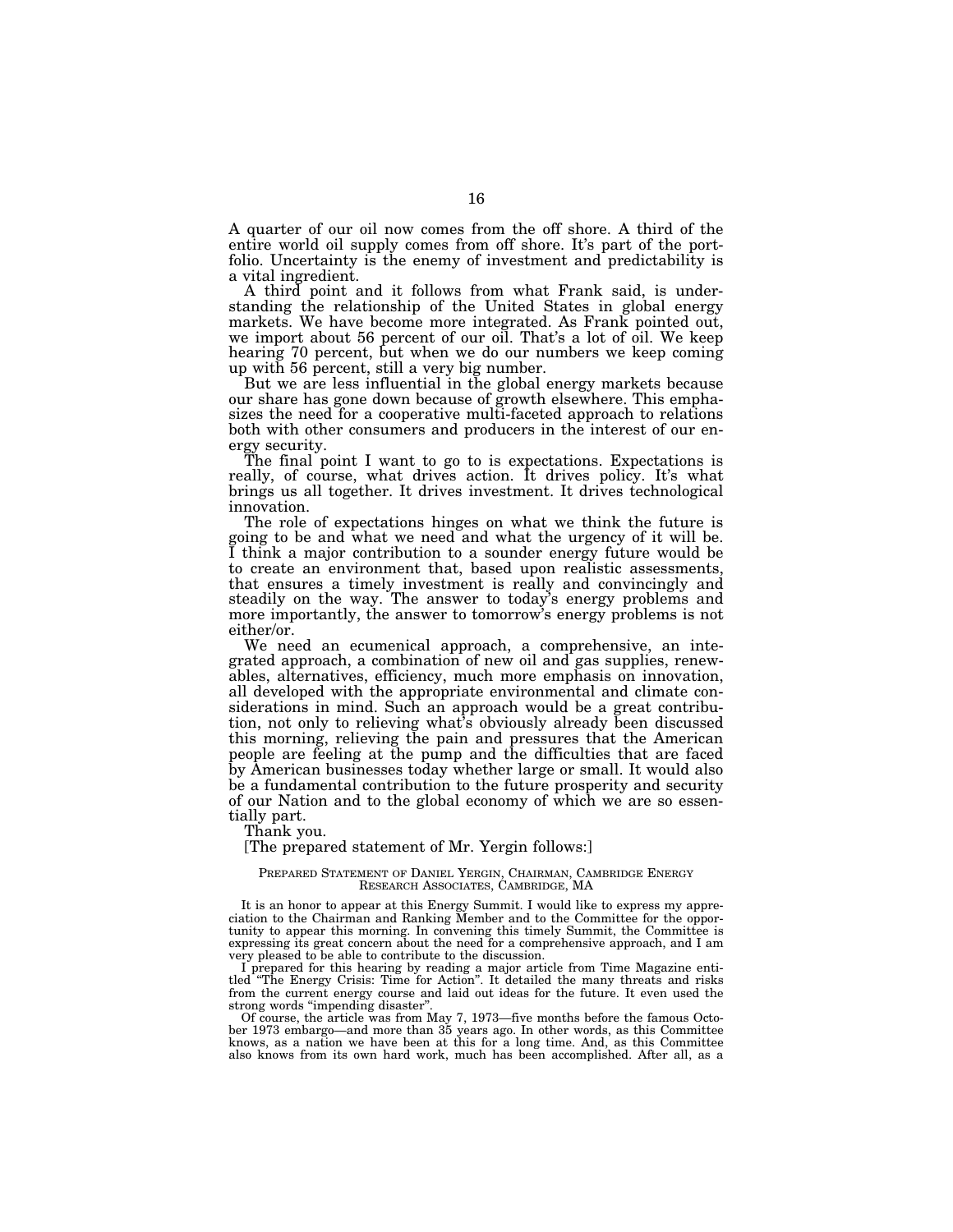nation we are more than twice as energy efficient as we were when that article appeared. Yet there is much to do to meet the needs of the American public and energy security and ensure that our nation can, as this Summit lays out, ''achieve a more secure, reliable, sustainable and affordable energy future.''

Let me address two dimensions to help start the discussion—the oil market today, and an "ecumenical" broad-based approach to energy policy. First, let me start with the oil market.

#### I. THE OIL MARKET: A NEW PHASE?

Like any major movement in a major market, the decline in oil prices since July is the result of multiple factors. But two stand out:

#### *Prices and Weakening Demand*

The first is the increasingly evident weakness in the global economy. Ever since the credit crisis hit in the summer of 2007, there has been a debate as to whether the rest of the world economy is ''decoupled'' from the United States. Some thought that Europe and Asia would not be affected because of their own dynamism. Others thought that the impact would show up, but with delay.

The weakness of the dollar was predicated on the view that the U.S. would weaken and that Europe and other regions would not. The Federal Reserve has identified a relationship between a weaker dollar and higher oil prices going back to 2003.1 That dollar weakness in turn fueled commodity prices, including that of oil, both as a repository of value against the dollar—and on the notion that global demand for these commodities would remain strong.

Over the last few months, it has become evident that the economic weakness is spreading. And that in turn means weaker oil demand. With the sharp price decline, the oil market is voting against the idea that Europe and Japan are decoupled from the U.S. economic downturn, and instead the market is now focusing on a weaker global economy and thus a weaker global oil demand.

#### *Breakpoint*

As oil prices moved up over \$100 and then over \$120 a barrel, they entered into what we call the "Breakpoint Scenario".<sup>2</sup> Prices at that level—and the apprehensions and insecurities that go with them—set in motion a set of reactions that would start to undercut those prices.

We see that happening: Consumers are in the market for more efficient cars. They are also managing their transportation differently. Businesses are making decisions predicated upon higher prices. Government policies are changing, notably reflected in the first new fuel efficiency standards in 32 years.

The reality of Breakpoint was already becoming evident in the spring when our analysis indicated a point of ''peak demand'' for U.S. gasoline had been reached in 2007, and that a continuing decline was likely.3 At this point, gasoline demand in the United States is down 2 percent compared to last year—the result of greater efficiency, behavioral changes, and economic circumstances. Overall oil demand is down more than 4 percent.

#### II. AN ECUMENICAL APPROACH—BALANCED AND INTEGRATED

In response to the Summit's focus on energy policy, let me offer some thoughts based on 35 years of national experience—going back to 1973.

#### *Avoiding ''Either Or''*

So often, it has seemed over the decades, US energy policy debates turns into an "either/or" debate, which sets conventional supply against renewables and conservation—as though one partial approach or another is sufficient. We need an ecumenical approach and indeed a portfolio strategy. Our \$14 trillion economy runs on 100 quadrillion Btu (British thermal units) of energy per year-50 million barrels of oil equivalent per day (of which actual oil is currently somewhat over 20 million barrels per day).

Alternatives and renewables have and should have an important role to play in our energy economy, and their role will and should grow. The CERA study on these options, Crossing the Divide: The Future of Clean Energy, outlines how that could

<sup>1</sup>Stephen P.A. Brown, Raghav Virmani, and Richard Alm, Economic Letter—Insights from the Federal Reserve Bank of Dallas, May 2008, p. 6. 2 Breakpoint Revisited: CERA's \$120-\$150 Oil Scenario, CERA: 2008.

<sup>&</sup>lt;sup>3</sup>Drivers Turn the Corner in the United States: Gasoline "Peak Demand" Sooner than Expected, CERA: 2008.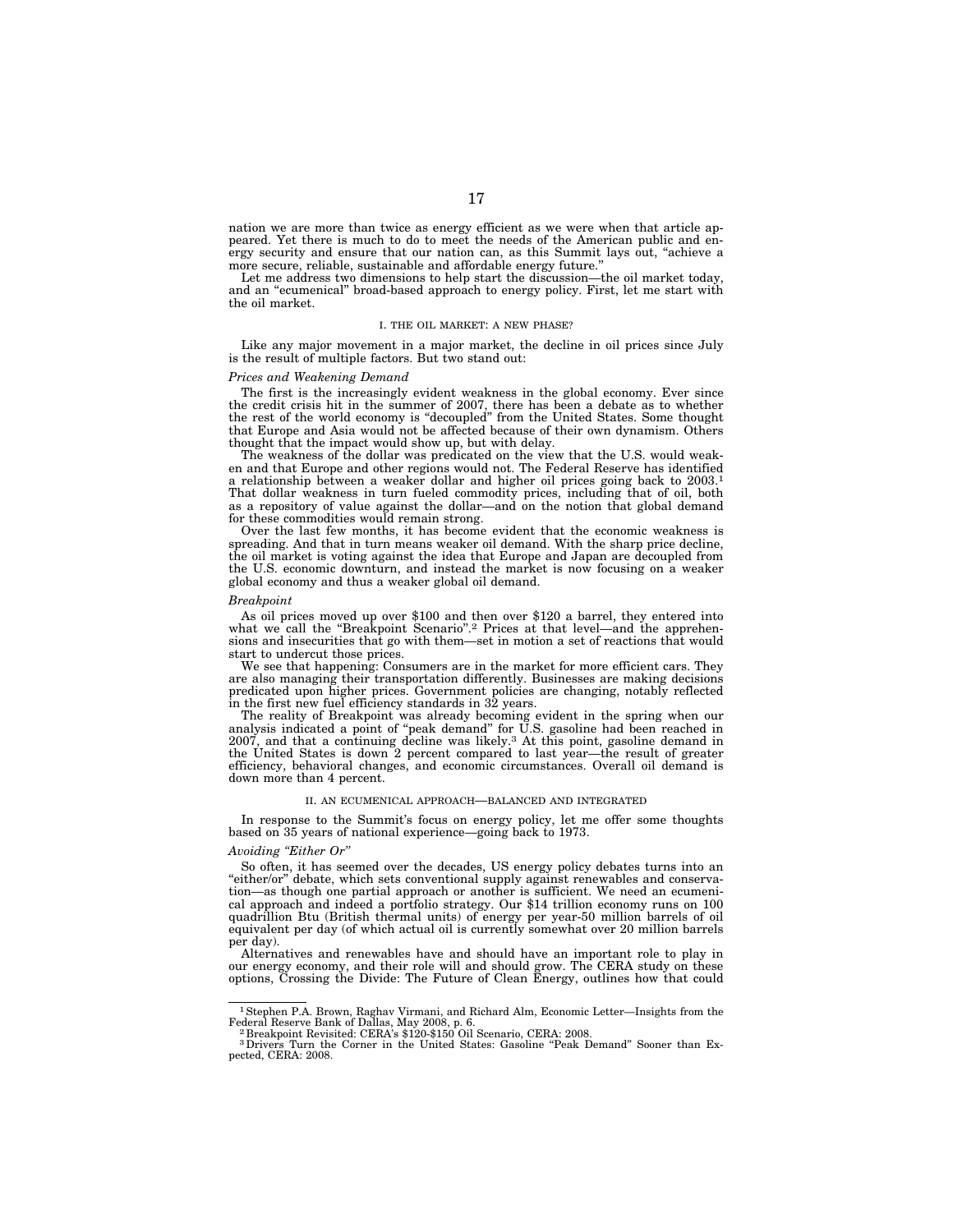happen.4 At the same time we also have to keep in mind the overall scale of our energy needs, costs, and time. A great deal of effort is going into innovation, and the impact will be significant. But the timing and scale remain uncertain. And, as renewables grow in scale, the question of how they are integrated into the existing energy infrastructure becomes more important.

Today, oil and natural gas together represent a little over 60 percent of our total energy consumption. Most of the rest is coal and nuclear. Renewables are about 6 percent; most of that is biofuels and hydropower. Given these proportions, and in light of today's high prices, it is urgent to ask how to ensure the adequate supplies of oil and natural gas that are needed on an environmentally sound basis and at a price that does not damage the overall economy.

#### *Encouraging Timely Investment*

The current oil shock underscores the need to encourage timely investment across the energy spectrum. Investment has to be stepped up in order to play a vigorous game of catch-up with a growing world economy. That, in turn, requires efficient and timely decision making, whether in the United States or in resource-holding countries, as well as the facilitation of large, complex projects that bring on significant new supplies.

It also requires consistency. An on-again, off-again Production Tax Credit is not a way to promote stable development of renewable energy. A PTC needs a longerterm time horizon. At the same time, there is also greater recognition of the role of investment in developing offshore resources.

Uncertainty is the enemy of investment, whether for renewables and alternatives or for conventional energy. Predictability, by contrast, is a vital ingredient.

#### *The Role of Markets*

Markets themselves, with their decentralized decision making, generally provide faster and more effective mechanisms for responding to high prices and shortages than systems of price control, which can have unintended and very painful consequences.

#### *The United States and Global Markets*

The United States is more integrated into the global marketplace than in years past, and yet it has less leverage over the market. Our oil imports today are twice what they were in the 1970s. Yet our share of world markets is less, and the role of other nations greater. In the 1970s the United States represented 30 percent of world oil consumption. With economic growth elsewhere, the US share is down to 24 percent. The balance is changing in other ways. National oil companies—which vary greatly in their character and capabilities—control over 80 percent of world oil reserves. The five "supermajor" oil companies account for less than 15 percent of the world's total oil production or a net basis. China and India are now significant players in the market. The list of shifts goes on.

The realities of the global markets and America's integration into them emphasize the need for a cooperative, multifaceted approach to relations with both producers and other consumers and put a premium on how we manage, think through, and structure our relations with other countries.

#### *Price and Expectations*

The final point to consider is the role of expectations. Part of the pressure driving up oil prices into July was due not only to the short-term situation—the latest disruption in Nigeria, the ratcheting up of tension over Iran's nuclear program—but also to expectations about very tight supplies three or five years down the road, particularly because of the anticipated high growth in countries such as China and India. These longer-term expectations fed back into current prices.<sup>5</sup>

Prices are now lower due to a refocusing back to shorter-term demand.

The focus may change again. More general expectation of very tight supplies in the future is based upon the assumption that the global market cannot generate the responses that are warranted—in terms of demand and efficiency; in terms of new supplies and timely investment; and in terms of renewables, new technologies, and alternatives.

A major contribution to a sounder energy future would be to create an environment, based upon realistic assessments, that ensures that timely investment is really and convincingly on the way.

5The importance of longer-term expectations is also emphasized in the Dallas Federal Re-serve's Economic Letter.

<sup>4</sup> Crossing the Divide: The Future of Clean Energy, CERA Multiclient Study.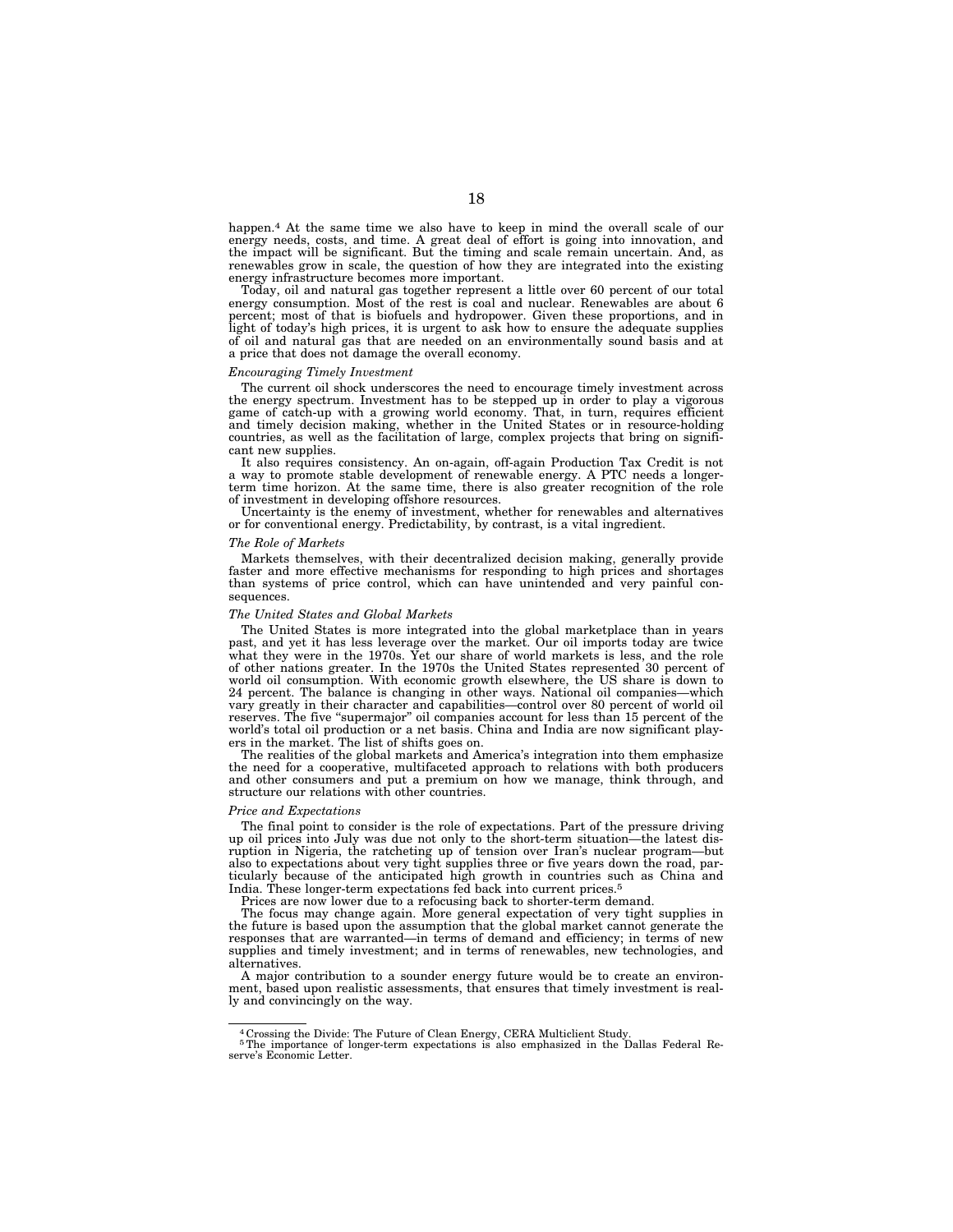The answer to today's energy problem is not "either or" We need an ecumenical approach—a combination of new oil and gas supplies, renewables, and greater efficiency—all developed with appropriate environmental and climate change considerations in mind.

Such an approach would be a great contribution not only to relieving the pain and pressures that the American people are feeling at the pump and the difficulties that are faced today by American businesses, small and large alike. It would also be a fundamental contribution to the future prosperity of our nation and to the global economy of which we are so centrally a part.

The CHAIRMAN. Thank you very much. Dan Reicher, go right ahead, please.

## **STATEMENT OF DAN REICHER, DIRECTOR, CLIMATE CHANGE AND ENERGY INITIATIVES, GOOGLE.ORG, SAN FRANCISCO, CA**

Mr. REICHER. Senator Bingaman, Senator Domenici, other Senators here today, thank you for organizing this summit and for inviting me to participate. I serve as Director of Climate Change and Energy Initiatives for Google.org, a unit of Google which makes investments and advances policy in several areas including climate change and energy. I previously served as Assistant Secretary of Energy for Energy Efficiency and Renewable Energy and DOE Chief of Staff in the Clinton Administration. I was also Co-founder and President of New Energy Capital, a private equity firm focused on investments in clean energy projects.

To meet the critical challenges of the 21st century, climate change energy security and economic development, we indeed need a bold, new vision for how America generates and uses electricity. We must become smarter and more efficient in the way we use electricity, green our electricity supply through a massive scale up of renewable energy and electrify our transportation fleet with plug in vehicles to reduce our dangerous oil dependence. Our vision is a 21st century U.S. electricity system featuring hundreds of thousands of mega watts of renewable power, millions of plug in vehicles and tens of millions of energy efficient homes and businesses.

The biggest impediment to achieving this vision is not technology or even finance, it is policy, particularly at the national level. The current regulatory model for electricity is broken. It does not encourage utilities to help people save energy.

It retards renewable energy development. It discourages modernization of the grid. It fails to cut greenhouse gas emissions. We need to fundamentally rethink this model.

Most importantly, we need to put a price on carbon in order to significantly reduce global warming pollution. Putting a price on carbon, however, will not be enough to drive the urgent changes we need in our energy system. In addition to national climate legislation, we also need aggressive and targeted Federal energy legislation. There are four critical elements.

First, we need large scale public and private investment in electricity infrastructure and modernization of the power grid. Spurring this investment will require overcoming the current barriers to siting and construction of new electricity infrastructure, especially large scale transmission. This may require greater Federal authority balanced by strong environmental standards to overcome resistance to long distance, interstate transmission lines that are essential to the development of large scale renewables.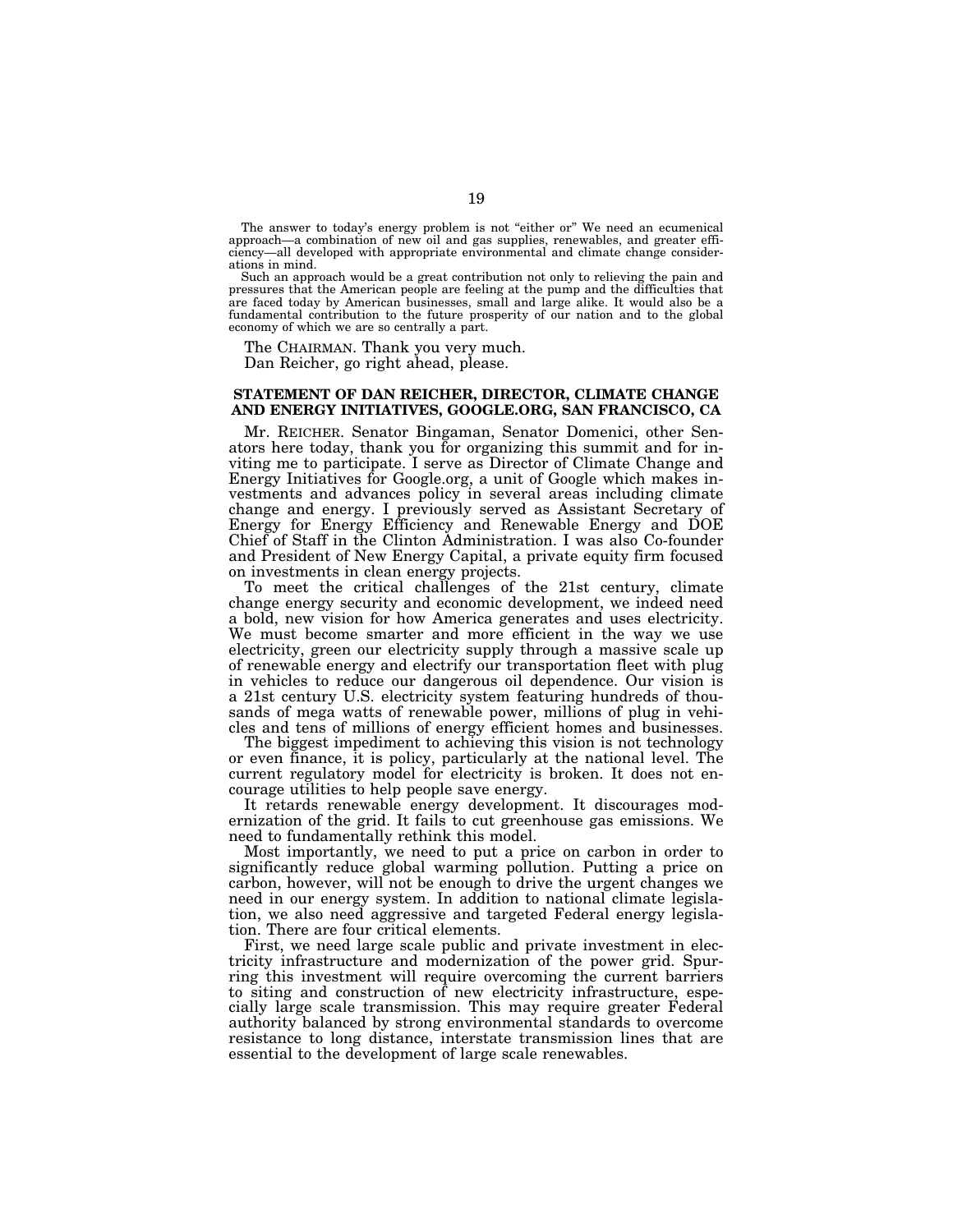Second, we need strong standards and incentives for clean energy. These include a national renewable energy standard, a national energy efficiency resource standard and aggressive new appliance efficiency standards. As Dan Yergin just explained, we also need stable, long term tax credits and other financial incentives for energy efficiency, renewable energy and plug in vehicles.

Third, we need the Federal Government to take a leadership role in an exciting recent development, the increasing interplay between energy hardware and information software and the corresponding rise of the internet and connectivity it brings. From smart meters and smart appliances to smart homes and a smart grid, we're poised to significantly advance our ability to make, monitor and use energy more productively. With smart policy, like revenue de-coupling, we can align interests putting utilities in the position to make money helping consumers use less energy.

Fourth, we need major increases in government R and D. We must dramatically scale up investment in research and development for clean energy technologies. Total Federal energy R and D is less than half what it was at its peak in the late 1970s. Federal investment in this area will more than pay for itself just as it has in computer science, aerospace and biomedical research.

If enacted, these measures should stimulate literally trillions of dollars of investment, largely from the private sector over the next three decades to make the transition to a more efficient, low carbon, electricity system. It will also create millions of new jobs. This is an enormous opportunity.

One quick example, American consumers get a paper utility once a month that is complicated and encourages little except prompt payment.

What if utility customers had online, real time information about their home energy use?

What if their air conditioner, electronic equipment, appliances and lights, were programmed to automatically cut their bills?

What if their car ran on electricity instead of gasoline and automatically charged at night when electricity was cheaper or during the day from the solar panels on the roof?

These are exciting opportunities, but we are unfortunately a long way politically from making them happen. Sadly, the Congress has been unable to pass even a 1-year extension to renewable energy tax credits that will expire at the end of the year to say nothing of more fundamental changes outlined above. But I am hopeful with the progress of the last few weeks that we might actually break the current impasse.

Going forward we have a big opportunity with a new President and a new Congress and unprecedented concerns about high energy prices, our oil dependence and climate change. There's never been a better moment. Let's seize the opportunity. Thank you.

The CHAIRMAN. Thank you very much. Professor Deutch, go right ahead.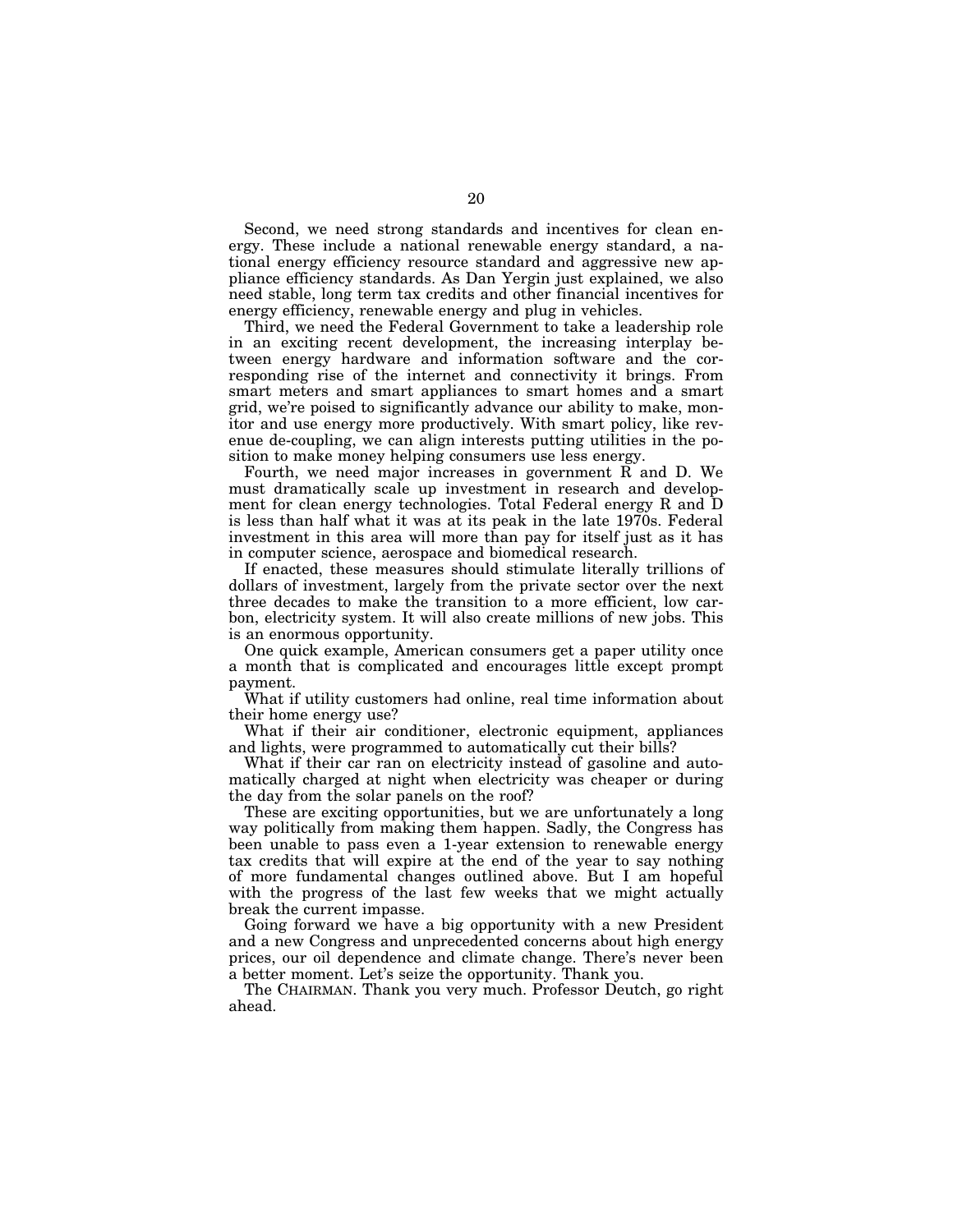# **STATEMENT OF JOHN DEUTCH, PROFESSOR OF CHEMISTRY, MASSACHUSETTS INSTITUTE OF TECHNOLOGY, CAMBRIDGE, MA**

Mr. DEUTCH. Mr. Chairman, Senator Domenici, I first appeared in front of this committee somewhat over 30 years ago when I was being considered for confirmation as the first Director of Energy Research at the Department of Energy. Scoop Jackson was in the chair and I say that the Senator Domenici was a member of that committee. It has been my privilege and my pleasure to work with Senator Domenici both inside and outside of government when I've been at the Department of Energy, when I've been in the intelligence community and when I've been in the Department of Defense.

I want to begin by taking this opportunity to tell him my tremendous respect and my gratitude for what he's done for the country and my affection for Senator Domenici.

[Applause.]

Mr. DEUTCH. Now Senator Domenici will remember some of those events of the 1970s. President Nixon's project Independence which called on the United States to become independent of imported oil at a time when we were taking less than 20 percent of our oil from abroad. Senator Domenici will remember Vice President Rockefeller's 1975 proposal for \$100 billion energy independence authority. He will also recall President Carter's 1978 National Energy Plan.

Oil and gas was de-regulated in 1977. An action acknowledging that market forces are more efficient than government regulation to allocate energy to users. In 1978, I stood by President Carter in the Rose Garden when he announced that the United States would have 20 percent solar energy by the year 2000. There was a creation of the Synthetic Fuels Corporation, an effort to set backstop technologies to imported oil in synthetic oil and gas. Congress has appropriated tens of billions of dollars for research and development and demonstration.

I do not believe that the sum of all these efforts allows the country to meet its energy challenges for the future. We are not sufficiently, rapidly making a transition from conventional oil and gas to other sources of energy. We have not reduced emissions of carbon dioxide and other greenhouse gases and avoided the adverse consequences of climate change. We are not managing the foreign policy consequences of energy import dependence from politically unstable or unfriendly parts of the world, Iran, Venezuela and Russia.

I offer seven priority suggestions for what we should do to put ourselves on a path for taking care of our energy security. This is not a list which says pick some. It says you must do them all. There are other things as well.

First, I believe we need to establish a charge for greenhouse gas emissions. This charge ought to be large enough so that it increases the opportunity for better energy efficiency, the use of renewable energy sources such as wind, geothermal. It will help make nuclear a reality and it will lead to carbon free use of coal.

The revenue from this charge should be used for impact assistance for groups such as the needy and the elderly that cannot be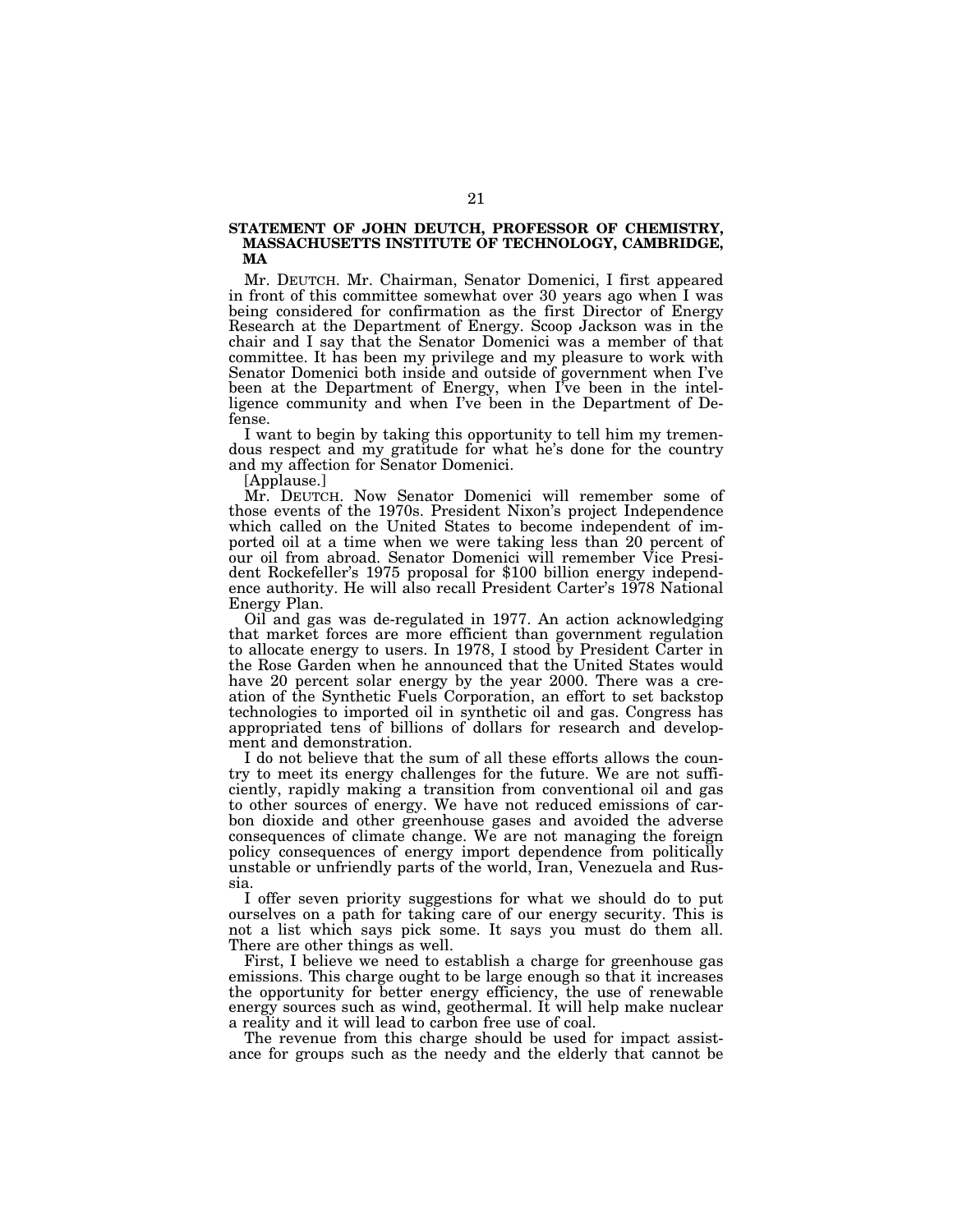expected to carry the burden of higher energy prices and should be used for energy research, development and demonstration. It should be used to offset other taxes so as to make the macro economic consequences of an energy charge like this, less burdensome.

Second, it is absolutely crucial that this country learns how to use its coal in a clean, carbon free way. That means that the government must establish a much more aggressive program to demonstrate the regulatory framework, the technical performance and the cost of carbon sequestration. I keep on pointing out that while there are many interesting efforts underway today in carbon capture and sequestration, there is yet, no concrete plan for a large scale project at scale, a million tons a year or greater, that demonstrates the proper sequestration of carbon.

Third, we must improve the efficiency of our energy use.

Fourth, it is critical that we accelerate the pace of energy innovation. The record does not point to the fact that the expenditures that have been made on energy research, development and demonstration have been adequate for the needs of the country. There are several changes which could take place which would make energy innovation more successful in this country.

The first is a creation of an energy innovation council that would have a national energy research, development and demonstration plan involving all government agencies, not just the Department of Energy. Department of Energy expenditures certainly have to be increased, but that's not a complete solution. We have to launch a large, integrated energy research and development program in critical areas such as batteries, cellulosic biomass, photovoltaics, gas separations and the like.

We need to establish a career path for people who have energy technology credentials within the civil service. I believe we need to consider establishment of an energy technology corporation to manage the demonstration projects that are so urgently needed. Examples include carbon sequestration, gas to liquids, smart electricity distribution grids, large scale cellulosic biomass production, carbon capture and sequestration, first mover, once through, nuclear power plants.

Several people have mentioned a need to increase domestic oil and gas production. It is not only going to make some contribution to our energy needs, but it is also an important signal to other countries that we need their production as well. If we do not do something at home it is hard to convince other countries to increase their production.

Sixth, we need to expand the use of commercial nuclear power. It is an essential, carbon free source of electricity. I know Congress has done a great deal to put in measures to increase the incentives for new, first of a kind, nuclear power plants. The process is moving too slowly. The process is moving much too slowly.

Seventh, we need to improve the coordination of energy policy. Let me just say that there is a fantastically close relationship between energy policy in the domestic area and our foreign policy. James Schlesinger and I have recently co-chaired a study for the task force for the Council on Foreign Relations on the national security linkage between oil and gas import dependence and foreign policy. It's incredibly important that we take into account in all of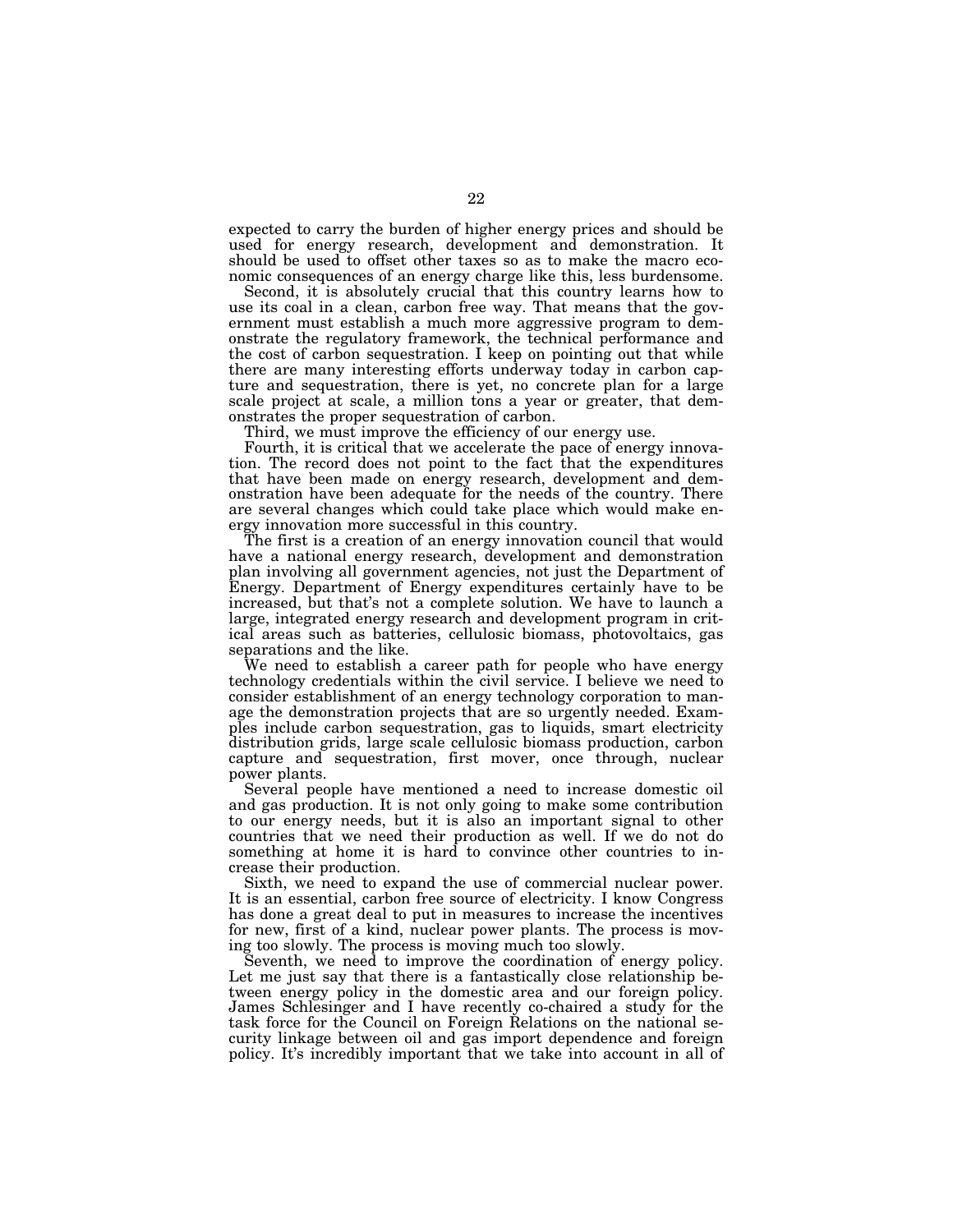our foreign policy deliberations, energy aspects and in our domestic concerns, foreign policy implications of what we do.

Let me just point out Iran. We have in Iran, three conflicting problems.

One is they produce about three million barrels of oil per day for the international market.

Second they're interested in acquiring a nuclear weapon.

Third, they are not a constructive force in our efforts in bringing a secure country in Iraq.

All of this indicates the interaction between energy, oil and gas especially, and our foreign policy efforts.

Let me conclude, Mr. Chairman by noting that there's also a strong relationship between U.S. nuclear non-proliferation policy, our nuclear force structure and our nuclear power and nuclear energy commercial developments. The Department of Energy is involved in all three aspects, non-proliferation, commercial power development and of course, being responsible for our nuclear weapons program. My experience as Under Secretary of Energy and as Chairman of the Department of Defense's nuclear weapons council for 2 years, leads me to believe that the transfer of those responsibilities from nuclear weapons from the Department of Energy elsewhere in the government to the Department of Defense, or to some independent agency would be a mistake.

You will hear proposals put before you of that kind. I do not believe that it would strengthen our role with respect to nuclear fore structure. I do not believe that it would strengthen our efforts with respect to energy research and development.

Over the years the national laboratories which were involved in weapons, Livermore, Los Alamos and Sandia, have made a tremendous contribution to our energy R and D. That should be re-invigorated. It would strengthen both our energy efforts and it would strengthen our efforts at nuclear weapons security.

Thank you very much, Mr. Chairman. Thank you very much. [The prepared statement of Mr. Deutch follows:]

#### PREPARED STATEMENT OF JOHN DEUTCH, PROFESSOR OF CHEMISTRY, MASSACHUSETTS INSTITUTE OF TECHNOLOGY, CAMBRIDGE, MA

Chairman Bingaman, Senator Domenici, Members of the Committee, my name is John Deutch, and I am Institute Professor of Chemistry at the Massachusetts Institute of Technology. During the Carter administration I was Director of Energy Research, Acting Assistant Secretary for Energy Technology, and Undersecretary of the Department of Energy (DOE). During the first Clinton administration I was Undersecretary for Acquisition and Technology and Deputy Secretary of Defense, as well as Director of Central Intelligence. During President Reagan's administration I served as a member of the White House Science Council and during the second Clinton administration I served as a member of the President's Council on Science and Technology. Over the years I have served as a board member and/or a consultant for many energy companies, and as an advisor to government agencies and notfor-profit. I continue to do so. I teach a subject in physical chemistry and in energy technology at MIT and serve on MIT's energy council.

I first appeared before this committee over thirty years ago for my confirmation hearing to be Director of Energy Research. Senator Domenici was a member of the committee at that time, and it has been a privilege and a pleasure to work with him over the years. He has made tremendous contributions to this country and I hold him in the greatest respect and indeed with considerable affection.

Senator Domenici will remember, and perhaps some others here today, energy issues that were debated by Congress during the 1970s:

• Many different national energy plans: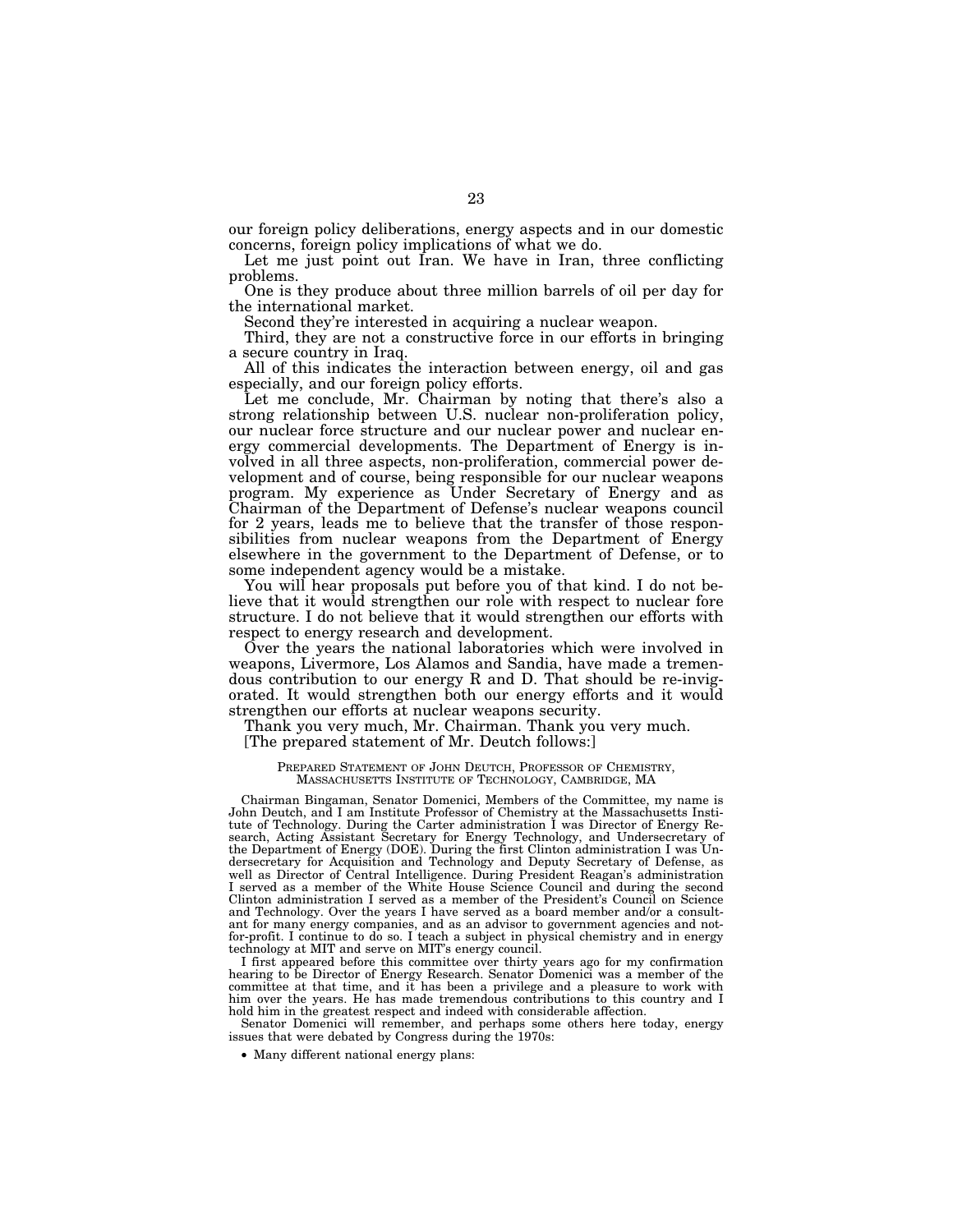—President Nixon's 1973 Project Independence intended to make the United States independent from imported oil by 1985;

—Vice President Rockefeller's 1975 proposal to create a \$100 billion (real money at that time) Energy Independence Authority to provide over a ten year period loans and guarantees to private companies to develop new domestic energy sources;

—President Carter's 1978 National Energy Plan.

- Oil and natural gas price deregulation in 1977. An action acknowledging that market forces are more efficient than government regulation to allocate energy to users.
- President Carter's goal of 20% of all energy use from solar by the year 2000, announced in 1978.
- Creation of the Synthetic Fuels Corporation in 1979 for the purpose of demonstrating production of synthetic gas and liquids from coal and shale.
- Annual Congressional appropriations for research, development, and demonstration (RD&D), for a range of energy supply and conservation technologies, at expenditure levels significantly greater than today, in real terms.

Despite these and many other well-intentioned energy policy initiatives, the fact is that the United States has not been, and is not now, on a path to a secure and sustainable energy future. Although energy consumption per unit of gross domestic product is projected to continue to decline, due in large part to high projected prices, aggregate consumption of oil, natural gas, and coal is projected to increase. The DOE's Energy Information Administration estimates that oil imports, crude and products, will remain at high levels—about 60% of U.S. oil consumption—for the next two decades. In addition, North America is expected to become a net importer of natural gas in the form of LNG. EIA projects, in its 2008 Annual Energy Outlook, that renewable sources of electricity capacity will grow from 10% in 2005 to 12% in 2030, while coal generating capacity will grow from 34% to 36%, during this same period. Total U.S. carbon dioxide emissions, mostly from coal-fired electricity generating plants, are expected to grow at an annual rate of 0.6%.

In sum, the U.S. economy is not meeting the three great energy challenges the country faces: (1) beginning the long and demanding transition away from a petroleum based economy; (2) reducing emissions of carbon dioxide and other greenhouse gases, in order to avoid the adverse consequences of global climate change, and (3) managing the foreign policy consequences of energy import dependence from politically unstable or unfriendly parts of the world, e.g., Iran, Venezuela, and Russia.

There are several reasons why it has proven so difficult for the United States to adopt and sustain a national energy policy: unrealistic goals, shifts in direction with each change in administration, difference among regional interests, strongly held views by different interest groups about technology winners, and vacillation in public attention as energy prices go up and down. But, in my judgment, the root cause is that our political leaders find it difficult to speak the truth about energy matters.

The public understandably wants affordable energy, free from foreign dependence and adverse environmental effects, but these objectives cannot be easily or quickly met. The reality is that progress will be slow because of the scale and magnitude of investment required, because of the need to invent and demonstrate new technology, and because of the need to adapt market structure and consumer preferences to new patterns of energy use. Moreover, the likelihood is that real energy<br>prices—for electricity, home heating, motor and aviation gasoline—will continue, on prices—for electricity, home heating, motor and aviation gasoline average, to increase in real terms in the coming decades.

The sharp rise in oil prices has once again focused the public's attention on the urgency of providing for our energy future. If significant action is not taken today and sustained for several decades, we will, once again, run the risk that future generations of Americans will experience greater economic costs and dislocations, including conflict, than needs to be the case.

I offer seven priority actions that the country must take in order to be on a path to a sustainable future. The list is not a menu that offers choice; all these action and perhaps others, are required.

1. Establish a charge for greenhouse gas emissions. The Administration should propose and Congress should enact a charge for greenhouse gas emissions. The charge could be in the form of an emission tax or a cap-and-trade system with sale of emission permits. The charge should be set at a sufficiently high level, for example \$30 per tonne of  $CO<sub>2</sub>$ , equivalent, so carbon free electricity generation, such as wind, geothermal, nuclear and coal with carbon capture and sequestration, is economic. Revenue from the charge should be allocated to (1) impact assistance for groups such as the needy and elderly that can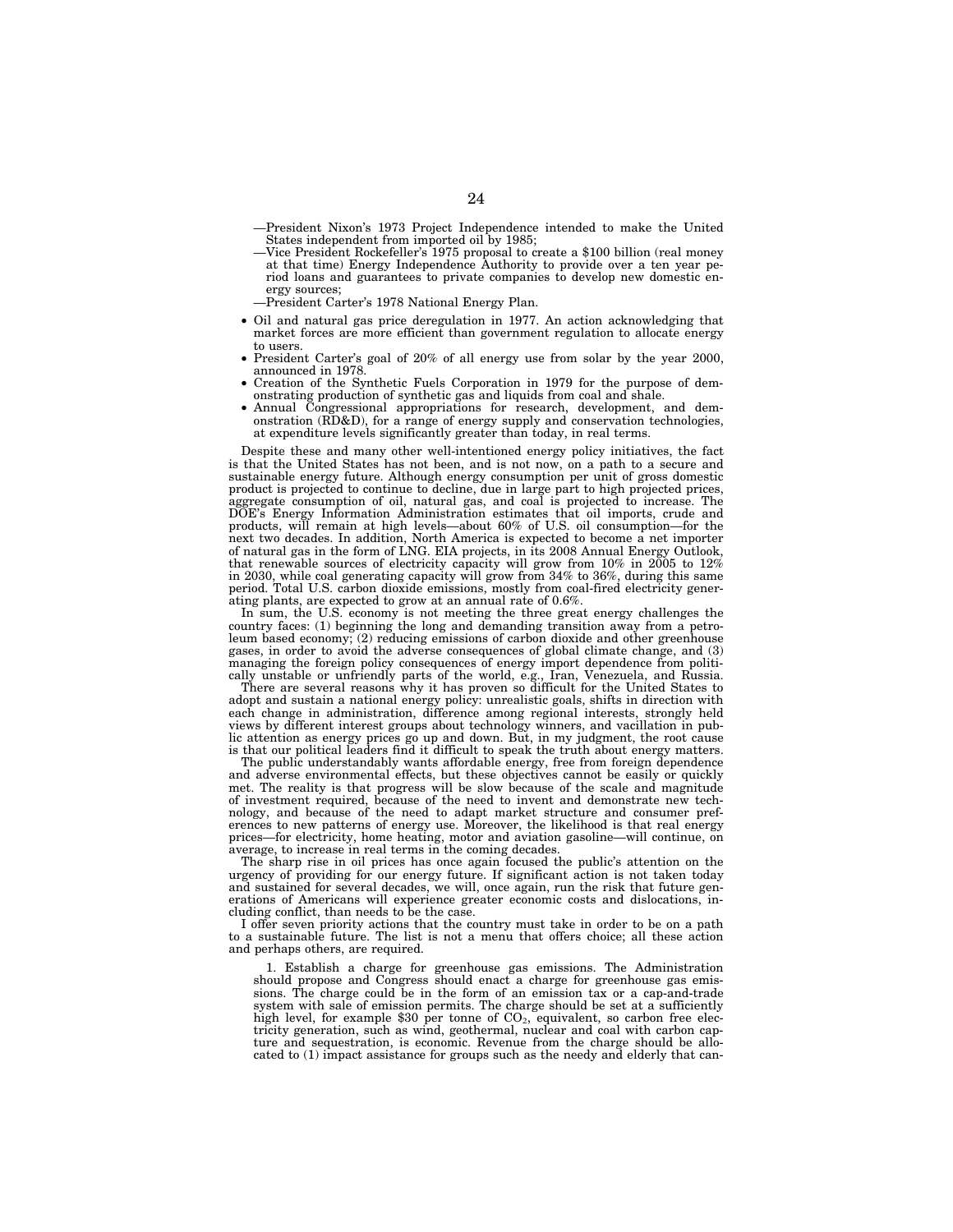not afford higher electricity prices, (2) energy research, development, and demonstration, and (2) off-setting other existing taxes in order to reduce the macroeconomic impact of the charge. With a comprehensive national program in place, industry will have a clear signal for their future energy infrastructure investments. Many existing burdensome regulatory mandates, such as state renewable portfolio standards, could be rolled-back, as part of a process to harmonize federal and state controls on greenhouse gas emissions.

2. Establish an aggressive program to demonstrate carbon sequestration. The new administration should propose. and Congress should enact, an a ten-year program for 3 to 5 sequestration demonstrationprojects sequestering about 1 million tones of  $CO<sub>2</sub>$  per year, at a cost of about \$100 million per year per project (including the cost of  $CO<sub>2</sub>$ ). The success of any effort to control greenhouse gas emissions in the United States depends on large scale deployment of coal electricity generation with carbon capture and storage. The present pace of demonstrating the technical, economic, and environmental characteristics of this key technology and the construction of a regulatory framework that has public acceptance, is much too slow. These projects should proceed in coordination with a new national regulatory framework that establishes rules for site selection, monitoring, modeling, and verification of the sequestered  $CO<sub>2</sub>$ , and site liability after some period of operation. Consideration should be given to establishing a special purpose public-private corporation to execute the sequestration demonstration program in order to streamline the process of design, engineering, and project management.

3. Improve the efficiency of energy use. All experts agree that improving efficiency of energy use is a priority objective. Improvement in the U.S. economy's energy productivity as measured by gross domestic product per unit energy should be expected to continue, as consumers and industry adjust to higher real energy prices. A notable current example is the accelerating adoption of compact fluorescent to replace less efficient incandescent light bulbs.

However, the historical record of effectiveness of government efforts, at both the state and federal level, to improve energy efficiency is mixed. Energy efficiency standards for buildings, appliances, automobiles, (CAFE), and federal demonstration programs in the DOE, DOD, GSA, and other agencies have their role. But, the U.S. consumer and smaller private companies seem reluctant to make investments or change behavior and avoid choosing options that provide energy services at lower life-cycle cost. National and local regulation involving demand side management or other mandates have had limited effectiveness. We need to find a better way to spread best practice through the economy. I do not have an answer about how best to achieve this but we need to reproduce the success of the agricultural extension service in improving the productivity of U.S. farms in the first half of the 20th century.

4. Accelerate energy innovation. The current pattern of DOE research, development, and demonstration (RD&D) management is inadequate for the future energy innovation the country requires.

The past record of federal sponsorship—principally the DOE and its predecessor agencies—is not adequate to meet today's challenges. Consider these shortcomings:

- A linear ''technology driven'' rather than ''market'' or application driven approach research development of demonstration of new technology;
- Little coordination between the R&D programs in various agencies: DOE, EPA, DOA, NSF, DOC, and others. For example, no five-year program budget exists for energy R&D across all involved government agencies;
- Reliance on traditional direct funding (and control) of R&D projects and episodic use of indirect incentives, such as guaranteed purchase, tax credits, loans;
- A mixed record on integrating private industry and government RD&D.
- Congressional influence out weighing technical merit in the selection of technologies and projects.

Consider the following suggestions for accelerating the federal effort in energy innovation:

(1.) Create an inter-agency Energy Innovation Council to develop a multiyear National Energy RD&D strategy. The Council would have the authority and responsibility to plan, program, and budget energy and environment RD&D for all agencies.

(2.) Increase the energy RD&D program budget to more than twice its current level.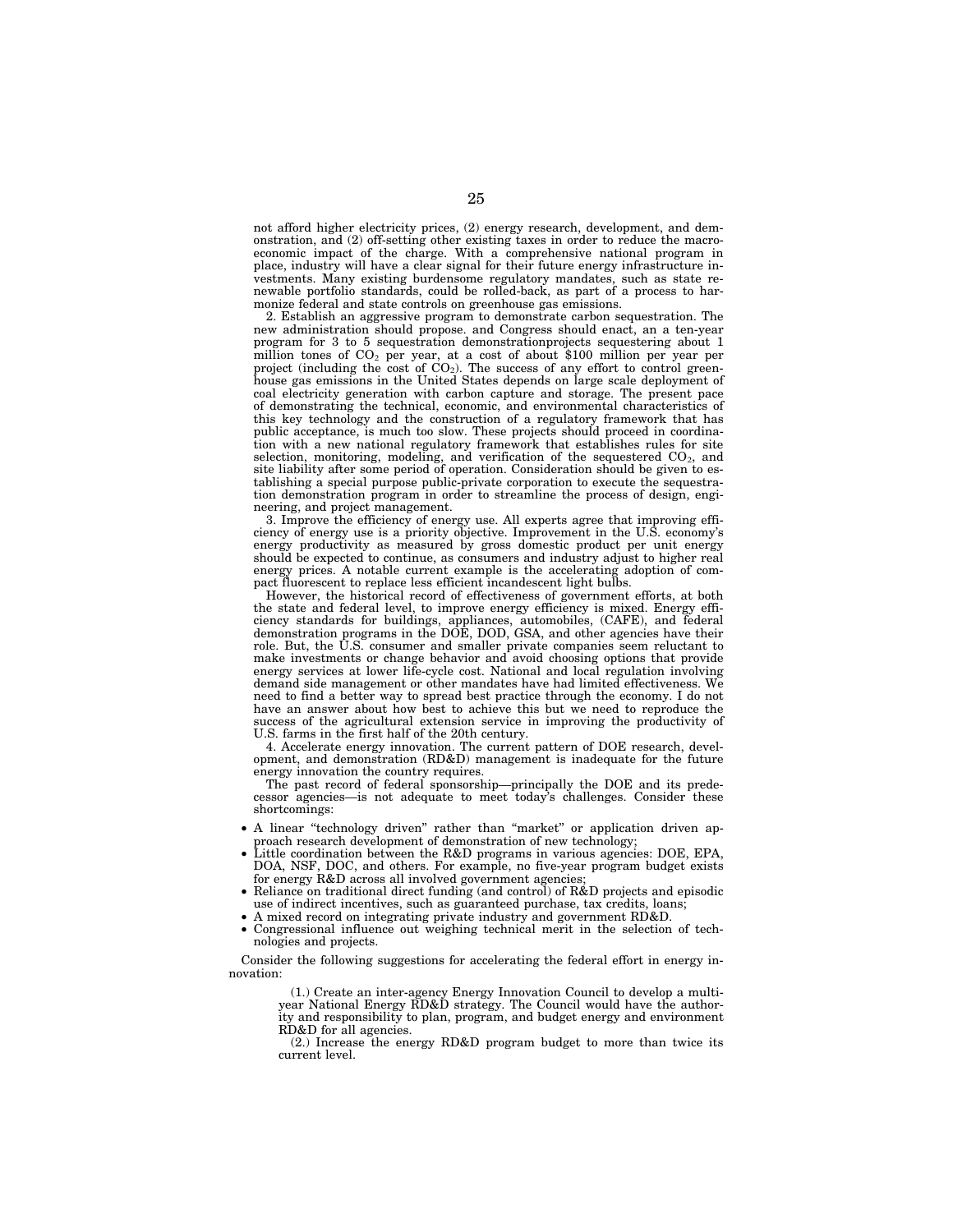(3.) Launch a sustained and integrated energy R&D program in key areas, examples include: batteries and energy storage, cellulosic biomass, photovoltaics, gas separations. This effort should include basic research, as well as exploratory development, and involve universities, industry, and the DOE national laboratories.

(4.) Create an energy technology career path within the civil service.

(5.) Establish an Energy Technology Corporation (ETC) to manage demonstration projects. The purpose of the ETC is to establish the feasibility of new energy technology by demonstrating technical, economic, and environmental performance. Examples include: (a) Carbon capture and sequestration, (b) Gas To Liquids, (c) a smart electric distribution grid, (d) large scale cellulosic biomass production, (e) first-mover once-through nuclear power plants.

The record shows that DOE does not have the authorities or expertise to carry out successfully such demonstration projects. New technology deployment, which after all is the purpose of innovation, requires demonstration that is convincing to the private sector and to investors.

The purpose of the proposed ETC is different from the 1979 Synthetic Fuels Corporation. The Synthetic Fuels Corporation focused on production of synfuels, not technology demonstration, and thus was vulnerable to the bittersweet collapse in oil prices.

The technical demonstration projects proposed for the ETC are not based on price expectation but serious externalities like climate change and the long-term need to make the transition away from petroleum dependence.

5. Expand domestic oil and gas production. The United States should expand access to areas for oil and gas exploration—in Alaska, the Gulf Coast, and the east and west coasts. While the amount of environmentally responsible incremental production will be modest compared to total oil and gas consumption, the increased production will slow the anticipated decline in domestic production. Importantly, any measures to expand domestic production will add credibility to United States efforts to encourage countries that possess resources to expand their production.

6. Expand the use of commercial nuclear power. Because nuclear power is essentially a carbon free source of electricity, it is highly desirable to expand its use. However, nuclear power faces three significant challenges. First, the cost of nuclear power generation is too high compared to coal in absence of a carbon charge. The impact of the recent increase in the cost of all large capital projects has been greater on nuclear power than other forms of generation. The assistance provided for a few new nuclear power plants in the 2005 Energy Policy Act is justifiable, provided that nuclear plants subsequently constructed are economic under commercial terms.

Greater progress is needed on radioactive waste management. The new administration and Congress would be wise to hedge successful licensing and completion of the Yucca Mountain underground spent fuel disposal facility by authorizing a new long-term program for away-from-reactor storage, with DOE taking custody of the spent fuel at federal facilities.

It is important that any expansion of nuclear power in the United States and other countries occurs without increasing the risk of nuclear weapons proliferation. President Bush and the G-8 have taken an important initiative that deserves bipartisan support: nuclear supplier states will offer front-end enrichment and back-end waste management services under attractive terms to countries who are new users of nuclear power, in order to prevent the spread of enrichment and reprocessing.

However, domestically, the Bush administration advocates a return to a ''closed'' fuel cycle, where spent reactor fuel from commercial reactors is reprocessed to produce mixed oxide fuel. This advanced fuel cycle initiative has no justification at present. Developing the closed fuel cycle will require vast federal R&D expenses with dubious advantages for waste management compared to the "once-through" fuel cycle, when both short term and long term risk are considered. To be sure, at some time in the future, if nuclear power expands significantly, the cost of natural uranium ore will increase to the point that reprocessing is economically justified. However, there is no indication that this point will be reached for at least the next 50 years.

In the meantime, a decision by the United States to return to a policy of reprocessing commercial spent fuel, abandoned in the Ford and Carter adminis-trations, sends a message to other countries, especially in the Middle East and Asia, that reprocessing is acceptable and has advantages compared to the once-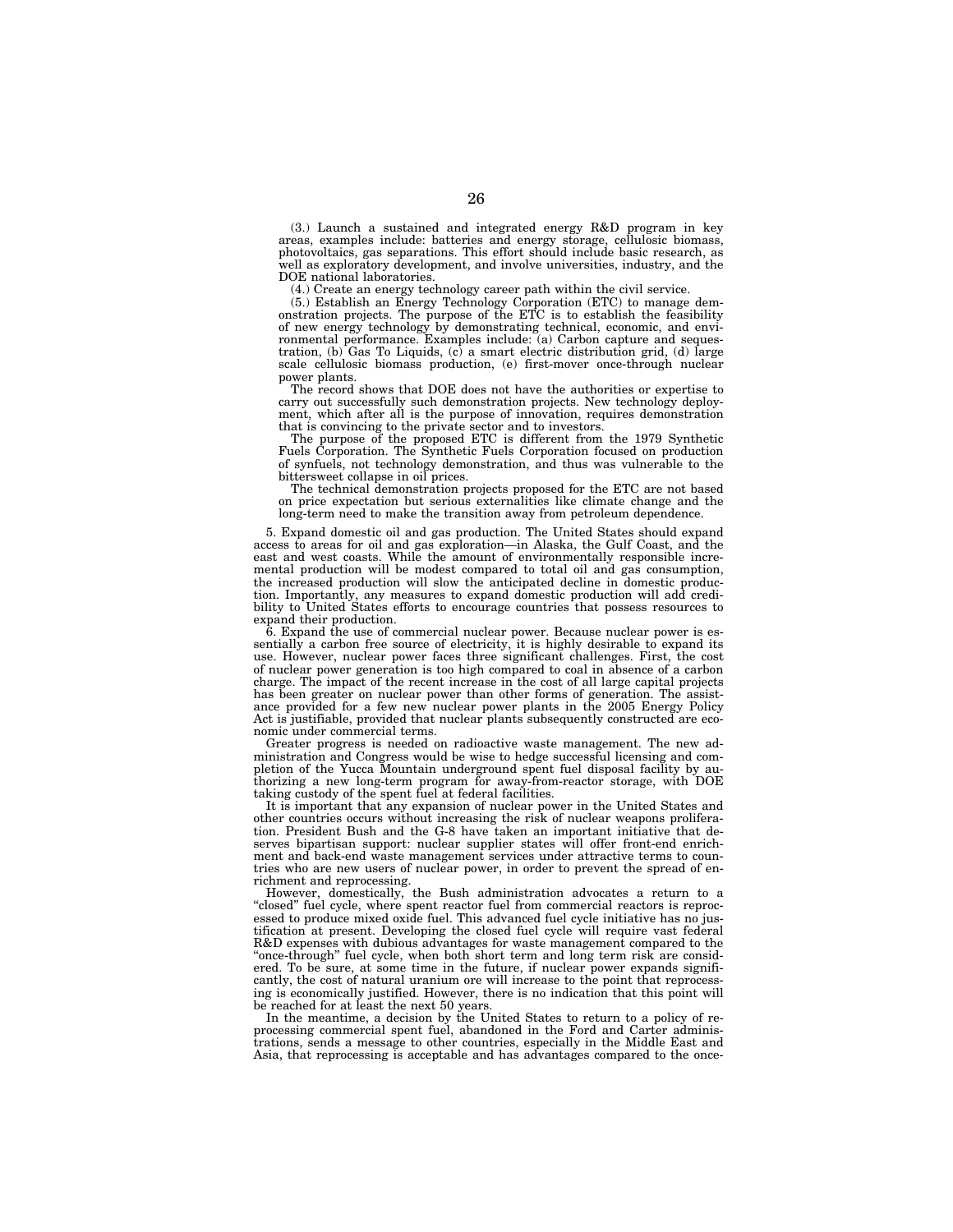through-fuel cycle. And these countries will not use fancy ''proliferation-resist-ant'' fuel cycles invented by DOE labs, but rather the widely known and simple PUREX method used by most states that have separated plutonium for a weap-

on. The United States, for the foreseeable future, should limit fuel cycle R&D to laboratory research on new separation methods, engineering analysis comparing different fuel cycles, and perhaps some process development unit (PDU) scale engineering studies.7. Improve the coordination of energy policy. The new administration should establish a new inter-agency Energy Coordinating Council, co-chaired by the Secretary of Energy and Director of the National Economic Council to interagency harmonization of energy policy including such matters as

I conclude by underscoring the strong linkage between energy policy and national security. James R. Schlesinger and I co-chaired a study for the Council on Foreign Relations that describes how dependence on imported oil and gas is increasingly constraining the ability of the United States and its allies to accomplish important foreign policy objectives. Iran is a good example—its 3 million barrels per day of oil exports is important to international oil markets.

Iran's ability to stop these exports and thus disrupt the international oil market, is a factor that the United States and its allies must consider as they weigh possible actions to slow Iran's effort to acquire nuclear weapons, or to interdict Iranian support to Iraqi insurgents.

This linkage between energy and security exists in other areas as well. For example, how China meets its growing energy demand will increasingly impact world energy markets and hence influence the global climate, as well as how much U.S. consumers will pay for motor gasoline.

The point is that United States must consider the domestic consequences of foreign policy energy decisions and vice versa; the country has not done this well in the past. The interagency Energy Coordinating Council proposed above could be useful in providing the president with a coordinated view of the domestic and international aspects of contemplated energy policy. In addition, the Secretary of Energy should be a participant in any National Security Council meetings that involve energy issues.

There is also strongrelationship between U.S. nuclear non-proliferation policy, nuclear force structure, and nuclear power development. The DOE is involved in all three aspects and should remain so in the future because of the breadth of its technical capability. You will hear proposals to transfer responsibility for management of the U.S. nuclear weapons program and the weapons complex from the DOE to the Department of Defense or a newly created independent agency. My experience as Undersecretary of Energy and Chairman of the DOD's Nuclear Weapons Council leads me to believe that this transfer has no bearing on nuclear force policy issues and the transfer would neither improve the management of the weapons program, or save money. Separation of the national laboratories involved in nuclear weapons—Livermore, Los Alamos, and Sandia—would greatly reduce DOE's capacity to carryout its energy mission.

The enterprise of generating, distributing, and using energy in the United States is enormous, complicated, and inter-connected. Casual attention will not constructively shape energy development, or fairly balance the many competing regional and private interests. Moreover, there are no quick fixes or technical break throughs that can sidestep the lengthy and demanding process of adapting the economy and the life style of our citizens to a sustainable, post-petroleum world. The United States has the resources, the technology and talented people, and the industrial base necessary to provide for a secure energy future. However, the country has not yet reached consensus or adopted a national energy policy scaffold that encourages the needed changes in production and consumption, but also has the flexibility to adapt to market reality and accommodate unexpected ingenuity that will emerge from working on this great challenge. It is high time for the country to embark on the exciting and important tasks that I have outlined.

The CHAIRMAN. Thank you very much. Mr. Odum, why don't you go right ahead?

#### **STATEMENT OF MARVIN ODUM, PRESIDENT, SHELL OIL COMPANY**

Mr. ODUM. Good morning and thank you. First of all I'd like to thank the Senators for allowing me to move to the morning meet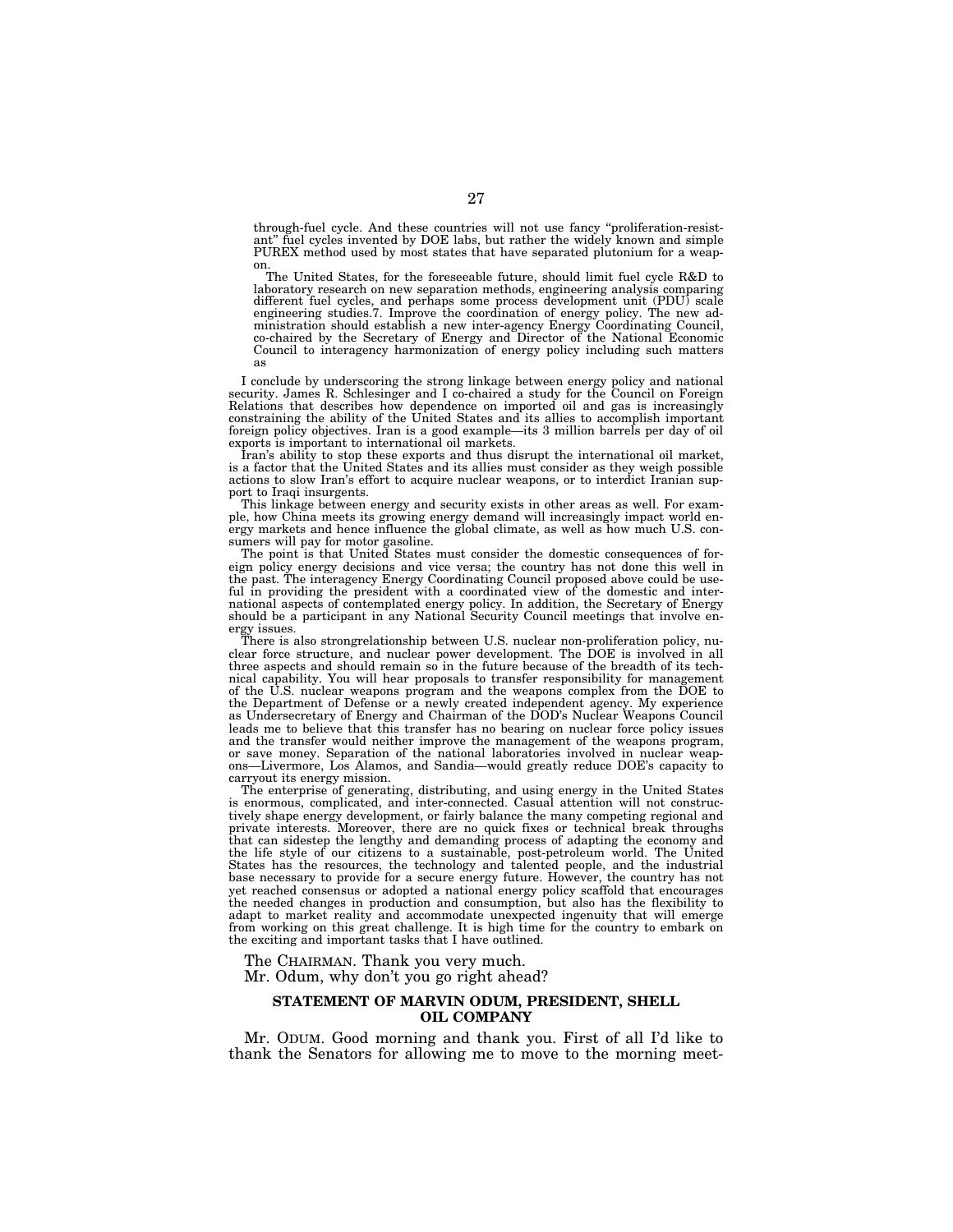ing. As I'm sure you know we have a rather large hurricane bearing down on the Texas coast. I'm anxious to get back and deal with some of the business issues there.

The—I can assure you though that the infrastructure is as prepared as it can be. We have the thousands of people that work in that industry in safe locations. It will be returned to production as absolutely quickly as possible.

I'd like to commend Senator Bingaman and Domenici for holding this summit and all of the Senators, of course, that are here today. I think it is precisely the kind of dialog that our Nation needs to have on energy policy. If we're going to successfully meet the energy challenge we will need this type of cooperative spirit.

It is an undeniable truth that when we will need more of all kinds of energy including that saved through efficiency and conservation. By all kinds of energy, of course, I mean oil and gas, coal, biofuels, wind, solar, nuclear, hydrogen and potentially others. Along with this there are two other points that you've heard from me before.

First, that oil and gas will remain critical fuels for our economy for decades to come.

Second, we must develop all energies with particular attention to addressing CO<sub>2</sub> emissions.

As one of the largest oil and gas producers, I'm going to focus my comments on the oil and gas side of this equation. Then I'll conclude with just a few comments on the broader energy policy.

The fact is that the U.S. imports much more petroleum than it should. I'm not going to repeat all the numbers that we've heard before, but 12 million barrels a day, \$600 billion a year to pay for that. The U.S. is in somewhat of a unique position among the world's nations in not producing more of our own resources instead expecting others to produce it for us.

I think the choice is fairly clear. We can continue to import evermore oil and gas as we transition to a new energy mix that's at an unknown point and time in the future or we can develop more of our own resources. We have, potentially, abundant resources.

The U.S. has a well designed system in place for managing oil and gas exploration and development. We also have a very strong system in place for ensuring the environmental impacts are avoided or mitigated. If more areas are open to oil and gas exploration, I think it is crucial that adequate funding be provided to Federal agencies that manage those activities.

When adequate funding is not in place, the system breaks down, permits are not issued on time, environmental studies are questioned and the system is vulnerable to litigation. Just because lands are leased, doesn't mean drilling will commence. I'll use Alaska as a case in point.

Alaska's Chukchi and Beaufort Seas are some of most promising, undeveloped, hydrocarbon basins in the U.S. In the last couple of years, Shell has invested more than \$2 billion in leases and hundreds of millions more in equipment, studies, permits, training and other preparation trying to bring more production to the U.S. market. We've assembled what is arguably the most environmentally sensitive and thoroughly responsible exploration program in history.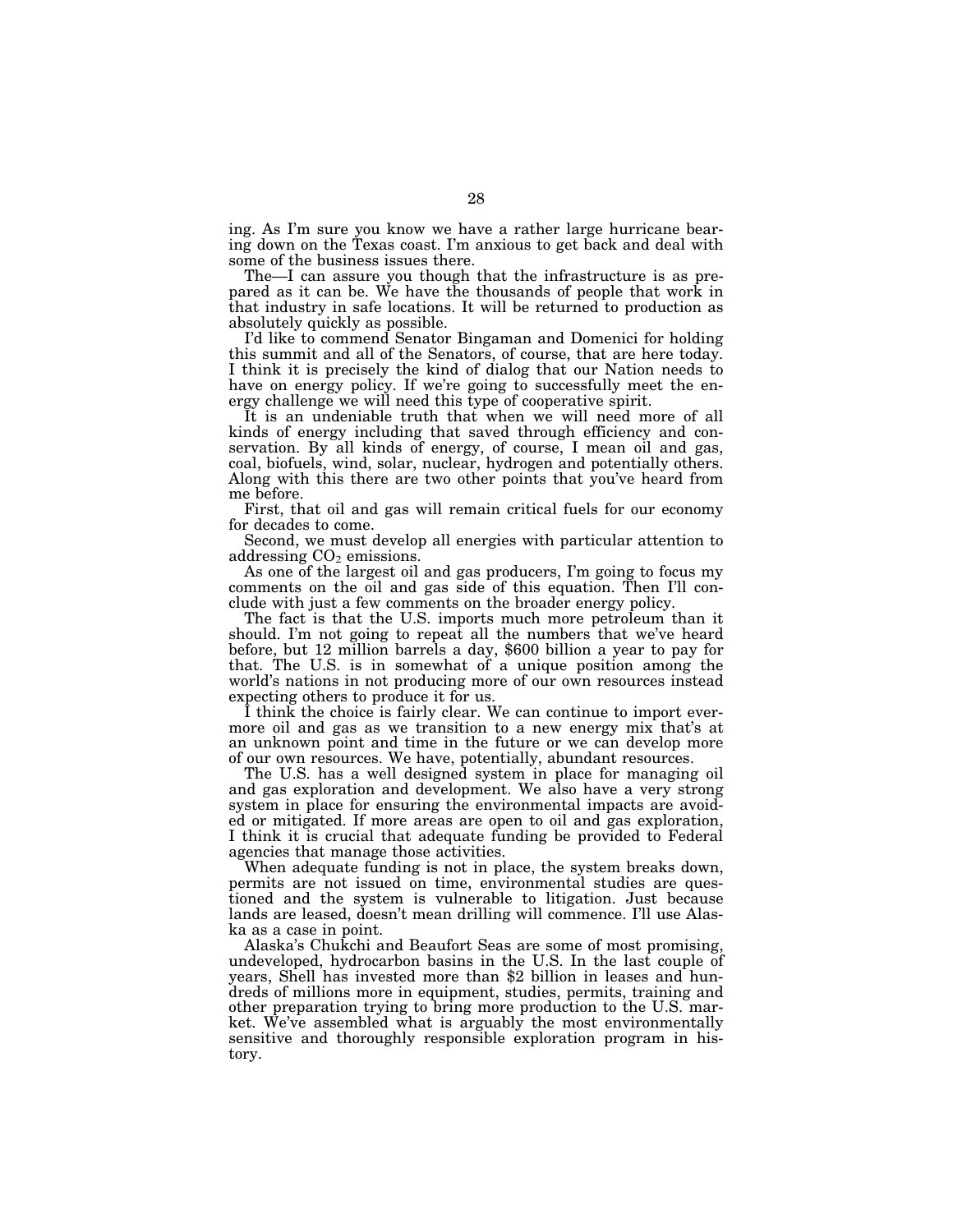But with permit slippage and litigation delay, we're nearly 3 years on and have yet to drill a single exploration well. Let alone produce much needed oil and gas. Remember this is an area that's open to leasing.

Our drilling program in the Beaufort has been delayed now for a second year as the nine circuit, Court of Appeals has deliberated over a lawsuit against the MMS. We still do not have a decision.

I'd also like to comment on the topic of revenue sharing. It is important to recognize that states and communities adjacent to off shore development will have infrastructure needs such as roads, schools and demands for basic public services. Revenue sharing is available for four Gulf of Mexico states and it will help address some of those needs. Congress should routinely extend revenue sharing to other areas, starting with Alaska.

So to close, the challenges we face today result, I think, from not having a comprehensive energy policy like we're talking about today. These challenges cannot be resolved with one simple solution. We need to face some hard truths and produce more energy, all forms of energy.

You're going to find a lot of commonality with the other panel members in these next couple of statements. Because I believe a comprehensive energy policy should include providing more access to domestic oil and gas resources, encouraging more investment in alternatives and renewables, and there are some exciting things happening there. Encourage and reward more conservation and efficiency, reduce  $CO<sub>2</sub>$  emissions using market mechanisms, such as cap and trade, that enables such reductions and also, very much need to account for carbon capture and storage which we heard from Mr. Deutch.

We are committed to meeting the energy challenge and to working with Congress and the American people to find real solutions. In 2008 we will invest somewhere around \$35 to \$36 billion, which is more than our profits in 2007, to bring more energy to the world. So I'll stop there and look forward to the questions and our conversation.

The CHAIRMAN. Thank all of you for excellent testimony. Let me start the questions, then we will have questions from Senator Domenici and then we'll go back and forth between Democrats and Republicans in the order that people arrived. We have a long list. So I'll try to be brief in my questions.

One of the issues that I think we're going to have to better understand is in order to reduce the use of petroleum in the transportation sector, there's sort of three options, obviously increased efficiency, everyone agrees is important. But when you start looking at other ways to substitute for imported oil being used to be refined into gasoline for the transportation sector, there's sort of three options out there.

One is the one Dan Reicher was referring to, which is electrify the transportation sector. Get more and more of our vehicles operating off electrical power.

Second, of course, is biofuels as a way to substitute for petroleum use directly.

Third is the proposal that T. Boone Pickens is advertising and advocating these days which is the thought that we can meet many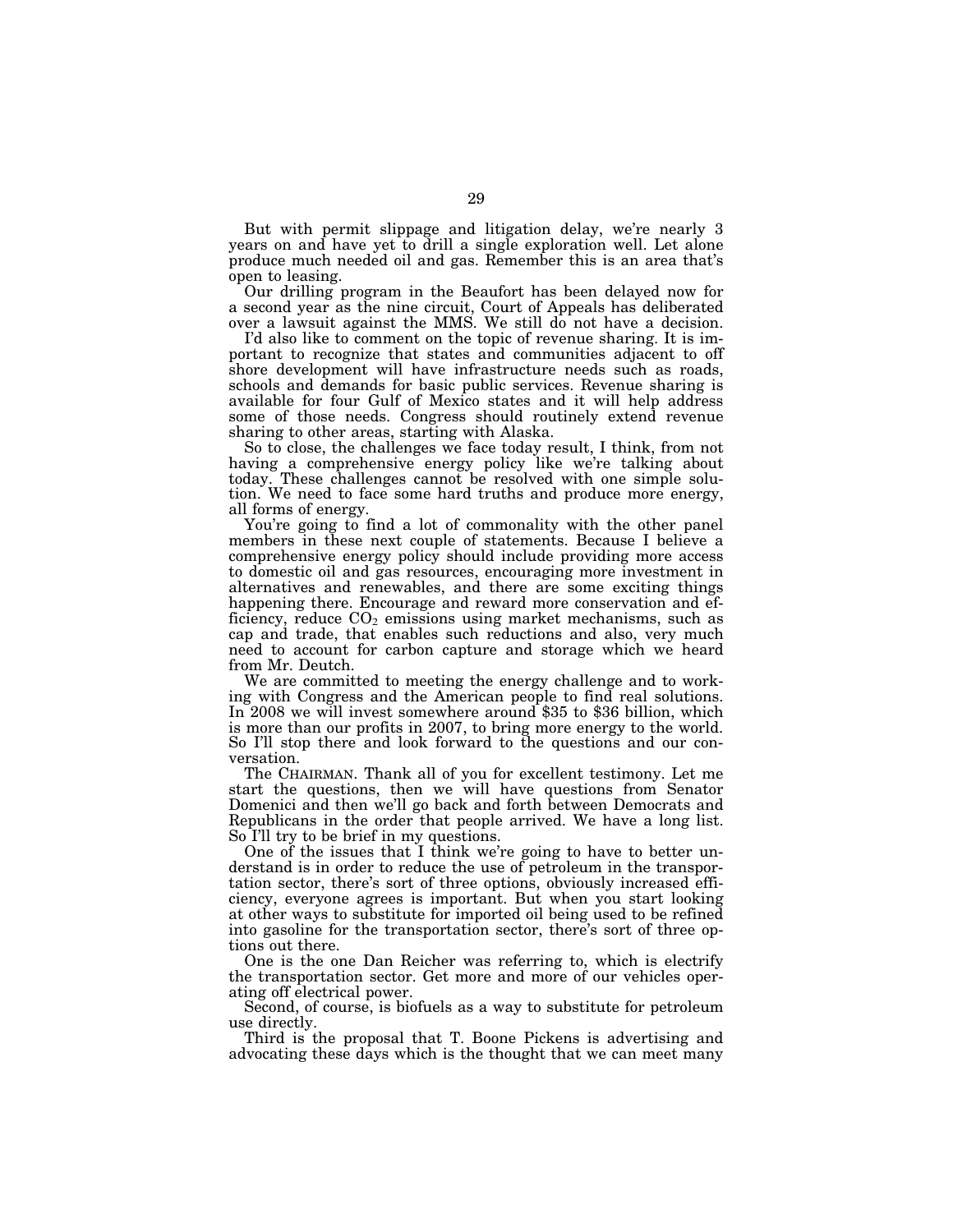of our transportation needs through more use of natural gas rather than through use of gasoline refined from oil.

I'd be interested in any of you who have an idea as to which of those courses is most promising to tell us what you think. I mean, obviously we're doing some of each that's appropriate. But is there one of the three that holds the greatest promise or one of the three that holds the least promise? Any of you have thoughts?

Professor Deutch.

Mr. DEUTCH. Mr. Chairman, I'm all in favor of all three, but I want to just suggest to you in each case there is a significant barrier. In the case of substitute electricity for hybrid vehicles or all electric vehicles, we have to have the electricity. That means that it has to come either from clean coal or it has to come from nuclear.

In the case of biofuels, we've looked at this in some detail. We don't want to compete with food. We want to have cellulosic biomass. There really is a limit of what you can expect from this. I would say that an aggressive limit for the United States would be like, two billion barrels of oil equivalent a day. That's still a small fraction of what we need to do.

With respect to natural gas let me point out North America has become an importer of natural gas. Natural gas is likely to become more and more, for us, like petroleum. So substituting natural gas and petroleum, yes, that's maybe a good thing to do in the short run. In the long run they're both very important.

Final point is the rest of the world is important here too. The rest of the world is rushing to use more oil, like China in their transportation system. So this is also has an international aspect that the rest of the world is going to be consuming oil for automobile transportation at to a higher rate.

The CHAIRMAN. Mr. Odum, did you have a thought about this? Mr. ODUM. If I could just add, I think it's a very important question. Because I think it points to an important topic that covers more than just this single question. Which is going back to what Dan Yergin said, there is no single answer here.

So I listen to that question, I hear those three options. I think they're all important. They will all be part of the solution that we need for the energy challenge in the U.S. Neither one on its own will solve the problem.

The CHAIRMAN. Dan, did you want to comment?

Mr. YERGIN. Just briefly, Mr. Chairman. I think, again, all three need to be part of the solution. I would put electrification of vehicles at the top of the list though. What's interesting, I think, is that this move that we're seeing in the marketplace today to hybrids, actually allow us to take the first option which is electrification and combine it with a second option which is biofuels.

You can electrify a vehicle as General Motors and Toyota are doing. Those vehicles will be out next year or the year after. Meanwhile there's a 12 or 14 gallon tank into which biofuels could go. So we could hybridize in yet another way, those two technologies.

Over time we do have to make the transition away from corn based ethanol to cellulosic ethanol for all the reasons that I think you know well. I do think natural gas has a role. I would put it further down the list.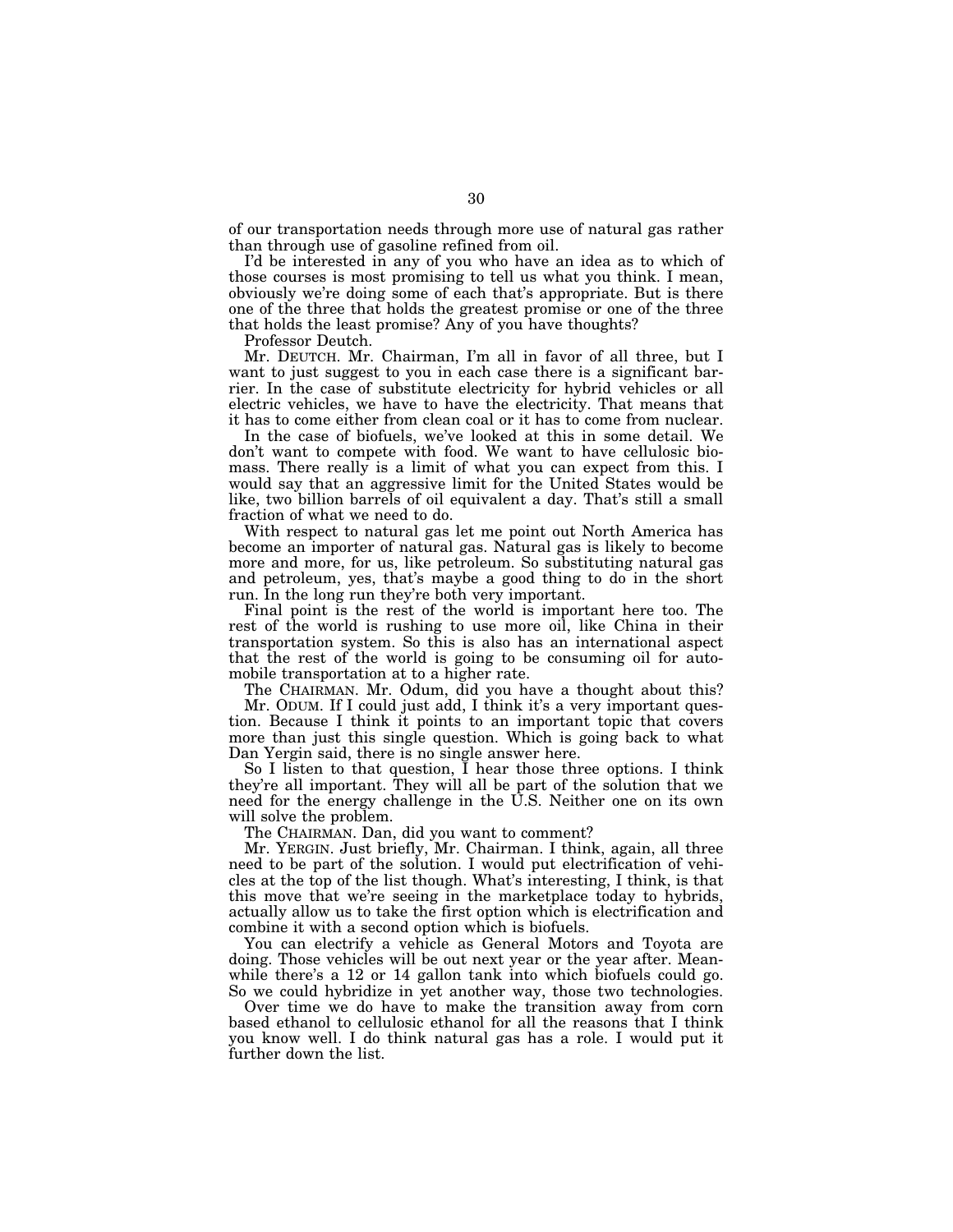Fleets, for example, buses, trucks, vehicles that come back to the same place at night, but I would say that should be a much smaller part of this mix going forward compared to electricity at the top of the list, biofuels in the middle and natural gas at the bottom.

The CHAIRMAN. Frank.

Mr. VERRASTRO. Yes, I concur with Dan's points and also with Marvin. If you had to do priority ranking, it strikes me that in the short term, hybrid technology is just terrific. If you can increase the vehicle standards and current technology you could increase it by, you can double.<br>So what the Congress did in the Energy Efficiency Act was ter-

So what the Congress did in the Energy Efficiency Act was ter- rific, maybe not aggressive enough. If you double the mileage, \$4 gasoline becomes \$2 gasoline. If you supplement that with plug in hybrids, you have the opportunity to have both liquid fuels and electricity.

Going to fully electric it just strikes me there's three questions. One is on efficiency, at least now until we upgrade the grid. It takes three units of primary energy at the front end to give you one unit of electricity at the back end.

So which leads to the second point of what's your fuel source and base load. As John said, it's either nuclear or coal. Could be natural gas is not the scale up for renewables yet at this point.

Third point is reliability. At this situation ice storms, wind, squirrels can take down the system. We need to make sure the system is reliable.

On compressed natural gas, I would agree with Dan. I think it's lower on the list for fleets, especially for buses, it's terrific. You can secure the size of the gas tank because as you compress the natural gas, your mileage efficiency goes down. Your miles able to be driven on a tank of CNG is lower. So for cabs, city cabs, something that's used on campuses, maybe local police forces and for buses, great idea, for the general public, probably not there yet.

The CHAIRMAN. Senator Domenici.

Senator DOMENICI. Thank you, Mr. Chairman. I'm very pleased to see so many Senators here that want to ask questions that I just want to ask three.

First, Professor Deutch, I think you know. Speaking nuclear power for a moment, we're making some fantastic strides as a Nation now with reference to applications for nuclear power plants. As you know we have gone from zero applications, license applications for design and construction before the passage of the Energy Policy Act to what's contemplated now is a total of 23 applications, 34 units.

I would say that's a rather significant step forward, leap forward by the United States in a commitment to going nuclear as rapidly as we can, consistent with the delicate nature of the licensing process. But you stated we should—we're going too slow on licensing. I really want you to believe me that I think that's the case. But I cannot find any way to use less time in the process.

If you and your people at MIT can look at the licensing process and tell us how we can save time, you would do us a great favor. The only thing we have done, and I'll just give it to you outright, we put 1 year after the licensing process is finished for citizen involvement. Because there are so many institutional approaches, in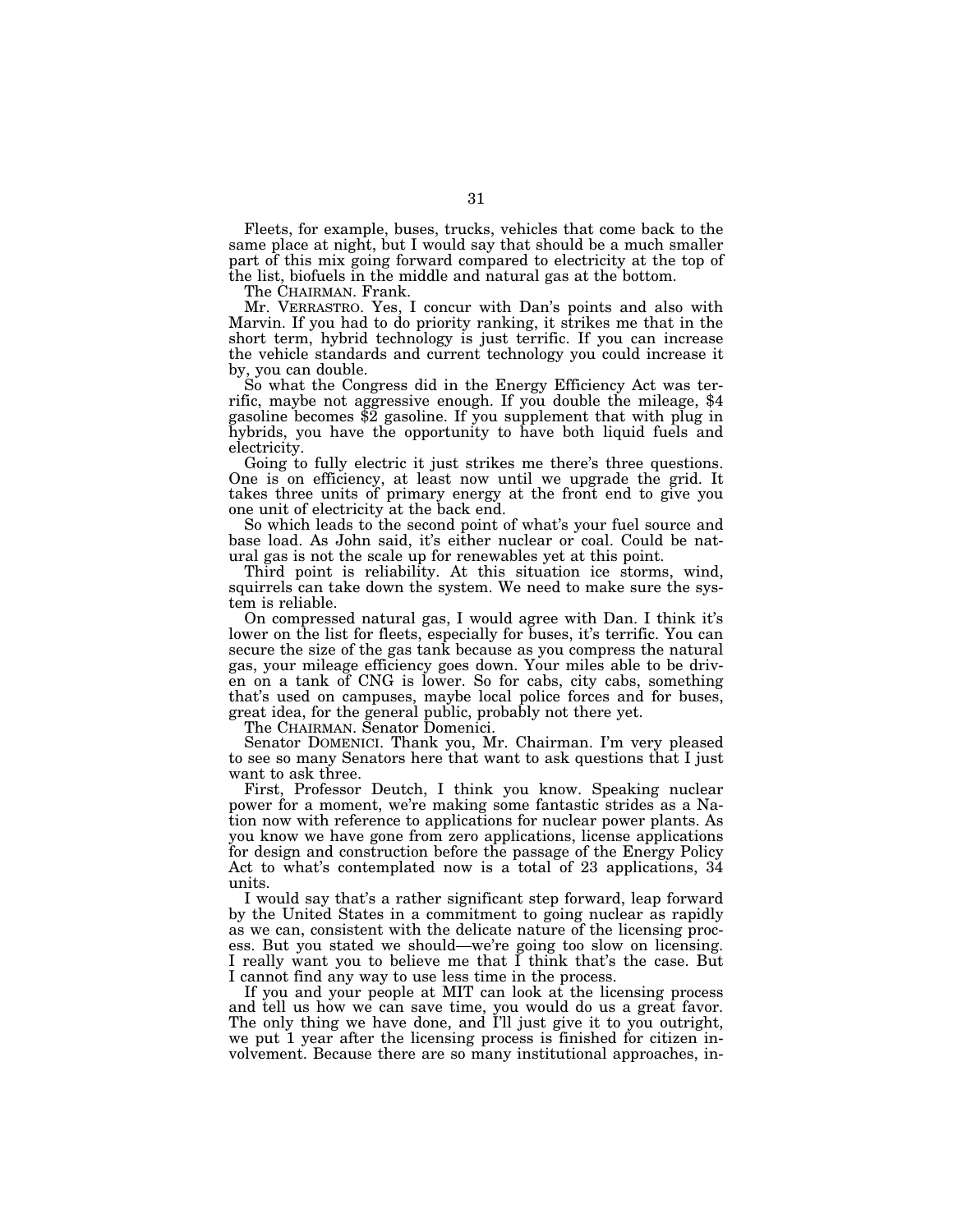stitutional negatives they file against this that you've got to give them some time or you'll end up with never ending litigation.

So we're using 1 year in this 42 months that we claim is necessary. If you can find how we would do it with less, I believe everybody would be interested in hearing. Now if you already know, you can tell us now. If not, I will go to the next question.

[Laughter.]

Senator DOMENICI. That's what I thought would happen. Now let me say to Dr. Yergin. This is the second time you've appeared to help us. I want to tell you personally, as I leave, what great admiration I have for you.

I just whispered to my friend, the chairman, that if I were putting together any group of, as small as five, advisors on energy policy to help us, I would put you on that five. I might even put you on the three if we went that far. So I want to ask you a question. How did we move so quickly from an American energy scene which was short of natural gas? We were even beating ourselves up for using natural gas to make electricity because we claimed we didn't have enough.

All of sudden we're talking like we have so much. I seem to believe we have much more than we thought. But where are you in terms of proving that up? Where did we get the information that we have so much more natural gas than we thought we had?

Mr. YERGIN. First, thank you for your more than gracious words. I appreciate it.

Senator DOMENICI. You're welcome.

Mr. YERGIN. As with Professor Deutch, I have great admiration for the role you've played in energy over these many years and the consistency you've brought to it. I think the big change on natural gas has been it's, you know, what you see in the energy industry constantly, is this process of innovation that looks like you're in a dead end and then something changes it. What's changed it is in terms of the development of unconventional gas.

I think it's—and probably Mr. Odum can add to that, but over the last 2 years or 3 years what seemed to be very much of a fringe activity has now put us in a more abundant position. Last year our gas production went up 9 percent after many years of thinking that we were going to be tied into a global LNG market which as Professor Deutch said, we are, but not to the extent. So I think it's still unfolding and one big question about it is this kind of a short term rush or does this really open up a whole new horizon for natural gas in our economy.

So I think that's been, to me, the biggest reason for the change of perspective over the last 2 years.

Senator DOMENICI. The last question is the price of oil has dropped nearly \$50 in the past 2 to 3 months. Dr. Yergin says that the softened demand has caused that. Do you agree? We'll start over there at your end.

Do you agree?

Mr. VERRASTRO. I think there's three or four pieces that go into this. Clearly reduction in demand and then part of that is a result of higher prices.

The second is, I think, the prospects for additional production coming on line. Projects that were delayed last year because of cost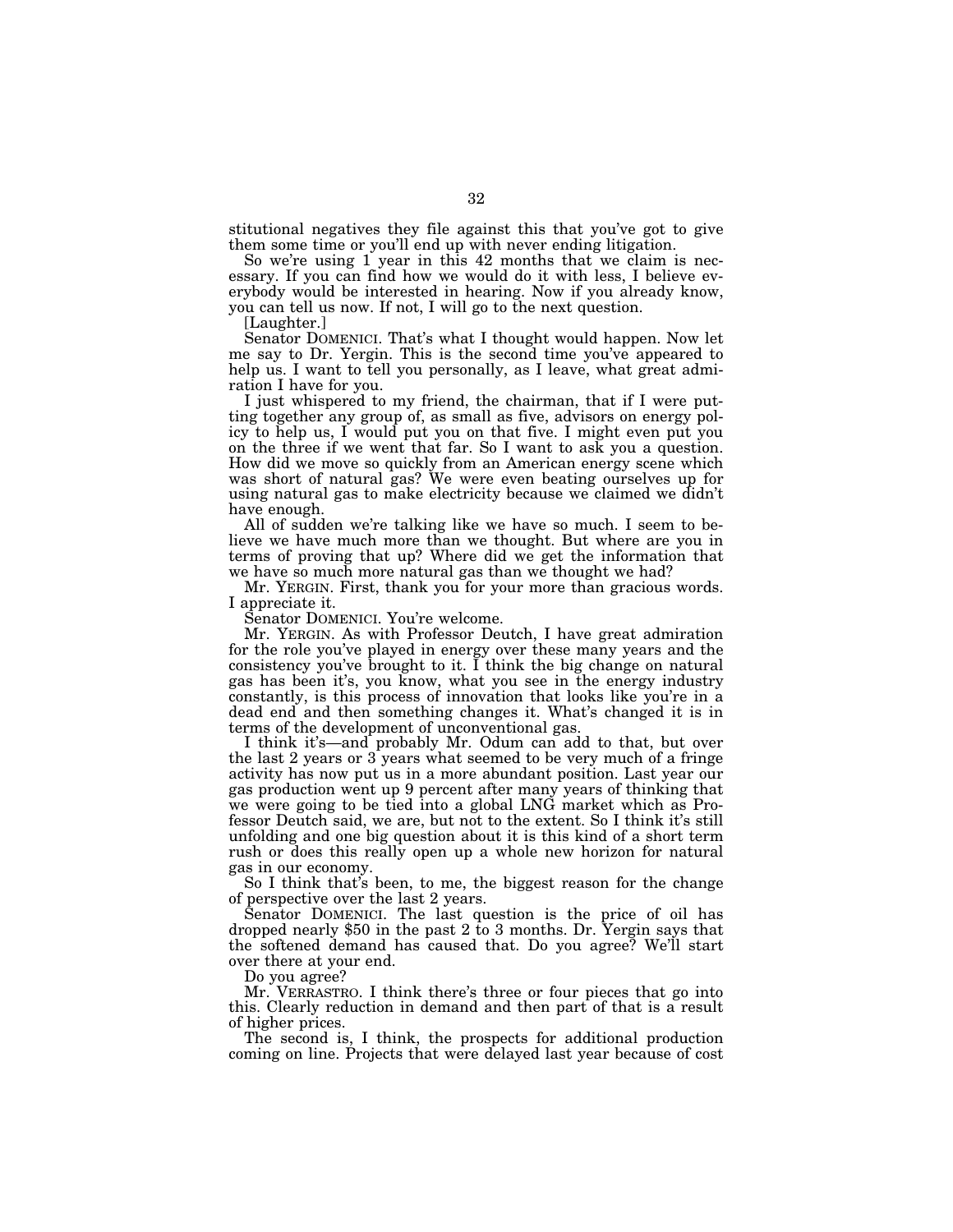and technical difficulties, we're going to start seeing them third and fourth quarter of this year, first quarter of next year. So we're going to have a supply.

We also have alternative fuels that have made a huge contribution. We're seeing demand reduction. Technology has played a big role. I actually, a personal view is that there has been price speculation in the market. I think the drop from \$147 to \$100 over the last several weeks should indicate this is more than just fundamentals.

Senator DOMENICI. Did you want to add anything Dr. Yergin to my statement of your position?

Mr. YERGIN. I think those other factors are certainly part of it as well. In other words, it isn't just one thing. But I think this demand, this shift in demand and the focus on demand is a very important part of it.

Certainly, as Frank said, the financial markets have been playing a much more important role in the oil market than they had in previous years. Oh, yes, and Frank whispered to me, very important, is the strength of the dollar. I mean we've seen an inverse move between the dollar and commodities and the change of the dollar. We've seen all the commodity prices come down.

Senator DOMENICI. Thank you.

The CHAIRMAN. Senator Dorgan.

Senator DORGAN. Mr. Yergin, you describe the financial markets playing a much more important role. That's part of what Mr. Verrastro talked about with speculation as a portion of that. Is that correct? Is that what you mean?

Mr. YERGIN. Speculation is part of it. But it's more generally that the financial markets are engaged. It's also pension funds concerned about the equity markets, in turn concerned about delivering returns, looking at commodities as an asset allocation class.

Senator DORGAN. Mr. Chairman, let me say that I hope that this, which I think is a wonderful opportunity today, is perhaps the first in a series of urgent hearings that we would hold to put together the comprehensive plan that could come from a series of different centers of thought and interest here on comprehensive energy policy. It appears to me that \$4 for a gallon of gasoline became the tipping point. That filled the political system with enough helium to make things interesting and to have crowds gather chanting, "Drill, baby, drill" and it filled the policy discussion with enough urgency so that everybody's now talking about comprehensive energy legislations. So, I mean, this is certainly on the right subject at the right time.

My own view is we should do everything, drill. By the way the one thing that nobody's talking about is, it's a small piece. But there's estimated a half a million barrels of oil a day that the Cubans are making available and the Canadians and the Spanish and the Chinese and others are able to lease and we're not. That ought to be part of the drilling that American firms ought to be able to access.

But drilling, conservation, efficiency, renewables, all of it has to be part of what we're about with respect to comprehensive energy legislation. Also addressing what I think is excess speculation in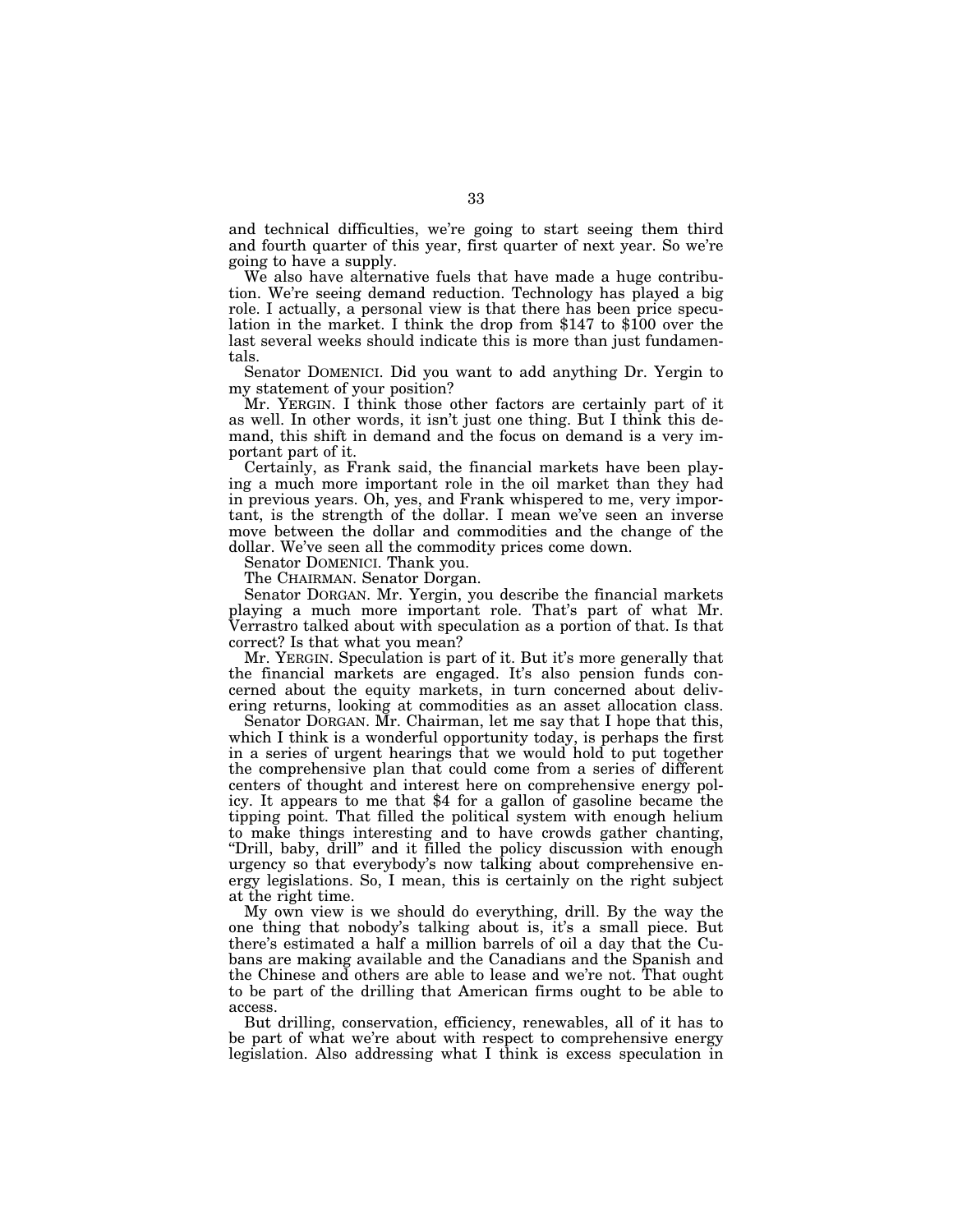the markets. But what I'd like to ask, you know, if we don't do something.

We should do all of these things. But the question is what is game changing? What is it that can bring us back 15 years from now or 15 years of that, after that to not be talking about the same set of problems? Mr. Yergin talked about 30 years ago, you know, every 15 or so years, we hang around thumbing suspenders talking about the same old issues which I called yesterday, forever.

What is game changing? What truly is game changing here? Of the things that have been discussed by the witnesses, what do you say to us that you think in policy represents something that really is game changing for America's future energy use in terms of how you would prioritize it?

Mr. VERRASTRO. Senator, when you roll back to the 1970s, we're in a totally different place. I would argue that we had excess capacity in the 1970s. We actually were playing with that through the last 25 years. So we had excess refining capacity, excess crude oil capacity, excess transmission capacity.

The growth of China, but also of the non-OECD countries have tightened up the demand/supply balance. People didn't make the investments because there had been an overhang. The year 2004 to us was kind of the watershed year where everyone took notice that things were in tight supply.

Players behave differently in a tight market. We consistently want to go back and say, well what are the tools that we used in the 1980s and 1990s. They're the wrong tools because that was in a surplus market.

So, in terms of priorities, it just strikes me that the first thing you do when you look at this increasing projection of global demand, is unless you change the curve, you're constantly chasing this elusive target where you increasingly have to plug in various forms of supply. The above ground issues that I alluded to and they're everything from access to commerciality to sabotage and terrorism, distribution, infrastructure, investment. It's not the molecules in the ground that seem to be the problem at this point. Because I think the endowment, the resource endowment in the world is enormous. But accessing them, converting them, then delivering to places where they're needed is the issue.

So the first and foremost thing is to change demand. I think on the transportation side for oil, going to hybrids tomorrow in a broader scale is a no-brainer. We have the technology. If you can reduce demand by 50 percent by definition you reduce oil imports.

Maintaining U.S. production is the second piece of that, especially on the liquid fuel side because if you let the U.S. go into decline, even if you take the demand curve down, the gap is still filled by imports. At some point we have to make room for China and India. Otherwise we're competing for all these fuels in the market.

Like oil, natural gas will soon become like a bidding war on eBay. This is the second piece on natural gas. On the gas piece I think technology has really helped.

These unconventional plays, sub soil plays on the oil side, things we couldn't see 15 years ago with horizontal drilling, looking at permeability and porosity of the zones you can actually move the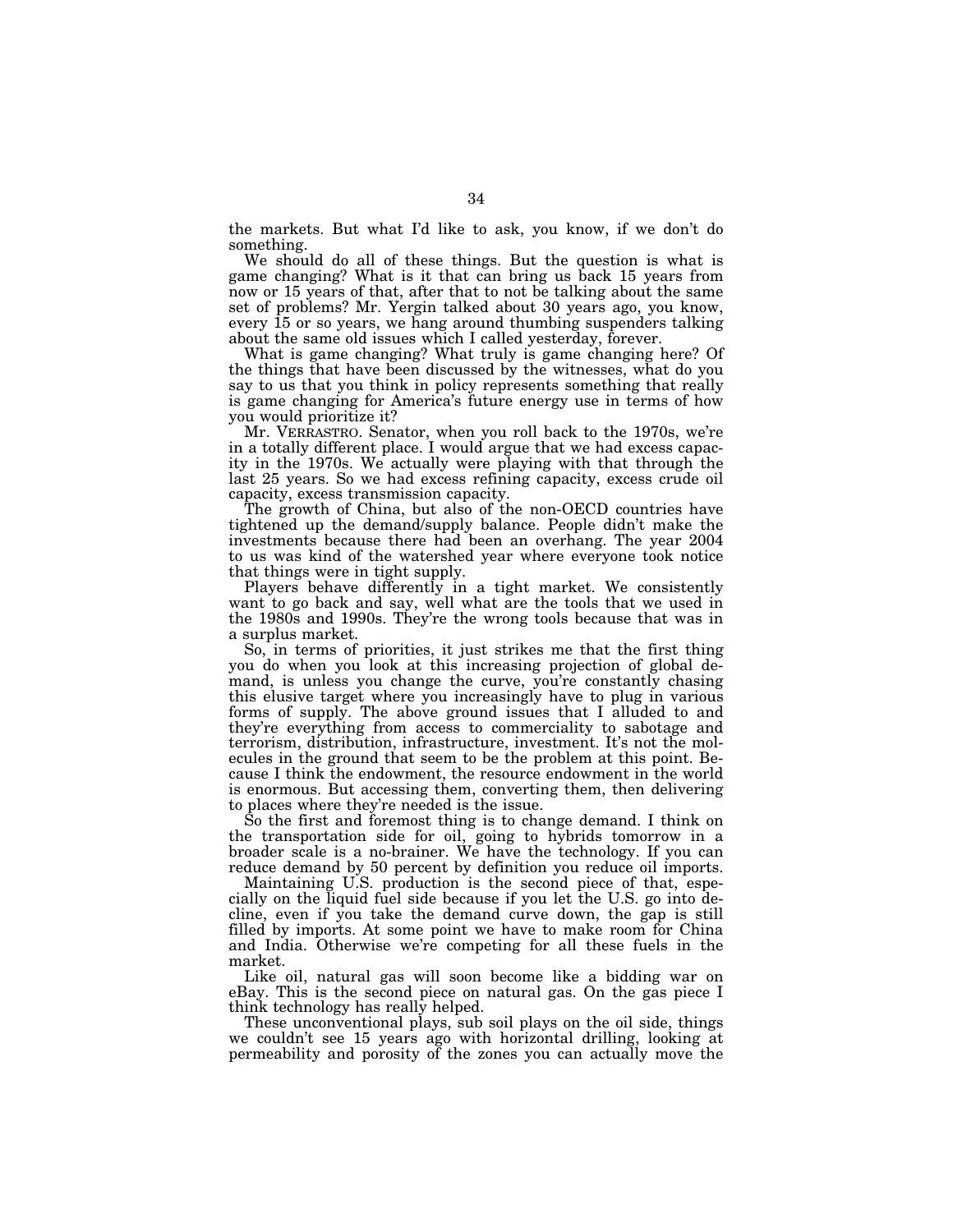gas through with fracturing. You can do the same with shale oil, like we're doing in the Bakken. It's a different type of play.

But these are supplements. They're not replacements. This transition that I think we're all looking for where you have fuels that are available, affordable, reliable and environmentally benign, all require tradeoffs.

So Dan, I and Marvin, we're all part of this National Petroleum Council study that we produced last year. We constructed this triangle. Triangle said you have to look at economics. You have to look at environmental performance and then you have to balance that against security.

Ideally you like to be in the center of the triangle where all three issues are balanced. Efficiency and low emission fuels are the only thing that fit in the center of the triangle. Everything else that you play with, whether it's nuclear or coal or natural gas, they all have tradeoffs.

So they may benefit you on the economic side, cost you on the foreign policy side. Benefits you on the environmental side, but costs more somewhere else. I think that's the juncture we're at.

I think we need to manage the transition is the point I'm getting to. We want to get to a different future. But there's smart things you need to put in place now.

We're resetting the system. The next President is the transition President.

Senator DORGAN. Mr. Chairman, might I just make a 30-second observation? I understand you want to move to others. It seems to me that in the infancy of various approaches to deal with this renewables and conservation approach and so on, we move toward what we incent.

We incented people to go look for oil and gas. I got from the Congressional Research Service the other day, on two of the tax incentives for people to go look for oil and gas, we have provided \$177 billion of tax incentives in the last 40 years. That's a pretty robust, aggressive incentive.

Compare that with what we've done with other things that might be game changing, renewables and so on, which is pathetic and anemic. So, I mean, I think we really have to evaluate what is game changing. Then how do we pursue it with the right kind of robust incentives that you can count on?

The CHAIRMAN. Senator Thune.

Senator THUNE. Thank you, Mr. Chairman. I want to thank the panel for their insights today and observations about what we all perceive to be a major issue affecting the economy in this country. I would argue is a national security issue as well.

I think that the triangle that you described is a good one. Because I believe that there are lots of implications that go beyond just the clear economic impact this has on people across this country. In my view, in a State like South Dakota, some of the members here who represent rural States, the impacts are even more profound because you've got largely agricultural economies that are very energy dependent, diesel, fertilizer, all the input costs that go into agricultural production continue to go up as a result of what we're facing across the world today in terms of the increasing global demand for all forms of energy, but particularly for fuels.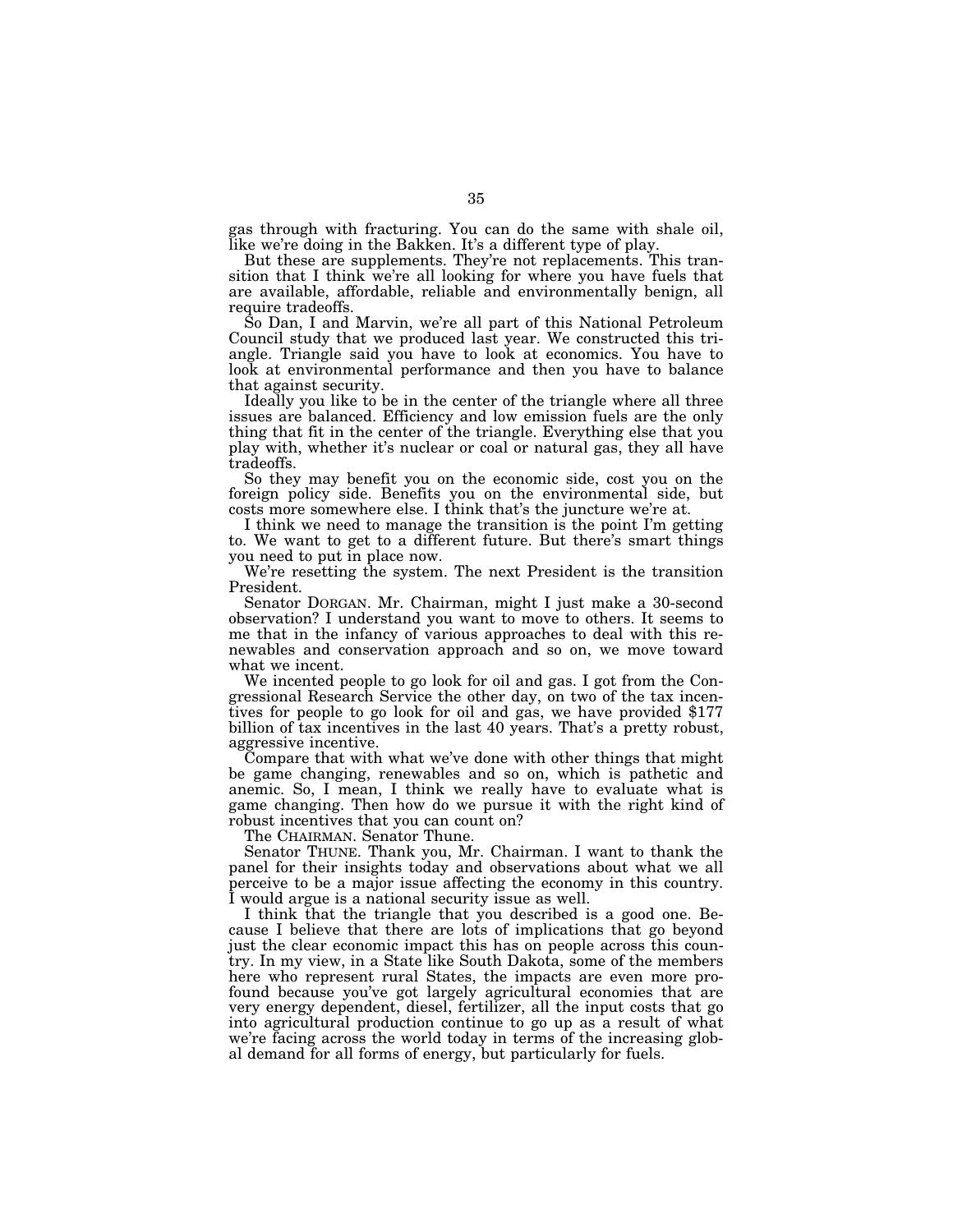We've got a number of things that we've been looking at. I appreciate the observations with respect to efficiencies and conservation and everything else, trying to address this in a balanced way. I guess my question would be of all those different types of technologies, what do you perceive to be the one that we can realize the most quickly?

A lot of the things that we're talking about are 5-year, 10-year issues. We're all looking at how do we bridge to that technology. Right now I think we are in a transitional time. I think we're, you know, the oil and gas production, things that we're doing today or the energy sources we rely upon today, I think are designed as a bridge to get us to those new technologies and that future energy source.

But we obviously want to get there as quickly as possible. In my part of the world we're working to develop as fast as we can, cellulosic ethanol. We've had great success with corn based ethanol with 1.7 billion gallons in 2001. This year it's over 9 billion gallons.

So much so that many of our producers are saying we're going to run into what they call the blend wall. That is that we've got a lot of production. We don't have enough demand out there right now because we have limitations on how much can be blended.

As a result from that the price of ethanol has gone down dramatically relative to gasoline to the point where it's becoming very difficult for producers to find any kind of a margin right now in corn based ethanol. We're trying to push toward cellulosic ethanol. We're very close.

I mean, I've been out at NREL and they've done some wonderful things in terms of testing there. The key is to make it commercially viable. That's kind of the world I live in. We're very much into biofuels where I come from.

But I guess my question for all of you is, which of these various technologies that have been talked about are the most, I guess, that we would have an opportunity to realize some benefit from in the shortest amount of time?

Mr. YERGIN. Let me just jump in with part of the answer because I think your question very much ties into Senator Dorgan's question and where Senator Bingaman was. To me it seems when you look at it all, the agenda is pretty clear that there are a list of things. I think Frank has done a very good point of pointing out we want to skip over hybrids. But hybrids themselves are pretty darn important.

But I think and, you know, are we going to see 5 years from now is the big surprise. When I look at the energy history you always see that there are these big surprises that come. Is the big surprise going to be in biofuels that we don't see it or is it going to be electricity and transportation or maybe something that we don't even quite see?

In the near, medium term it does seem to me that the, you know, the big source that we have if we can figure out how to handle it because it's not one thing, is efficiency. That's what gives us time to address these other things. Then it's have a consistent process that John Deutch described so we don't have the stop and go on the technologies. That we have young people who are making careers in science in it, so that 35 years from now we're not reading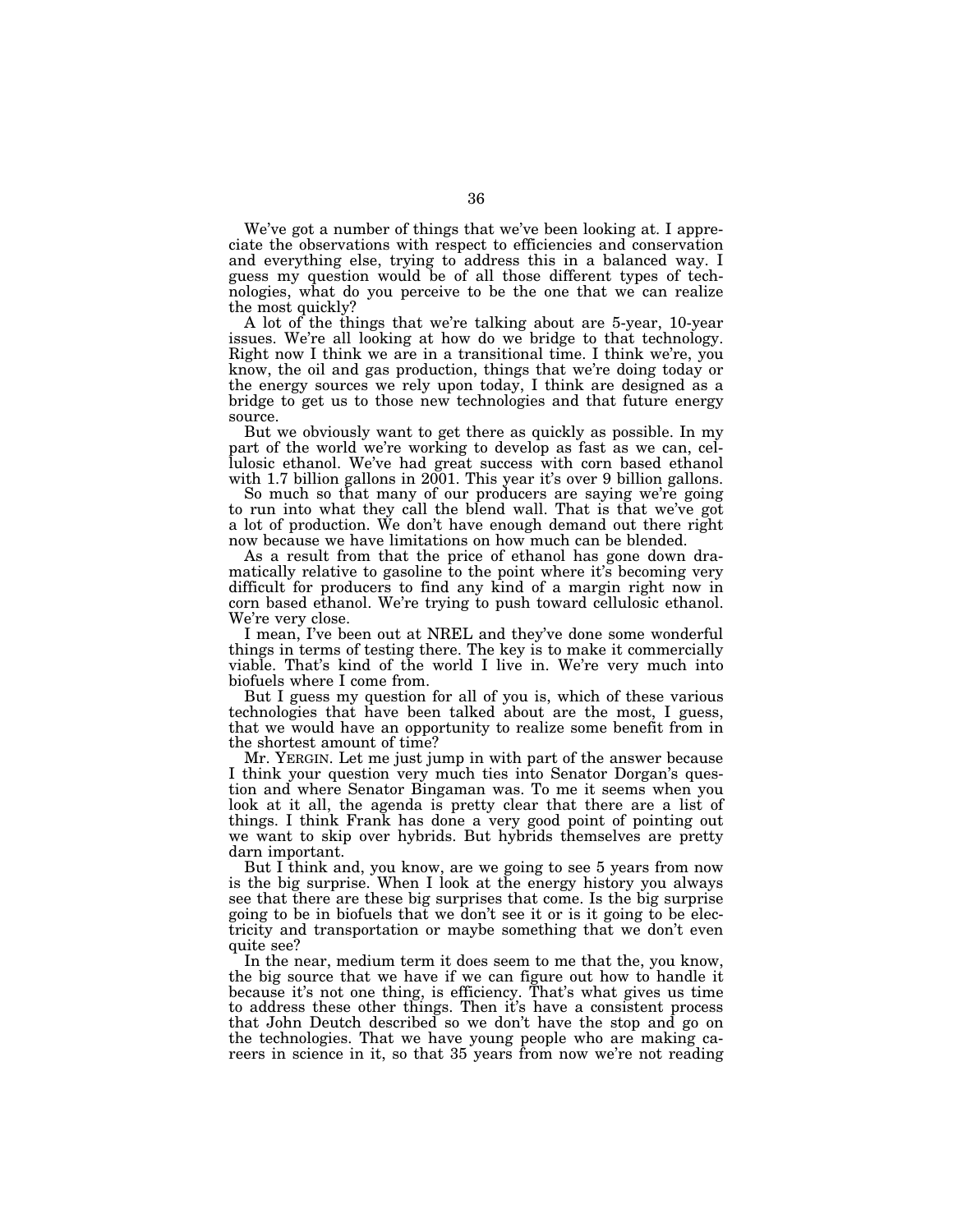another Time magazine article that's now 70 years old that still sounds like where we were.

I'll just tell you when I looked at that Time magazine article, a lot has changed since we didn't have Google. We didn't have cell phones. We didn't have PCs. But you look at the agenda 35 years ago and it sounds, to some degree, like the agenda we're talking about today.

So there is that sense that we need that I don't think we know the answer on what the game changers, what the big innovation and that's why we've got to go down several paths at the same time.

Mr. REICHER. Could I just echo that, Senator? It's not sexy, but energy efficiency I do think is the fastest, cheapest, near term resource that we've got. You know you look at, just simply look at the cost of electricity from, you know, high cost photovoltaics at one end, even coal. Lower down the scale, nuclear, natural gas vastly cheaper as energy efficiency at a couple of cents a kilowatt/hour.

I just would urge you to take a look at what California has been able to do over the last 30 years keeping its per capita electricity use flat over 30 years. While in the rest of the country it's risen 40 to 50 percent. There's three things that the State did, very wisely.

One, it actually gave utilities the incentive. They can make money in California encouraging efficiency, encouraging people to use less electricity. Most of the rest of the country you can't do that. So the incentive is to sell more.

The second thing the State did very early on was to adopt aggressive building codes. Again, very boring stuff, I have to admit it. But very aggressive building codes and so it gets built there. It's vastly more efficient than in most of the rest of the country.

The third thing was to launch a real serious effort in appliance standards, electronic equipment standards. Again, terribly boring, but it has really driven a lot of change, in fact cause what we've been able to do at the Federal level to finally get off the ground.

So California is a great example. I think if we had done that in the rest of the country our total energy use would be dramatically lower today. I don't have the numbers at my fingertips, but it's significant.

Second game changer, completely other end of the spectrum. Several weeks ago we and several venture capital firms made an announcement about an advance geothermal technology. John Deutch may remember the days of what we used to call hot, dry rock back in the Carter Administration.

But essentially instead of traditional geothermal where you drill down to a pocket of steam or hot water, this modern geothermal technique, you can literally drill anywhere in the United States or all over the globe and at some point you get to hot, dry rock. There may not be water there. But if you can put a fluid down there and bring it back up, you can make steam and turn a turbine and make electricity.

The oil companies are very interested in this. The Australians lead the world. The EU has made significant investments. This technology is being proven out.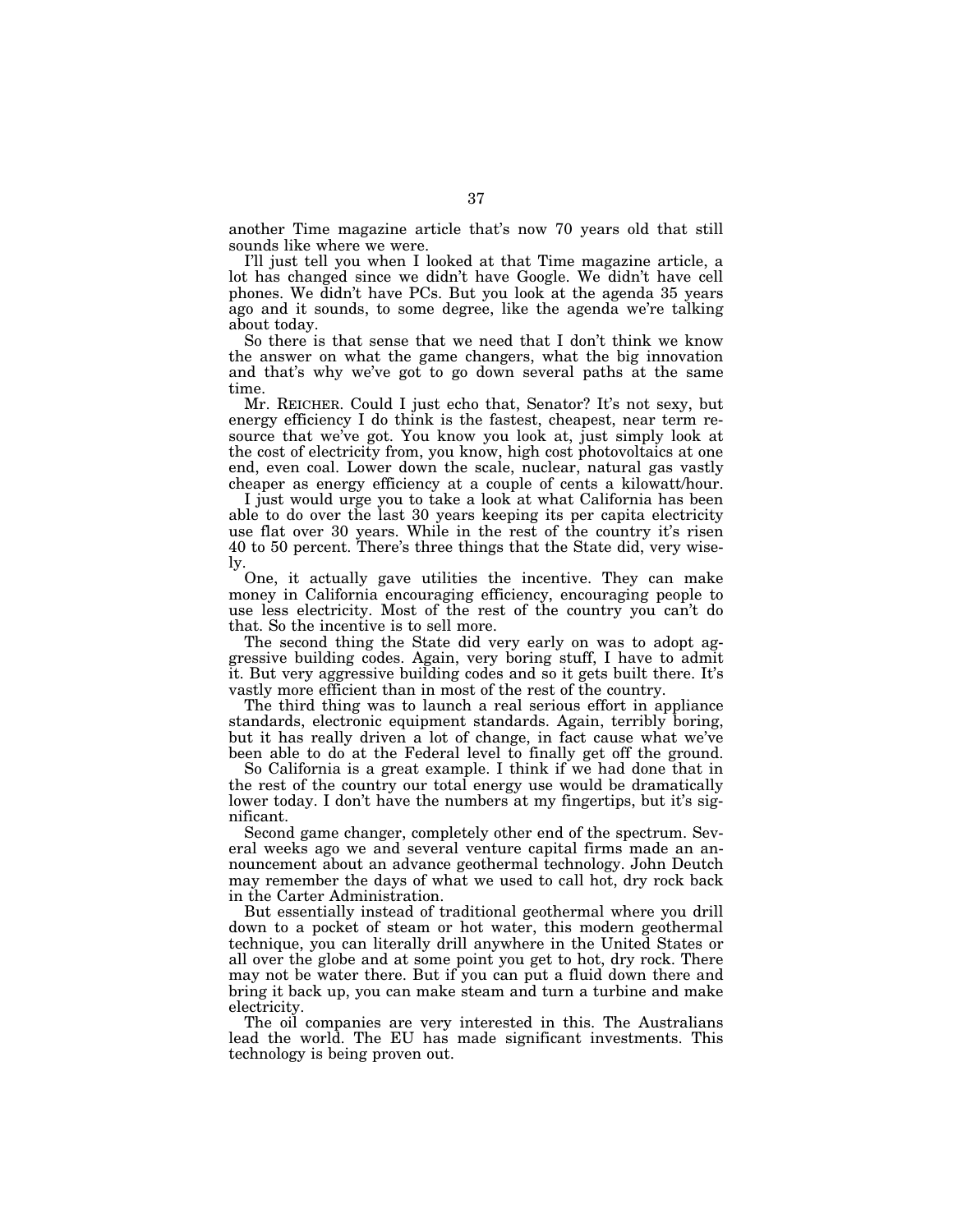A major MIT study in 2007 told us that 2 percent of the heat energy between three and ten kilometers below the United States, 2 percent of that, if we could capture it, represents 2,500 times U.S. energy use. The oil companies know how to drill to those depths. They know how to fracture rock. They know how to move fluids around.

If we could take that kind of drilling, apply it to this enhanced geothermal system, as we call it, EGS approach. I think we may be there with a new technology that's base load as opposed to solar and wind which are intermittent, which is ubiquitous literally from border to border and coast to coast. The joke I tell is that if the big dig in Boston had been vertical instead of horizontal, at \$12 billion we might be making electricity in New England right now from deeper geothermal.

So this is a very interesting breakthrough technology. Major venture capital firms in the United States are beginning to take a step. We at Google have put money into a couple of companies. We're supporting the development of a new heat map for the United States. I would strongly encourage you take a look at that.

The CHAIRMAN. We're going to run out of the opportunity for members to ask questions here before we run out of members. I think we'll try to stick with a 5-minute rule at this point. Senator Cantwell, you're next.

Senator CANTWELL. Thank you, Mr. Chairman. It's been good this last conversation because it goes to questions that I have. First I want to say that Senator Dorgan and myself and other members of the Energy Subcommittee are having a hearing next week on the continuation of speculation. So thank you.

One, I wanted to comment about your points about speculation because I do think it's an important issue. We have seen a \$6.7 billion savings to businesses and consumers since the price has gone down. While part of it might be reduction in demand, we're seeing an export out of the market of large volumes of capital that just happen to coincide with the same time that we have decided to be more aggressive from a regulatory perspective.

So, \$6.7 billion in savings to consumers and businesses is a big deal to our U.S. economy. Hopefully we might even see the price go down below \$100 a barrel which would be pretty remarkable that we've seen this run up in such a short period of time. But my question is really about avoiding this for the future and you were just talking about this as it relates to energy efficiency.

I love, Professor Deutch, that you mentioned Scoop Jackson because I think if he was here he would have said, listen we went through this in the 1970s and we didn't act. So what is it going to take for us to act today? My point is we're having this discussion about drilling verses energy efficiency, renewables and the investment. I think EIA basically says that, you know, if you open up all the Outer Continental Shelf, you did all the drilling that you possibly could do.

You're only talking in the next, you know, by 2030 in the hundreds of thousands barrels of oil. But juxtaposed to that their own calculations is you can have enough from wind power to build the equivalent of 50 new coal plants. So you all have talked about energy efficiency and renewables and technology.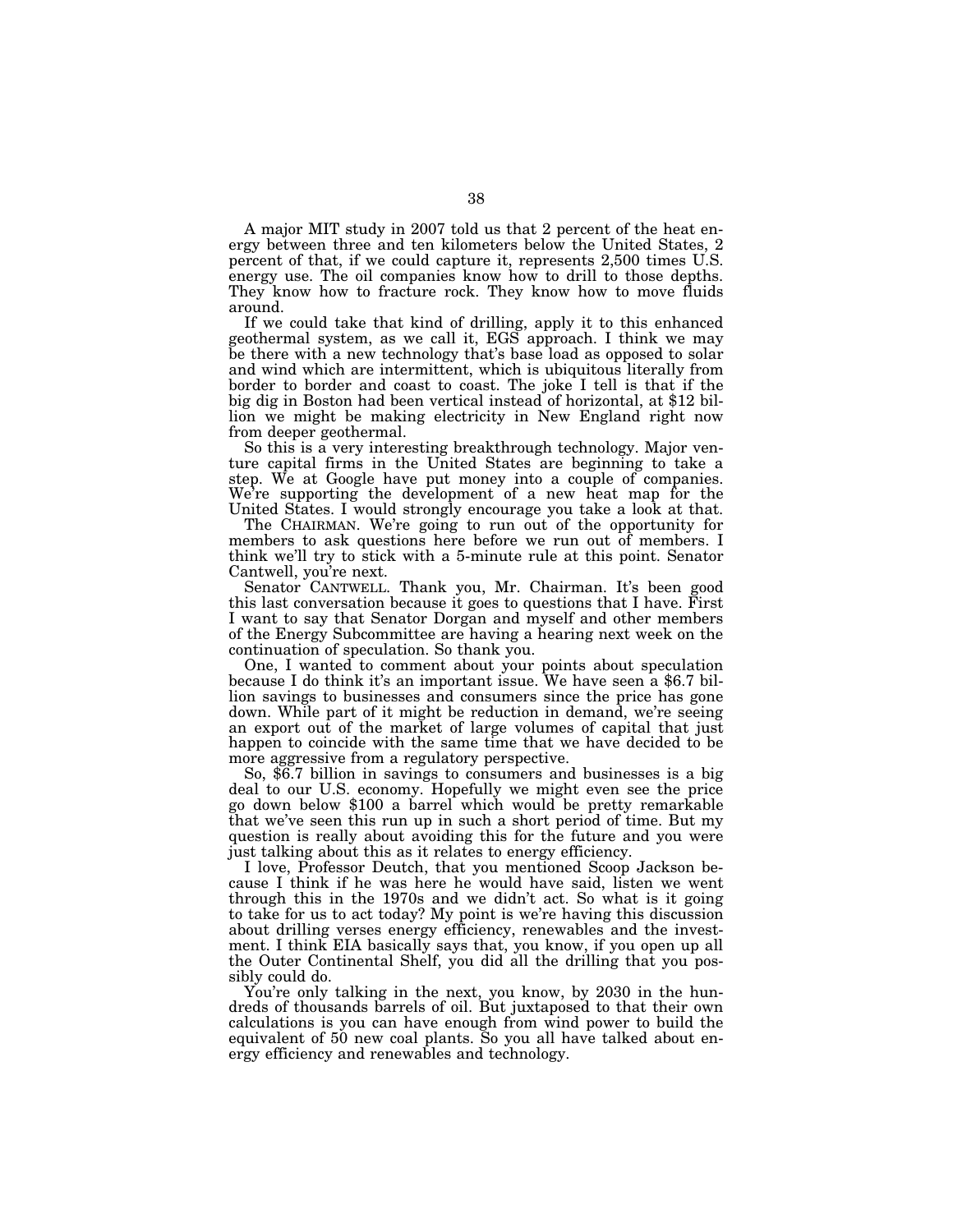So I'm just asking you as you look at the next 20 to 30 years, so that we can calibrate this for the American public. I'm interested in knowing are you saying that the majority of the opportunity we have before us in driving down that price or let's just say, because there's many factors there. I'm sure Mr. Yergin would say there's many factors here. But the majority of the opportunity that exists before us in having new supply and getting a reduction in foreign oil has to do with renewables and efficiency and new technology platforms.

Professor Deutch.

Mr. DEUTCH. I don't know really how to begin with this. Let me just say the single most important issue with wind at large scale and with other renewable sources such as photovoltaics or central thermal power is the intermittency of the supply. It is not base load.

So somehow you have to find a way to manage that intermittency. That means energy storage. So if you said to me what would be the one single thing which would really make a difference would be-

Senator CANTWELL. My question if you could, if you could comment on this is. Is the majority of the opportunity before us on renewables and efficiency and new technology verses drilling? I think we're having this debate around here as if everybody thinks that drilling is going to be the majority of solution impact for us.

I hear you all talking about the big opportunities in these new areas. That's why I wanted to know where you thought the majority of the opportunity existed?

Mr. DEUTCH. It is certainly not in drilling, but drilling is an important component of doing this because it tells other producers in the world that we're doing our share in trying to keep supply up.

Senator CANTWELL. Thank you.

Mr. Reicher.

Mr. REICHER. As I said I think the biggest opportunity is in fact to do more with less. Efficiency is the near term opportunity, I think. Added to that we're seeing a very heartening decline in the price of producing renewable electricity and renewable fuels and I think adding that to the mix.

So I think the big component is going forward that we can seize are in fact inefficiency and renewables. Obviously the traditional fuels are going to be with us for a long, long time. We need to ensure those supplies. But if we can lower demand and if we could start to aggressively move alternatives in, I think that we'll both be better off from an economic standpoint as well as an environmental stand point.

The CHAIRMAN. Senator Corker.

Senator CORKER. Yes, sir, Mr. Chairman. Thank all of you for your testimony. I think most of us have heard or been with all of you.

The CHAIRMAN. Did I cut you off, Dr. Yergin? Did you want to make a comment before?

Mr. YERGIN. Just very quickly. I think there's a little bit of apple and oranges. I mean wind is growing fast. It's 30 percent of our new electricity added last year.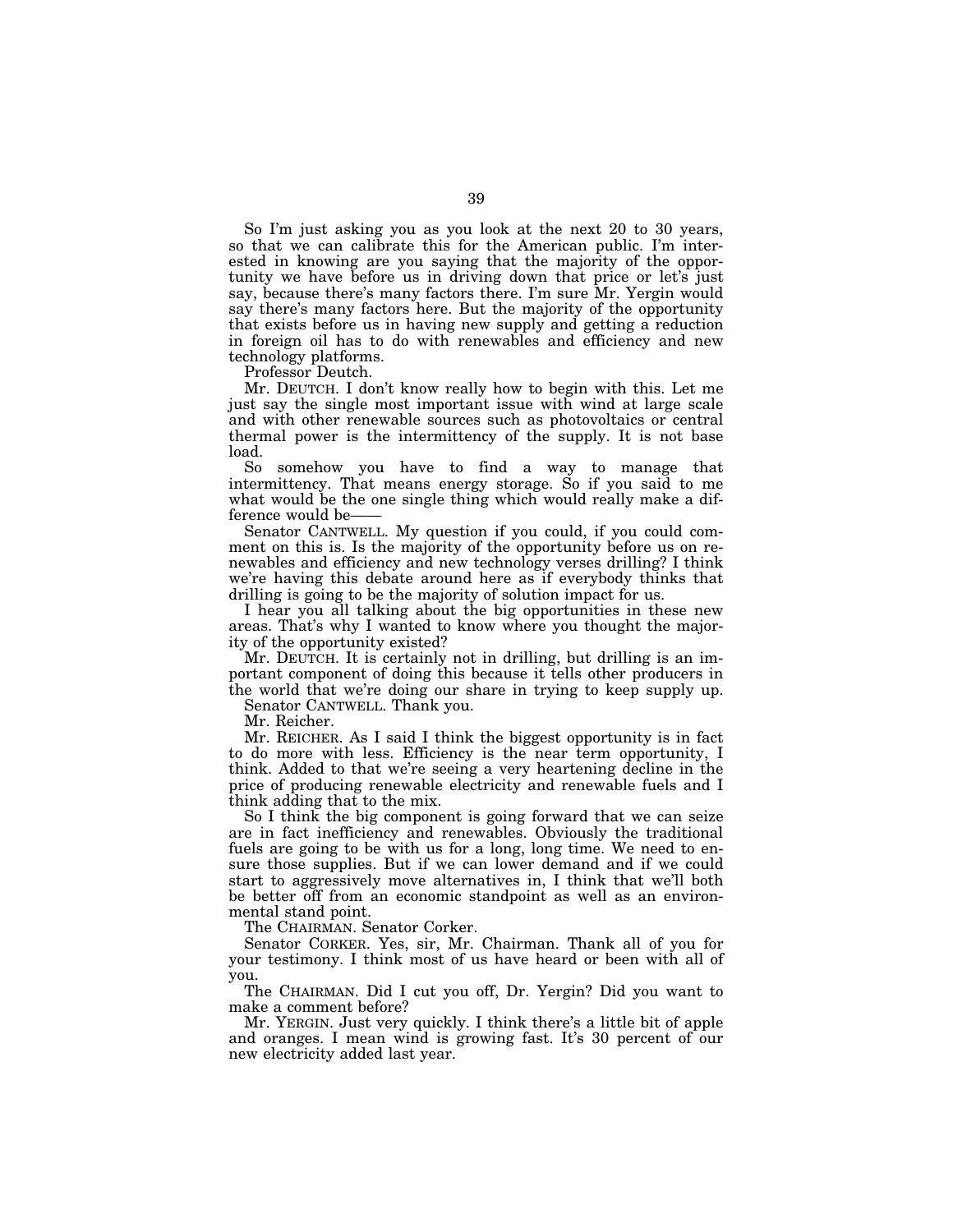But wind, unless all of our cars are plug in hybrids doesn't do much at all for oil because there's only about 2 percent of our electricity is generated with oil. I think in terms of the off shore, the EIA. It's very interesting what they have calculated.

But there's the evidence for it, is based upon 30-year-old, 35 year-old technology because there's no expiration. The example is Brazil started its ethanol program because they didn't have any oil. In their deep off shore they have just now discovered something that people are now saying may be as large as the North Sea. They didn't know it was there.

Senator CANTWELL. Not to have a debate, Mr. Chairman, but we, yes. We've had Brazil. Guess what? Did we see the price go down? No, we didn't.

Since Brazil's discovery we've had the ride of our lives. America cannot continue to have this kind of roller coaster.

The CHAIRMAN. Senator Corker.

Senator CORKER. Thank you, Mr. Chairman. I thank all of you for your testimony. The thing that I'm struck most by in your testimony is the commonality ana that is that each of you seem to believe that we need to do all of the above.

I've just gone through and experienced with others to help craft a bill. We had a rule that said that unless everyone agreed, even though some of it may be hard to digest, it would not occur. As I listen to you and here we have a representative from big oil, ok. We have a representative, if you will, from the geeky side of energy, Mr. Reicher. We're glad you're here.

[Laughter.]

Senator CORKER. We are glad all of you are here. You have various, certainly varying backgrounds. I would like to ask the question. You've listened to each other's testimony. Do you disagree with anything that and I know you might weight them slightly different and that's what compromise is all about.

But is there anything that you disagree with that one of the other witnesses might have said? Yes, sir? Big oil.

[Laughter.]

Mr. ODUM. So maybe consistent with the way you ask the question, largely the answer is no. I don't think there's an inconsistency. I think this response that I hope is coming through, it's not this verses that. It's we need to do all of these, is important.

I think, if I could go back to the game changer comment. I hope that the game changer here is that we set a policy in place that's looking  $20$ ,  $30$ ,  $40$  and  $50$  years out and saying where does the U.S. want to be at that point in time and that we stick to that policy. Because we'll have lots of variation in between, but we have to stay focused on that long term picture.

Senator CORKER. Are there any disagreements? The geeky side is coming up.

Mr. REICHER. Again, the way you phrased the question, we do need to do everything. It is, though, the relative waiting when it comes to Federal policy, when it comes to appropriations, when it comes to tax incentives, when it comes to how we support R and D. We have limited time. We have limited capital, both public and private, so that—the devil is unfortunately in the details.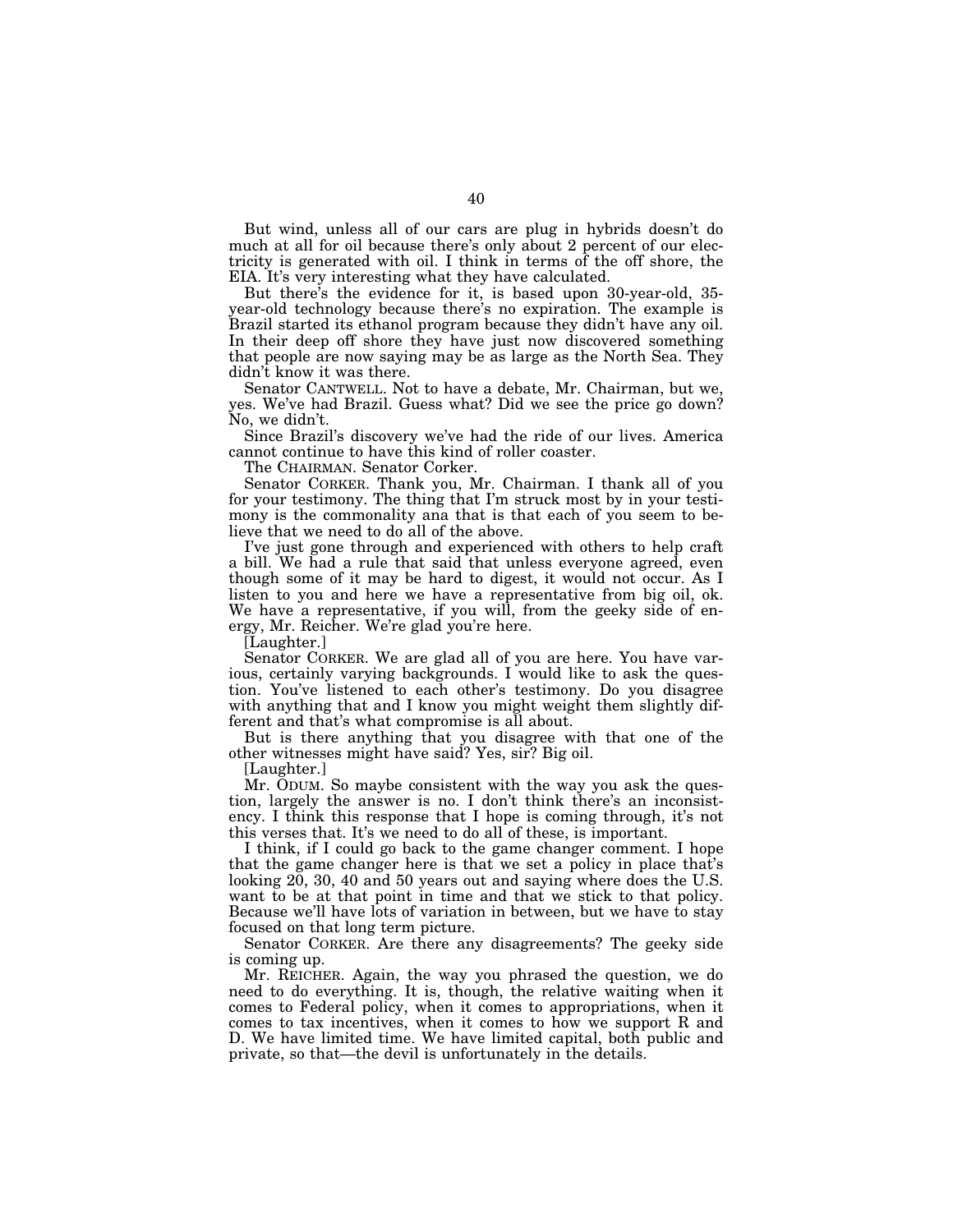But indeed, we do need a broad portfolio going forward. If I had to weight this, I would say the big opportunity to first cut demand, lower what we need. So whether it's traditional or alternative supplies that we then meet remaining demand with, we lower those needs as well.

So cutting demand whether it's respect to transportation fuels or electricity, we've got to do that first. It's the low hanging fruit. Low hanging fruit grows back. There are always continuing opportunities that come up as a result of technological progress.

So that to me ought to be the going in for all of us across the board from the traditional to the alternative side.

Senator CORKER. Mr. Chairman, I know I have a little time left. I'd just like to say that these are really diverse witnesses and they each have said that we need to all of the above. I am absolutely convinced that if the Senate decided, that if leadership decided, that we really wanted to pass an energy bill, that we could pass an energy bill with 70 votes. I believe that with all of my heart.

I just hope that this summit leads to us, whenever leadership decides it's in the best interest of the Senate, that I hope that we will actually pass a bill. I thank you for having this. I think this testimony has shown from 5 very diverse people that in the energy community, that people that actually focus 100 percent of their time on energy, there's lots of commonality. I think that commonality is represented in the Senate too. I thank you for this hearing.

The CHAIRMAN. Senator Pryor.

Senator PRYOR. Thank you, Mr. Chairman. Thanks again for holding this hearing.

Mr. Odum, let me start with you, if I may? In the Congress right now, there's several proposals floating around about drilling. I think the House has a proposal, maybe a Republican proposal. I think that Senator Bingaman's working on a proposal. There's been several Senators grouped together in a bipartisan group.

By the way, Saxby, what's our number now? We started at G– 10. Are we at 20?

Senator CHAMBLISS. We're at 20 today and growing.

Senator PRYOR. Twenty today and growing. So we have 20 plus Senators who are working together on a bipartisan solution. But let me ask you, if you could help us, all of us in the Senate understand about drilling. This is something that our group has talked about.

How much new drilling can the industry handle let's say over the next 7 years? I'll just pick that number. I mean some proposals are let's just open up all the Outer Continental Shelf, some are let's take the East Gulf Coast and maybe some other areas.

I think the group of 20 Senators, we've really talked about we want to go where we know where oil is and you have some infrastructure and some ability to get to that oil relatively quickly. So help us work through that if you can. How much should we open? How quickly should we open it?

Mr. ODUM. A couple of views on that. Where I would start is that I think what we shouldn't underestimate is the industry as a market, the industry's response to the higher prices and the higher demand for energy. I don't know that a lot of that response is very visible yet. But we can already see it on the demand side, for exam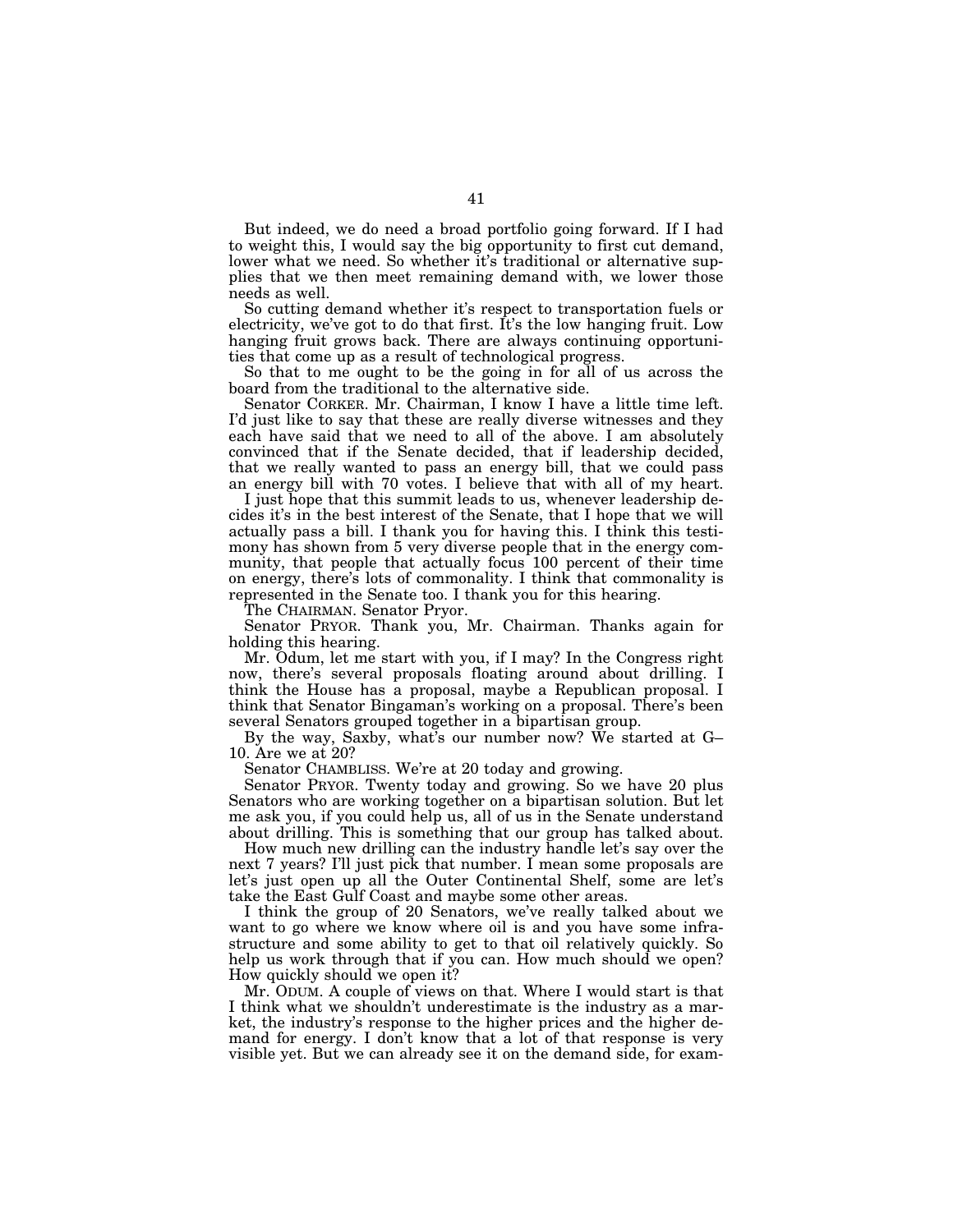ple. You know, demand for oil being down over 900,000 barrels a day in 2008.

The industry is responding in a similar way. The piece I have pointed to is an example lately is the, and these are rough numbers, but deep water rigs, there's a lot of production. We talked about off shore and how important it is. Deep water rigs, there's 30 of those in the world right now and they're all 30 working, every one of them.

Senator PRYOR. Right.

Mr. ODUM. But in the next 5 years they're going to be somewhere between 80 and 90 deep water rigs because those are being built all over the world. So is the industry stressed in terms of infrastructure? Yes.

Is it stressed in terms of having enough people to do all of this work? Yes.

But there is a response to that and that is what's happening and during the process of opening up areas for leases, doing the proper environmental studies that you do before you open those areas, is the time that will be used to build up that infrastructure.

Senator PRYOR. Does it make sense to you though that we go first to where we're fairly confident that there is oil and infrastructure? Is that a good place to start?

Mr. ODUM. I do think it's, in terms of the quickest production that could come on. The closer you are to infrastructure, the better off we're going to be. I think that's true.

I think, you know, I'll go back to something I said in my statement. I just can't help it, which is we have areas that are open now, but we're being blocked from actually pursuing. I don't think we should lose sight of that either and that was my off shore Alaska example.

Senator PRYOR. We're aware of that. We've been talking about that in our group. Let me ask the group, all the panelists if I may a question.

That is in our group of 20 Senator's bill that we're proposing. These ideas we put out. I don't know if all of you all have seen sort of the concepts that we're all talking about?

They sound very consistent with what all the panelists said today. But one of the things we call for is an Apollo style project to try to get our vehicles off of oil. I think the goal we set is over the next 20 years we want to see at least 85 percent of all new vehicles sold in the U.S. use non-petroleum fuel sources.

First I'd just to hear from the panel if you think that is a good goal? Is it something we should as a matter of public policy pursue? Then second, I just like to hear from the panel if there's any concerns that you all have with the G–20 proposal as far as you know. Mr. Deutch.

Mr. DEUTCH. Senator, I, first of all want to say how unfortunate I think it is to use analogies like Apollo Project and Manhattan Project for these kinds of issues. Those technology driven projects which were so successful in our country's history occurred in a completely government sector creation, application and execution. Here we're talking about having a technology deployed into a real economy where people are, you know, making consumer decisions.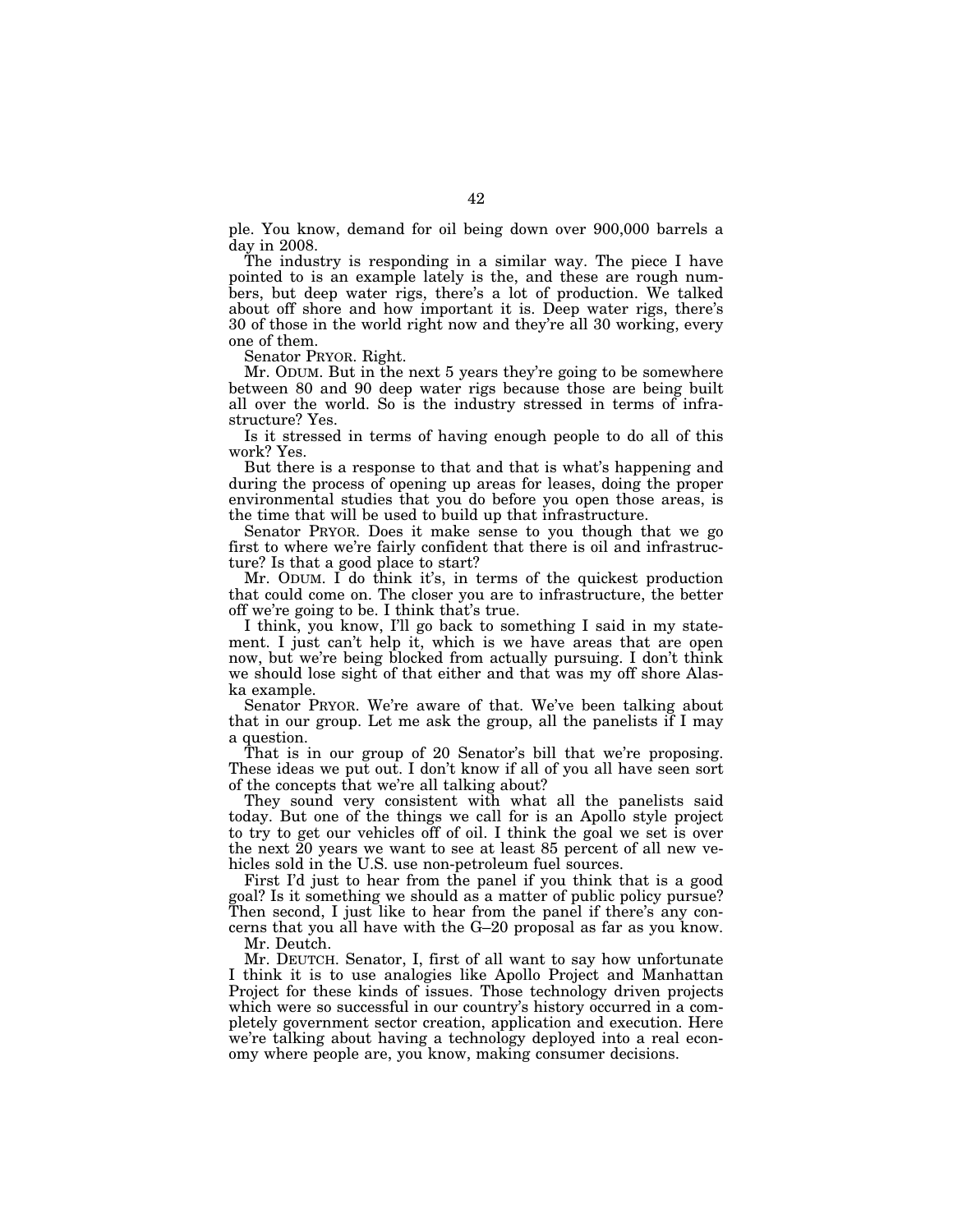So I just want to say that the issue here is much more demanding. That's the first point. The second point, I would also want to caution against specific targets, percentage targets. As again, as I mentioned in my comments I've been embarrassed about overly optimistic targets in the past.

The third point has to do with actually how are you going to displace the use of petroleum or natural gas in vehicles? I would say here the group should have a responsibility of tracking that they actually have the electricity, production, storage and distribution to carry it out as it grows. I think you are going to have some real strains if you really have the kinds of numbers you were referring to at producing in the United States the electricity generation capacity that you have in mind because I don't think we have an environment for new coal plants or for new nuclear plants.

As we know the renewable, geothermal and other electricity generating technologies are coming along slower. So I ask you to pay attention. When I looked at the plan, I haven't looked at it in great detail, I was worried about the accompanying management of the electricity supply.

The CHAIRMAN. Senator Chambliss.

Senator CHAMBLISS. Thank you, Mr. Chairman. Professor Deutch, I think what you just said just highlights the complexity of this issue. I'm more, frankly I'm disappointed that this room is not packed with all 100 Senators because as we think through this a lot of times things seem simple. You just produce more oil. You manufacture more gasoline. All of a sudden the price comes down.

But you just hit on something that is so critically important that I do wish that all Senators were here to hear that. Because it highlights, to me, and as we've been through this dialog over the last 3 months in our group, how truly complex this issue is.

Mr. Odum, I want to get back to you on a two part question. One thing that I hear about as I'm back home, well obviously, the No. 1 issue, the No. 2 issue and the No. 3 issue is gas prices. But one thing I consistently hear from folks is that we haven't had a refinery built in this country in 25 years. We need more refineries built. I'd like for you to address that as to whether or not you do have the capacity to manufacture additional supply.

Second, well, let me let you address that first. I don't want to complicate my second question.

Mr. ODUM. I'll try to keep the answer just as straight forward. As a company, I'll start by saying that we, along with our partners, are investing \$7 billion in a refinery in Texas on the Texas Coast, unfortunately in the path of the hurricane as we speak. But that will effectively increase the size on the order of a new refinery. It's an enormous project.

I think what should be done is an assessment of all the expansions that are taking place across the U.S. I think what you'll find is there is quite a bit of investment in refining capacity.

The second thing is to look and just to make sure we all understand how difficult it is then—that's a brown field expansion, of course, how difficult it is to build a refinery in a green field area to get a permit. Then be allowed to make that investment to build a refinery is very challenging, which is why we're focused on existing facilities and expanding those.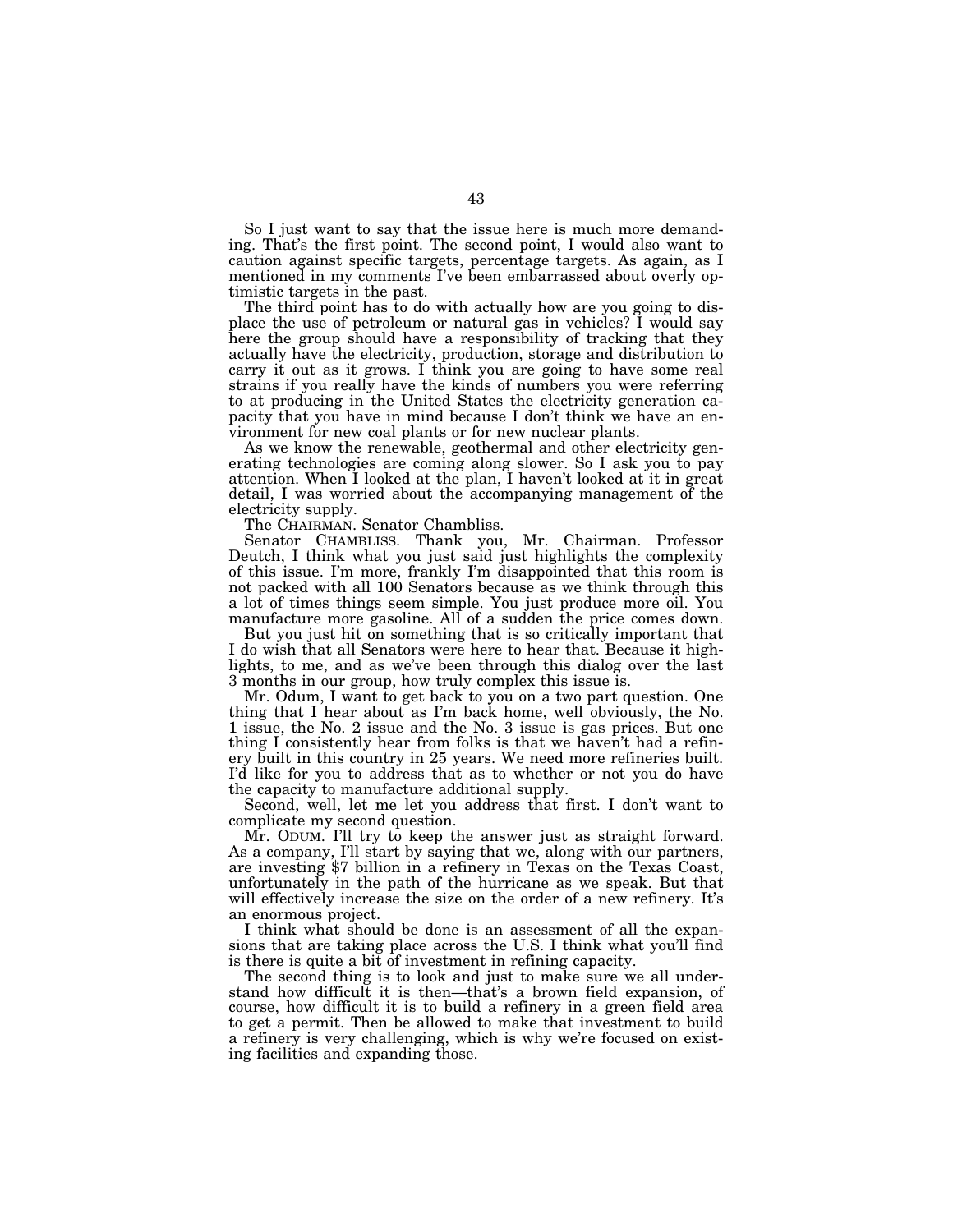Senator CHAMBLISS. Second question, from an oil company perspective. Obviously you're in business to make money. But I think you're also clearly in the business to try to provide an energy source to your customers.

What, from an oil company perspective, can be done immediately to help lower gas prices? I don't mean over the next 30 days. I mean, I'm talking about realistically whether it's 12 months or 36 months, but short term, from an oil company perspective. What do you think could be done?

Mr. ODUM. I really wish I had something on the order of a magic answer to that, which I don't. So I think it's the things that we've already mentioned on this panel. It's efficiency and conservation are going to be the most near term, significant impacts that we can have on prices. I think beyond that it goes very quickly to the all of the above answer in terms of we need to bring the accessible oil and gas resources online as quickly as we can, but be working on these alternatives at the same time.

Senator CHAMBLISS. Right. There again that goes back to Professor Deutch's answer there that this thing is so complex and we've tried to address all of the above. I think it's the only legislation that's out there right now that seeks to do that. Obviously you're going to get a lot of criticism when you seek to address all of the above.

Dr. Yergin, I was recently made aware of a MIT study which concluded that speculative activity in the futures market was the driving force behind the increase crude oil prices. The study largely dismissed any relevance associated with the weak dollar, the political instability in some producing nations and the basic supply and demand situation. I'm curious to know whether you agree with this particular study's conclusion that a speculative bubble is the leading cause of the price increase and that these other factors, such as the dollar, such as production and instability in those countries and supply and demand for sweet, crude oil had little, if any impact on both the rise and fall of crude oil prices over the summer.

Mr. YERGIN. I haven't seen that study. I've just heard about it. I think that's probably not one of Professor Deutch's studies but from somebody else.

I think it's kind of absurd to say that. Look, in my testimony I cite the Federal Reserve that says between 2003–2007 a significant part of the increase in the price of oil before the final run up was because of the weakening dollar. So to dismiss the dollar seems to me to not make any sense. To dismiss demand is truly absurd because what we've had since 2004 is a demand shock.

In 2004 Chinese oil demand went up 16 percent. We went into 5 years of the best economic growth that we've had in a generation and low and behold the best economic growth in a generation with China and India coming into the picture was going to drive oil demand. I think, so demand, I think has actually been the starting point.

There are a lot of other things on top of it. I don't know if the study also dismisses disruptions in Nigeria losing 40 percent of their oil. Venezuelan capacity being down a million barrels a day. Mexican capacity going down. Russian production flattening out. I mean, so these are all part of this mix and those have been very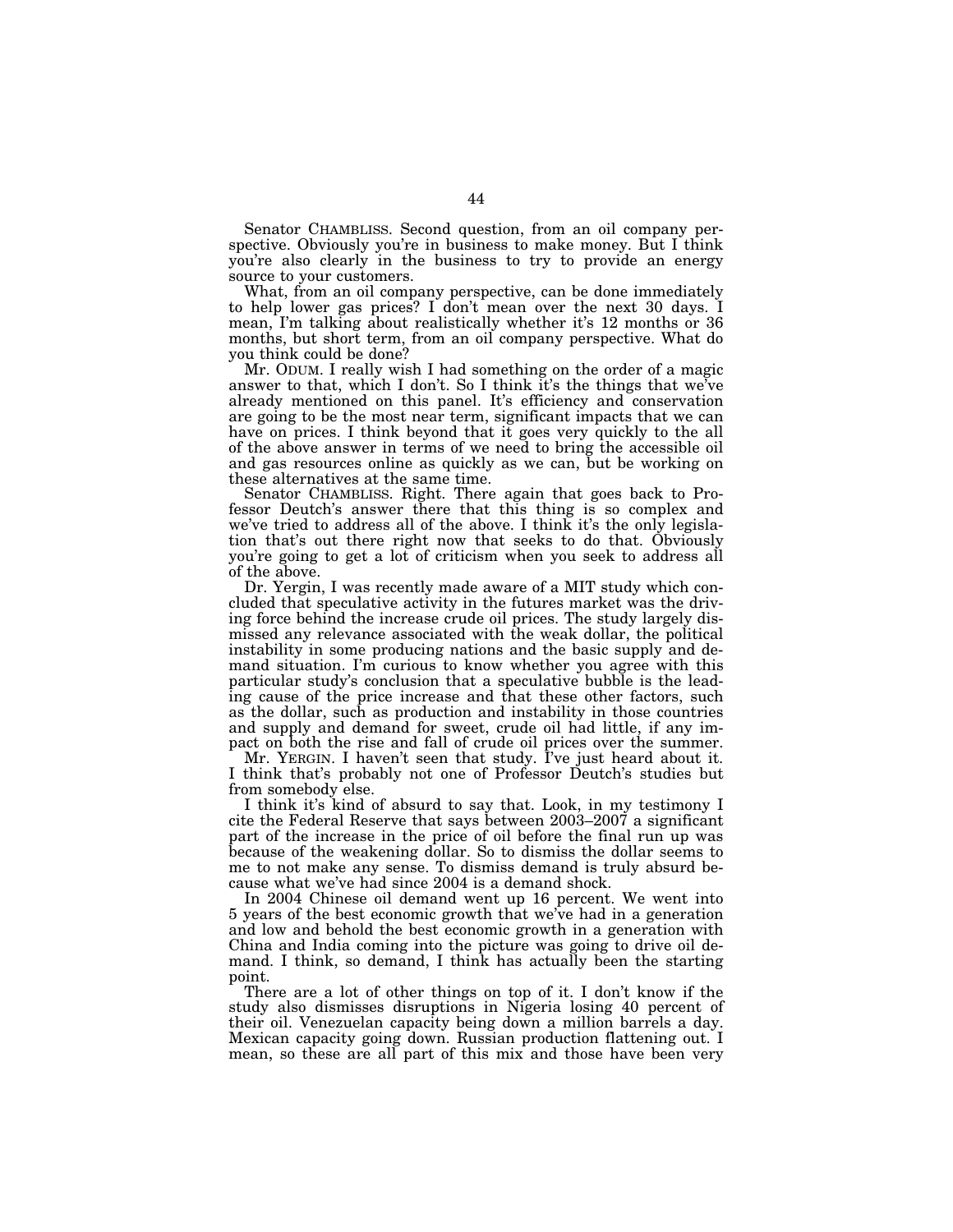significant. So in short hand I would say I look forward to reading that study.

The CHAIRMAN. Senator Ben Nelson.

Senator BEN NELSON. Thank you, Mr. Chairman. Hopefully as a result of this effort and the gang's efforts we'll move from trying to score political points to finding solutions to the challenges that we all face and the questions that are raised when we go home about the energy issues. What we're going to do to find solutions. Hopefully this will help us along in the course, I think, that's been charted.

As we look at the efforts to find new sources and we look for new solutions and new technologies it's reasonably clear that we do face certain inhibiters and prohibiters to moving as quickly as we would like to. I'd like to ask a question, for example, on nuclear. Even if we were able to move the number of permits consistent with the applications as quickly as possible, is there U.S. construction capacity to build 23 nuclear plants in the United States in a reasonably short period of time?

I want to get to the nuts and bolts of what we're talking about so that we realize that no matter what policy we set forth, we have to deal with the reality. I'm not negative about it. I just want to be realistic about it. Would anybody like to respond to that?

Professor Deutch.

Mr. DEUTCH. We have looked at this in our MIT study on nuclear energy 2003. We're redoing that study right at the present time. It's no question about the fact that there is ability to build nuclear plants in this country.

I would say to you that 20 plants would take a good deal of time. I would also point out that——

Senator BEN NELSON. Can you be even more specific than a good deal of time or?

Mr. DEUTCH. It would certainly take and I might want to give you a more precise answer. It would certainly take 15 years, something in that order.

But what I would like to say is we've really reduced the amount of domestic U.S. industry expertise in nuclear energy. That would have to be built back over time if it's going to be a major contributor. That is if it's going to maintain its 20 percent contribution for electricity into the future.

So we have some questions about how to rebuild our domestic nuclear industry and not just rely——

Senator BEN NELSON. We could accelerate it, but there would be certain limits on how fast we could accelerate it.

Mr. DEUTCH. That's correct.

Senator BEN NELSON. Would it help if we took the approach that I understand the French are taking more of a standardized plant or a cookie cutter approach so that every new application doesn't have to involve the technical review that it gets today?

Mr. DEUTCH. Yes, but I think that is happening, sir. I think the industry and the NRC are and the Department of Energy are going for a standardized plant designs by two or three manufacturers. The real fact is we can do better. One plant per year would be nice. We don't have one plant under construction right now, but we have some capacity. A lot has to be done.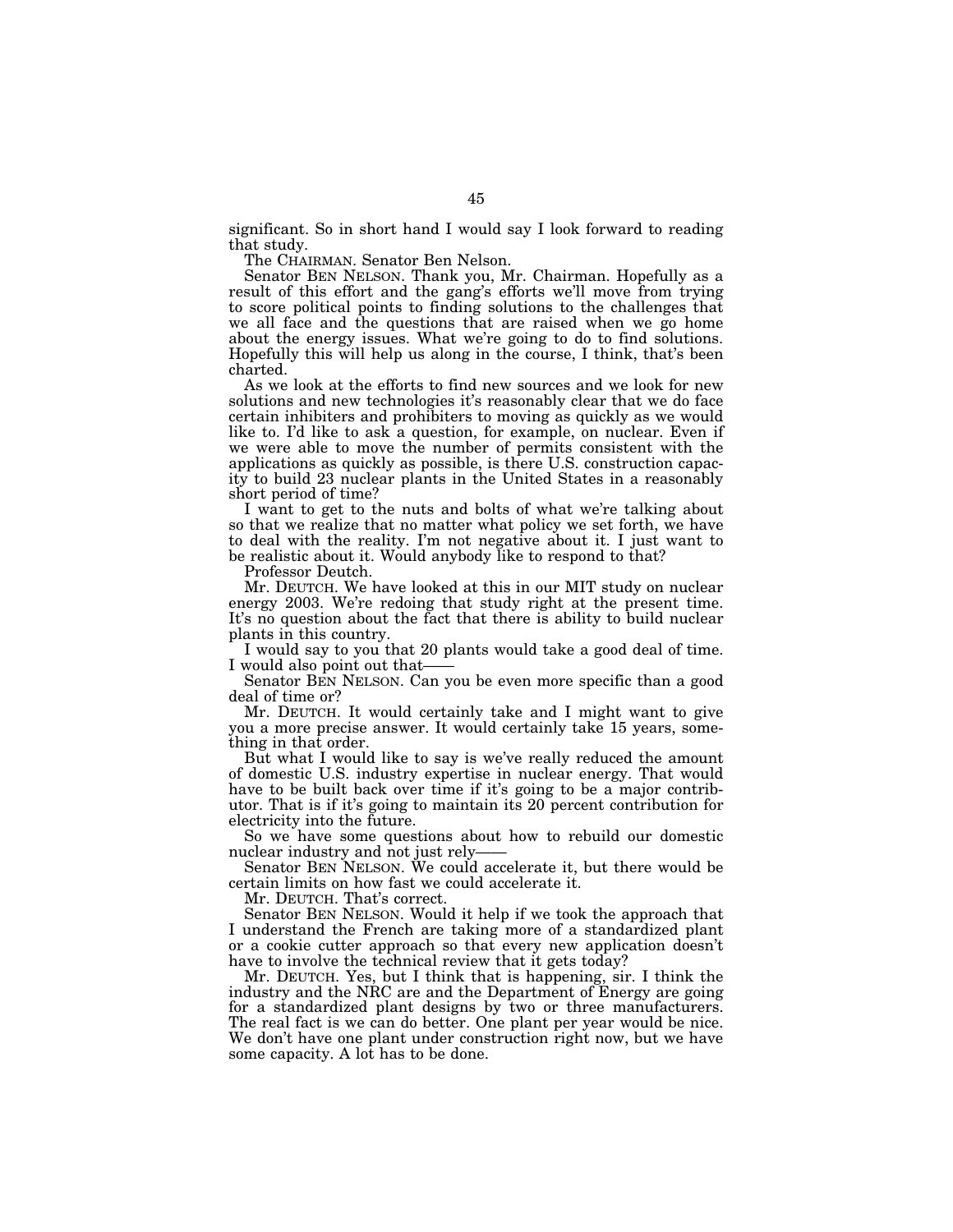Senator BEN NELSON. How fast will standardization accelerate the permitting process? Because the rumors and some facts would indicate that it may take twice as long to get a permit as it does to build a plant.

Mr. DEUTCH. Senator, I want to say something. This goes back to a remark made by Senator Domenici. When I talk about the barriers to expanding the deployment of nuclear it is not principally because of licensing.

It has to do with the cost of these plants. It has to do with issues of giving confidence on waste management. There are several other elements that are required before nuclear really takes off. I did not ever imply nor do I believe that the most urgent matter is to get licenses out of the NRC quicker. It's these other issues that I think are important.

Senator BEN NELSON. But some of the staffing problems that were mentioned and making certain that we have them in the budgets of the agencies are adequate to take care of the technological work would apply to the electricity grid as well, would it not?

Mr. DEUTCH. Yes.

Senator BEN NELSON. Do you have any thoughts about whether there ought to be a single agency in charge of citing, permitting, so that it doesn't get caught in the bureaucracy between DOE and FERC?

Mr. DEUTCH. I'm going to get myself into trouble here.

Senator BEN NELSON. I'll try to help you out.

Mr. DEUTCH. I would say I'm a great believer that FERC should have an authority on nuclear, on all electricity, licensing——

Senator BEN NELSON. Citing.

Mr. DEUTCH. Locations, grid, you know, like we have for natural gas, ability to set high grid power lines. I think the authority for FERC should be greatly expanded in this regard relative to the states.

Senator BEN NELSON. If you don't do that, won't you be in a constant position of ambidextrous, ambiguity between the various agencies? The left hand doesn't know what the right hand is doing or they're at odds?

Mr. DEUTCH. That's my opinion, yes, sir.

Senator BEN NELSON. Is there any other opinion?

The CHAIRMAN. Please make the opinion brief.

Mr. REICHER. We're talking about two different things. One is nuclear licensing which I'm assuming we're continuing at the NRC. Then in terms of transmission citing we're talking about FERC.

I would agree that greater authority on the part of the FERC to build transmission capacity is important, but environmental standards, we're going to have to deal with State interest. But we need to build up transmission capacity in this country if we're going to have any hope of taking advantage of renewable capacity.

Senator BEN NELSON. Thank you for dealing with the nitty gritty. Thank you, Mr. Chairman.

The CHAIRMAN. Senator Voinovich.

Senator VOINOVICH. You talked about the fact that the world has changed. I look at the geo-political situation that we're confronted with. A couple of years ago I attended a session of the National De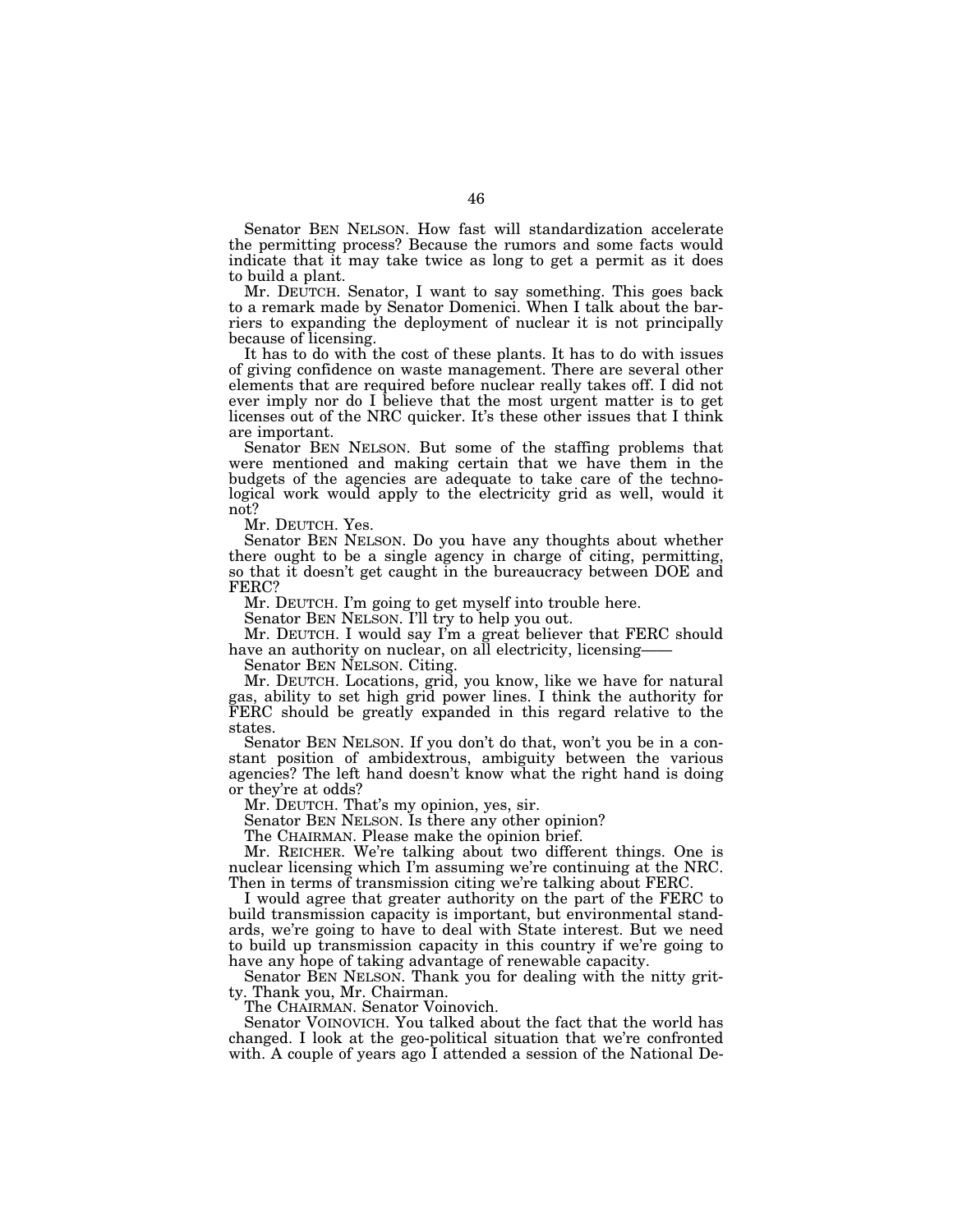fense University. I walked out of there quite frightened about the security implications of our being relying on foreign sources of oil in terms of interruption in the flow of oil to our country.

What I wonder about is if you look at the fact that someone else controls the price and the supply and then take into consideration that we're sending \$600 billion, that's what they're saying, overseas. About 60 percent of that is being picked up by OPEC nations. If you look at our national debt that's growing, it'll be over \$10 trillion. Since 2001 it's gone up 40 percent or more and 70 percent of its being purchased by the Japanese to Chinese and OPEC nations.

One of the things that's of concern to me is that this all has some national security implications. If somebody controls the cost of something that's very valuable or can control the supply of it, and they're also at the same time buying your debt and if you were in the business world you're probably going to put that company out of business. I know it's a little more complicated than that.

But I don't think the national security part of this has been given enough priority in terms of our considerations. I've talked about, you know, for years in the Department of Public Works Committee and I keep talking about harmonizing our energy, our environment, our economy and our national security. For some reason we aren't able to do that. That's part of the problem why we can't get legislation passed.

So I'd be interested in. Is this dimension something that's of concern to any of you or am I just exaggerating it? I'm talking about more/less energy, you know, conservation, all the things you're talking about. But I think there seems to be more of an urgency here than we're giving.

Mr. DEUTCH. Mr. Chairman, may I? First of all let me say that the first time I appeared here Scoop Jackson, this was his major point about the connection between energy and national security. I couldn't agree with you more about the severity of it. It's increasingly strong connection.

Again, my colleague, Jim Schlesinger and I have been talking about this. It is influencing our foreign policy and our freedom of action to pursue our other foreign policy objectives around the world. It is of major concern.

The issue is we can't do away with it because we are dependent and our allies are dependent. It is something that has to be managed and it has to be managed more carefully and more consistently.

Mr. YERGIN. I would add to that. We talk about the economic cost of high oil prices. There certainly is as your suggesting, a geopolitical cost. That cost is also quite high.

Look at what's happening in Latin America in terms of the shift. Look at the shift. It's about \$500 billion a year that we're spending on oil imports, some of that going to Canada and so forth.

But we're seeing all together a shift of income on something like \$2 trillion this year from the oil importers to the oil exporters. With that goes a lot of power. I know Frank Verrastro mentioned the National Petroleum Council's study.

Two trillion is a big number. It's worth keeping in mind. Frank headed the geo-political part of the National Petroleum Council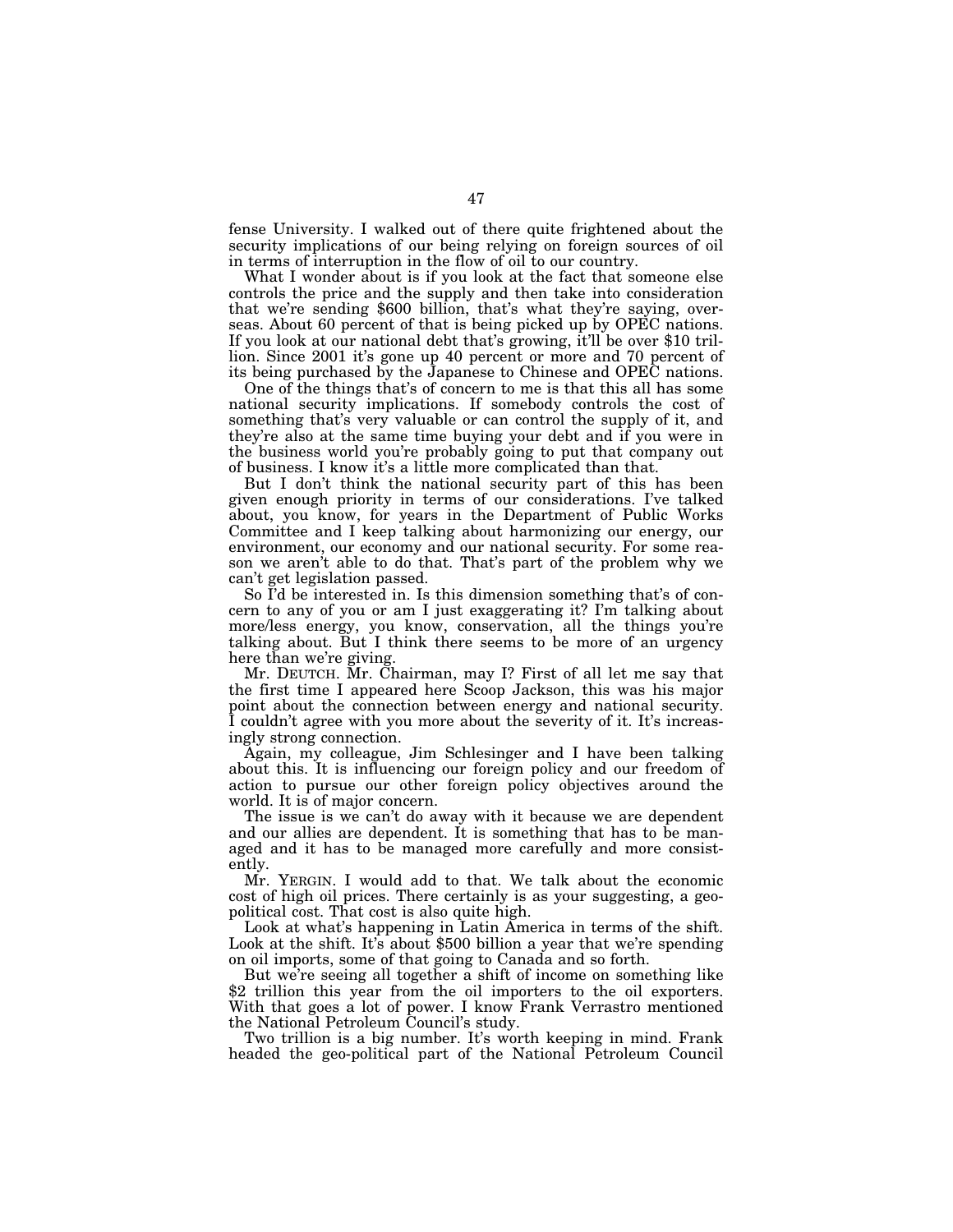study and I know that that was a very big part of it that you wrestled with.

Mr. VERRASTRO. Yes. If I just might add one thing. In the concept that the world is changing, the G8, the developed world, in 1997 controlled 65 percent of global GDP. By 2007 it was 58 percent and the projections are by 2015, it will be 45 percent.

So there's this emerging group of countries that will have more political weight, more leverage. Some are producing nations. Some are consuming nations. The landscape is changing. In that context I think the rule is changing.

I was also on Dr. Deutch's study at the Council of Foreign Relations. This idea of integrating energy policy into foreign policy, trade policy, economic policy, environmental policy, we like to have these silos. But as a practical matter, energy is a strategic commodity. It's being played around the world that has a lot more component pieces.

The CHAIRMAN. Next is Senator Conrad.

Senator CONRAD. Thank you, Mr. Chairman. Thank you so much for organizing this. Thanks to the witnesses.

We've been engaged in this effort that started as a gang of 10, 5 Democrats, five Republicans that then grew to 16 and now 20. We have other Senators ready to sign up in the coming days. We came together with the belief that it was urgently required that we act and that we act in a comprehensive way, that we don't do just one thing, that we don't bet the farm on one technology or one approach. But that we'd be broad based and that we'd look comprehensively.

So our proposal focuses on renewables and conservation and efficiency, electric plug in and geothermal and hydrogen and drilling off shore and nuclear and clean coal. Some of a lot of different things with none of us knowing precisely what has the greatest "bang for the buck" over time. But a belief if we plant a lot of seeds some of them will grow. That we absolutely have to have an ability to transition to whatever future technologies might be available.

Now, whether we have precisely the right goals or precisely the right numbers attached to them. I don't think any of us know. I think what we are confident of is that we have the only bipartisan, comprehensive approach. That other plans that are now coming along in many cases closely track what we have proposed. But none of them have the comprehensive approach that we have suggested.

In listening to each of you it sounds to me like all of you are endorsing a comprehensive approach. Can I just ask each of the witnesses if that's the case, if that's what you are recommending to us?

Mr. VERRASTRO. Senator, I think it is. The question is the amount of balance so those relative pieces here and the sequencing, I think, is important too. Conservation and efficiency, easiest to do, need to get started now. Technology, broad array and then keep in mind the timeframes that it takes to get things. You're preserving options for something else to come along.

Senator CONRAD. I think, Dr. Yergin.

Mr. YERGIN. Yes, I think the simple answer is yes. I think that's right. I think you said it, is that we don't know what's going to actually have the biggest ''bang for the buck.'' We'll know a lot more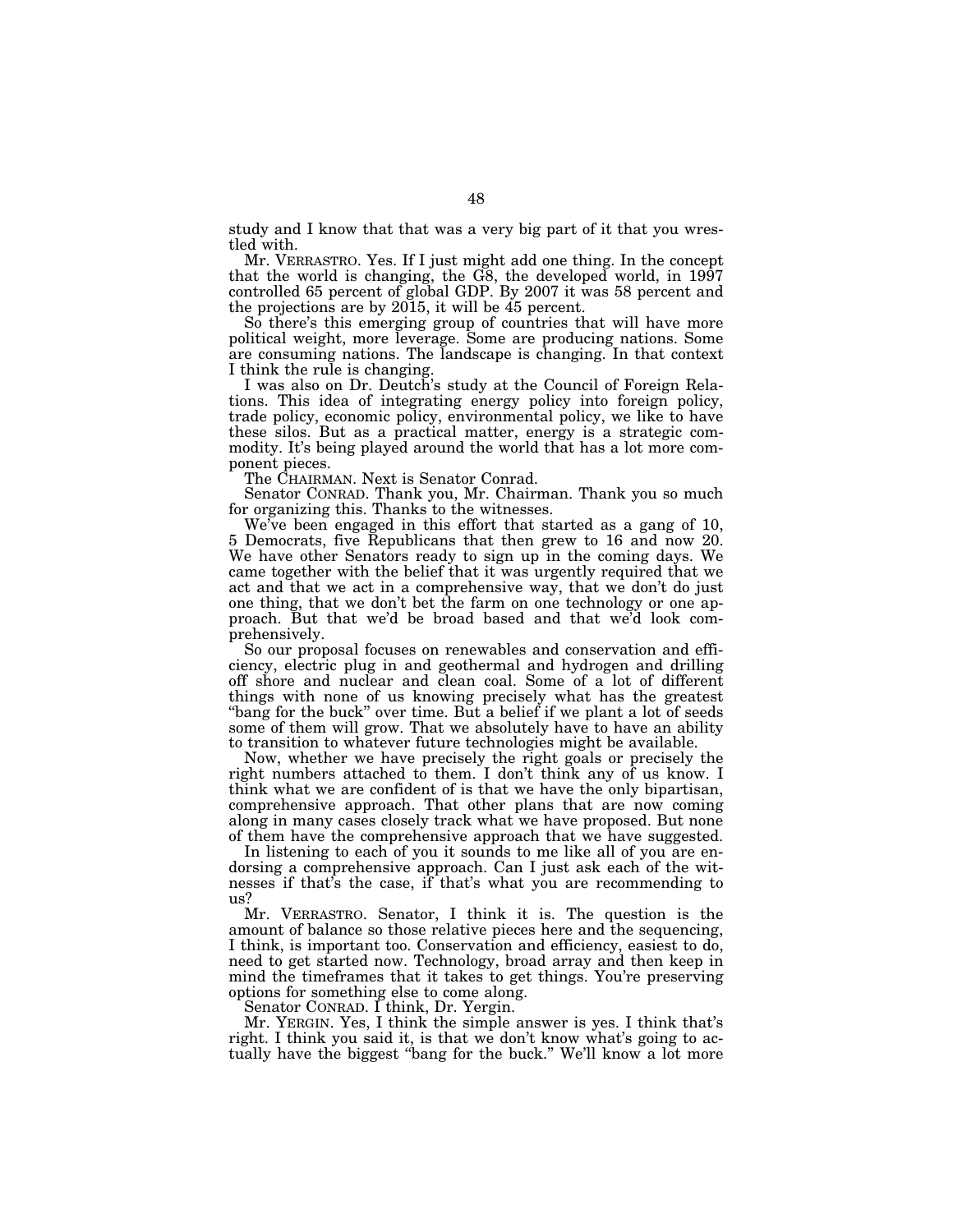in 5 years. But to get to 5 years you've got to get going and we've got to be consistent.

Senator CONRAD. If I could just interrupt before we go to the next. On the question of efficiency, I just had a meeting in Dickinson, North Dakota which is in the middle of the oil patch. I had a man come representing a Fisher Industries.

They just had done an external review of all their operations to improve efficiency. They had somebody come in and evaluate all of their engines, were able to save 34 percent. Evaluate all of their lighting, were able to save 50 percent. Some of that lighting was only 1 year old. But they chose to replace it because they could get such greater efficiency.

So clearly that has got to be part of what we do. One of the things our group is now looking at is building codes because we've seen the very successful California effort and how dramatically their success was in savings there.

Mr. YERGIN. Senator, if I could say that one thing too. In terms of the balance that can have an impact. What you've just addressed is getting efficiency so it's not at the tail end, but that it is not something you can look at and say, this is efficiency. But when you add it up, it is a thing and to get it into that big piece at the top.

Mr. REICHER. Yes, and I would echo that. It's more than language. I think the better term is efficiency than conservation. Conservation is doing less with less. It's turning down the lights, putting on a sweater, sitting in the dark, whatever.

Efficiency is doing more with less. It's greater productivity that we can get out of our economy. The company you're referring to, they're going to do well. They're even going to do better. They've cut their costs. They're going to produce more. So language really matters in this regard. I would urge you to think in those terms.

The other thing is please don't forget the low income community, the people who really take in on the chin are people who are facing high oil and gas prices, who have to heat homes, buy electricity. You and I spend one or two or 3 percent of our take home income on energy. They can spend 15, 20, 30 percent.

We have unfortunately neglected the Home Weatherization Program. We've done 5 or 6 million homes. In 30 years, there are 28 million eligible homes.

We have put money into LIHEAP. But LIHEAP is a 1 shot buy down of energy bills. Where as weatherization goes in, 5 people's homes, and the returns are over 10, 20, 30 years.

We shouldn't be doing 100,000 homes a year. We should be doing a million homes a year for the next 10 years. At least get to a half or a third of the eligible families.

Senator CONRAD. You'll be pleased to know we have \$2 billion in this plan for weatherization.

The CHAIRMAN. Could you shorten your responses so we can get to a few more people here before we have the noon recess? Go ahead.

Mr. DEUTCH. The Energy Policy doesn't only have to be comprehensive. It has to be sustained. We've had problems both keeping it sustained and with your Fisher example, of efficiency in North Dakota points out the importance of best practice.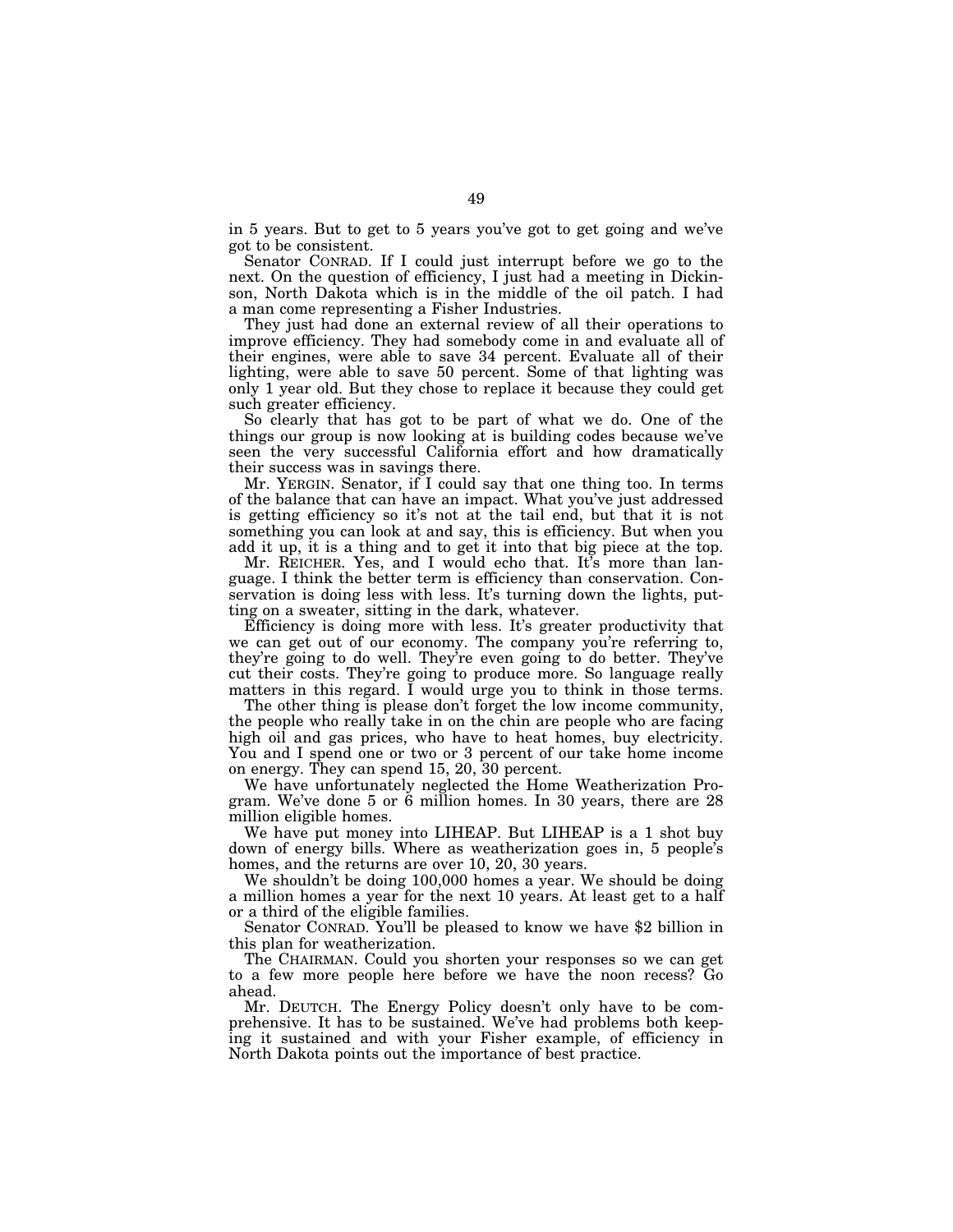The government has not been good at having programs which it has deployed best practiced through the economy, especially to smaller companies and smaller businesses, which are usually less energy efficient. So getting best practice is very important.

Mr. ODUM. So yes to the comprehensive question. On the efficiency side, I mean, it is such an opportunity that when you talk about things and new energy sources that will create jobs. We have a new business around providing people with those efficiency ideas to large industrials and others. So it is a big opportunity.

The shift in technology in the future is to move that to the front end of the equation and think about how to build something, not just how to make it more efficient after it's built.

Senator CONRAD. If I could just make a concluding statement. We've also dedicated \$5 billion for battery technology because almost every expert that has come before our group said that is a huge opportunity for the country.

The CHAIRMAN. Senator Murkowski.

Senator MURKOWSKI. Thank you, Mr. Chairman. Gentlemen, thank you for your comments, your insights this morning. Hard to believe that it was just a couple months ago that we had a similar panel and it was sitting at \$145 a barrel and today it's \$100. Some would suggest, oh, the pressure is off.

I can tell you at home in Alaska the pressure is not off. We just had an energy hearing in the regional community of Bethel. The discussion about what folks are paying whether it's at the pump,

it's six bucks a gallon at the pump. Home heating fuel is anywhere between \$7 and \$10 a gallon. Food prices are absolutely astronomical, \$10 for a gallon of milk if you can get it. It doesn't make a difference the fact that we've gone down \$47 in the past couple months per barrel. The pain to the American public is there.

I want to ask a question about just the consistency and the predictability in our policies. I would suggest from the get go that there is not a lot of consistency, unfortunately or predictability for the industry. There in lies a part of the problem.

We do have to have solutions that are not either/or. We do have to have a comprehensive approach if we're going to advance a reasonable energy policy. We're struggling now as we wrap up this session with how we extend the tax credits for whether it's wind or some of the other renewables that are out there.

But in the meantime you've got an industry that says, are we on or are we off? What do we do? How do we invest?

There are some who are suggesting that if we should open up ANWR for drilling. If we do open up more areas off shore that in fact what will happen is the message then is that we're not really serious about the renewables and the alternatives because we can't get these tax credit extensions for more than a couple years. Then we send a signal that well, it's more of a focus on drilling.

How do we get out of this kind of fickle policy as it relates to the signals that are sent? You're saying, you're all saying that we need all of the above. We need to do more domestic production. We need to encourage that and enhance it. We need to go down the track of the next generation of energy which is alternatives and renewables.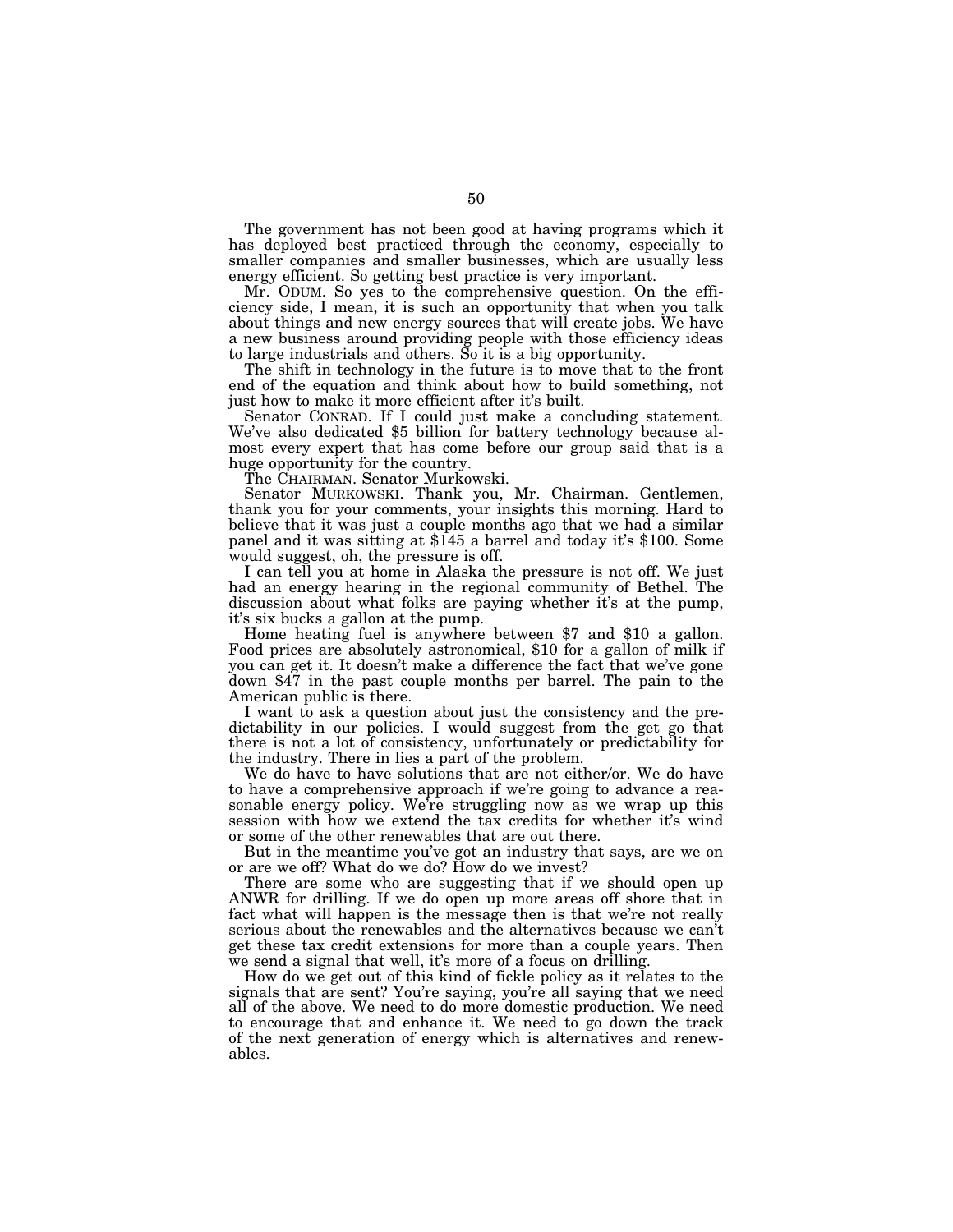But our policies are not helping the picture right now. What suggestions do you have? Professor, you're smiling like, well that's an obvious. Go ahead.

Mr. DEUTCH. It sounds to me like all 20 Senators who are here have exactly the same view of this that you just expressed, that you've got to do all of the above. So I'm saying if you all say we've got to do all of the above and it's all connected, there's not one piece of it that can go without the other. It doesn't make any sense. It should happen.

I mean, why isn't it happening? Because I couldn't agree with you more. You can't do this by selecting one thing. I'm impressed that everybody here sees that it's all of these things have to happen together.

Senator MURKOWSKI. Are any of you concerned that by doing more domestically when it comes to increased production that some how or another we're taking the ball off of advancing renewables and alternatives?

Mr. ODUM. I do think it's important to send the right signals. So I don't think they need to be incompatible by any respect. I do think it's exactly the way the message needs to be communicated is that we need both.

On the renewable and alternative side I think a more comprehensive program that allows for the kind of support those programs need early on in life, but have an understanding as to how then that would go way over time as you expect those technologies to develop. But a longer term picture would be part of that answer.

Senator MURKOWSKI. Mr. Yergin.

Mr. YERGIN. I've been writing a new book looking at the last 20, 30 years of energy policy. When you stand back and look at it you really do see. It's quite surprising how much it will change over a 3- or 4-year period in terms of commitment, non-commitment, stop and go.

But it sure seems to me that renewables need to address the production tax credit but have an awful lot of momentum, public support, venture capital money. It's a different environment for renewables than it was even 3, or 4, or 5 years ago. So I don't think there's a sense that they're going to be lost in the mix. The question is how to get them from being very small to start to being a significant part of the mix.

Mr. REICHER. I do think the on again/off again approach we have taken to incentives for renewables has been a big, big problem. Major investors come to the table, but pull back because you get a 1 or 2 year extension we've got to address it. It may not be that the tax code is the right place to be doing this.

Other countries do it in different ways. Feed in tariffs are used across Europe. If we have revenues from selling carbon credits, that may be another way to do it. The tax code that's so dependent on appropriations to find an offset, you know, that's a problematic way to be helping an industry get going.

But I do disagree some with Dan, the renewable energy industry is in a very immature state. It does need the support. Traditional industry does enjoy much more permanent subsidies.

If you look at nuclear liability insurance, it's a 20- or 30-year authorization. If you look at the oil and gas industry many of the sub-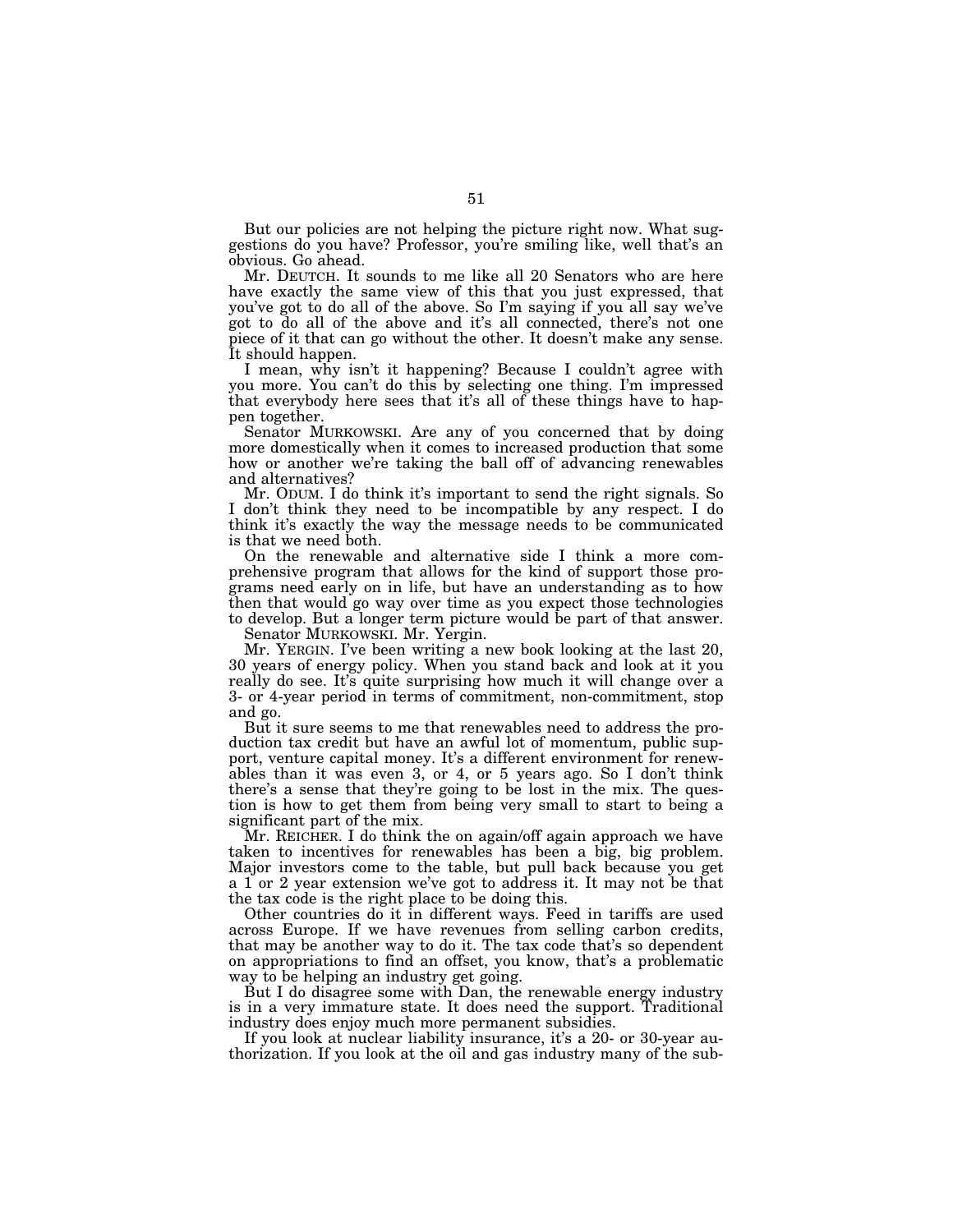sidies there are in fact long term or permanent. This one or 2 year, on again/off again support we give to these emerging technologies just won't work.

The CHAIRMAN. Ok. We've got, let's see here.

Senator LANDRIEU. Mr. Chairman, could I ask if we could extend this ten after the hour?

The CHAIRMAN. I'm glad to extend it to 10 minutes after the hour. I may not be able to stay for the full time. We do have another panel starting at one.

So we will just proceed. If people could keep their questions short and their answers short, that will help. The line up I've got still here is in the order that people arrived: Klobuchar, Whitehouse, Salazar, Akaka, Landrieu, Lincoln.

Senator Klobuchar.

Senator KLOBUCHAR. Thank you very much, Mr. Chairman. Thank you for your leadership. I'm one of the gang of 20. As a former prosecutor it was hard to join, but I did.

I had our sign that Senator Conrad rejected of the E, you know, energy. But I had a question. The reason that it interested me, this proposal and the work that's being done, is I thought there was a reasonable approach to look at high potential for domestic production in certain areas. But also the thing that really interested me, that it was a bipartisan effort to try to extend the production tax credits.

I would agree with you, Dr. Yergin. It's been this game of red light, green light, on again/off again. There's actual studies showing how 8 months before it goes off the investment lags.

But the other thing that interested me was just the focus on the technology and trying to push that with cars and trucks. I thought you put it best, Mr. Verrastro, when you talked about, simply that I'm going to use that a 50 percent increase in efficiency turns \$4 a gallon gas into \$2 a gallon gas. My question is of maybe Mr. Reicher, Dr. Yergin, would be about where that technology really is. Because, you know, I've heard that maybe we have the technology, but it's a few years out or we're going to have to buy it from other countries or it's too expensive.

Mr. REICHER. So let me quickly say we built a fleet of plug in hybrid vehicles at Google. We converted Toyota Priuses and Ford Escapes. Our employees are driving them. We hired professional drivers to go and test them.

The Ford Escapes are getting 50 miles per gallon. The Toyota Priuses, plug in Toyota Priuses are getting 90 miles per gallon. We know how to build these cars. I do admit battery technology has some distance to go.

The good news is you have big automobile manufacturers from General Motors to Toyota stepping up and planning to build these. So this is near term technology. No doubt we've got to continue to improve some things inside.

But unlike, for example, a major move to hydrogen, for example, this is here today. So it does though require some government support. I do think incentives, like we provided for non-plug in hybrids, provided for plug ins would be very useful, continued R and D funding, Federal procurement for the U.S. fleet, all those things would help. But it's near.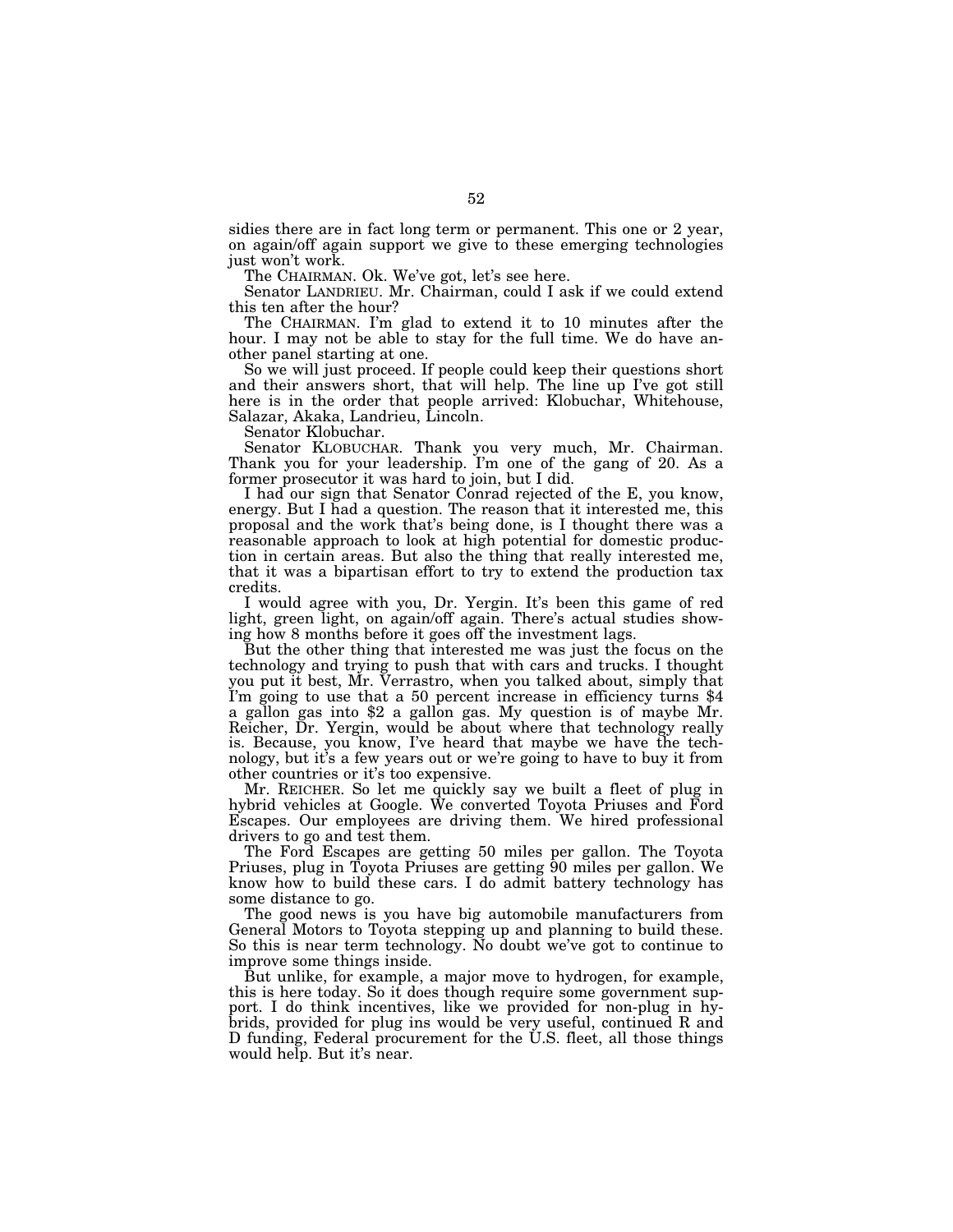Senator KLOBUCHAR. The idea here is to shift some of the resources and the incentives we've been giving to oil and to put some of those incentives into R and D.

Mr. REICHER. R and D and commercialization incentives. Agreed. Senator KLOBUCHAR. One question on cellulosic ethanol. Minnesota is obviously like South Dakota as Senator Thune was explaining, has been one of the major areas for ethanol. We have, I think, 400 of the 1,200 pumps or 1,600 pumps that there are. We know how difficult it is, this chicken/egg possibility that we produce, but then there may not be enough vehicles that are flex fuel. Then there may not be enough places to get it.

So that's why this idea of developing these cars and trucks that are not only hybrids, but also are flex fuel, have the ability to go to flex fuel interest me. Also obviously going to the cellulosic ethanol, the next step with switch grass and prairie grass and LG and whatever we can do. My question is we have right now we're on E85, but there's some talk of looking at more blends going up from E10 to E20. That would be a way of doing this that would be more mainstream. Does anyone want to address that?

Professor Deutch.

Mr. DEUTCH. I think these are very, very important steps for the country to take. You can go to E80 without, E20, I'm sorry I'm going the wrong way, E20 without any problem. Cellulosic ethanol has a tremendous possibility in this country and it should be pursued as rapidly as possible.

Senator KLOBUCHAR. Alright. Thank you very much.

The CHAIRMAN. Senator Whitehouse is next and Senator Salazar you're after that. Maybe if you could preside for the balance of the panel? That would be helpful.

Then after you, Senator Akaka, Senator Landrieu and Senator Lincoln as long as the witnesses are able to stay and people still have questions.

Senator Whitehouse.

Senator WHITEHOUSE. Thank you, Mr. Chairman.

Senator DOMENICI. Senator Whitehouse, would you yield for just a moment?

Senator WHITEHOUSE. Of course I would.

Senator DOMENICI. I wonder on our way out, are we going to startup again at one? Is that the plan?

The CHAIRMAN. That's the plan.

Senator DOMENICI. Then I will try to be here so we can start it together. If you would permit me as we plan to leave here to make one observation for the record. I really am pleased to hear that the panel, which is very divergent in many respects as to where they come from and where their interests have evolved to lay it almost to rest the idea that America—let me put a premise before us.

However we are going to go about diminishing our use of automobiles that use derivatives from crude oil as their source of energy, however we're going to do that. It seems to be the testimony that we're going to have to use crude oil for a long time, almost indefinitely and a lot of it and that we shouldn't let our supply fall from where it is now. We ought to try to keep it up.

I have been amazed, Mr. Chairman, at how many people have confused using American crude oil for this long term bridge, con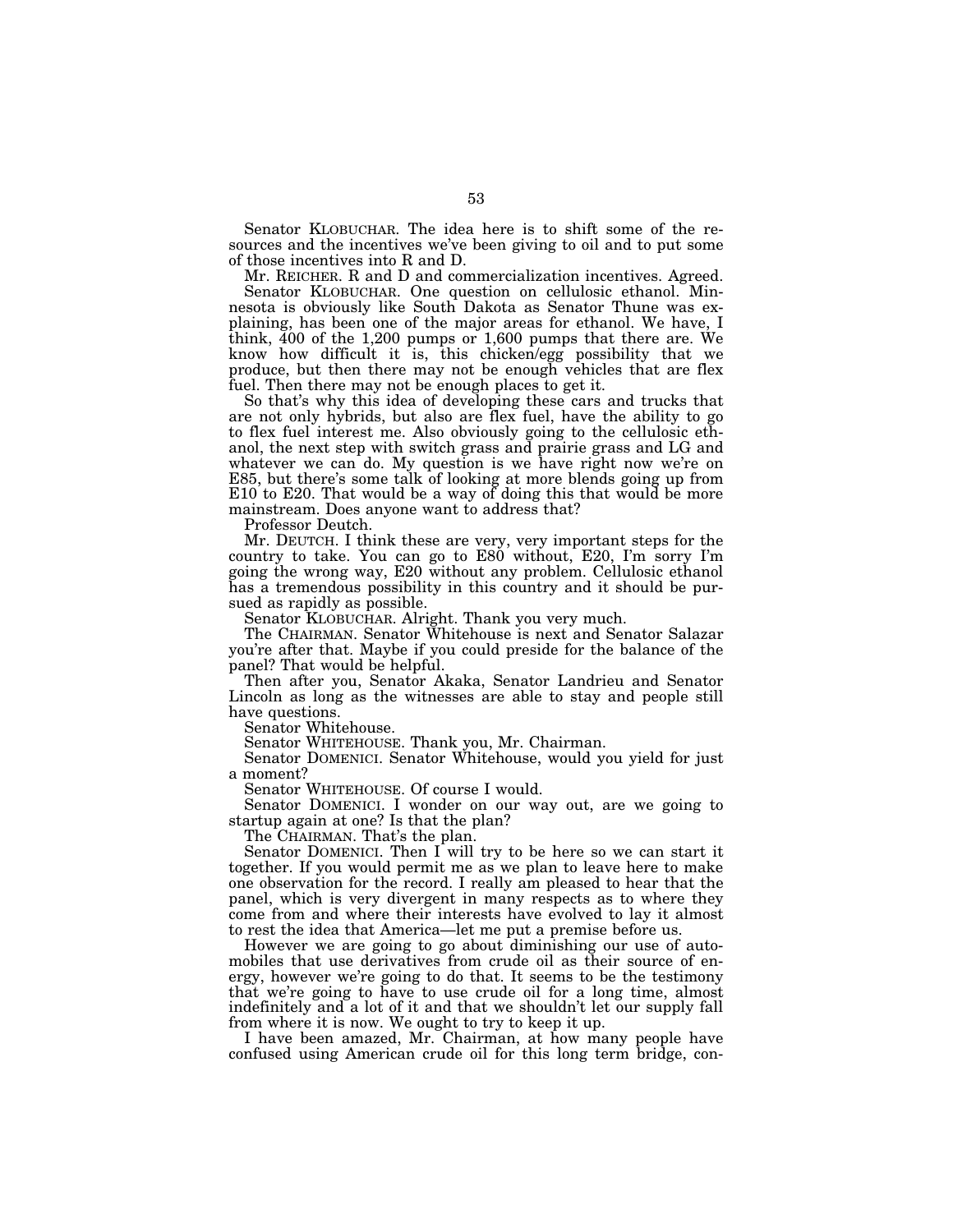fused that with, you shouldn't be using crude oil because you're trying to solve the problem of greenhouse gases. I mean, there is no question we're going to use automobiles. In doing that we're going to use our own crude oil or we going to use somebody else's. I think we finally got that that most people understand it.

But there seem to be some policymakers who just seem to say we shouldn't bring any more oil on board because we don't want to be using it. While you all seem to be telling us we're going to use it. I think that's a very important thing we finally have arrived at, Mr. Chairman.

Maybe there are some still out there that don't want to produce American oil, but I think we're getting there little by little and we've almost arrived at the time when most policymakers would concur. I think you've been part of leading us. I have. I'm glad we're there. I think it's desperately important we understand that issue.

The CHAIRMAN. Senator Whitehouse.

Senator WHITEHOUSE. Thank you, Chairman Bingaman. Gentlemen, we're in the middle of a near total mortgage system meltdown in this country. We have a health care system that burns 16 percent of our GDP in which the Medicare liability alone has been estimated at \$34 trillion. We're burning \$10 billion a month in Iraq.

This Administration has run up \$7.7 trillion in national debt by our calculation. There is worsening evidence everyday of global warming with worsening environmental, national security and economic ramifications.

In the light of those conditions do any of you seriously contend that drilling for more oil is the No. 1 issue facing the American people today?

[No response.]

Senator WHITEHOUSE. Now it doesn't seem so. If we're going to deal with conservation which strikes me as where most of the lowest hanging fruit and the highest return investment exists at this point, particularly immediately. We're looking for as practical suggestions as we can get into this legislation as it moves forward.

I've heard you talk about weatherization. I could not agree more. I think electric vehicles presents another huge opportunity. Are there other, even potentially smaller and more technical areas where you think there's room for what I might call a quick fix or something that isn't to heavy a lift that will make things right?

One example that comes to mind is in the commercial real estate industry very often the lease makes the operator entirely immune from energy cost in big malls and things like that. There may be a way to solve a specific technical problem like that. Could you give us a list of what you think are the best, quick, even if they're not big things, little things add up.

What are the best, smart, quick fixes that you can think of, even if they're not very big ones?

Mr. REICHER. Very quickly. More aggressive approach to applying standards, again, very boring, but if we could make our refrigerator-

Senator WHITEHOUSE. Boring can work.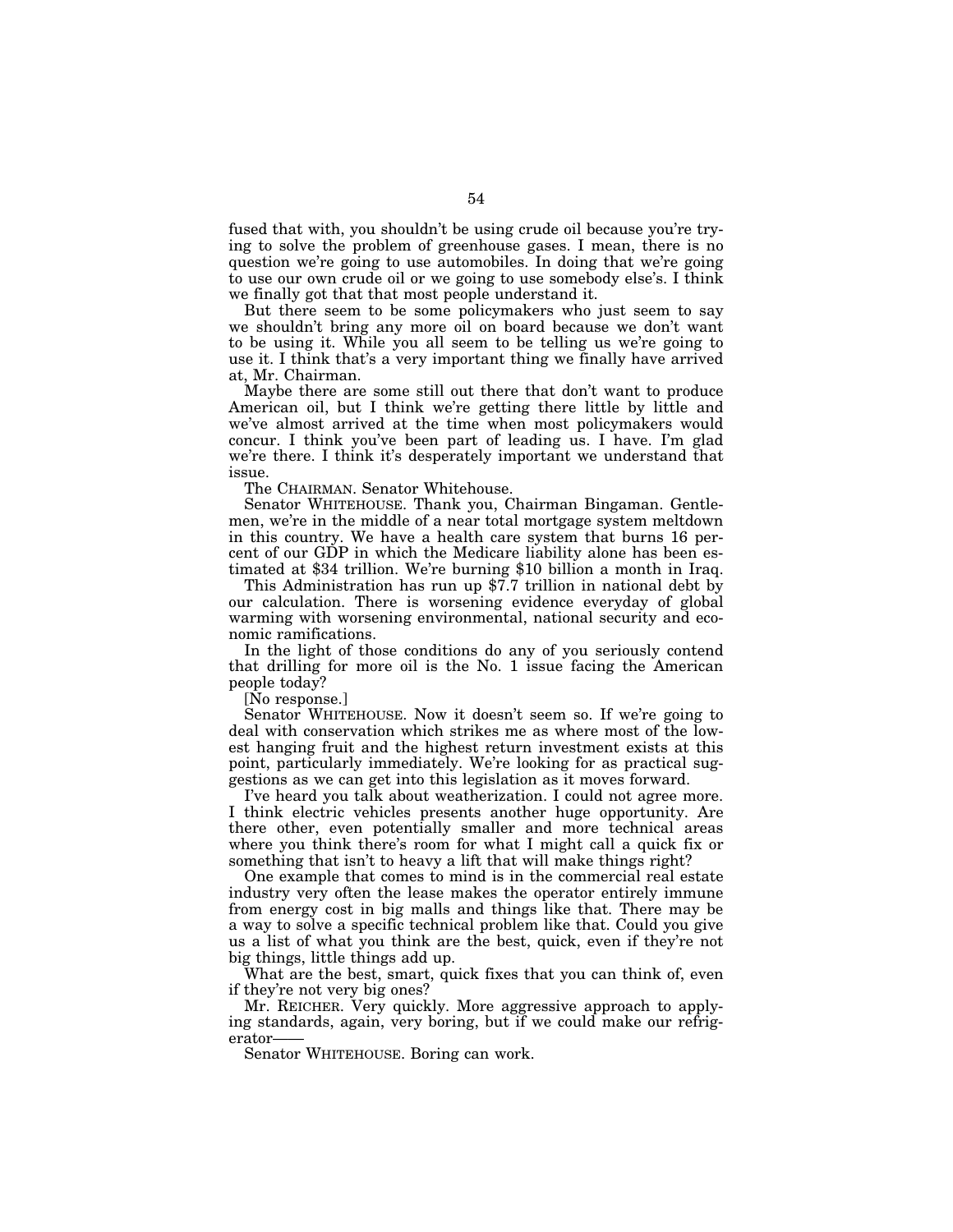Mr. REICHER. Boring can work. Boring has worked significantly. That's No. 1. I do think building codes. Building codes. Building codes, there's just extraordinary things you can do with that.

A third thing I would say is using information technology to better monitor and manage our energy use. You're seeing the emergence of that from all sorts of companies. I think that's going to be very interesting. If the Federal Government did its own procurement and its own building, its own operations, took much more of a lead than it is today, 500,000 buildings, 500,000 Federal vehicles. That could be 2 percent of all U.S. energy use could be a great laboratory.

Senator WHITEHOUSE. Professor Deutch had his hand up also. If you could touch briefly before you go on whether the metering in homes is something we should look at to a two way time of use and so forth. The meter in my house is a pretty antiquated piece of technology compared to almost any other piece of technology. It seems to be holding back the IT development.

But Professor Deutch, let me ask you first.

Mr. DEUTCH. The word quick sort of startled me because I think one important area is batteries for storage. I mean that really is an important point, but it may not be quick. I do recall that at one time the United States had a 50 mile per hour speed limit. That would give you immediate, enormous gains. I don't know how that would go down with the American people, but I will tell you that it would——

Senator WHITEHOUSE. Have you been on an American highway recently?

Mr. DEUTCH. But I will tell you that that would have an enormous payoff. With respect to smart metering in homes, I think that that's coming. It will have tremendous effects. It's certainly one of the things that Mr. Reicher has proposed. Again, will not come quickly, but it is extremely important and will have effects.

Mr. YERGIN. One quick thing that might make a difference. I don't know what the state is on for finding support for it, but within the Department of Energy is the demonstration, the group that can work with small and medium sized businesses to simply teach and communicate with them. I suspect that those are one of the things that funding goes up and down for and mostly down.

Senator WHITEHOUSE. My time has expired. I thank the Acting Chair.

Senator SALAZAR [presiding]. Thank you very much, Senator Whitehouse. Let me ask a couple of questions and then I think there's four or five other people that still want to ask questions so with the patience of the panel, Senator Akaka will chair the hearing after I leave because I have to leave in just a second.

Let me say first I think that what we have seen from all of you as a panel and I thank you for your testimony here today, is that there is an agreement on a lot of what we have to do. The question is whether or not there is a willingness and the political courage to do what it is that you as experts would ask us to all do. I think that's part of what we're trying to do with our gang of 20, or 24 now, that is trying to pull together a comprehensive energy package that is not a stop and go, but it is comprehensive and sustainable over a long period of time.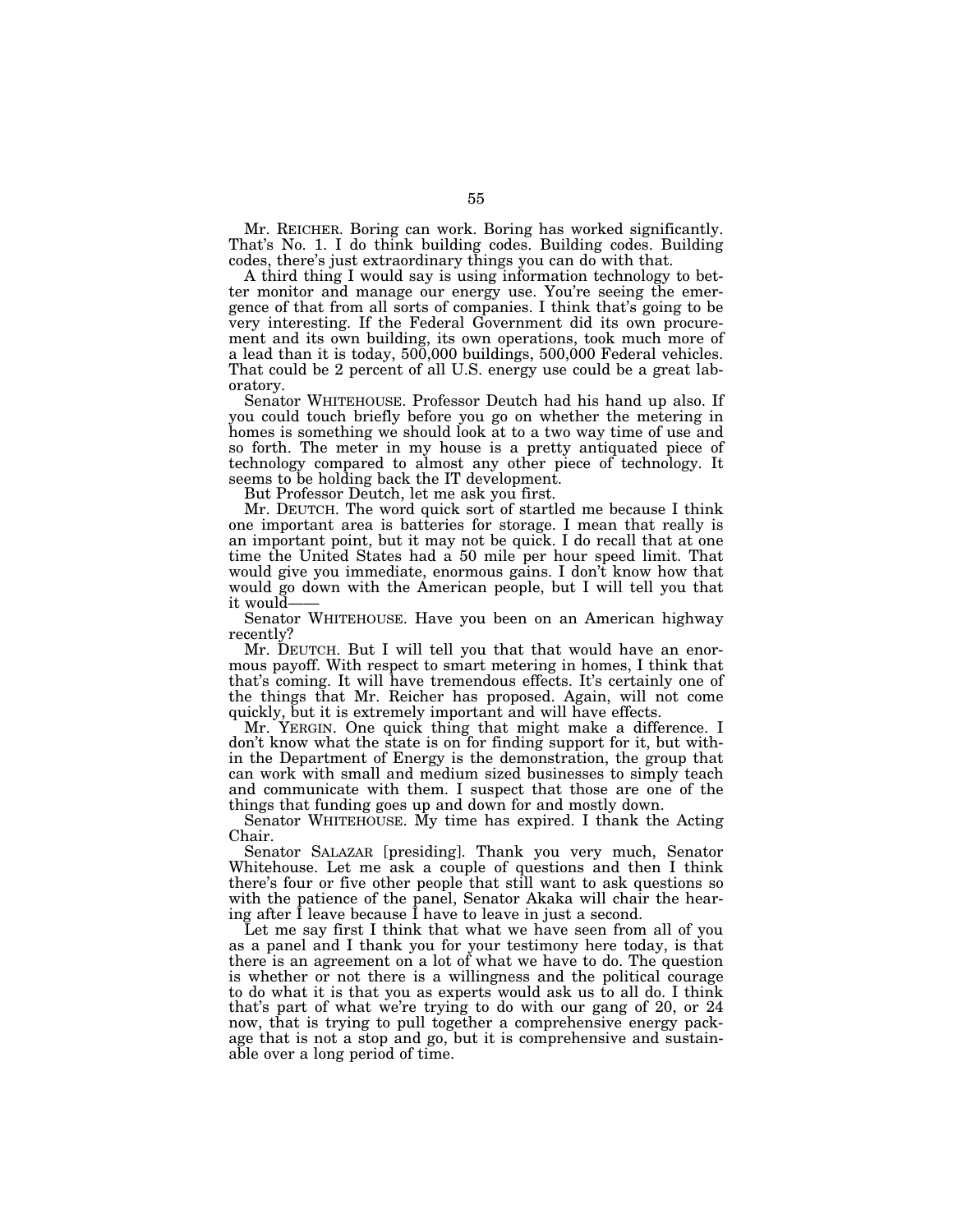I have a couple of questions to ask of you. Let me just ask this one of Dr. Yergin and Professor Deutch and that is with respect to coal. We talked about hybrid. We talked conservation, briefly on that. We talked about some of the new technologies like hybrids and hybrid plug ins and things that are no-brainers that we ought to move forward with.

The question is, I think, Mr. Reicher raised has to do with whether electricity going to come from for these new national vehicle fleets. We're going to create nuclear coal. Those are possibilities.

My question is about coal because I think we have the types of coal resources. Coal is to us and oil is to Saudi Arabia. Our problem is that when you put the triangle together that I think you were describing, Mr. Verrastro, we have the carbon problems that comes with the burning of coal.

You said in the 2004 that we were going to move forward with carbon capture and sequestration and develop clean coal. I don't see frankly much of that happening, not a single demonstration project of any significance going on around the country. So is there a role for us to try an include a carbon capture or sequestration clean coal technology in a very major way as we move forward with energy policy.

Mr. YERGIN. Professor Deutch just finished his big study at MIT and has thought a lot about it.

Mr. DEUTCH. Bluntly put, there is no solution to our energy future without using coal. If you're going to use coal in a responsible way, we have to do carbon capture and sequestration. We're woefully behind.

Senator SALAZAR. Let's agree on that point then, Professor Deutch and let's say what is it then that we as the U.S. Senate should do?

Mr. DEUTCH. I believe that the program which is in place now for sequestration demonstrations in the Department of Energy is too small. Too small in both in terms size of projects, the scope of each project is woefully inadequate in terms of monitoring and verification and site selection. The process for setting a regulatory framework where you as a citizen and I as a citizen will be happy to have the  $CO<sub>2</sub>$  sequestered in saline aquifer has not begun to take place. So we're way behind.

Senator SALAZAR. The essence, Dr. Deutch, is that I share this with Senator Bingaman and Senator Domenici. Is that we're disappointed that we're not moving forward with the Department of Energy in that way in a more robust way to try to deal with clean coal technologies and carbon sequestration.

Let me ask you another question because of the shortness of time here and that is with respect to oil shale. I heard you, Mr. Verrastro, talk about oil shale and tar sands being very much a part of our comprehensive energy program. In the 2005 Act we did adopt an oil shale research and development program which is underway in my State where 80 percent of the oil shale is located in oil shale reserves.

We have six pilot projects that are underway and a lot of research and development in situ processes that are moving forward, but so many unanswered questions. How much energy is it going to take to heat up the shale to take the kerogen out of the shale?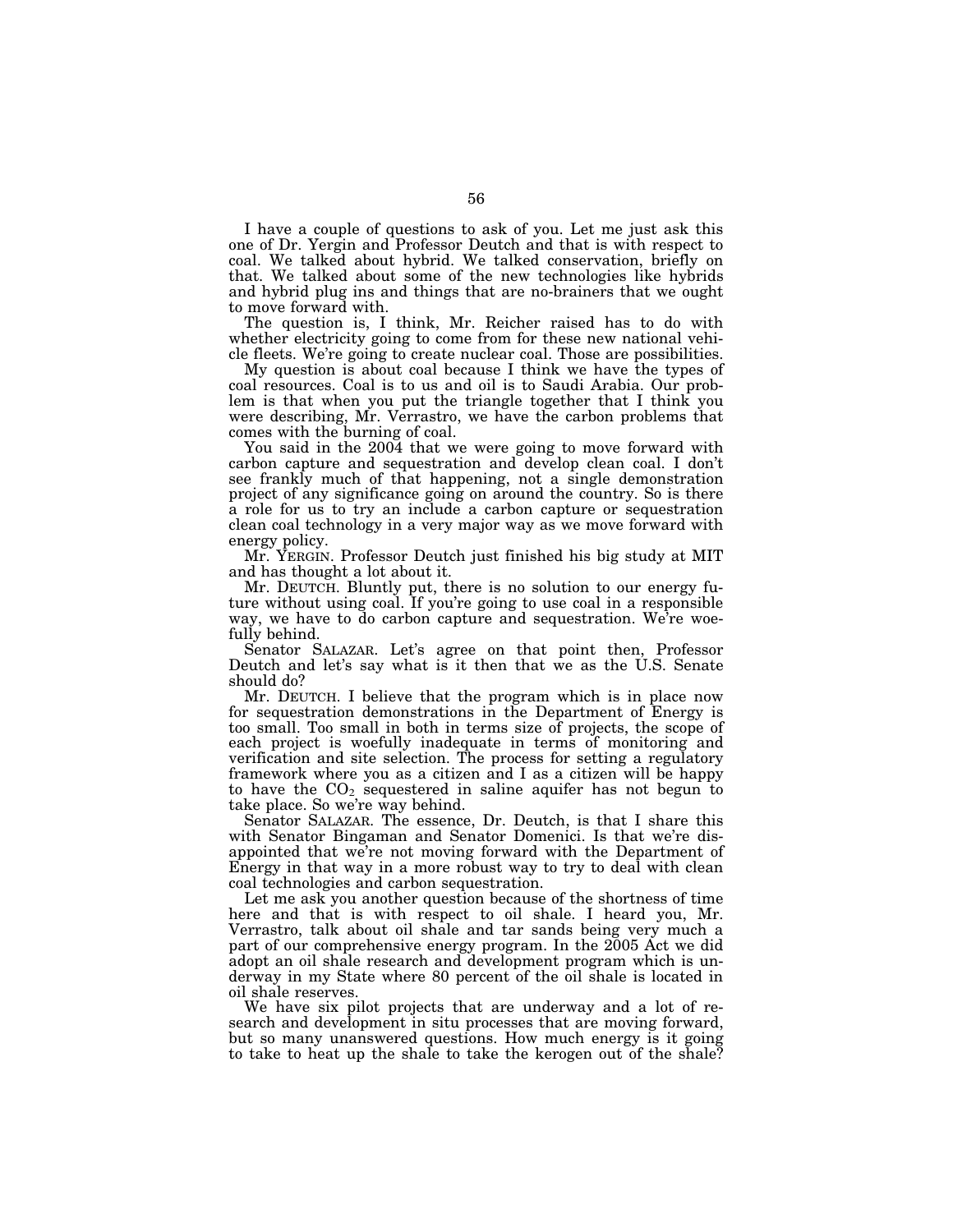How much water is it going to take to do all of that, just from your point of view?

I would imagine you're familiar with the regulatory program we had in place with the research and development and leasing program. Is that an adequate program for us to move forward with the development of oil shale? Why don't I start, Mr. Verrastro, with you?

Mr. VERRASTRO. Senator, I think you fit two of the pieces together. The climate change piece to me is the game changer.

I'm going to get to oil shale in a second, but one of the things that happening now that you're going to see next spring. We've stopped the development of at least 30 coal-fired power plants that I'm aware of because of either uncertainty or increased cost or regulatory burdens. We can't scale up nuclear in time.

Renewables have a great piece, but we have to solve the intermittency problem, the near term fix if demand stays high, is the compressors. We're going to go to gas. So while we have increased domestic production of gas we're going to use a lot more of it than we think we are and if the price goes up people are going to see in their electricity bill the increased price of gas just like we saw with oil.

On the issue of shale, after I left the government I worked with Tosco before I went to Pennzoil. So I'm familiar with shale in Colorado. There's a couple of different kinds of shale. Technology has certainly moved.

The big difference between the Green River Basin and the Bakken, for example, is that with horizontal technology now you can actually go in, if the rock is permeable and porous and push the oil through and produce it as liquid conventional fuel. In Colorado if you have to mine it and re-tort it. There are other problems but technology is moving and actually Shell has a project where they actually heat the subsurface for several years. They heat it up so that you can move it in a liquid state.

I think the technology funding has to go forward, but it is a question of priorities and timing. So as we go forward this whole climate change debate has to be rolled into the security debate.

Senator SALAZAR. Any other comments? Let me just thank all of you. Senator Akaka, it's your turn for questions, also your turn for chairing the Senate.

Senator AKAKA [presiding]. Thank you very much, Senator Salazar. Let me say thank you to the panel, an elite group of experts in energy. Many of my questions have been answered.

Just one that has been on my mind, I'm looking for the best way, and this has to do with policy. The best way to incorporate carbon reduction policies into a national energy policy to ensure consistency and we haven't been consistent. There's no question about that. You reveal that. But my question, what is the best way to do that, to incorporate carbon reduction policies with our energy independence and cost and reliability objectives?

Mr. DEUTCH. I think the single most important thing we could do is to set a significant charge for carbon emission from all fossil fuel uses, in transportation, electricity and elsewhere. There are two ways of doing that, the cap and trade system or a carbon charge directly. I would be happy with either one.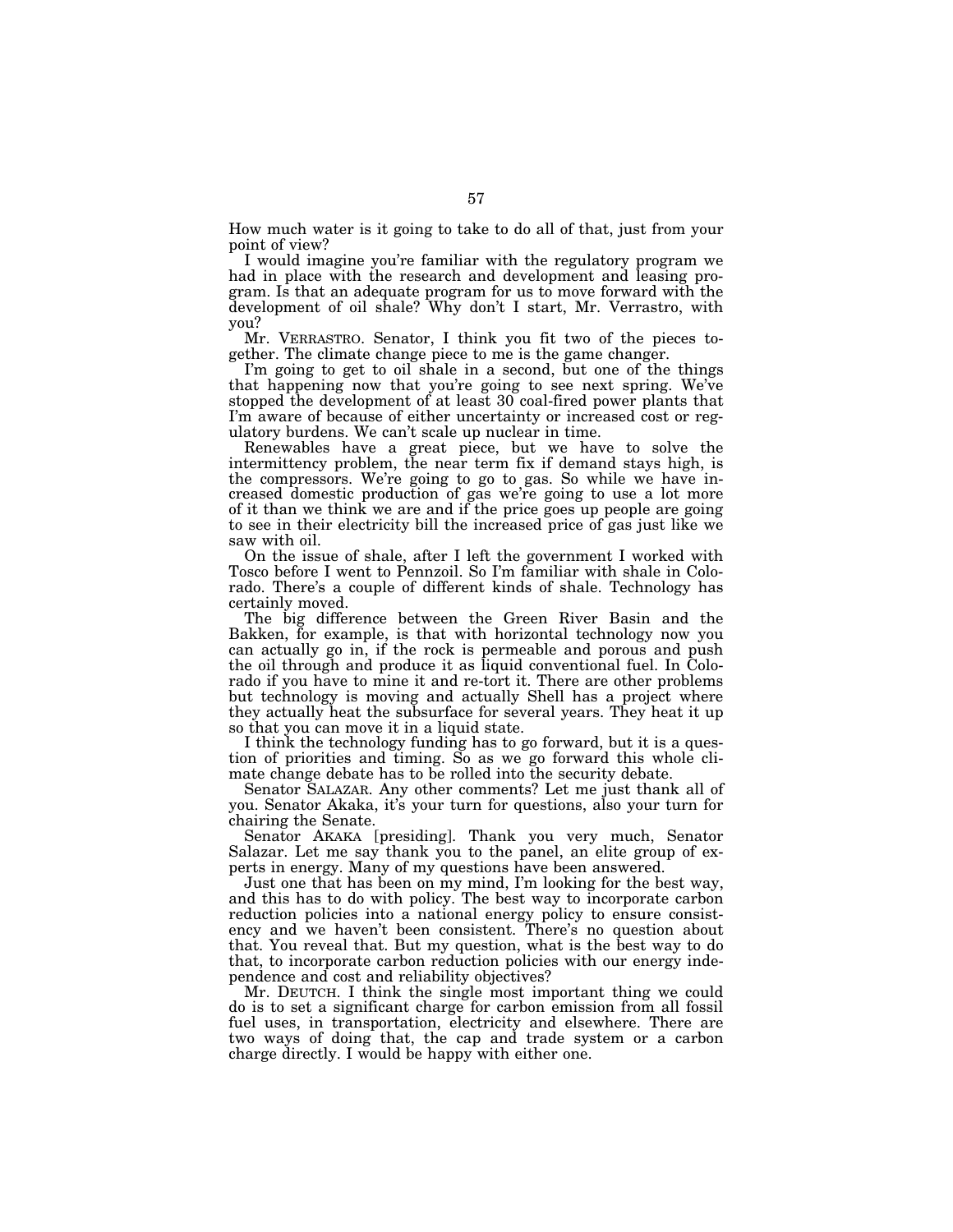I think that's a question about which goes down better. I think there are reasons to prefer a direct carbon charge with recycling of that money to the economy. But that is the single most important thing we could do. Incidentally, it would permit you to get rid of a lot of other regulations because once you have a carbon charge, you add some of these offer incentives we've reached, more would be redundant.

Mr. REICHER. Senator, I would add just from a jurisdictional standpoint one of the challenges you face is the Department of Public Works has authority over that kind of regulation. Senate energy deals on the energy side of this equation. I think we've really got to take a more integrated approach to how we're going to deal with these, this mix of energy, environmental and economic and security problems that you've heard from the panel. Setting the price on carbon is not going to be adequate.

These energy fixes we're talking about are not going to be adequate in and among themselves. We need to do both. From a political standpoint these need to be integrated analytically and beyond.

Senator AKAKA. Thank you.

Senator Landrieu.

Senator LANDRIEU. Thank you all very much. I want to really again just say how pleased I am with the outcome of the summit. I was one of the ones that encouraged the summit to take place.

As a member of a group that has been working for the last several months. Our group has grown from an initial 10 to now 20 with Senator Conrad and Senator Chambliss who have given extraordinary leadership to this group. We have many more Senators very interested in our comprehensive approach.

Let me ask the question. Senator Whitehouse was a very experienced prosecutor, deftly crafted his question to get a non-answer from you all. But let me try to ask it this way.

Again, you stated this, I believe several times, but I did hear you say that more domestic production is essential to this challenge before us. Is that correct or not correct?

Mr. YERGIN. Senator, let me first say that down here at this corner of the table we have the strong sense that we haven't quite come to grips with that question. Now you explained why we couldn't do it.

Senator LANDRIEU. He is very crafty.

[Laughter.]

Mr. YERGIN. We're sort of saying what happened here. How could we miss that?

I don't want to speak for everybody, but my sense is that we're all saying that it goes back to either/or that domestic production is certainly part of the picture. If we look at the U.S. energy balance, I mean where else? I mean we're going to have alternatives, renewables. They're small, but growing, great potential for technological change, big conservation has a lot to offer.

Then there's conventional energy which is where most of our energy comes from.

Senator LANDRIEU. Mr. Reicher, let me ask you. A group of Democrats, and I am one of them, but there's a group to the left, way to the left that really appreciates your focus on this. So I want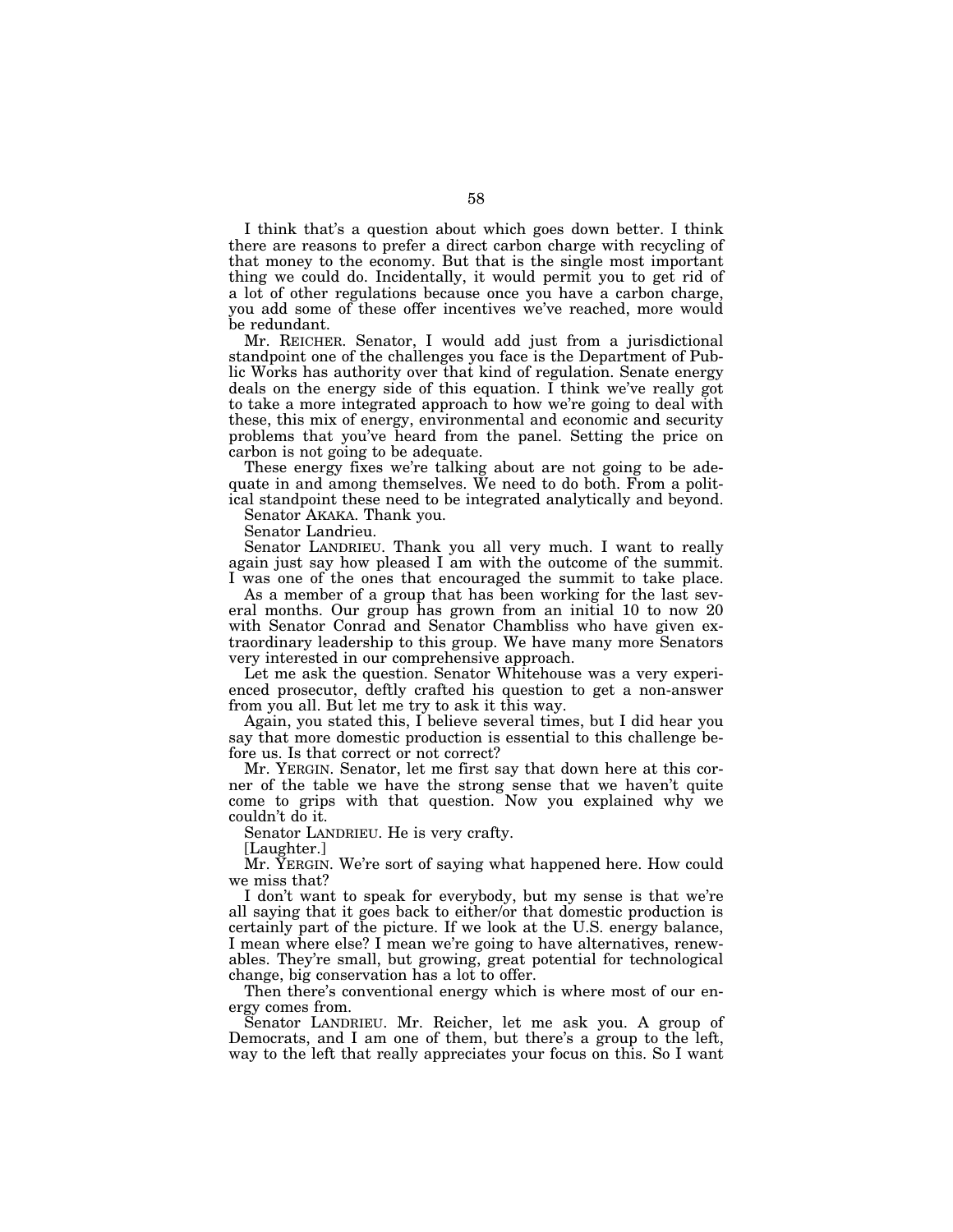to ask you this question. Do you believe that more domestic production is a part of this equation?

Mr. REICHER. We clearly are getting most our energy today from traditional sources. I expect we will be, that will be the case for some number of years into the future. So do we need to be producing more natural gas in a responsible way, domestically? Yes, I think that is something we need to be doing.

Senator LANDRIEU. Do you think we have to produce more oil domestically at least for the next 5 or 10 years?

Mr. REICHER. I think you know we have a limited domestic supply of reasonably attainable, economically obtainable oil. So I just think the risk we run here is that if we overstate what we can do domestically in terms of our oil supply. What results from that is we take our attention away from real options that I think we've all stressed which is what can you do with efficiency on the front end to lower demand.

What can you do in terms of vehicle technologies?

Senator LANDRIEU. Professor Deutch. Go ahead.

Mr. REICHER. Let me just add one more thing.

I do think that there are base load renewable resources. I mentioned geothermal being one of the major ones. I think biofuels offer a significant opportunity. So I just want to be sure that as we push for more domestic oil production let's be realistic about what we really can increase. Let's make sure that we don't in the process take our eyes off some of these, probably more significant, opportunities we have.

Senator LANDRIEU. I think you heard from the group of us that that is what we're trying to accomplish, is a balance between pushing for more domestic reserves of oil and gas as we push for these other efficiencies that you have so eloquently spoken about.

But Professor Deutch, would you please comment on this limited domestic endowment issue. Because I really take issue with the charge that we hear around here that there's just not enough oil and gas anywhere to do any good. I point to the Gulf of Mexico, which I'm familiar as you might imagine representing the State of Louisiana, that in 1982 the estimates from MMS were that there were like 3 billion barrels of recoverable oil in the Gulf. We've been drilling for 20 years since and today that estimate has now gone up to 30 billion barrels of recoverable oil.

So would one of you or any of you comment on is it true or have I been mislead that technology is enabling us to find more domestic sources than we thought we had before of both oil and gas?

Mr. DEUTCH. Senator, I think it's clear that over time we've been using up our conventional oil and gas in the lower 48 and the Gulf and even in Alaska. As we use up the conventional oil and gas low cost production, we have to go to higher cost methods to either find new oil or get more oil in place out. So the trend, there's obviously more oil and more gas reserves in the United States and off its coasts, so you have plenty of oil there to pay the cost of getting it done.

But I want to underline that doing something to increase U.S. production of natural gas and oil is an integral part of a comprehensive approach to our energy future. You cannot do it by growing it or walking around it. Especially it is impossible to go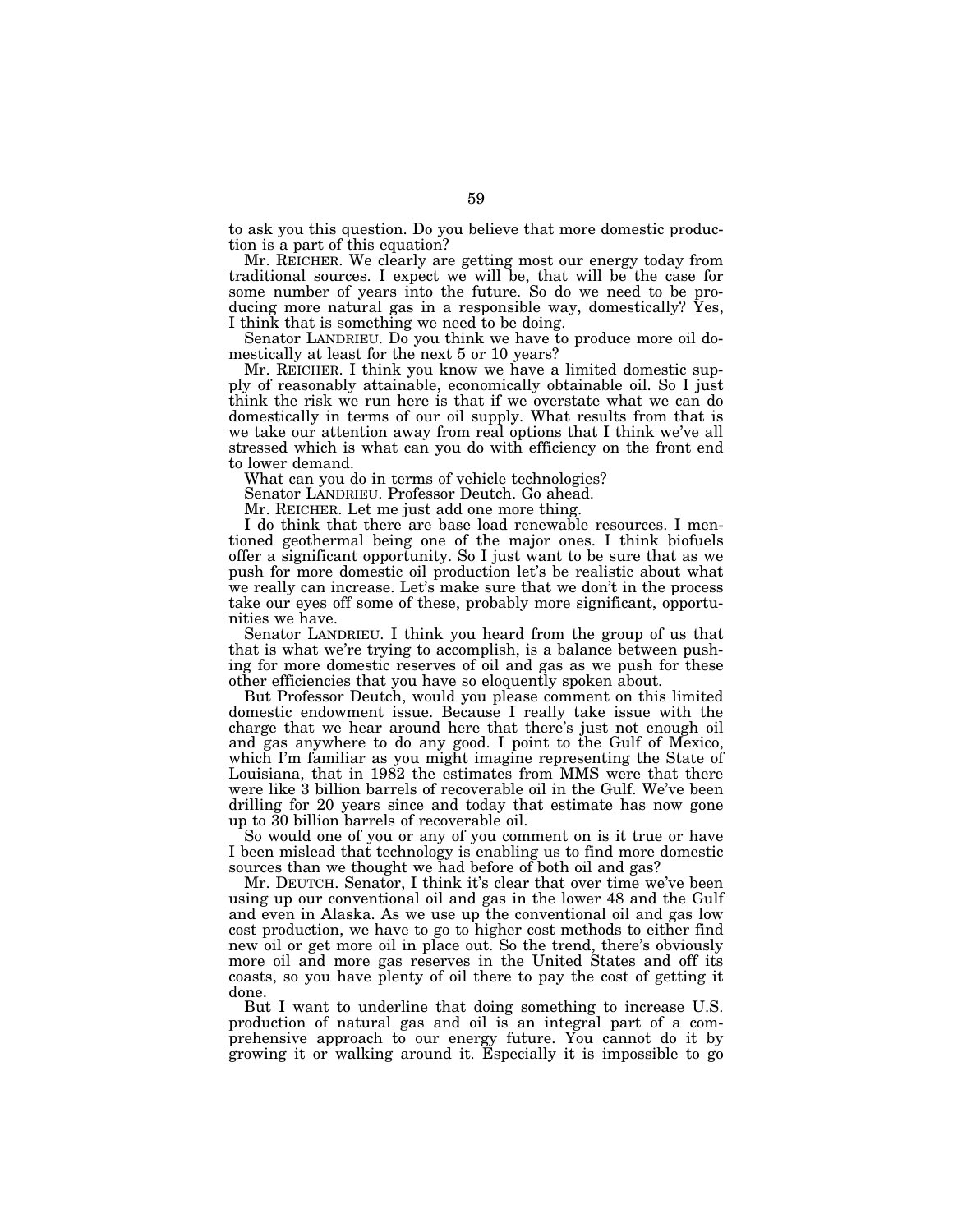to countries in the Persian Gulf and say you must increase your production if they don't see the United States making some effort to keep up its production.

So I want to be clear that something has to be done to improve our production of oil and gas in the United States.

Senator LANDRIEU. Dr. Yergin.

Mr. YERGIN. Yes. I think the point that we're asking other people to increase their production. Frank mentioned the numbers in the growth in world demand. But we don't necessarily want to be part of it.

I think when you look at the history of it, you see there's always this pessimism and technology changes. It changes on the alternatives and renewables, but also changes in terms of the production of oil and gas. Discoveries are made and then it turns out the ultimate recoverable reserves are much greater because you learn more about the field.

So that the kind of estimates that are there now for other off shore areas are very preliminary. I think the other thing that gets lost in the discussion goes back to something very important Frank has said. If coal becomes more limited, nuclear doesn't happen with the speed that people might anticipate, that means we're basically going to burn more natural gas and electric generation. That's the course we're on.

When you explore off shore, you're not only exploring, as you know, for oil, you're also exploring for natural gas. So you're also exploring for keeping the lights on. So, you know, it's not only what we're going to put in our cars, but it's also the electricity side of it. I think that often gets lost in the discussion. That's going to be very important issue.

Frank mentioned what we might be looking at in terms of electricity.

Senator LANDRIEU. Thank you. As a pro-drilling Democrat I couldn't think of a more positive note to end on. Thank you very much.

Senator AKAKA. Let me thank the panel very much for your valuable responses and your contribution today. Thank you. This panel is concluded.

[RECESS].

The CHAIRMAN [presiding]. Ok, thank you all for coming back together here. This is the second panel on our energy summit. We'll try to have the same format here and ask our speakers to summarize the main points they think we need to try and understand in 3 to 5 minutes each. Then that will give us a chance for questions by Senators.

I hope we have a group of Senators who are still planning to arrive here. As I think we're all aware, as the Friday afternoon progresses it gets a little harder. We have a very distinguished group of folks to testify on this second panel.

Mr. John Krenicki, who is the Vice Chairman, President and CEO of General Electric Energy Infrastructure.

John Rowe is the Chairman and CEO of Exelon Corporation.

James Roberts is the CEO of Foundation Coal Corporation.

Douglas Steenland is the President and CEO of Northwest Airlines.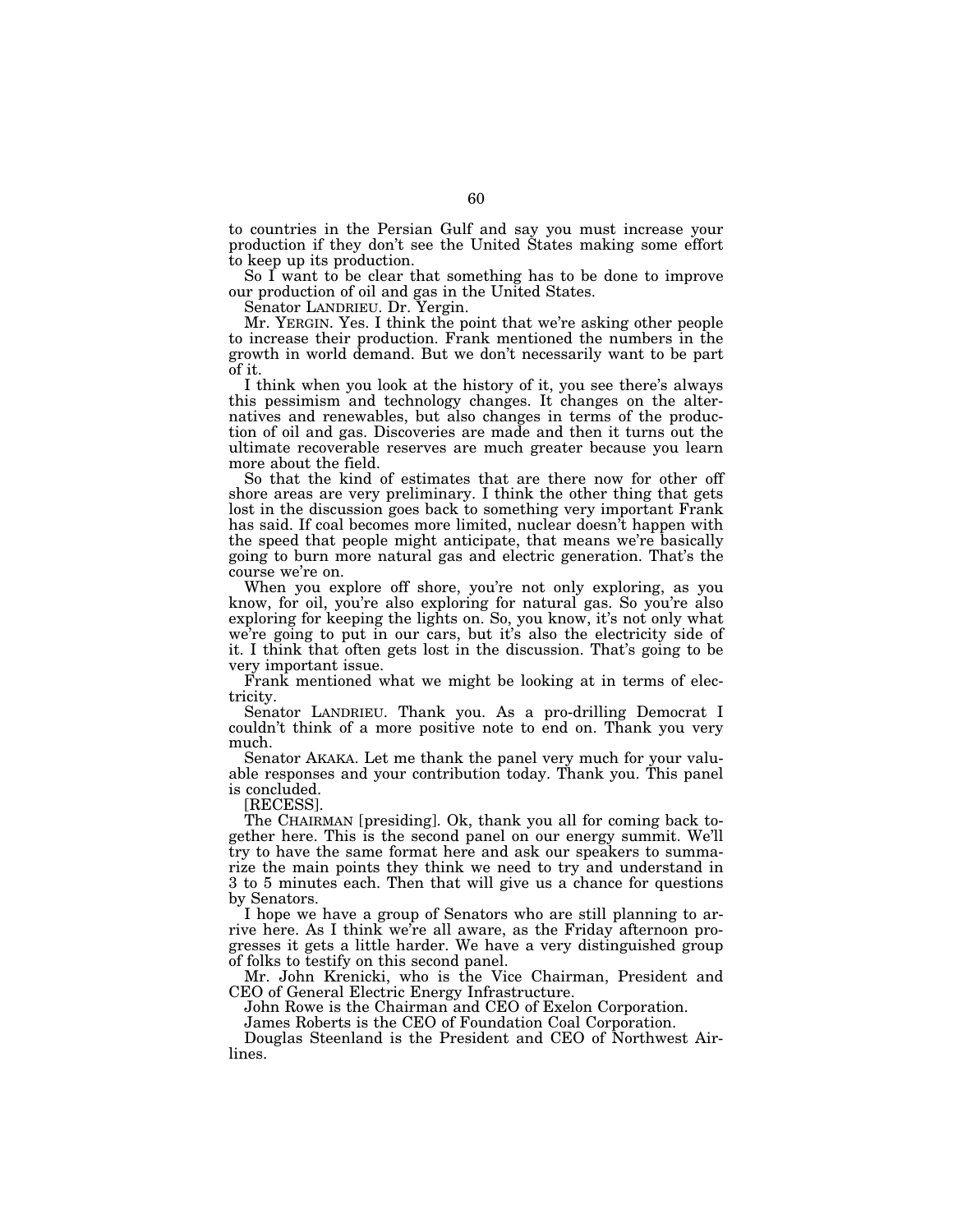Mr. Gary Cohn is the Vice President, Managing Director and Chief Operating Officer of Goldman Sachs. Thank you very much for being here.

Rick Wagoner is the chairman and the CEO of General Motors Corporation. We very much appreciate you being here.

Let me just, before calling on the witnesses to make their statements, let me see if Senator Domenici had a statement he wanted to make.

Senator DOMENICI. Mr. Chairman, I do not other than to say thanks to the witnesses. We've been asked to hold this event, you and I, by our leadership. What a response we've received when people like these take of their time.

I hope some Senators come to share with us the opportunity we have to talk to those who are in the trenches in a real sense and a big part of the energy policy and energy problems that confront our country. I thank you for presiding. I'll be here for as long as I possibly can.

Hope that the witnesses know that we will consider what they say and what they share with us that's particular to their businesses. We clearly understand that that's appropriate and that's why you're here, to share what you think that you know about this energy crisis based on your reputations and your work. We thank you for that.

Thank you, Senator Bingaman.

The CHAIRMAN. Thank you very much. Let me just say at the outset that all of the written statements that have been developed here will be included in the record in their entirety. So Mr. Krenicki, why don't you go ahead and start. We'll just go across the panel.

# **STATEMENT OF JOHN KRENICKI, VICE CHAIRMAN, PRESI-DENT AND CEO, GENERAL ELECTRIC ENERGY INFRASTRUC-TURE, ATLANTA, GA**

Mr. KRENICKI. Ok. Thank you, Mr. Chairman. I'm John Krenicki. I run the energy businesses for General Electric. I appreciate the opportunity to participate in today's energy summit and would like to commend you and Senator Domenici for your leadership in attempting to forge a bipartisan response to our current energy challenges.

GE's energy businesses offer a diverse portfolio of products and services in the area of fossil power generation, gasification, nuclear, oil and gas, water, transmission distribution, smart metering and renewable energy technologies such as wind, solar and biomass. I know policies for all of these technologies are of interest to you and your committee. But today I would like to focus on just one in my opening comments, the production tax credit for renewable energy.

By the time the gavel falls on the 110th Congress the world will know the answer to a very important question, will Congress and the U.S. Government be a reliable partner in the quest for a cleaner, more secure, energy future or not? Since entering the wind industry in 2002, GE has invested over \$700 million in technology, increased wind turbine production six fold and tripled our U.S. wind turbine assembly sites. We've expanded capacity from 10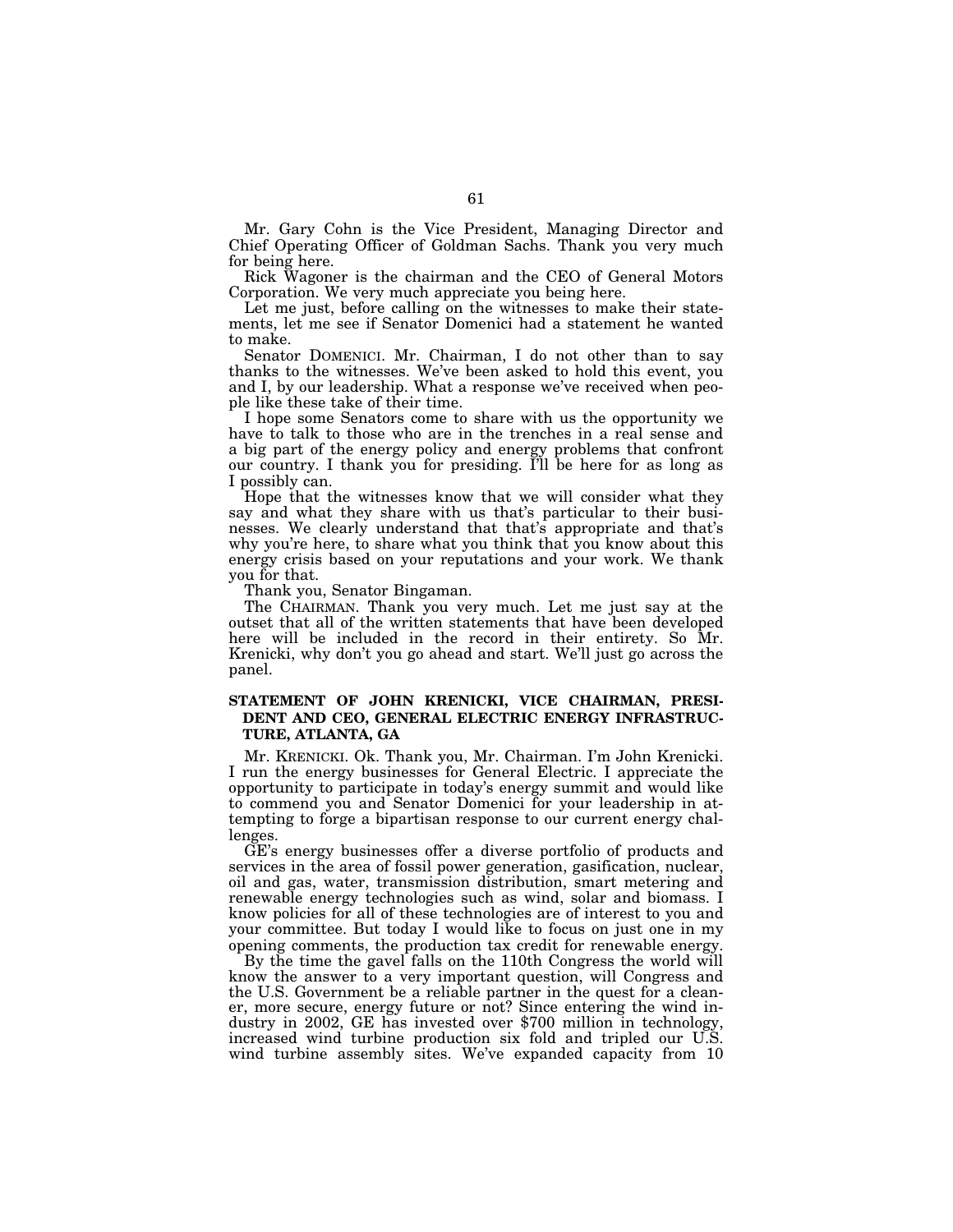wind turbines per week to over 13 per day. We have grown renewable energy jobs at GE to more than 2,500.

GE has also tripled the number of its suppliers in the wind industry. Who now cover 15 States and account for an additional 2,500 jobs. Last year we announced that two blade manufacturing companies will build brand new facilities in Aberdeen, South Dakota and Newton, Iowa to supply GE wind turbines, adding an additional 1,250 jobs.

The renewable energy tax credit is the foundation of this growth. In 2002 when we entered the U.S. market when energy added only about 1 percent of the new electric generating capacity installed that year. Last year, 34 percent of the new electrical generating capacity was wind.

We're proud to have played an important role in one of the world's most successful renewable energy policies. Mr. Chairman, you and your colleagues should be very proud of that success. However, complacency and inaction bear consequences.

According to a study last year, Navigant Consulting concluded that PTC expiration would place 76,000 jobs and more than \$11 billion in clean energy investment at risk. There is a global dimension as well. The connection between a stable domestic policy and a vibrant export sector for renewables is exemplified by Germany, whose incentive system has earned it a reputation as the world's leading green power country.

Wind power technology is the country's second leading export for Germany after automobiles. Yet this year the United States, thanks to the PTC, will surpass Germany in electricity generated from wind energy.

How does the United States win by stumbling into an outcome that disrupts the sufficient deployment of clean energy? By extending the PTC you will reaffirm United States global leadership in the deployment of clean, carbon free, renewable energy and send a signal that Congress stands ready to join others in addressing the more complicated problem of climate change. We are ready to help.

Thank you again for the opportunity to participate in today's summit. I look forward to your questions.

The CHAIRMAN. Thank you very much.

Mr. Rowe, please go right ahead. Thank you for being here.

## **STATEMENT OF JOHN ROWE, CHAIRMAN AND CEO, EXELON CORPORATION, CHICAGO, IL**

Mr. ROWE. Thank you, Mr. Chairman and members of the Senate. I'm the Chairman of Exelon in Chicago. Through our retail utilities, ComEd and PECO, we serve over 12 million people which is the largest number of any electric company in the Nation.

Our generation company has fossil, hydro, nuclear and renewable generation facilities. Indeed our nuclear fleet is the largest in the Nation and the third in the world. I have had the privilege of chairing or chairing in the past, the Nuclear Energy Institute, that is an electric institute in the bipartisan National Commission on Energy Policy. I commend to the members of this committee NSEP's reports on climate change in increasing our energy security.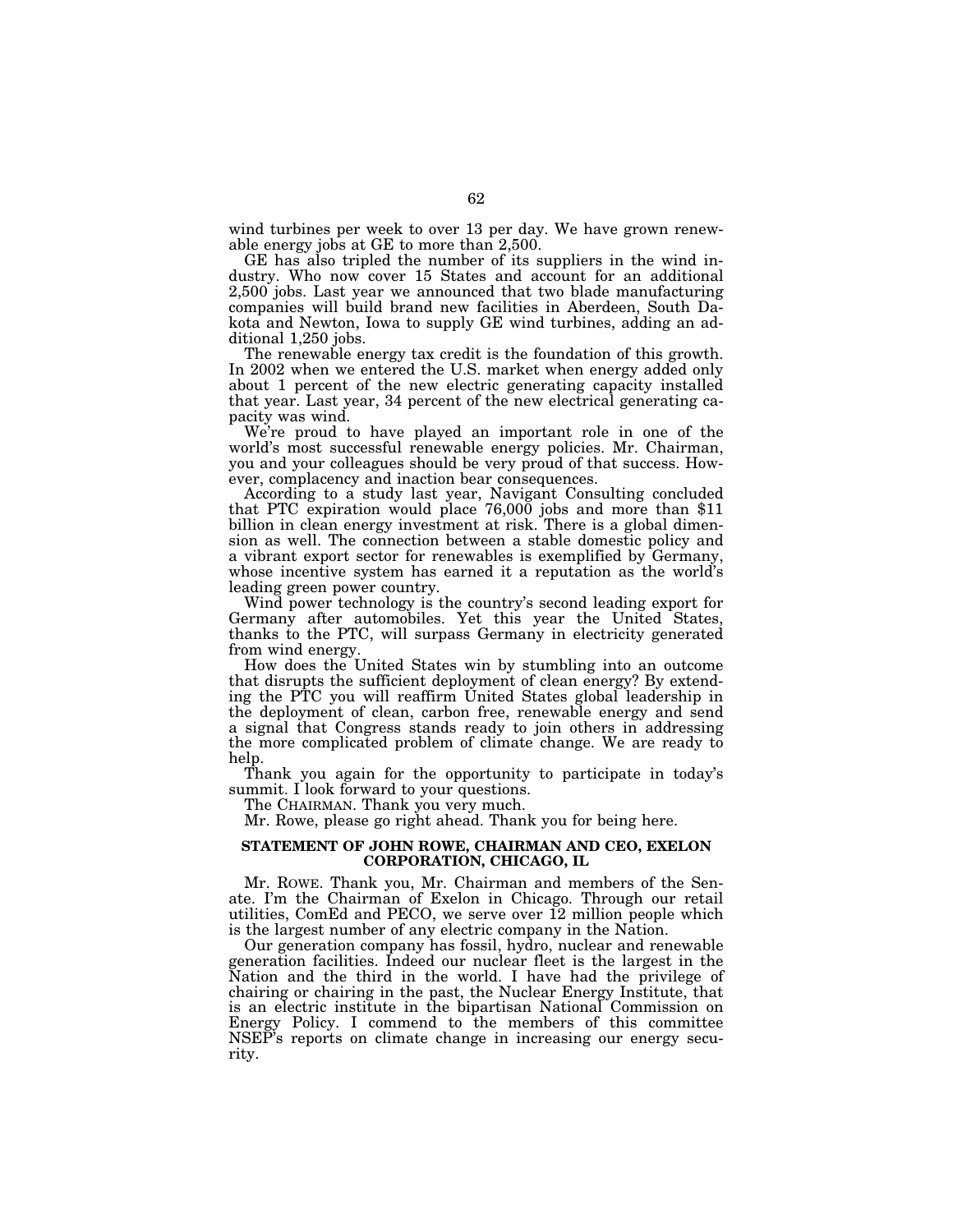Our three priorities at Exelon are quite simple.

First, we believe Congress must pass legislation that limits greenhouse gas emissions. We know that is what brings you all here.

Second, and I apologize for a somewhat hackneyed phrase. We believe we need something akin to a Marshall Plan to jump start the whole array of low carbon energy resources.

Third, we believe we need continued support of wholesale, competitive markets.

I want to applaud you, Chairman Bingaman for your early leadership on carbon cap and trade systems and also for including cost containment provisions. I believe these components are necessary as Congress seeks to pass a bill that slows, stops and reduces greenhouse gas emissions while protecting the American economy. We need an economy wide bill with realistic targets and timetables and effective cost containment mechanism and rate protection for our customers by allocating allowances to regulated electricity delivery companies. Our industry needs prompt action or it will be ham strung in making the right investments.

The reason I made the metaphor to the Marshall Plan is that nothing else will suffice. Changing from a carbon based economy to a low carbon economy is a very, very big deal. We obviously need every form of national commitment to energy efficiency possible.

Our research confirms that in some ultimately unknown quantity but it's very substantial. Energy efficiency is our most cost effective approach to lowering our carbon intensity. We need a firm commitment to low and zero carbon and greenhouse gas emitting generation resources.

That commitment should include an expanded loan guarantee program for nuclear and I thank Senator Domenici, especially for his work on this for a number of years. It also should include further support for carbon capture and sequestration. Here I would commend Chairman Boucher for his work in the House.

I agree entirely with my colleagues from General Electric. We need a commitment to a production tax credit for renewables. One that lasts. The on again/off again PTC is untenable. Indeed, energy policy must be sustainable in this country if energy is to be sustainable.

Finally, we need Congress' continued support of competitive, wholesale markets. The FERC has just completed a comprehensive re-examination of wholesale markets and has taken further steps to encourage energy efficiency and demand management.

Those seeking to undo competitive markets would undo work that the Congress and this committee has done for 30 years. To change course at this time in the face of massive investment requirements would be a grave error. Recent work by the Brattle Group predicts that the electricity industry will need \$1.5 trillion in investment over the next two decades, plus the investment to address climate change.

You simply can't do that efficiently without competition. Recent studies show that competitive markets have been the most friendly for wind generation development and also for inducing customers to respond to rising prices by adjusting their electricity demand.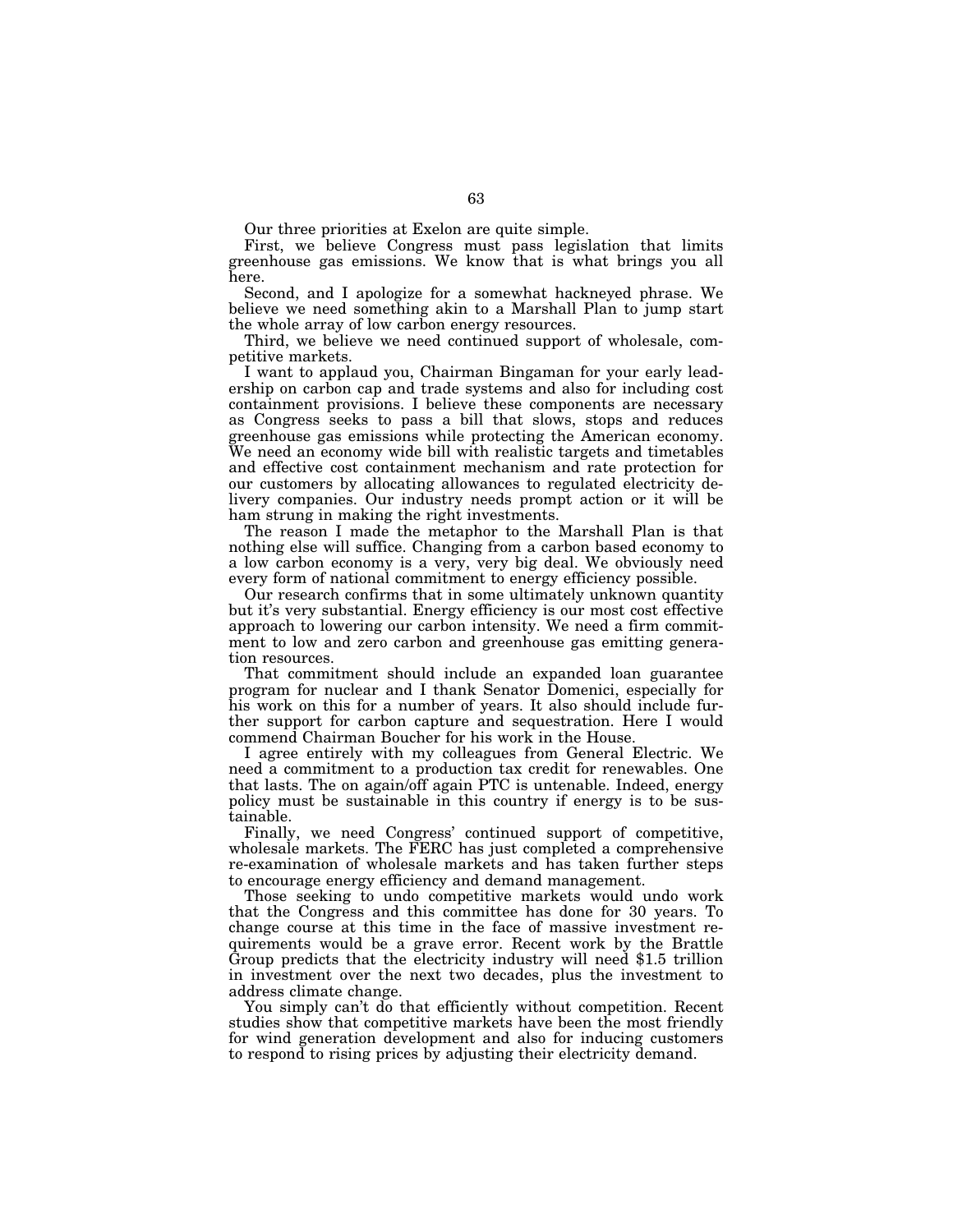Mr. Chairman, members of the Commission, we thank you for your attention. We urge early action on all three of these fronts. Meanwhile, we at Exelon have put together a plan to reduce, offset or displace our carbon footprint by 2020. We are hard at work on it and we'll try to do our part.

Thank you very much.

The CHAIRMAN. Thank you very much.

Mr. Roberts.

## **STATEMENT OF JAMES ROBERTS, CHIEF EXECUTIVE OFFI-CER, FOUNDATION COAL CORPORATION, LINTHICUM HEIGHTS, MD**

Mr. ROBERTS. Good afternoon. My name is Jim Roberts. I am the Chairman and CEO of Foundation Coal Corporation, one of our Nation's leading coal producers.

I am also the Chair of the National Mining Association, the National Trade Association and voice of the U.S. Mining Industry. I thank you for the opportunity to appear today and participate in the summit on behalf of both Foundation Coal and the NMA.

There are three main messages or points I would like to leave you with today.

The first is quite simple. Coal is not merely important to the United States and the world, it is indispensable. Coal is a prime source of energy throughout the world including here in the United States where it generates more than 50 percent of our Nation's electricity. We cannot maintain U.S. electric reliability and energy security without coal nor can we realistically expect the increased use of coal elsewhere in the world to stop or reverse course.

My second point is in the response to those who would argue that increasing the use of coal in addressing climate change concerns are irreconcilable objectives. What is irreconcilable is trying to address climate change without supporting, full boar, the development and deployment of advanced clean coal technologies including, most importantly, carbon capture and storage, otherwise known as CCS. Between 1990 and  $2030$  global  $CO<sub>2</sub>$  emission are projected to increase by approximately 99 percent.

If the United States and every OECD nation stopped using coal altogether the projected increase in  $CO<sub>2</sub>$  emissions would still be 75 percent. In other words we could tear down every coal plant in the United States, in the entire industrialized world tomorrow without seriously addressing climate change concerns. To be clear, Foundation Coal and the National Mining Association support the timely adoption of comprehensive Federal climate legislation.

The current state of indecision on climate change is holding us back as a Nation from doing the things we need to do today to meet our current and future energy needs. But taking coal from our energy mix is not an answer. Today's energy crisis is about cost or price, principally the price of gasoline. If we don't begin to act soon, tomorrow's energy prices, as it relates to electricity will not just be about price, but about supply as well.

It's one thing to pay a high price for energy. It's another not to have it there at any price. All one need do is read the 2007 long term reliability assessment from NERC to see the handwriting on the wall as to the coming crisis in electricity. The question or chal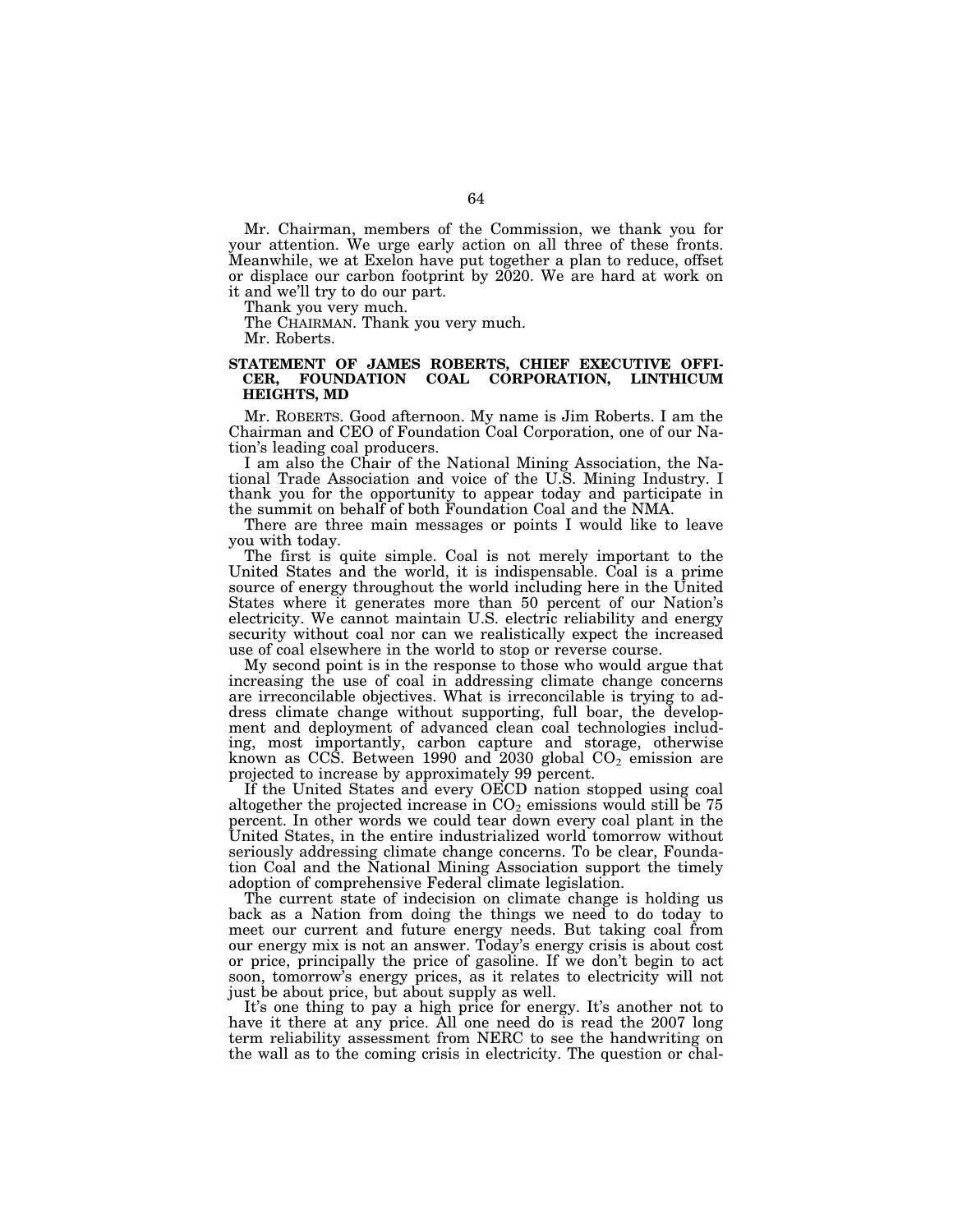lenge before us is how do we keep using coal to meet our energy needs but reduce  $CO<sub>2</sub>$  emissions? The answer is carbon capture and storage.

This leads me to my third point that the United States, namely the Federal Government must do much more to support and accelerate development and deployment of CCS. Over the past 10 years the Federal Government has spent approximately \$3.5 billion on clean coal R and D and demonstration projects. In the context of the challenge we face this is wholly inadequate. There's no greater example of Federal efforts falling short in this arena than the Department of Energy's incomprehensible decision to withdraw support from the FutureGen Project in Mattoon, Illinois.

We walk a fine line in attempting to deal with the energy climate equation. We need to push technology as hard and as fast as we can. Yet we cannot afford to get ahead of technology. Carbon mandates are restrictions that are not in sync with technology development, threatens great harm to our economy and the well being of our citizens and in turn public support of our efforts to address climate change concerns.

Let me speak to those who express support for carbon capture and storage and other advanced clean coal technologies but who suggest that we should not build any new coal fired generating capacity in this country until CCS is fully deployable. There are two very serious problems with this thinking.

One, by depriving us of much needed electricity generating capacity in the near term that threatens to drive us closer to the crisis in electricity supply of which NERC has warned.

Two, the moratorium on new coal fire capacity that does not include full scale CCS deployment will stop CCS development dead in its tracks.

It is important to understand no one will ever build an IGCC plant with CCS if we don't first build several IGCC plants without it. Likewise, we can't expect anyone to build a plant with a 65 percent carbon capture if we don't first build plants with 20 percent capture. As with any kind of technological advance we have to walk before we can run.

Michael Phelps would not have won eight gold medals in Beijing, if years ago he would not have been allowed in the pool until he was able to set a new world record. We have to start somewhere. We need to push advanced clean coal technologies including CCS as rapidly and as hard as we can. But we cannot afford to ban all new coal plants prior to those technologies being commercially ready.

To do so would threaten our economy and our energy security and would have the devastating impact from a climate perspective of squashing the very technology, CCS, that is absolutely central and an essential element of any realistic climate plan. We need to put the pedal to the metal on clean coal and CCS, not slam on the breaks on anything short of perfect. Otherwise we will solve neither the energy nor the climate challenges ahead of us.

I thank you for the opportunity to appear today. I look forward to your questions.

The CHAIRMAN. Thank you very much.

Mr. Steenland, go right ahead.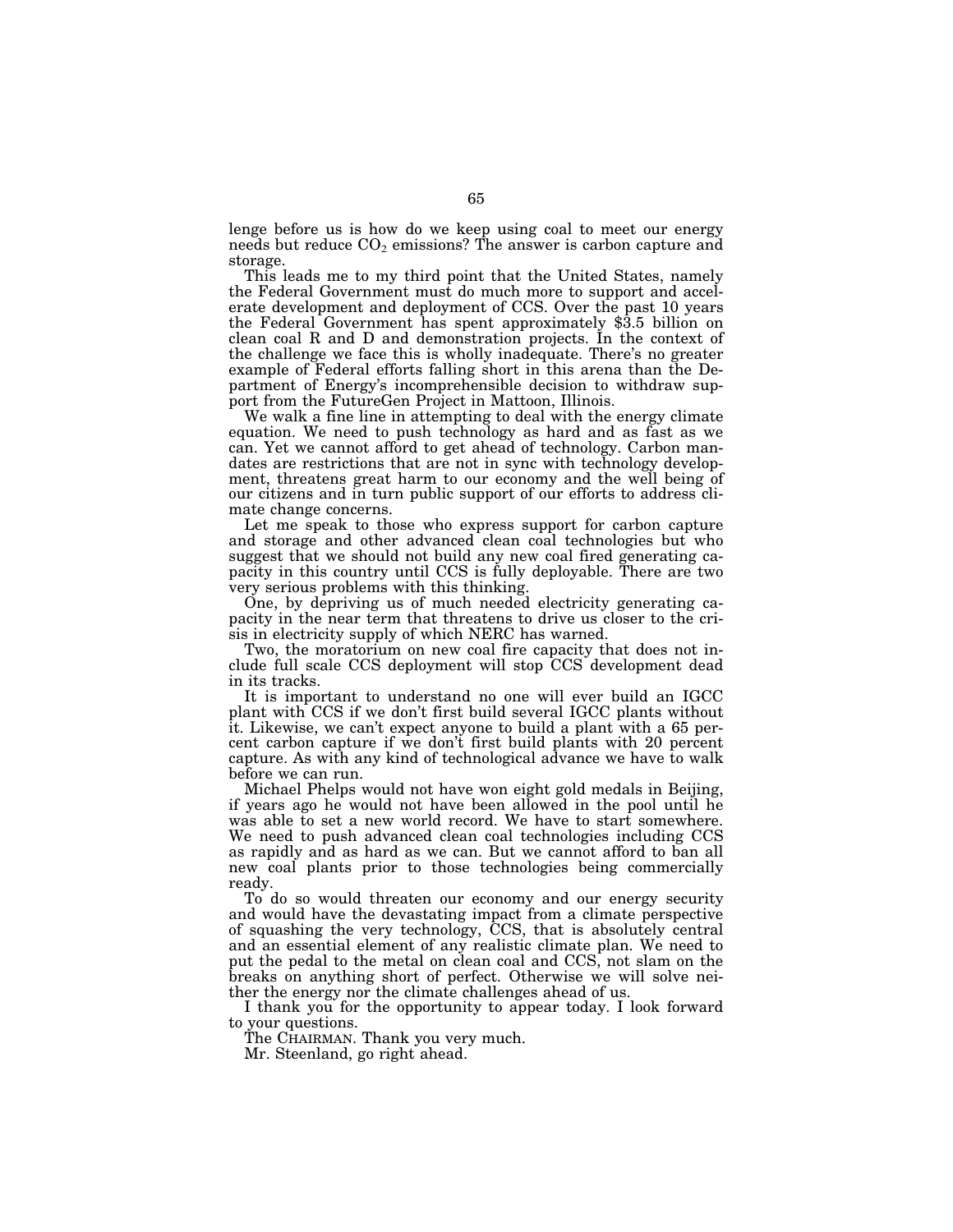#### **STATEMENT OF DOUGLAS STEENLAND, PRESIDENT AND CEO, NORTHWEST AIRLINES, MINNEAPOLIS, MN**

Mr. STEENLAND. Thank you, Mr. Chairman. Thank you, Senators for the opportunity to appear today. I appear today in my capacity as Chairman of the Board of Directors of the Air Transport Association and as the CEO of Northwest Airlines.

I'd like to make the following points.

First, a strong U.S. airline industry is essential to the strength and growth of the U.S. economy. High oil prices are challenging our ability to meet the needs of our passengers and the communities we serve across the country. In today's environment, airlines are pure price takers. We have no choice but to purchase fuel irrespective of the price.

In addition to the historically high prices we face, we also have been faced recently with very significant price volatility which is making business planning extremely difficult. Fuel is now 40 to 50 percent of total operating costs of U.S. airlines. From June 2007 to July 2008, oil went from \$67 a barrel to \$147 a barrel, a 119 percent increase.

That \$80 increase has added over \$34 billion to the U.S. airlines 2008 fuel bill. Unstable, unpredictable, high oil prices have led to airline fare increases and significant service reductions. To help address that we advocate for a multi-faceted energy policy which includes the following.

First, expand domestic supplies by environmentally responsible drilling. Today we import nearly 5.5 billion barrels of oil a year at more than a \$600 billion cost to the U.S. Looking to increase supplies, including lifting the ban on OCS drilling will help reduce oil prices and boost U.S. and local economies.

We believe this can be accomplished safely from an environmental standpoint. As our own actions demonstrate we are also very strong advocates of conservation and technology. Unfortunately today, we cannot partake, as I said before, of alternative fuels.

In addition to addressing critical supply issues, we also want to address what we believe is excessive speculation in energy markets. In the opinions of many the high volume of paper future investments in contracts have helped accelerate the run up in oil prices. From 2003 to July 2008, commodity index investments grew from 13 billion to over 300 billion and commodity prices tripled in that time.

Changes in supply and demand fundamentals and the strength of the devaluation of the dollar while contributors cannot alone account for the massive oil spike we have witnessed. We believe that the amount of financial trading that has come in has clearly facilitated those price increases. We're not alone in that view.

Experts around the world have also acknowledged this linkage. Whether it's the United States Conference on Trade and Development, reports that have come out of MIT, Lehman Brothers and Citibank, a report earlier this week introduced by any number of Senators and where actions by the government of Japan, the European Central Bank and OPEC leaders have also acknowledged this linkage. We suggest that the mere threat of legislation to curb excessive speculation has contributed to the bursting of the oil bubble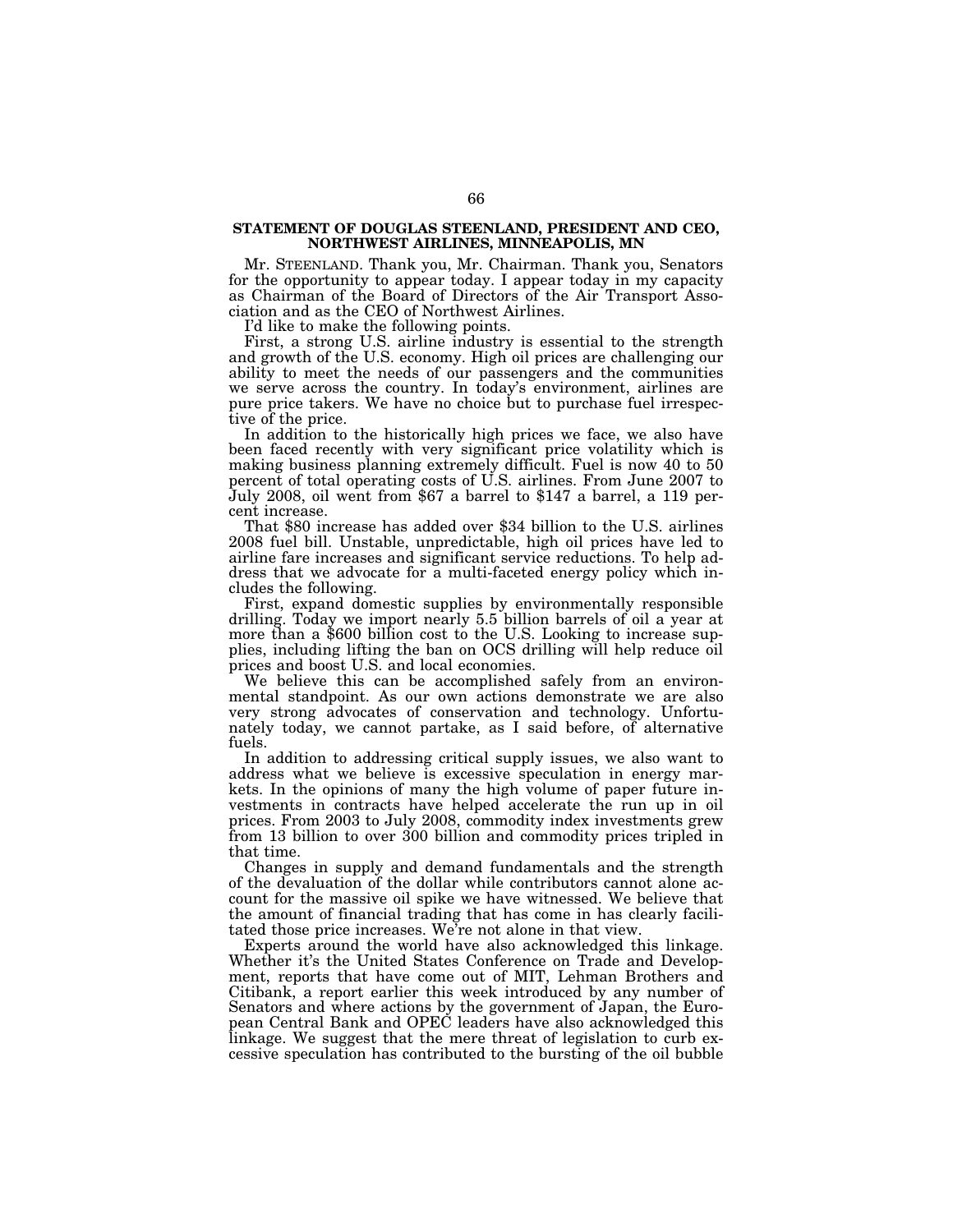that we have seen recently where over the last several weeks oil has gone from \$147 a barrel to \$100 a barrel yesterday. While this relief is important, we hope that permanent legislation will be enacted to help facilitate this.

Most of all we need transparent, well regulated markets to prevent excessive speculation from returning. To ensure that regulators can-

Senator DOMENICI. Could you hold a minute, sir?

Mr. STEENLAND. Sure.

Senator DOMENICI. Senator Bingaman, could we have him go back about two sentences or three in his testimony? I missed something in there.

The CHAIRMAN. Yes. Is it possible to just repeat the last few sentences of your testimony there so Senator Domenici could?

Mr. STEENLAND. Sure. I would be glad to.

The CHAIRMAN. Thank you.

Mr. STEENLAND. Recently the oil market's prices have gone from \$147 a barrel to \$100 a barrel over the course of the last several weeks. We believe a contributor to that reduction has been the introduction and the prospect of legislation to address financial speculation in the commodity markets. We need transparent, well regulated markets to prevent excessive speculation to ensure that regulators can detect and address concerns that could lead to a big run up in prices and to reduce volatility caused by big swings and speculative activity.

We urge the Congress to reach a comprehensive, bipartisan approach to energy legislation before this session ends this September. Thank you very much.

The CHAIRMAN. Yes, Mr. Cohn, go right ahead.

## **STATEMENT OF GARY COHN, CO-PRESIDENT, MANAGING DIRECTOR AND COO, GOLDMAN SACHS, NEW YORK, NY**

Mr. COHN. Mr. Chairman, Senators, thank you. Good afternoon. I'm Gary Cohn, President and Co-Chief Operating Officer of Goldman Sachs.

Thank you, Senators Bingaman and Domenici for allowing me to participate and share Goldman Sachs' perspective. There are few topics more important than the subject of this hearing. Finding a solution to achieve a more secure, reliable, sustainable, affordable energy future for American people is very important. Goldman Sachs is a global investment bank and securities firm with more than 30,000 people worldwide. Our people are involved in numerous aspects of the energy markets.

As an active participant in the energy sector, our strategy is to act as an advisor, a financier, a principal and a manager of risk on behalf of our clients while operating at the center of global, financial markets. We work as an advisor to numerous leading energy companies worldwide.

As a financier for global energy projects and companies we have helped to raise over \$400 billion in the last 5 years.

As a co-investor in a diversified portfolio of energy companies, we have invested more than \$8 billion in companies globally that employ more than 100,000 people worldwide.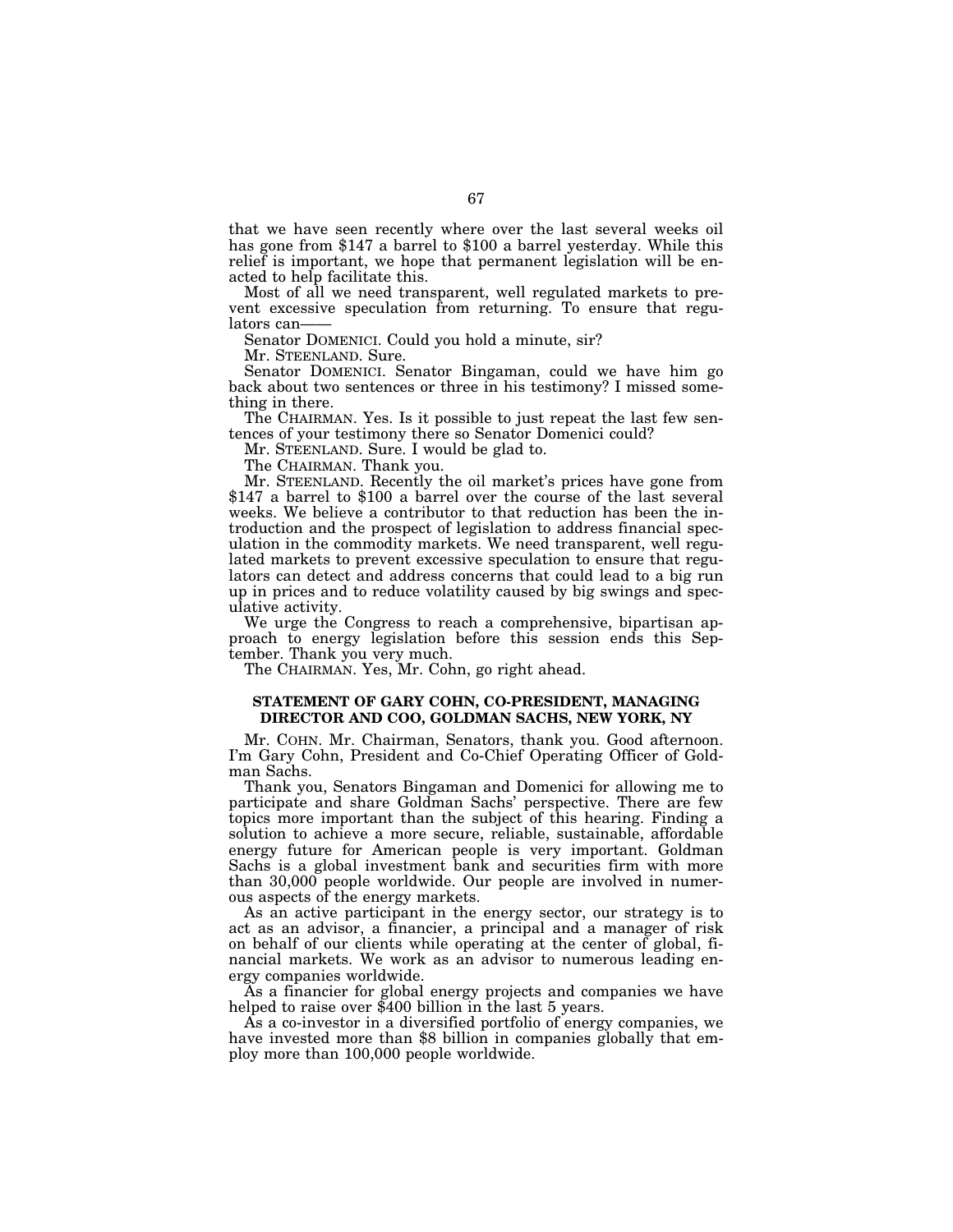As a manager of risk, on behalf of our clients, we have facilitated approximately \$220 billion in hedges across a variety of industries and products from companies in the transportation, oil and gas, power, metals and agricultural industries.

Neither private capital alone, nor government policy is enough to incentivize the development of the advanced energy technologies our country needs. We must work together to bring balanced solutions. Otherwise high energy prices will be the only catalyst the market will respond to in order to invest in the modern energy economy.

Such solutions should also address the importance and the pressing challenges of protecting our environment and addressing climate change. Over the past decade, Goldman Sachs has invested heavily in the development of clean energy technologies including wind, solar, geothermal, biofuels and clean coal. We also have an environmental policy framework in place that requires our firm to take into consideration the impact of all our investment decisions may have on the environment.

Again, I commend you for convening this forum. Thank you for allowing me to share Goldman Sachs' perspective.

The CHAIRMAN. Thank you very much.

Mr. Wagoner, we're glad to have you here. Please go right ahead.

# **STATEMENT OF RICHARD WAGONER, CHAIRMAN AND CEO, GENERAL MOTORS, DETROIT, MI**

Mr. WAGONER. Thank you very much, Mr. Chairman. Pleasure to be with you today. I really appreciate the opportunity to speak on such an important topic.

Last year Congress passed an energy bill that focused primarily on promoting energy conservation. Among the provisions in that bill was a dramatic 40 percent increase in fuel economy requirements for cars and light trucks. General Motors and our competitors are hard at work making sure that we can achieve this objective which requires a huge commitment of research and development, engineering and capital spending and access to capital to fund those investments.

We believe last year's energy bill has laid the ground work for a comprehensive and forward looking U.S. energy policy, one that addresses both energy demand and energy supply. Speaking for GM, we think it's time for the U.S. to take control of our energy future. As a Nation we have the capability to do this and faster than most people think.

It will require a massive investment in new technologies. It will require a commitment from all sectors of the U.S. economy, a partnership among government, industry, academia and the American public. It will require a constancy of purpose, a long term national commitment to improving our energy security despite the inevitable short term swings in the price of oil.

Most importantly it will require leadership, direction and vision from our government. In this regard I want to commend the work that the bipartisan gang of 10 is doing. This comprehensive approach of this group to promote new energy supplies and encourage the development of and purchase of advanced technology vehicles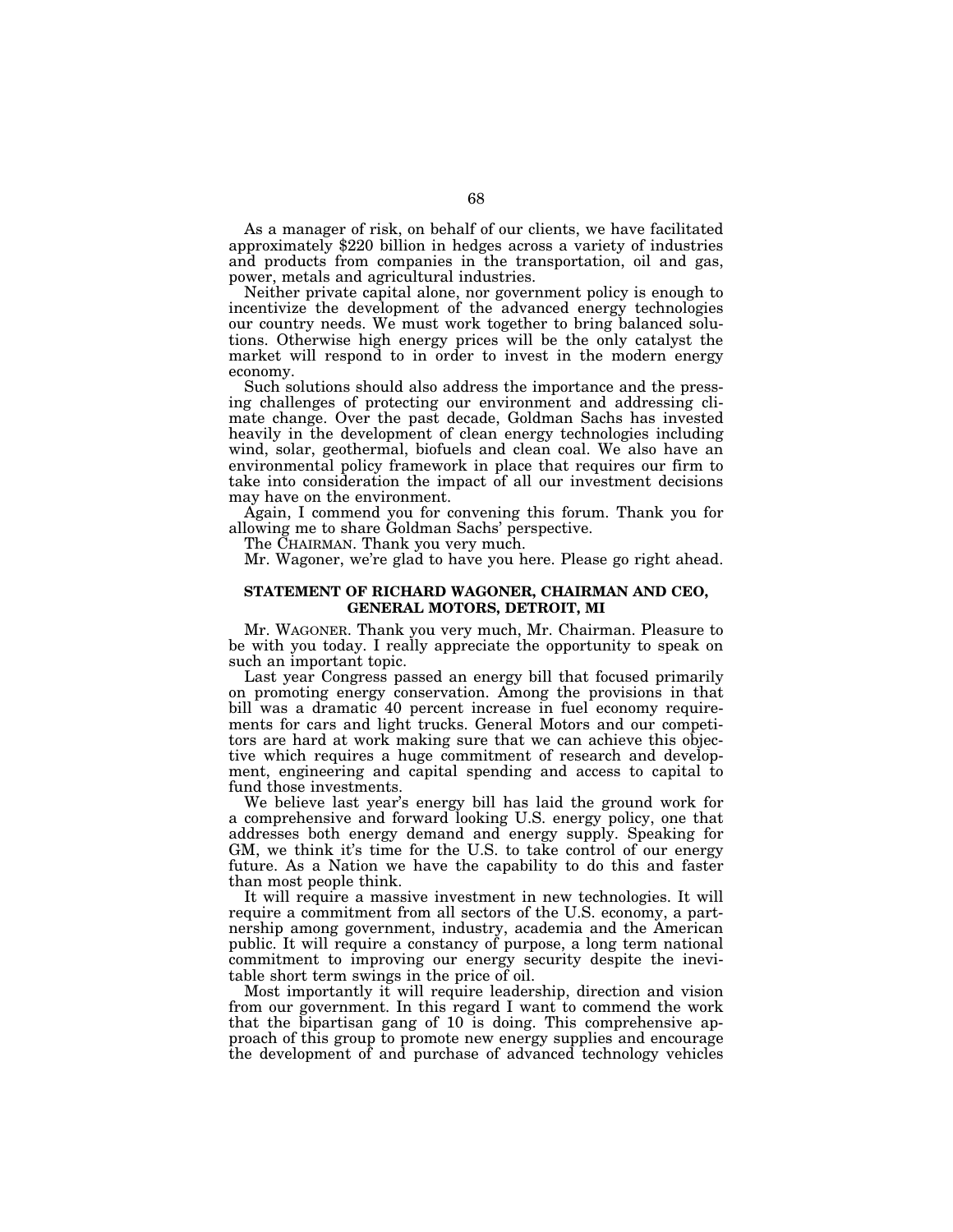is laudable. Many of the provisions being developed by this group should be included in the next energy bill.

Looking specifically at the automotive sector, our industry has a real opportunity to move away from our traditional, almost complete reliance on oil as the source of energy that powers our vehicles. In particular we see tremendous opportunities to develop and promote the use of biofuels, batteries and hydrogen fuel cells. To achieve the improvements that are possible in the transportation sector, it's important that we have a clear consensus on what's required to bring these new technologies to market in volume.

We as automakers need to take the lead by developing the technologies and then driving their cost down so consumers can afford them. But there are other important roles that need to be played as well. In short, we need a clear, long term policy, consistency of direction, alignment of regulation and a strong commitment from all sectors of American society to develop and implement the technologies that will allow us to achieve our mutual goals.

Thank you and I look forward to your questions.

The CHAIRMAN. Thank you all for your excellent testimony. Let me start and ask a question or two and then call on Senator Domenici.

Let me ask you, Mr. Wagoner. One of the issues that obviously we're struggling with here this week and the next couple weeks in Congress is the issue of additional government loan guarantees or loans for the auto industry. Could you describe your thoughts? We passed a bill that was signed into law by the President that made provision for loans to retool the auto industry.

What more do you think is appropriate or essential and what would be the benefit of Congress doing more in this area as you see it?

Mr. WAGONER. Yes, sir, Mr. Chairman. I think what we need to do next is enable those loans which were authorized under the Energy Security Act last year, 25 billion direct loans for suppliers and auto makers of all varieties. We need to provide the appropriation to enable those authorized loans to be extended. We need to very quickly draft the regulations to allow the loans to be extended. We need to make sure that the regulations under which they're extended are reasonable and consistent with the objective of the Energy Act.

If that is done, then I think the \$25 billion included in the Energy bill last year would be a very helpful in enabling the industry to move more rapidly. Particularly in the context that since the bill was passed last year, the capital market conditions have worsened significantly. So the availability of credit is much tighter for companies of all shapes and sizes whether they be the smallest supplier or the largest OEM.

Obviously the conditions in the U.S. economy and the U.S. market have weakened dramatically. So the ability to fund these investments from our normal cash-flow from our business is significantly retarded. So I think, particularly right now, if Congress could move rapidly to enable the loans that were approved to be funded and dispersed.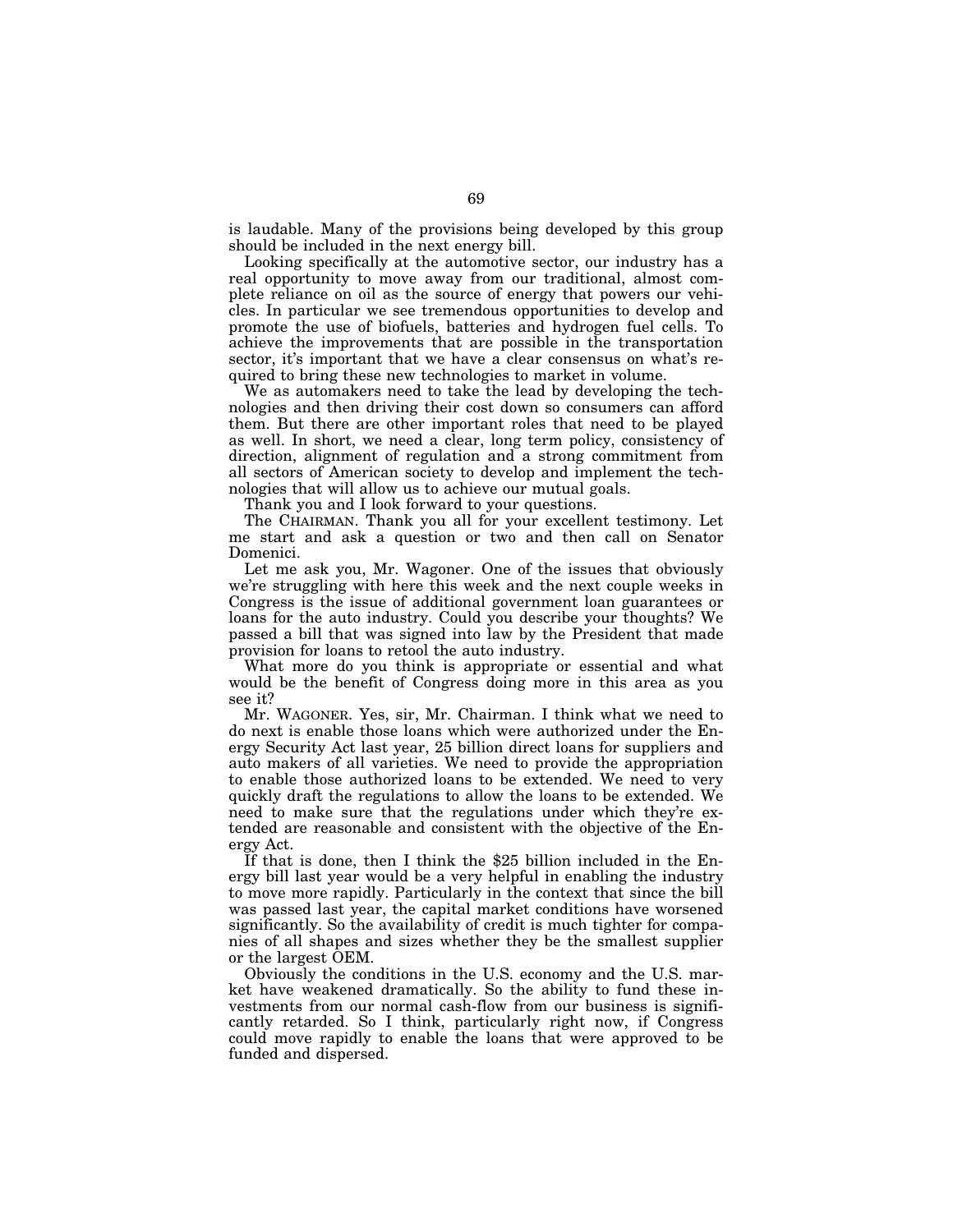Again only against projects which bring significant improvements in fuel economy. That would be a tremendous help to the auto sector.

The CHAIRMAN. Let me just be sure I understand. Your thought is that the authorizing language that we included in last year's bill was the appropriate language to put in. You're saying we now need to fund the provisions that were previously enacted. Is that right?

Mr. WAGONER. What I'm saying is we think the amount 25 billion is a very good amount to ensure that we can stay on the path that we've been on. Regulations do need to be written. Funding needs to be authorized.

I would say the specific terms that were included last year are not comprehensive enough from our perspective. So we would like to suggest some amplification of those terms. I think very much in the spirit of the initial terms that were suggested. But I would say somewhat amplified.

The CHAIRMAN. Could you be a little more specific as to what you mean there by amplifying the terms?

Mr. WAGONER. Right.

The CHAIRMAN. What are the problems that you see with the language that we enacted last year?

Mr. WAGONER. The language enacted last year basically allows investments for products that improve fuel economy in a single step by 25 percent. The language we would like to see expanded would be to provide funding for projects which are consistent with the commitments in fuel economy. Actually 25 and then at 40 percent which we've agreed to, but don't require every single project to cover a full 25 percent.

Let me give you a specific example. It will be very expensive for us to apply our hybrid system, our General Motors hybrid system across a broad range of vehicles. Generally this hybrid system that we think has the broadest consumer appeal because it's lower cost will not by itself, in one step, get a 25 percent fuel economy.

So basically dramatically expanding this kind of hybrid system would not be eligible for funding under the rule as it's initially written. I understand from our competitors, many of the projects they would undertake, which would enact significant improvements in fuel economy, 10, 15, 20 percent, would not be eligible for this funding support.

The CHAIRMAN. So you——

Mr. WAGONER. So what we're talking about is trying to offer language which would, I think, be consistent with the spirit of the law, but enable projects that don't each individually get 25 percent or more improvement recovered.

The CHAIRMAN. Thank you very much.

Senator Domenici.

Senator DOMENICI. Mr. Chairman, let me say I don't think that I have enough time to ask each of you the questions that I would like to ask. You have raised some very interesting points, each one of you. You could be of more help than I'm going to be able to solicit in my questions. But I'm going to try a couple.

Let me just start with you, Mr. Rowe. First I want to complement you and your company for your far sightedness. You're a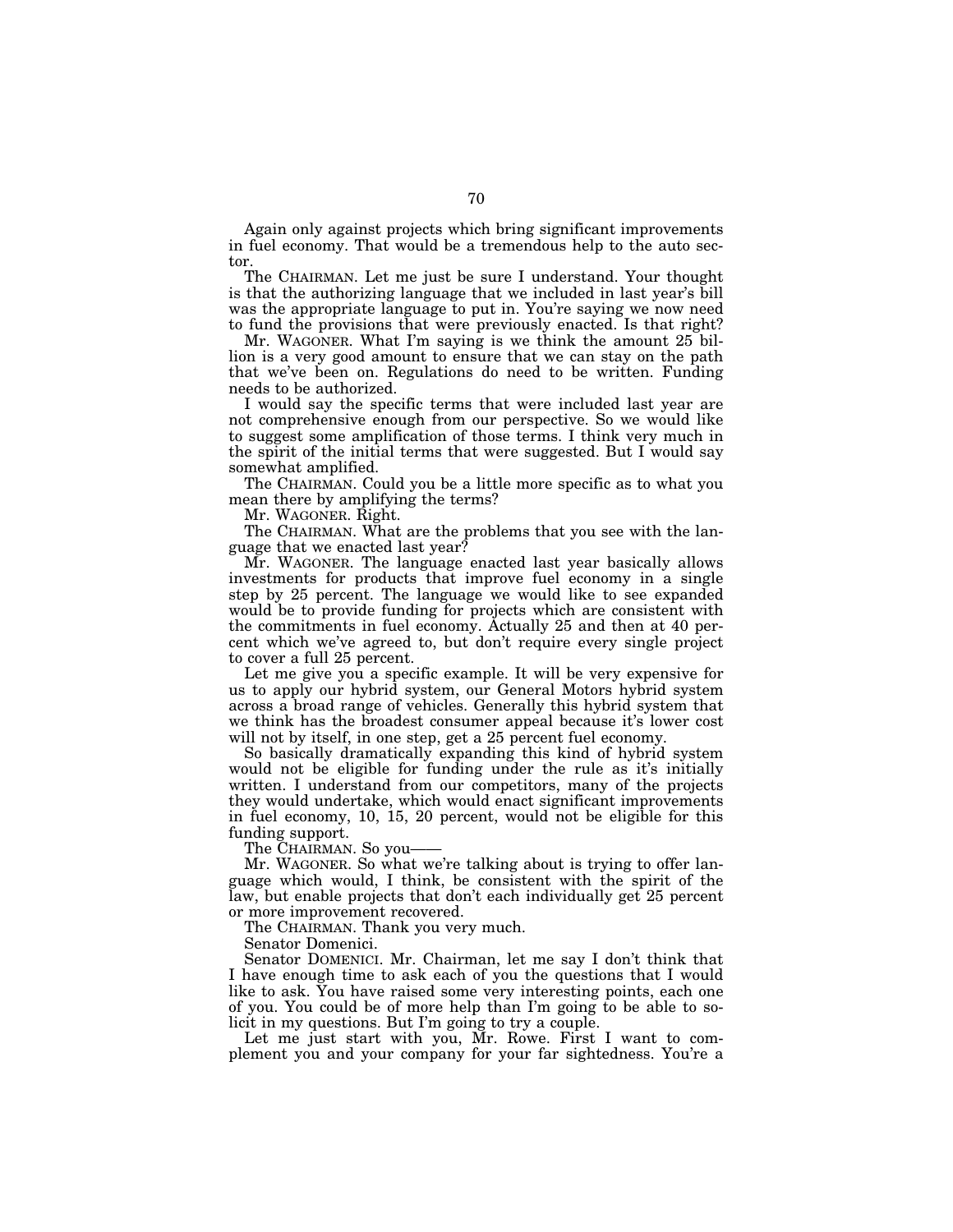big holder of nuclear power plants as part of your delivery system. That has proved to be very wise looking at the market.

You also are confident about the future in that you have put your company in a position where you would like to get licenses from the Nuclear Regulatory Commission to add to your fleet by building new power plants that are nuclear. Is that not correct?

Mr. ROWE. That is, sir.

Senator DOMENICI. I don't intend to treat you as if you're the one down there doing the applying. I know you're the head man at the top. But I think you know that the answer to these questions.

Today we have a much more modern way to file the applications than we did the last time they were filed. We used a disc, a little computer disc, that is the entire application. As before, we used to have a pick up truck full of those things that we were sending over to the Nuclear Regulatory Commission.

I guess that kind of surprised you when this process was taking place and you were spending your few millions of dollars to get the license work ready. Is that not true?

Mr. ROWE. The new processes at the Commission are in fact, very helpful. What is most helpful of all that they do is the approval of construction and operation being one basic proceeding. So you don't run the risk of re-litigating the same issues when you start and when you end.

Senator DOMENICI. I want to ask you, it's a matter of record that I don't expect you to know the answer. But we have been told unequivocally over and over by the Regulatory Commission, whom I personally have great confidence in. I think it's a fabulous commission for a difficult time in our history.

But we've been told that the first applications, there's no way to get around it, are going to take 42 months from the day they file it to completion. I would ask if you and your experts, without offending the Nuclear Regulatory Commission, don't worry about that. If you would tell us where there are places that we might save time, even if they are not general.

Maybe you save time only if certain conditions are met. There are a lot of power plants now that are applied that don't seem to have the opposition that we had 25 years ago. It might be that we could do some of this quicker. I would like to just pose that to you, not for now, but would you tell our committee that you will do that for us in due course?

Mr. ROWE. I would be happy to get you and the chairman and the members of the committee the best letter I can on that.

Personally I believe that the best thing the industry can do to help the Commission in this is to submit the most standardized designs possible. The best thing the Congress can do to help the Commission is remind them how badly we need nuclear energy in a low carbon economy.

Senator DOMENICI. Now let me move over to GE. I'm fully aware of what you do. I've had an opportunity to meet you before. You have a very wide portfolio under your particular hierarchy of your company.

But I might just ask you're also in the nuclear power business. Everybody should know that it isn't a non-competitive business even though we have not been in it for a while there's some power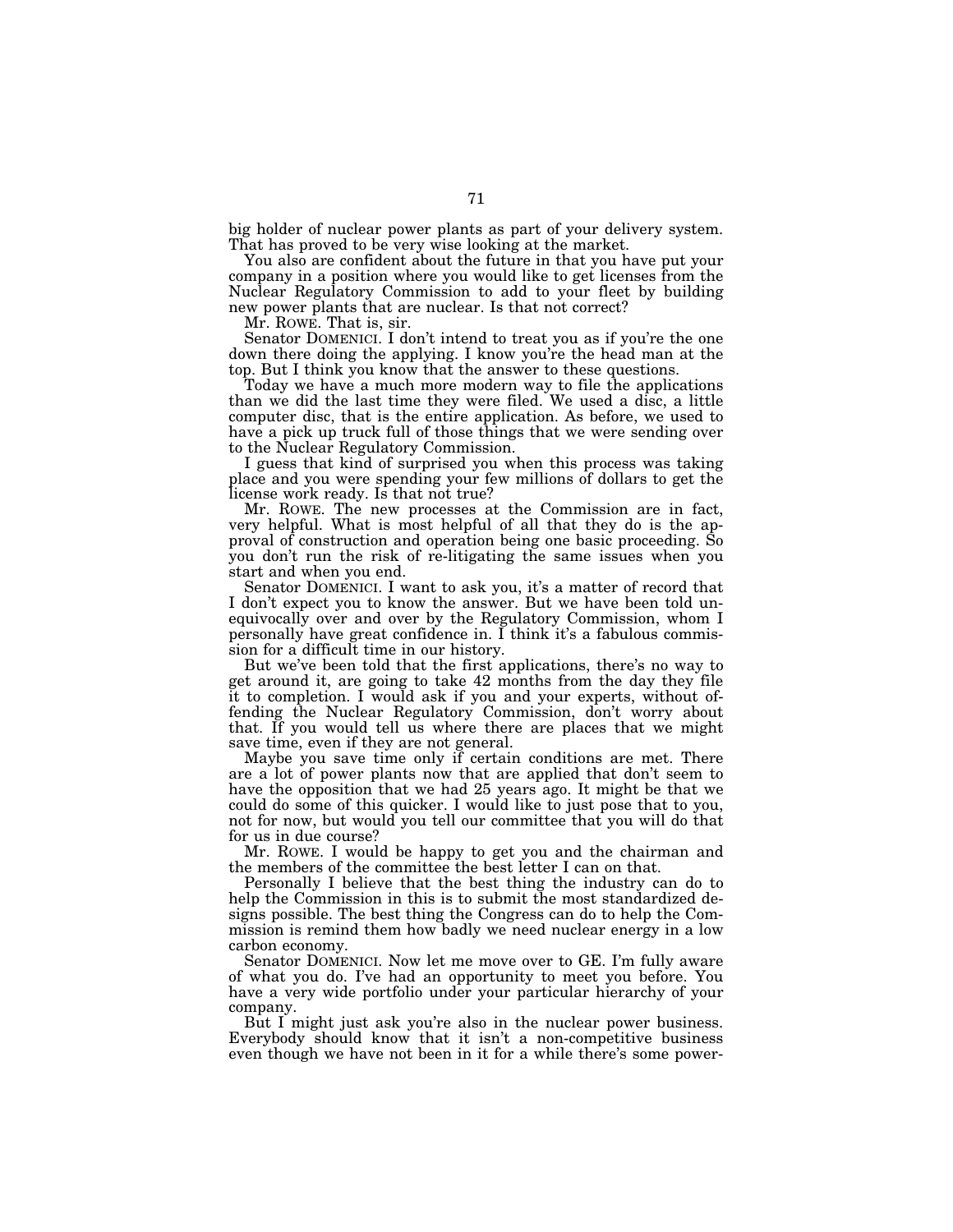ful competitors from Arriva out of France to English companies to a lot of them, Japan with Toshiba. Let me ask, how are you, how is GE doing? Are you up front big competitors? How many plants do you—have you applied for that have GE power plants in them?

Mr. KRENICKI. We are very committed to nuclear power. My opening comments were centered around wind. But we're equally committed to nuclear power.

We've been in this business for over 50 years. We're working with the NRC and many of our customers on licensing the next generation of design. Roughly one-third of the world's nuclear plants are operated on GE technology.

So we are very committed. But we're going to need to see more demand in the United States. Today roughly there's about 104 reactors in the United States.

The United States is a leader in nuclear energy. We've done it before we can do it again. But I agree. As you look at a low carbon future, nuclear has to be part of the solution. It's a part of the GE strategy to aggressively invest in nuclear energy.

Senator DOMENICI. Mr. Chairman, I have only one last question. I would like to ask Mr. Roberts this question with reference to the military. The U.S. military is working with various developers of liquids from coal to use as transportation fuel for the military.

I would just like to ask you how important that activity is to the future of coal and how can it serve the country in your opinion?

Mr. ROBERTS. I think the first thing I'd like to point out about coal to liquids, Senator, is that it's not a research and development process. It's been around at least since the 1930s.

Senator DOMENICI. Correct.

Mr. ROBERTS. If anybody has ever flown from South Africa, Johannesburg, the plane that you have taken off in was probably fueled by a combination of aviation fuel from traditional sources as well as aviation fuel produced from coal to liquids. So it's already here. It's a process that we have.

We look at coal to liquids in the coal industry as an additional source of a domestic supply of energy that we have here at home. Coal makes up 90 percent of all the energy, fossil fuel energies that the United States has. It makes up for 64 percent of all the world's energy.

The coal to liquids, the fuel that's made from coal to liquids is cleaner than aviation fuel or diesel fuel that's made from petroleum products. It's made from a source that's domestic. It improves our energy security. It has the potential of creating thousands and thousands of jobs here at home.

So it's very important not only to the coal industry. We believe it's important to the national energy.

Senator DOMENICI. Let me just be very specific. I should have been. Section 526 is kind of commonly known now in your industry as the section of law that has passed that makes it very difficult to import Canadian fuel because of the requirement that it match up against a certain criteria that is hard to achieve. Are you aware of that problem are you not?

Mr. ROBERTS. I'm not specifically aware of the exact restrictions there, Senator.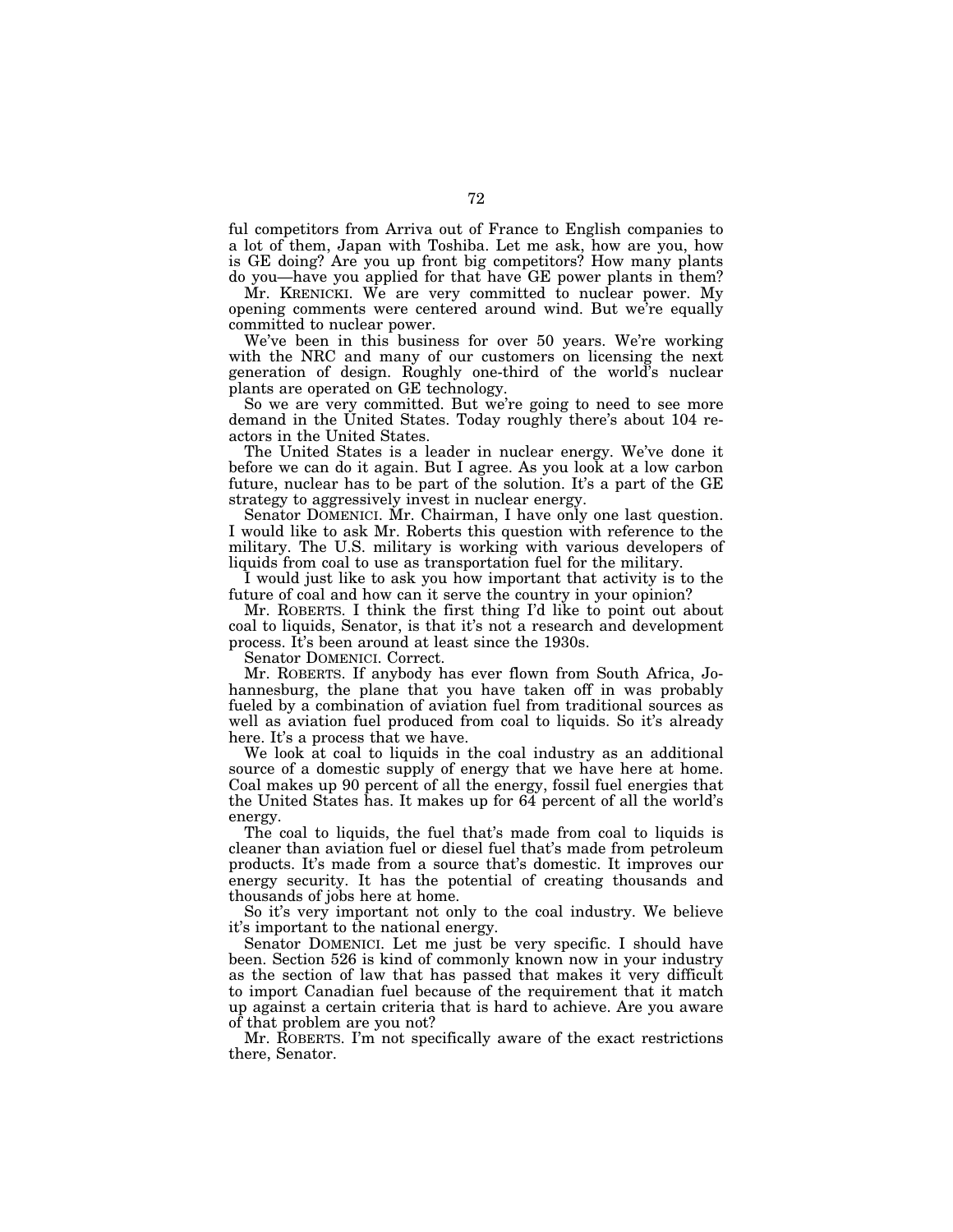Senator DOMENICI. Alright. I guess I'll ask somebody else about section 526. I think it's very important to the coal business. We're trying to solve problem that exists.

Mr. Chairman, I'm going to yield back now. I thank you for the time.

The CHAIRMAN. Alright. Thank you very much. Senator Nelson? Senator BILL NELSON. Thank you, Mr. Chairman. Gentlemen, thank you for what you do and how you contribute to our country.

Mr. Steenland, I wanted to underscore on behalf of Senator Levin and me, a very important part of your testimony. You're the CEO of Northwest Airlines. You said when a bunch of us had filed speculation, anti-oil, future contract, speculation bills. And you said that in your testimony was a major contributing factor to the drop of oil from \$147 to \$100.

Is that a correct characterization of your testimony? If so, how much as a result of filing those bills did Northwest save?

Mr. STEENLAND. Senator, that was our testimony. I think it's very difficult to portion how much is due to the potential of additional regulation and lawmaking on the financial side of speculation verses strengthening of the dollar, weaknesses in global economies. But when you look at over the span of literally, 8 weeks, when oil goes from \$147 to \$100 and there's no other demonstrable, external change that can explain it.

Clearly a contributing factor, in our judgment, had to believe the leadership that you, Senator Levin and others provided on this issue. To just give you a sense of the magnitude, for us, every dollar of change in crude oil is \$42 million of annual costs. So that \$40 reduction was \$1.6 billion in savings that we would have realized on an annual basis.

So that is meaningful, significant and it's clearly going to help us avoid further reductions, look to minimize further increases in fares. We would encourage that the threat of legislation become the reality of law to try to provide additional reporting, additional transparency, the opportunity for the CFTC to impose position limits when appropriate and to be in a position to do that across the board.

Senator BILL NELSON. I hope so. Senator Levin, indeed, has been a leader in this for a number of years.

Mr. Wagoner, I wanted to ask you, first of all I want you to know that I learned to drive a pick up truck. I started driving, you could drive in Florida then at age 14. It was a General Motors product and ever since I've had either General Motors or Ford products.

I preface that by asking you, I believe that you really need financial incentives to retool the industry. But what's going to happen is because of your financial condition, that's not going to be enough. You all are going to come to us with some kind of rescue package and ask us to rescue you.

You're looking at somebody, when I was a young Congressman, I voted for the Chrysler bay lot. But I must admit it is hard for me to do that when each year that I've been in the Senate, you all, collectively Detroit, have posed us and beat us every year when we have tried to increase miles per gallon standards. So could you respond, please, as to why we should now come to the financial rescue?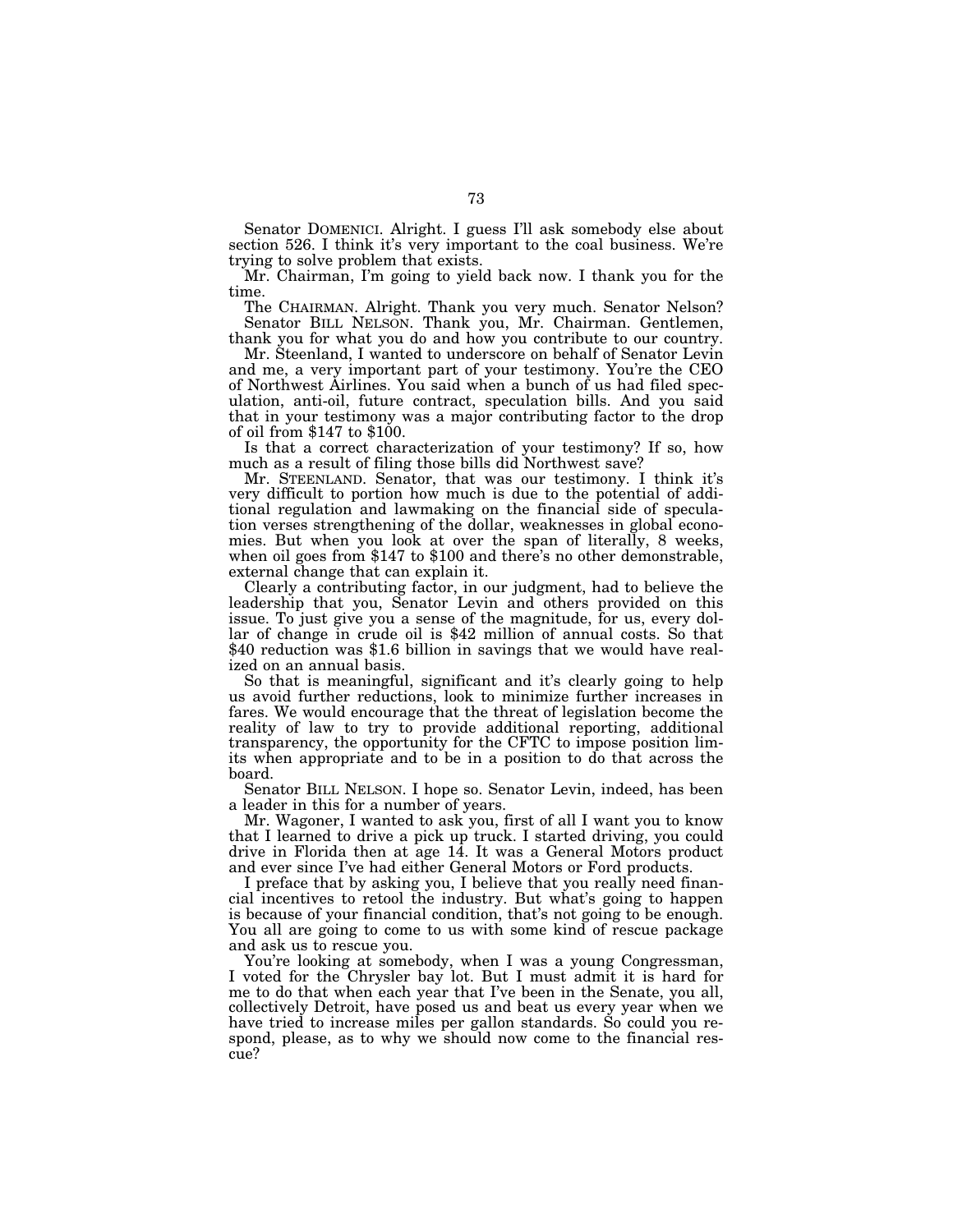Mr. WAGONER. Thank you, Senator. Yes, to be clear what we're asking for is basically the fulfillment of what was included in the Energy Act that was passed last year.

That Energy Act, as you know, included a significant increase, 40 percent.

Senator BILL NELSON. That was the first time in the 8 years that I've been in the Senate that we were able to get that through. But every year Detroit opposed us. We couldn't get any miles per gallon entries.

Mr. WAGONER. Senator, what I can tell you is that the increase that was approved last year as you recall was supported, I think, unanimously by the auto industry. As part of that significant retooling that would be required, the bill included direct loan provision of \$25 billion. So what we're asking for is that that provisions for the loans now be funded and be enabled to support the manufacturers to invest in these new technologies.

I'm not here today and I don't know of my colleagues from other auto companies either, asking for any bail outs. What we've said, very specifically, is the bill that we supported and you all approved, required a significant improvement of fuel economy which we agreed to. As part of that the loan program was included.

Particularly given the fact that industry conditions have gotten, not auto, but general industry conditions and credit conditions have gotten so difficult, it would be very helpful if that funding could be approved.

The CHAIRMAN. Senator Bond.

Senator BOND. Thank you very much, Mr. Chairman. I apologize for having missed this morning's session. I had a number of meetings set up.

I don't serve on Energy. I serve on Environment and Public Works and we have probably had a little too much activity in the energy field. I would join with Mr. Roberts in saying that the cancellation of FutureGen was incomprehensible. I said the same in much longer and more explicit letters to the Department of Energy and other relative bodies.

But I also serve on the Intelligence Committee where I have to go right now to talk about the national security implications of energy. We are seeing, I think, a real threat that energy has become, possibly, a next weapon in competition, not always friendly competition, with other nations. But we are here today to talk about doing something, as Mr. Wagoner said, to take control of our energy future.

Setting aside the national security implications, it is probably the most important thing I hear when I go back to people in Missouri. It doesn't matter whether you're a family, whether you're worrying about going to a job or taking your kids to work. Whether you're a farmer who's getting killed by high energy prices, workers who are seeing their jobs disappear. Airline travelers who find their services cutoff. I'm delighted we have representatives of airline and automotive industries today because you all are classic examples of why this is such a problem.

I think all of us recognize that a little price decrease is not good enough. We need to lower gas prices. That's why, I personally, don't think a little off shore drilling is enough. We need to open up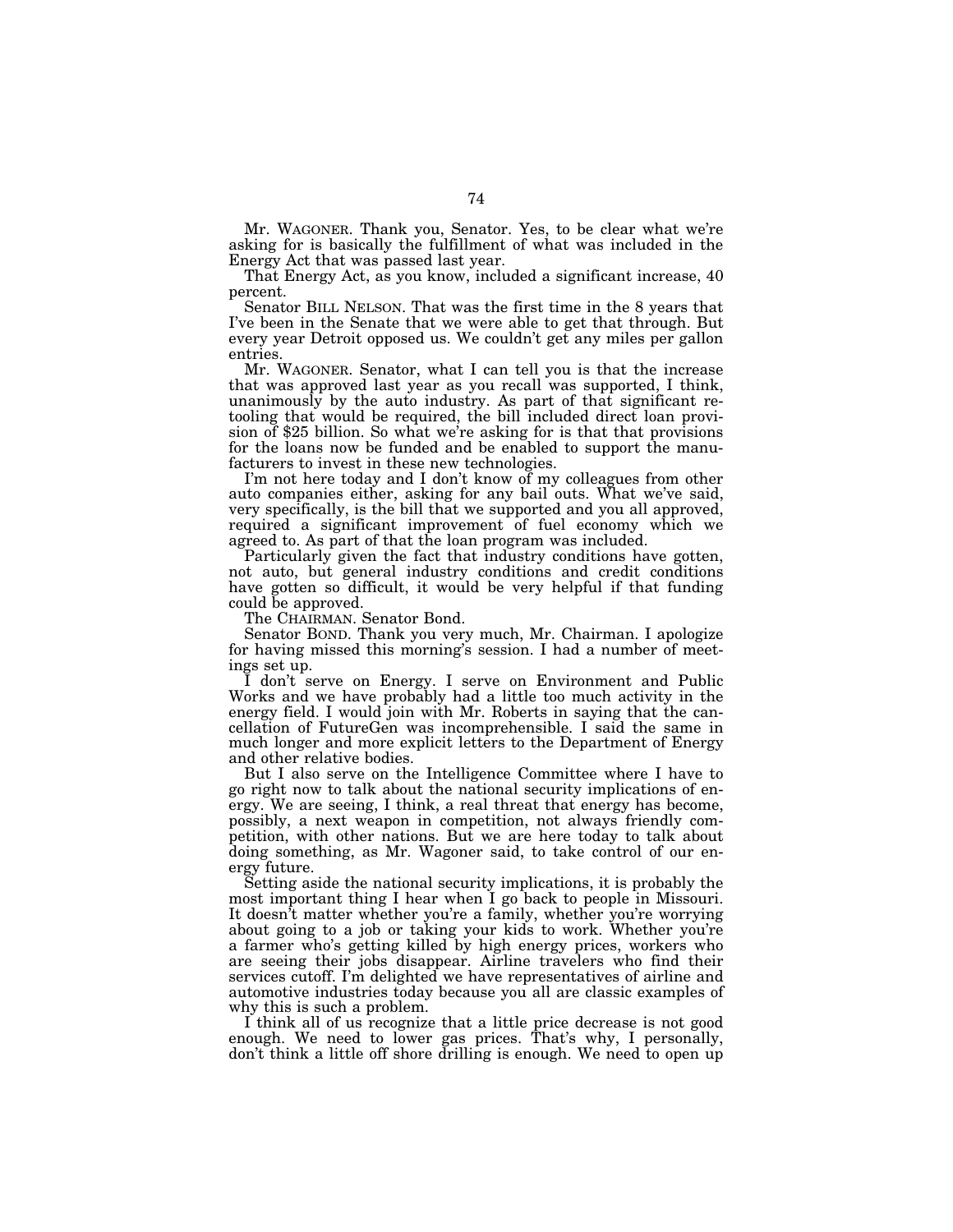as much as we can. We don't need a little bit more, I think we need a lot more.

I have some questions that primarily are for the first panel. But I would like a comment from anyone who will offer it. The Gang of 10 proposal, which is a good step forward, which still leaves  $70$ percent of the offshore areas on our Outer Continental Shelf closed to production will opening up, I think it's about 14 percent more of the Outer Continental Shelf make a difference in oil prices in the view of any of you?

Mr. Cohn, maybe? You're in the financial area, maybe you could comment on that?

Mr. COHN. I would comment that any increase in supply will help the price of oil. Our fundamental belief is that we're in a supply/demand market and supply and demand basically set the price. Any time you can affect one of those two legs of the equation, you're going to help the equation out.

So either increasing supply or conserving on demand is going to be a help.

Senator BOND. We need to do all of them. But for example the House has come up with a plan that would only open up about 3 percent of the 10 billion barrels of oil off our Pacific coast. I imagine for that small an increment, you're not going to get much ''bang for the buck.'' Is that fair?

Mr. Steenland.

Mr. STEENLAND. I think just echoing what Mr. Cohn said, the more the market perceives that additional supply is going to come online, I think the more favorably the market will respond. That will impact positively with respect to lower prices.

Senator BOND. That's an economic question. I want to bounce back to Mr. Cohn. We're talking about speculation. Obviously speculators provide a useful role.

From what I've seen the money in the market on long term energy futures are people investing for the long run, retirement funds, say predicting oil is going to go to \$200 or \$250. My question is how much did talking about dealing with speculation have an impact on the price or what kind of impact did lifting the executive moratorium on off shore drilling have?

Mr. COHN. Look, I think we're all happy that the price of oil has come down in recent days and recent months. That's a good thing for the economy. It's a good thing for the world economy. It's a good thing for everyone involved.

The reality of the price coming down, I think, may be just a mere coincidence that the price of oil came down while there was discussion going on on curbing speculation in the United States. Remember the oil market is a global market. A barrel of oil is fungible anywhere in the world. It can be delivered anywhere in the world. People can trade oil anywhere in the world.

I don't really ever believe in coincidences, but there seems to be a coincidence here between the talk and the economic picture that changed quite dramatically in the world. I think most of us are aware that we have gone through a fairly dramatic change in economic views and economic outlooks, not just here in the United States and Europe, but in Asia and the rest of the world. That has coincided with the decline in price.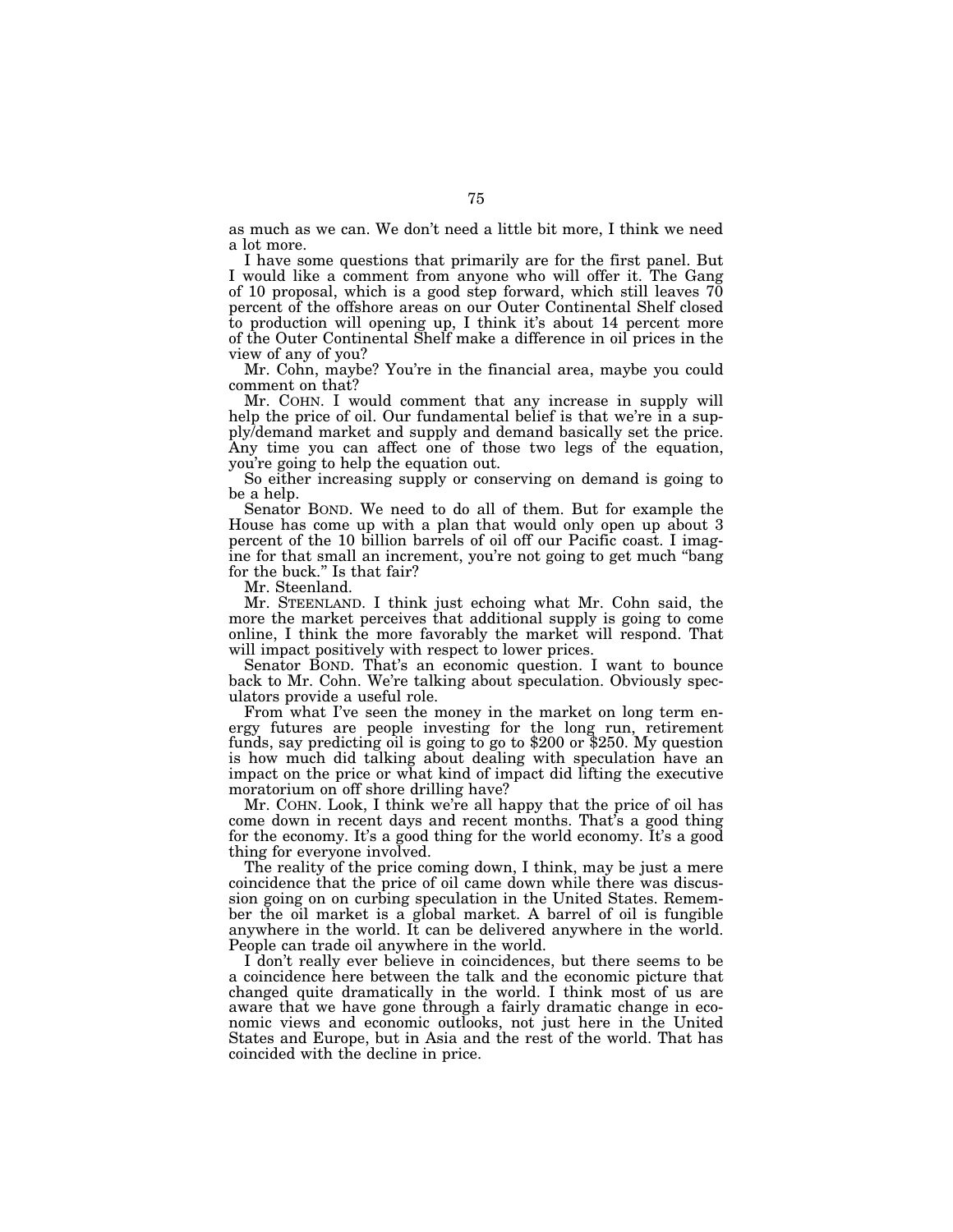You know, an interesting fact that I would just throw out here. I know that you're all aware that the CFTC just finished a very rigorous study of the oil market. I think for the first time ever, we've all been able to see all of the data accumulated in one place, where we've literally seen 100 percent of the index speculators disclosed, who they are, what they are.

The CFTC has done an interesting job in gathering the data and being able to tell you if we had exchange limits or if we had position limits in place, who would have been in excess of those position limits and who would have been in excess of those exchange limits.

I think there's been a rampant view that there have been hundreds of investors who have taken positions well in excess of the current existing exchange limits. What the data actually found out, in the non-commercial category, in WTI, which is the U.S. oil grade that delivered in this country, there were six clients that had a position in excess of current exchange speculative position limits. One of them was the United States Hedge Fund.

Ironically, it had the largest position. It was on the short side. They were short 14,700 lots of WTI. Two of them were European pension funds, long term investors, as you've talked about on the long side. One of them was an Asian sovereign wealth fund on the long side. One of them was a United States long only asset manager. The last one was a Canadian pension fund on the short side.

So when you've got all the data in one place trying to understand this dramatic effect of speculators. You found that there were six clients on a global basis that had positions in excess of speculative limits. So again, I get back to my original response. If we can increase supply in any way, shape or form and diminish demand any way, shape or form. We will have a better oil price and that will be better for all of us.

Senator BOND. Thank you, Mr. Cohn.

May I ask very quickly, Mr. Steenland and Mr. Wagoner?

The CHAIRMAN. If you could do so quickly.

Senator BOND. Just how much impact oil prices have had on your employment and your future prospect?

Mr. STEENLAND. Senator, Northwest Airlines along with most of the rest of the airline industry, we will be about 10 percent smaller in the fourth quarter of this year than we were in the fourth quarter of last year. That's almost entirely oil related and will be approximately 2,500 to 3,000 full-time equivalent employees fewer this year than last year.

Mr. WAGONER. It's hard to speculate just on one factor, but I would say the overall economic decline, partly driven by higher oil prices, financial market weakness, obviously has the U.S. auto market now running the weakest it's run probably since 1993. You know, the ramifications have been huge. We announced plans to eventually cease production at four truck plants which, you know, in and of itself, would be 10 to 15,000 people.

Frankly, the ramifications for us in our industry have been significantly greater. So obviously the latest economic downslide has been very difficult for the auto industry.

Senator BOND. Thank you very much.

The CHAIRMAN. Thank you.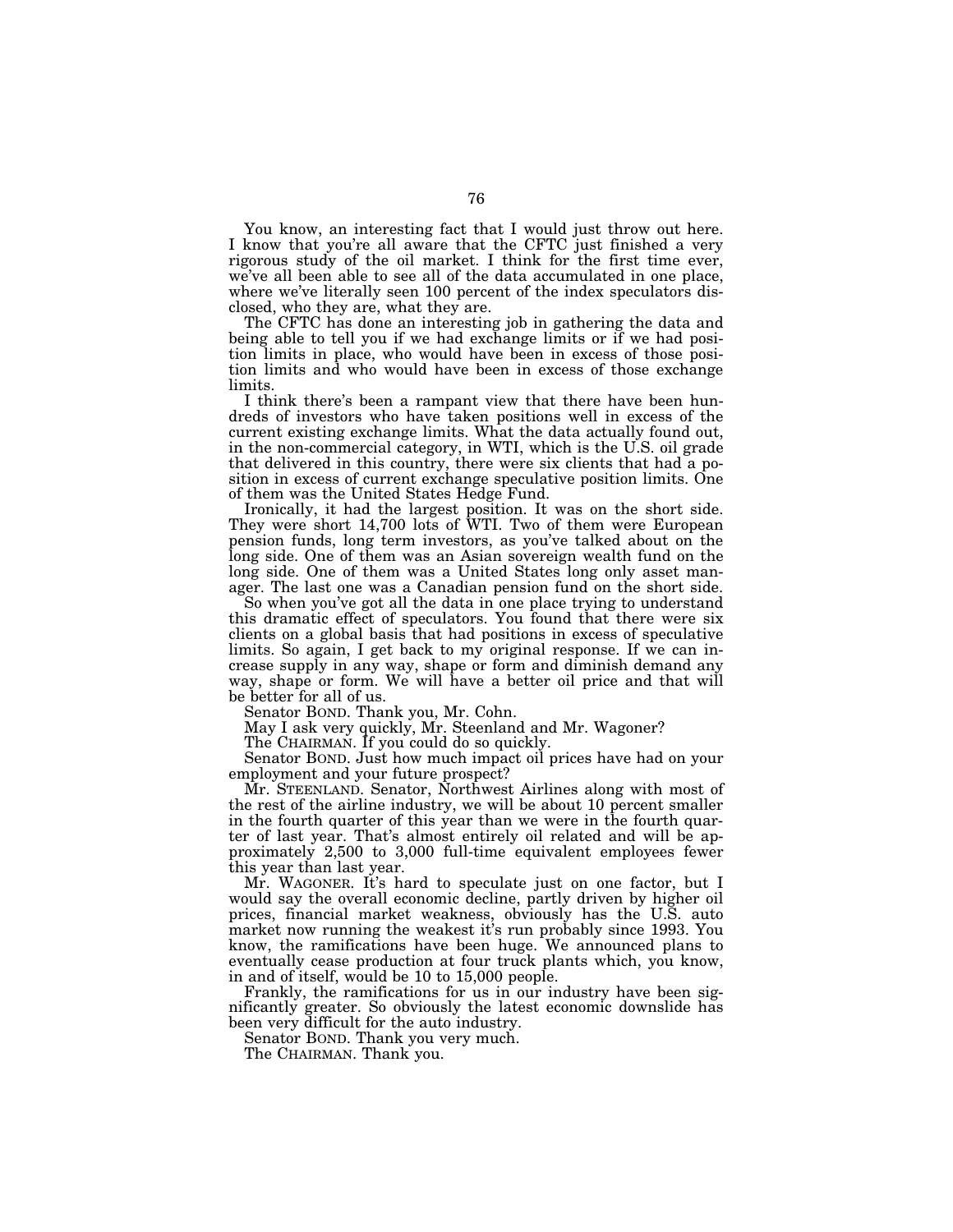Senator Klobuchar.

Senator KLOBUCHAR. Thank you very much, Chairman. Thank you to all of you. Welcome to Mr. Steenland. Northwest Airlines is, we hope for as long as we can in the near future, our hometown airline.

I was curious. I know Mr. Steenland, when this speculation issue came up you got many of your customers to write in. We were deluged with emails. Could you talk about what you heard from customers during that time?

Mr. STEENLAND. I think what we heard is not too dissimilar to what you and everyone here hears when you go home for your work periods. That energy is of an extraordinary high priority and concern. I think it's a reminder of how critically important air service is to economies, to the way people lead their lives these days.

We are entirely dependent on energy as it's now become 40 to 50 percent of our cost structure. The extraordinary run up in prices which we think is where speculation has been a contributor has clearly had an impact. Not just on us, but on the communities we serve and the customers that we have responsibilities for.

Senator KLOBUCHAR. I was listening to Mr. Cohn and I know there are other studies, recent studies showing different things about speculation. We have the mere fact that the prices went up. But 25 percent in a few month period and we didn't see that kind of increase in demand, certainly not in the United States, not worldwide.

Do you just want to talk a little bit about your interpretation on the front line of the speculation issue, Mr. Steenland?

Mr. STEENLAND. I think, you know, we, as to the CFTC study, we're glad they did it. I think there are some questions as to the accuracy and the dependability of it. We think there ought to be an institutionalized reporting obligation, so we're not simply dependent on, you know, an ad hoc study that the CFTC does. But where there's ongoing reporting obligations.

So they have a full, constant, regular view of the entirety of the trading market. There's transparency and that they are in a position to impose position limits, not just on the regulated exchanges, but on the over the counter markets as well.

We think that's very hard to argue with and we think that's a good bit of regulatory policy for this important agency to have on such a critically important commodity.

Senator KLOBUCHAR. Because I was frustrated, we had the Chair of the CFTC. I was saying to him when as a prosecutor I always liked all the tools I could have, even if I didn't use them. He didn't seem interested in having more tools to regulate those markets.

But, Mr. Wagoner, turning to the rest of the topic at hand that we focused on this morning, I'm in the group of 20 and one of the things that really interested me was the incentives to develop this next generation of hybrid and electric cars and trucks. I'll ask you what I asked this morning. One of the things I keep hearing is just the battery technology is just not where we want it to be, at least not produced in this country. I know the Chevy Volt is coming out in 2 years and those kinds of things.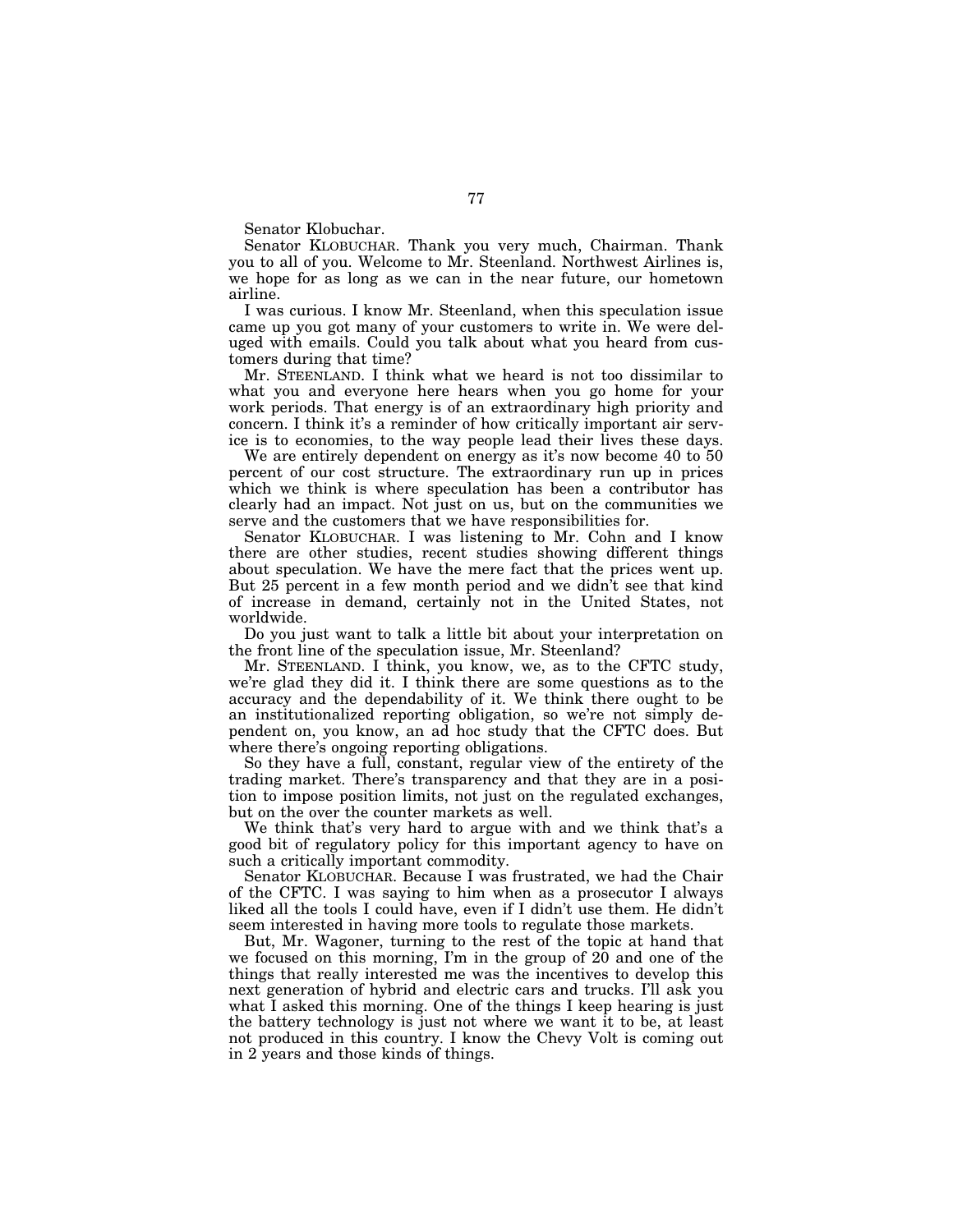But could you tell me where we are with the battery technology and how we could best tailor our incentives so it's produced in this country?

Mr. WAGONER. Yes, the premise of your question is, Senator, exactly in line with our findings as we sort of scour the world for capability to get the Chevy Volt to market on the timeframe that we've committed to. It is fair to say that much of the technology in battery today is outside the United States. I would say generally concentrated in Japan, where accessing the technology is difficult and Korea.

One Senator asked me earlier today why is that true? I think it's pretty clear because those countries have, for 20 years or so, made it a national policy to encourage the development of battery technology. We, in the U.S. have not done that. As a result are way behind. That's the bad news.

I think the good news is that as we look to a future where we shift automotive propulsion from mechanical to electrical, over time that would mean, if we were successful, demand for millions of batteries which provides a great business opportunity. So I don't think this is a battle that the U.S. has lost. But I do think heavy support and investment by the U.S. Government in battery research, productionizing batteries and certainly what would be very helpful to us and consumers, the early adopters of these technologies.

I can assure you the first few Chevy Volts we build are going to be very, very expensive vehicles. We will eat a lot of the cost.

Senator KLOBUCHAR. So I should wait for a while?

Mr. WAGONER. No. The good news is we will subsidize your purchase. But what would I think help and what is generally comprehended in much of the legislation in discussion of this topic are consumer incentives.

I think we have to recognize that as we bring these new technologies on we're running against a tough target, that the internal combustion engine fueled by petroleum is very low cost and very high quality. So as we bring in new technologies consumer tax credits, incentives are going to be very helpful as well.

Senator KLOBUCHAR. Then one last question. Mr. Krenicki, I liked what you said about how important the production tax credit is. Obviously that's in our legislation as well for a 3-year extension or something like that to make sure this thing has been going off 1 year, then it's off for 6 months. It's led to problems in investment.

I just got a report today from the Center for American Progress that showed that the U.S. can create 2 million jobs over 2 years by investing in rapid, green, economic jobs. It actually shows that with \$100 billion in investment you could create four times more jobs than spending the same of money within the oil industry. Could you talk a little bit about why you think that we could more quickly get more jobs in knowing that I also, you know, many of us support a combination of things?

But why these green jobs? Something new to so many people in this country, green technology, could support more jobs?

Mr. KRENICKI. You know if I look at the business I run we have over 10,000 engineers. Many of those engineers are working in renewable technology. Those jobs didn't exist at GE 6 years ago.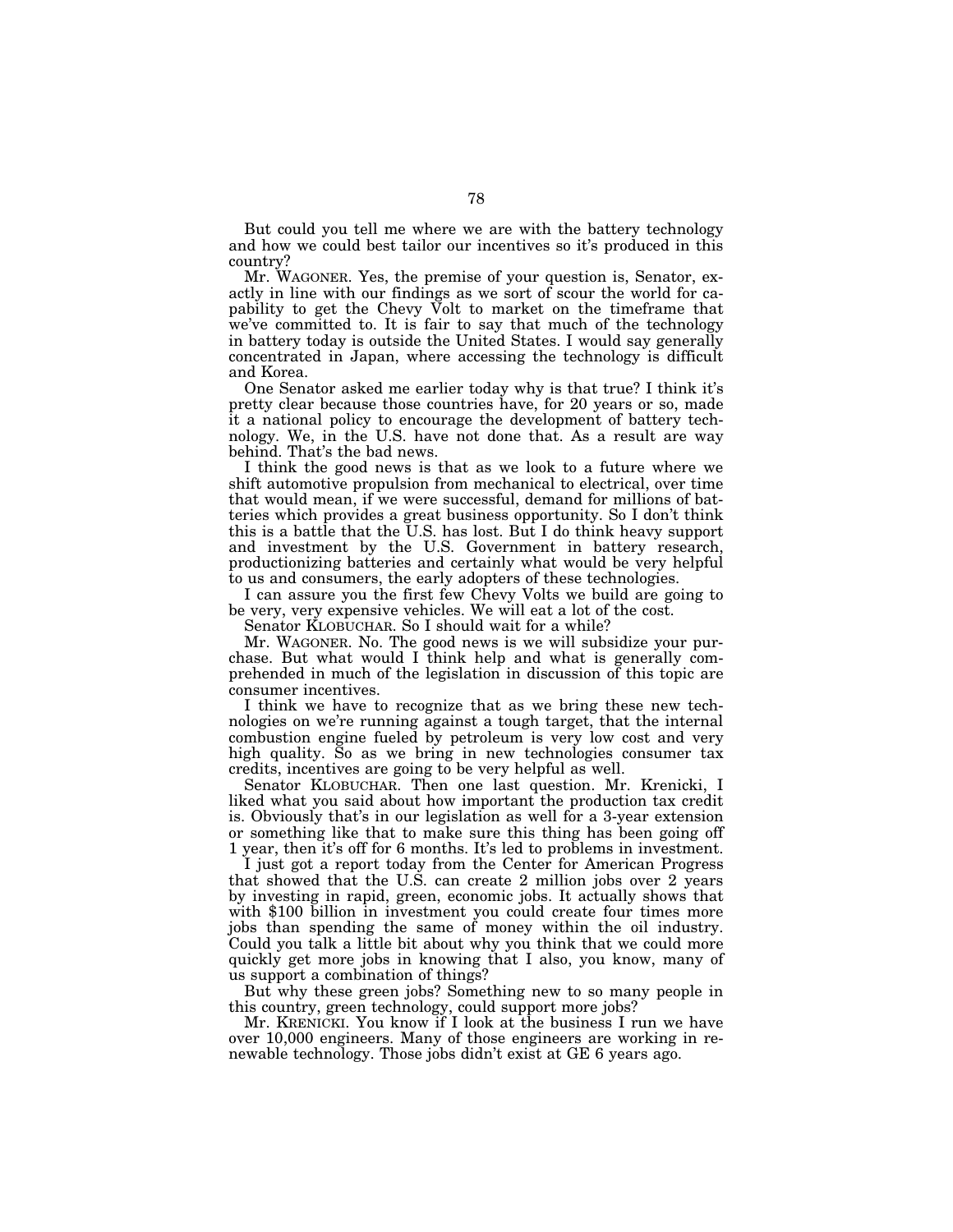So as we build leadership in the United States, it's a source of tremendous exports in manufacturing, high-paying, engineering jobs. I think the same can be done in nuclear energy, cleaner coal. So as we build leadership in this country it will create exports and lots of high-paying jobs here at home.

Senator KLOBUCHAR. Thank you.

The CHAIRMAN. Senator Conrad is next. He's agreed to defer to Senator Levin for some questions. Go ahead.

Senator LEVIN. First, just to thank Senator Conrad for deferring just for a minute. That's all I will take. This is just for Mr. Wagoner.

You gave us some very good example of where minor modification in section 136 would make it more practical in terms of achieving its goals. If you could submit for the record, for the committee, the other needed modifications in order to achieve that part of the law which we passed last year. I think it would be very helpful. If you could do that for the record, if you would?

Mr. WAGONER. I'd be pleased to do that, Senator.

Senator LEVIN. I think the full committee needs to be familiar with that.

Mr. WAGONER. Be pleased to do that.

Senator LEVIN. Thank you. Also one other question, Mr. Wagoner, did you speak for the industry in your testimony?

Mr. WAGONER. Yes, I did. We have, even as recently as the last couple of days have had extensive conversations with my colleagues at Ford and Chrysler and Mr. Gettlefinger from the UAW and his staff, so within that group, yes.

Senator LEVIN. Thank you. Thank you, Senator Conrad.

The CHAIRMAN. Senator Conrad, go ahead.

Senator CONRAD. Thank you, Senator Levin. Thanks again to the chairman of the committee for organizing this summit. Thanks to the ranking member for his participation and thank you for really producing an outstanding day.

I think the witnesses have been just exceptional, Mr. Chairman and Senator Domenici. I think you can feel very good about what you've done to help the Senate grapple with this issue.

I'd say first to Mr. Wagoner, the gang of 10 as the press dubbed us, now a group of 20 and with more Senators ready to come on board over the weekend. In our proposals we have \$7.5 billion to help the domestic industry retool. That's not loans. That's direct money because we think it's critically important to reducing our de-<br>pendence on foreign oil to move to the vehicles of the future.

No. 2, we have \$5 billion over 10 years in battery technology research because our group became convinced during the deliberations that that is absolutely essential to America's competitive position.

Could you help us understand if those investments are in line with what you're thinking is? Are they the right priorities?

Mr. WAGONER. Thank you, Senator. To be honest I wasn't familiar with all of the specifics of the items you're working on. So can't comment exactly on the numbers.

But I think the strategic direction you're citing is very much consistent with the conversation we just had on battery technology where we think that is a fundamental building block for the future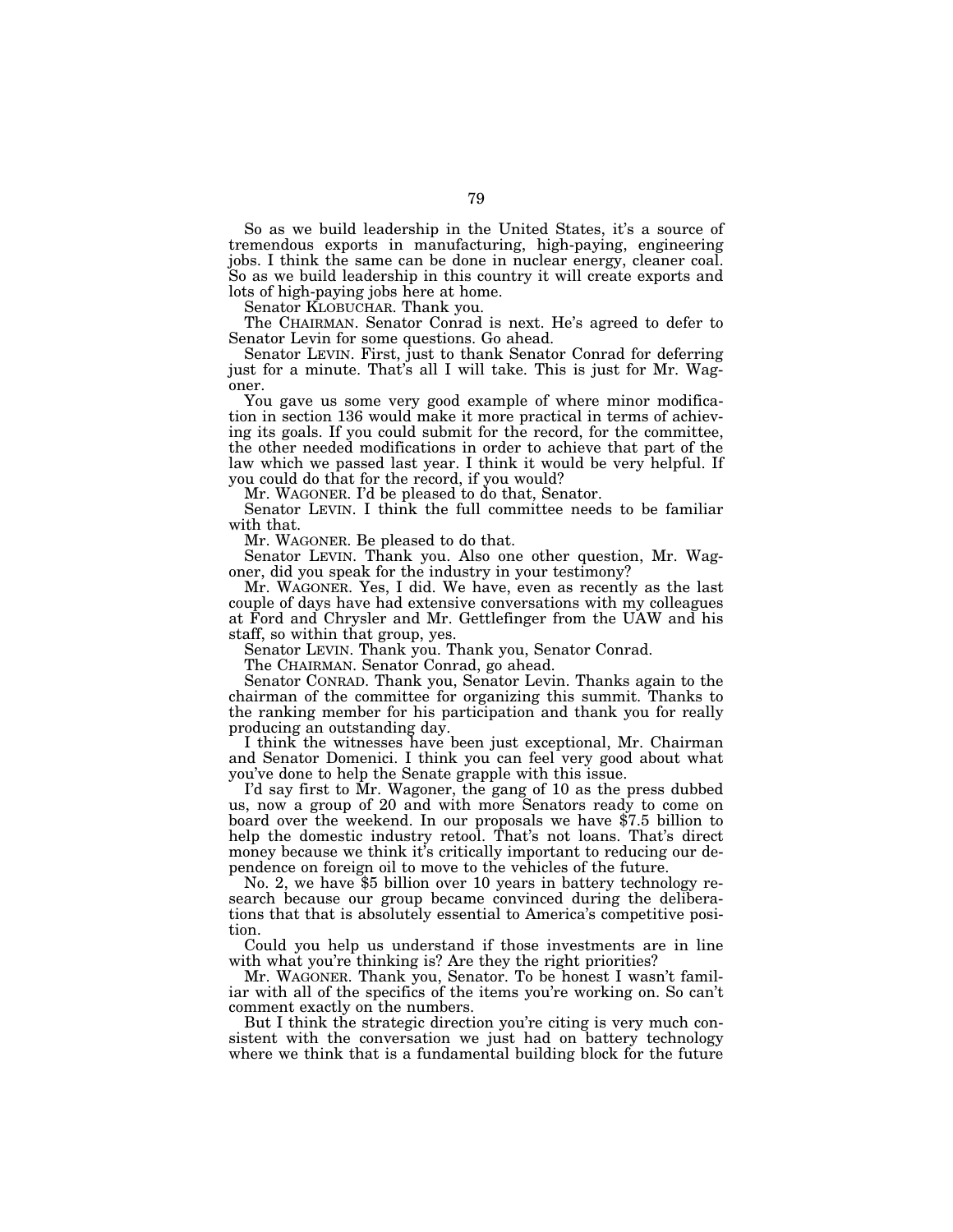of the auto industry. While the U.S. is behind, it would be a shame not to get back into that tremendous opportunity. As a general rule, our thought is that actually the U.S. and the world is run with automotive technology driven by petroleum for 100 years.

We are now at an inflection point. Whether it's over the next 5, 10 years, or 20 years, the industry is going to fundamentally evolve in its sources of power. So it is, I think, a very appropriate time for obviously the manufacturers have a tremendous interest in it.

But I think from the perspective of the U.S. Government, if we wish to continue to have a robust and strong manufacturing, engineering sector in the automotive side, which is the largest manufacturing sector in the country. It's a very good time to get direction from the Congress and support for the key technologies. So we very much would like to participate and comment and contribute to your deliberations.

Senator CONRAD. Let me just say that I would say to all of you the group of 20, the basic concept is we got to increase production. We've got to reduce demand. We have adopted a strategy, not of just one thing or two things. We've adopted a strategy that involves support for renewables, conservation, improved efficiency, electric plug in, geothermal, hydrogen, drilling off shore.

The Senator from Missouri questioned how much we've expanded drilling off shore. We have a phased approach to opening up off shore. We open the Eastern Gulf. We open up off of Virginia, North Carolina, South Carolina, Virginia. We open up off of Alaska.

We do it on a phased basis. We then have time to go out and do the seismic work to see what additional areas have real opportunity. Because just opening up, frankly, you can open up everywhere, the problem is the testimony we heard this morning from the representative of the major oil companies was we've got only 30 offshore rigs in the world, every one of them spoken for.

So you can just say you're open up everything, but it doesn't have meaning. It doesn't have meaning unless you've got the rigs to do it, unless you've got the trained personnel to do it. The fact is we can only do it on a phase basis.

So, you know this notion that we're just going to open up everything. All of a sudden everything's going to happen, is not reality. Our group has tried to deal with reality.

In addition, we've got provisions for nuclear power because we think we're going to have to expand nuclear power. We have clean coal, significant investment there.

Let me just ask if I could, Mr. Krenicki. Do you think we're going in the right direction? This is 20 Senators, 10 Democrats, 10 Republicans.

Mr. KRENICKI. Absolutely. I think the answer is all. So we have to do a lot of many things. If I look at just what's happened in renewable energy in a relatively short period of time with good policy, the U.S. is leading the world. It's the most dynamic market.

The U.S. is the Saudi Arabia of wind. We're taking advantage of that. I think we've got to keep building it out. It'll have significant benefits. It'll be totally consistent with any climate policy that is tackled in the next Administration.

So I think the group of 20 is terrific. I applaud your efforts.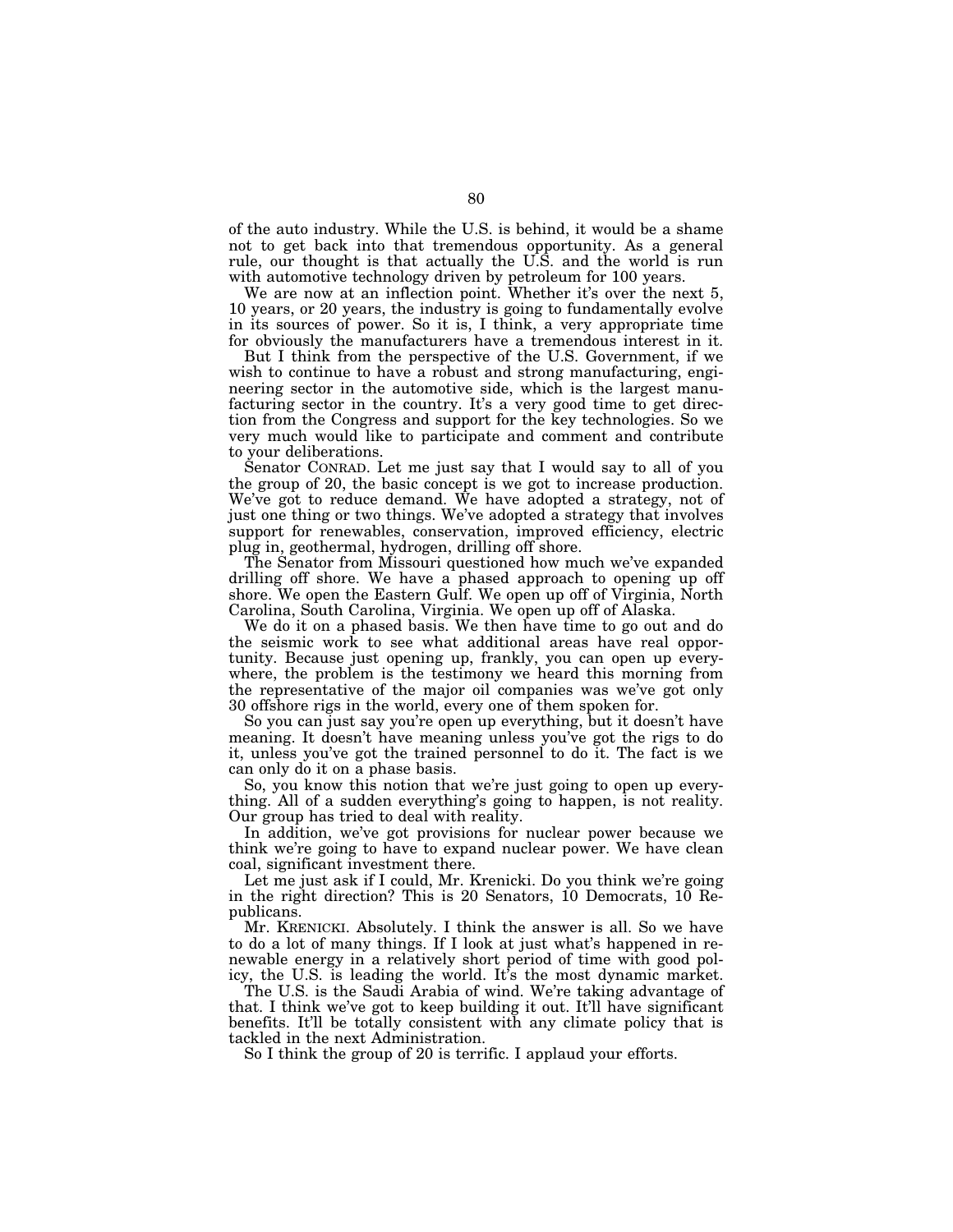Senator CONRAD. Mr. Rowe, do you think we're headed in the right direction?

Mr. ROWE. Yes, sir, indeed I do. I'm very grateful for the effort. I think particularly your focus on the climate change legislation and coming up with a practical bill that includes the economy is very important.

Let me just say though that while I agree with Mr. Krenicki that the answer is all. They come at dreadfully different prices. We think that at least in the early stages, energy efficiency measures are the places where you get the most bang for the least dollars. We just don't know how long that lasts.

On the other hand, we look at wind and we may be the Saudi Arabia of wind, but sometimes it costs almost as much. We think the cost in terms of dollars per barrel—dollars per ton of carbon dioxide of relying on wind is in the \$80 to \$100 a ton, pre-subsidy. Whereas gas, you may be talking \$20 to \$40 and nuclear more like \$40 even at the high prices we're looking at today.

Senator CONRAD. Right.

Mr. ROWE. So the point I'm getting to is you need all. The group is entirely right to push all. But when we put our consumer hats on, the cost to the consumer is very different from one of these technologies to the other.

Senator CONRAD. Mr. Roberts.

Mr. ROBERTS. I certainly agree with the others here. To Mr. Rowe's point about cost and representing the coal industry. I want to make it clear on one point that we believe that the full panoply of resources is the way we should go, conservation, energy efficiency, oil, natural gas.

But what we have to realize is that we cannot do it without our most abundant and affordable source of energy here at home. That's coal.

Senator CONRAD. We have a substantial in our group of 20, a substantial investment in clean coal because we agree with you. It's got to be part of an overall comprehensive package.

Mr. ROBERTS. Yes it does, thank you.

Senator CONRAD. Mr. Steenland, what would be your reaction?

Mr. STEENLAND. Senator, we clearly support a broad based, multi-faceted approach. Unfortunately on our side, you know, airplanes don't work very well on wind and the nuclear powered airplane hasn't manifested itself yet. So we're still heavily, heavily dependent on crude oil and the refining of that crude oil into jet fuel.

We have taken and invested billions of dollars in terms of conservation efforts through purchasing new, more fuel efficient aircraft and the like to recognize the significant expense that we bear here. When we look at it, why we support a broad based bill, we tend to focus on what's in it to help control the supply or to expand the supply on the crude oil side and to the extent that there is expansion of areas available for drilling. We think that's a constructive approach.

Senator CONRAD. Mr. Cohn.

Mr. COHN. Senator, I agree with your premise. I agree with my distinguished colleagues on the panel. Look, I think the tax incentives that you have for wind and solar are very important.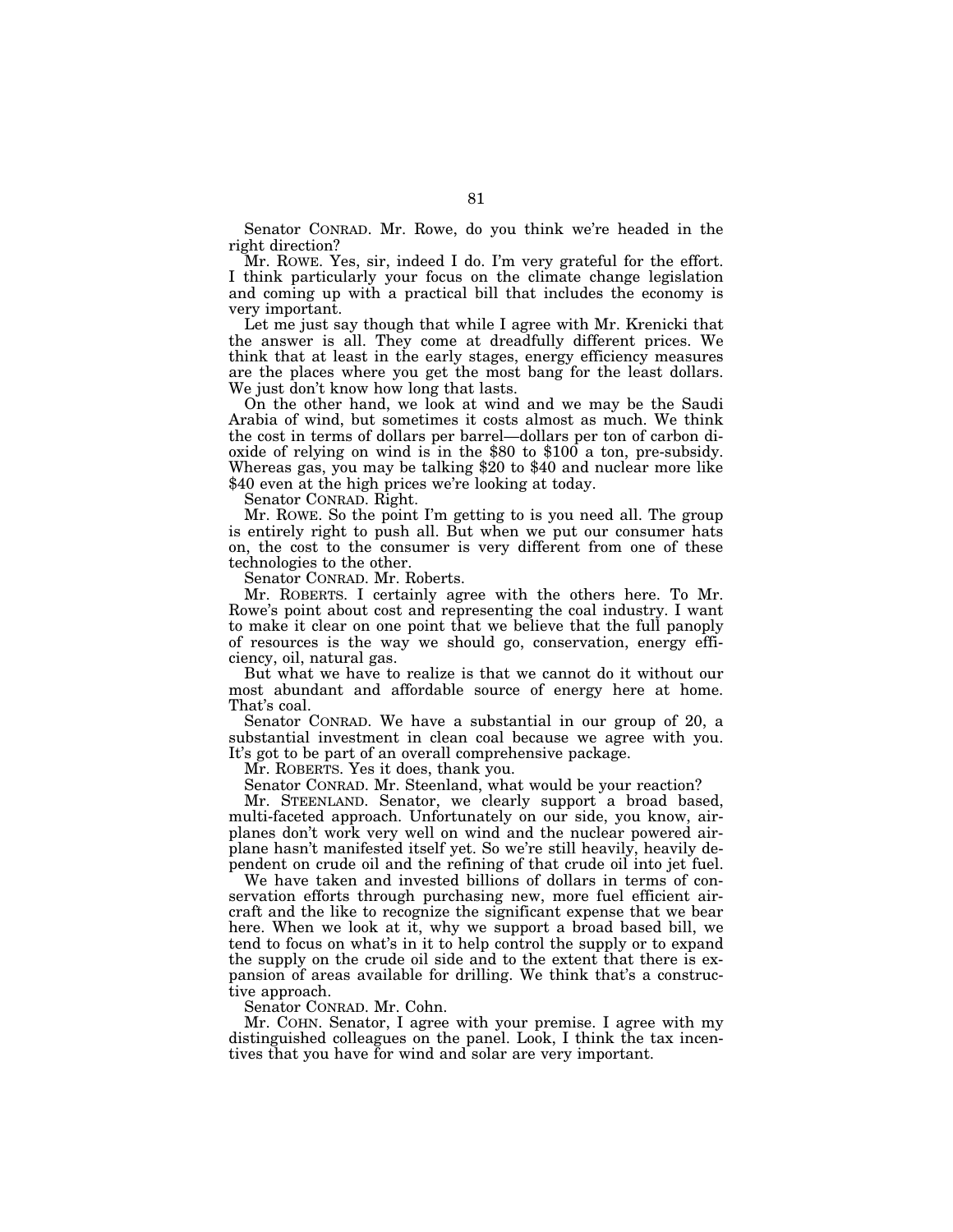I think the loan guarantee program, very important. I think nuclear power, very important. Conservation, very important. Smart growth technology expanding and upgrading the transportation network, all very important.

All this takes an enormous amount of capital. No one talks about the trillions of dollars we're talking about right now to rebuild the energy infrastructure of the United States. To attract that capital you're going to have to compete with other markets and other alternatives for the capital. The capital is going to tend to gravitate where it can get the highest rate of return with the most surety involved.

As long as we can create some rate of return with some predictability, we will be able to attract the capital into the system.

Senator CONRAD. Mr. Wagoner.

Mr. WAGONER. Just, I agree as well. I appreciate the leadership of your group. Because I think it very much is exactly the direction that we need to go to.

I would just go back to a point I made in my testimony that as we have historically looked at alternatives in our sector and others, we've seen that when oil prices are high, everybody wants to do something new. We're excited about it. We get the investment cranked up and oil prices go back down.

Consumers tell us what they're going to buy. They tell us everyday. So I would simply say as you and your colleagues look at this, the broad expanse is terrific but we have to recognize there will be market factors that will move up and down in those countries today that I mentioned earlier who are leading in battery technology had a persistent commitment to that technology even when oil prices went down to whatever it was, \$10 or \$20 a barrel not that long ago.

So I do think and would ask that your work comprehend a long vision and a commitment among all of us in a consistency of direction so we don't find ourselves in situations such as we're encountering today.

Senator CONRAD. That's what our bill contemplates, on the battery side, a 10-year commitment.

Mr. WAGONER. Terrific.

The CHAIRMAN. Let me see if Senator Domenici, do you have some additional questions or comments that you wanted to make? Senator DOMENICI. Mr. Chairman, I'll follow, you go ahead.

The CHAIRMAN. Are there other members?

Senator Nelson, go ahead.

Senator BILL NELSON. Just one comment, Mr. Chairman. I just want to clarify to Senator Conrad's question to Mr. Steenland about the gang of 20 proposal. They omit in their proposal addressing speculation.

They say in their proposal they want to wait until the CFTC reports. So I want you to have that information as to how you would like to react to that because we're talking about action on this next week, Mr. Steenland. So tell me what you think.

Mr. STEENLAND. We've previously met with Senator Conrad and Senator Graham and we conveyed our views as to the appropriateness of what we thought in the urgency of including provisions in their package that addresses the speculation issue. We would en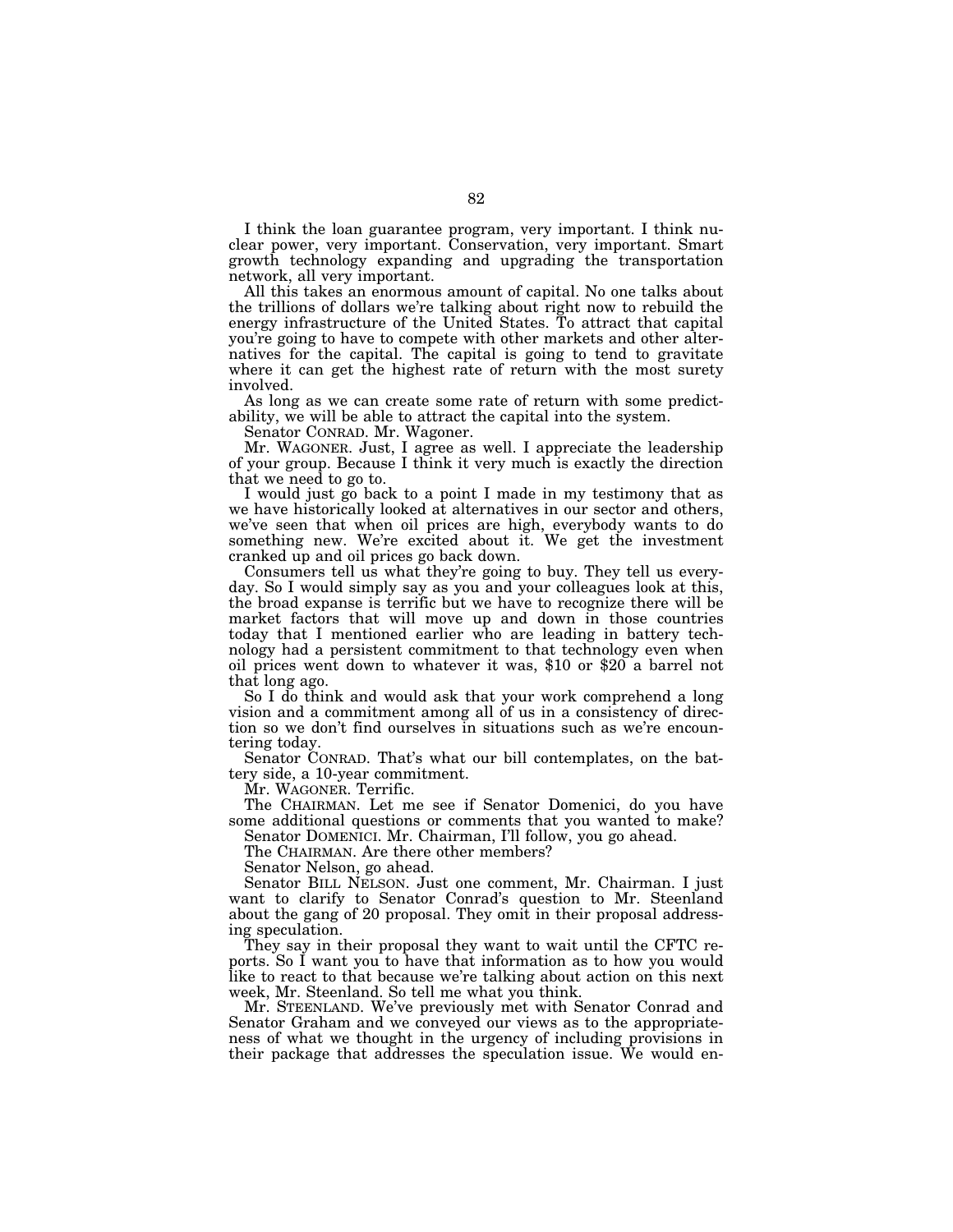courage them and hope that they would get to that point before all is said and done.

Senator CONRAD. The report that is being referenced I think is coming September 15, but our group, the gang of 20. I've supported the speculation piece. Within our group there are differences on speculation. We tried in our proposal to influence the supply/demand relationship. But I strongly support the speculative legislation that Senator Nelson and others, Senator Dorgan and others have offered because I think that is a key component as well.

The CHAIRMAN. Senator Klobuchar, did you have another question?

Senator KLOBUCHAR. No, I'm just fine. I would like to——

The CHAIRMAN. Oh, sorry. I didn't realize Senator Nelson was still asking questions. Go ahead.

Senator BILL NELSON. I just want to conclude that thought about speculation. There was a report that was released Wednesday by Masters Capital Management Hedge Fund that said that ''financial speculators drove up oil prices and then after the prices peaked on July the 11th began a mass stampede for the exits.'' That's a quote.

They pulled \$39 billion out of the crude oil market, Masters said leading to a sell off of 127 million barrels of oil futures. Mr. Cohn, that seems to contradict or be at variance with what you had said. What do you think about that?

Mr. COHN. I am quite aware of Mr. Master's piece. Just for those of you who don't know, Mr. Master's is a hedge fund manager, off shore in St. Croix who runs an equity fund that has very long transportation stocks and airline industries. I hope he does very well, by the way in his position.

Mr. Master's is not really an economist with formal training. There was a piece put out later in the week. You may be well aware of, Philip Verlinger put out a piece who is a quite recognized economist, has served here in the Capitol as an economist on energy policies. I'll take one moment to read his concluding paragraph for you. This is a piece after the Master's piece, he sort of responds to the Master's piece.

''Let me conclude with a simple comment. The accidental hunt brothers, act two by Michael W. Masters and M.K. White is the worst example of junk economic analysis published in a very long time. The author demonstrates nothing in the article that is devoid of any intellectual content. One can make a stronger case for a rooster's crow causing the sun to rise. Their report is utter and complete perversion of what we teach in economics.''

Senator BILL NELSON. Let me ask you about the New York Mercantile Exchange Report. They concluded, this is about a week ago, that 81 percent of all of the oil futures contracts on the New York Mercantile Exchange were exchanges by speculators, not by commercial users of oil. Give us your opinion about that.

Mr. COHN. I think that the New York Mercantile, although I have enormous respect for them. I have served on their board and I've served on their Executive Committee in prior years. I think that unfortunately they lack the transparency of information. that was why the CFTC, by your body was asked to get involved and really create full disclosure and full transparency in what's going on in the market.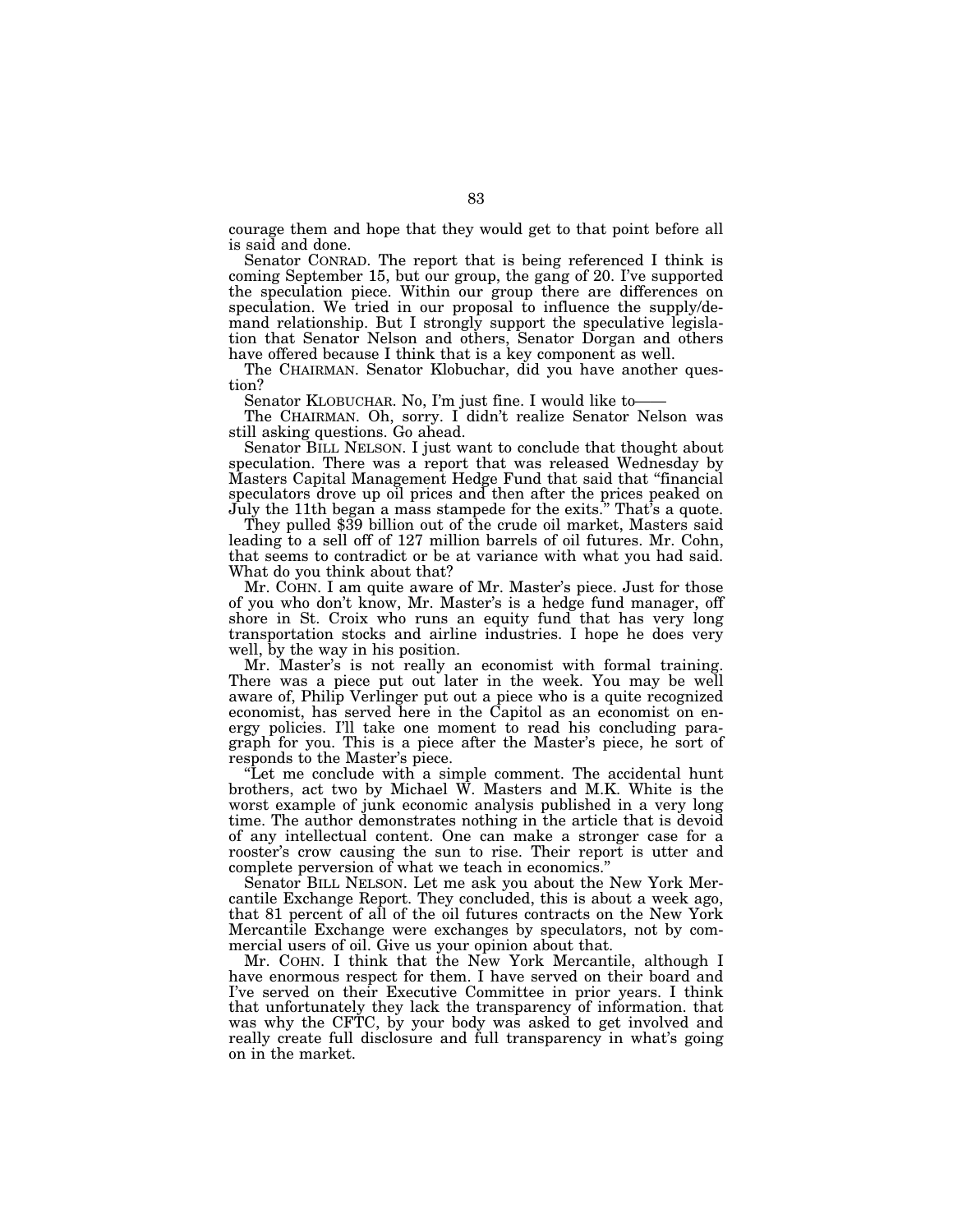I would put a lot more confidence in the CFTC data where they have captured 90 percent of all market participants including the over the counter market which the NYMEX doesn't see. The NYMEX only sees those transactions which take place on their exchange, an equal and opposite transaction to that can take place in the over the counter market. Therefore even though I know what they see and I served on their control committee which controls the liquidity of the contracts, I know they don't have very good information.

That's why I was so interested in seeing the CFTC information that we were able to see yesterday which really did, for the first time in the history of the commodity markets in the United States, really paint a relatively clear picture of what's going on.

Senator BILL NELSON. Does Goldman Sachs-

Mr. COHN. Could I add one more thing to that? They tell you 81 percent of its speculative. Now that's also an interesting number because there are long speculators and there are short speculators. You could have longs and shorts net each other out.

So you could basically have 40 percent long, 40 percent short. They cancel each other out. The other 20 percent on the market be real end users but you could publish that you had 80 percent, 80 percent speculators in that market.

Senator BILL NELSON. Does Goldman Sachs engage in the speculative market on the oil futures contracts?

Mr. COHN. We engage in the oil market on behalf of our clients day in and day out. As I said in my opening comments we've been the facilitator of over \$220 billion of commodity hedges where we act as an intermediary between our clients and the exchange. We provide our clients like Northwest Airlines, jet fuel hedges, there's no jet fuel contract in the world. We take the risk of selling the jet fuel hedges. We then hedge that into other similar products where we inherit the risk. So we are engaged in the markets on a global basis, day in and day out.

Senator BILL NELSON. Your client, Northwest Airlines uses that oil from those futures contracts. Do you engage in the buying and selling of future oil contracts for clients that do not use that oil?

Mr. COHN. The way the futures contract actually works, they engage in a financially settled hedge with us. They use that as an insurance policy against price protection. They actually source their jet fuel from a third party, physical provider.

We do engage in transactions with people who are not ultimate producers or consumers of the commodity.

Senator BILL NELSON. Ok. So the answer to my question is yes. Now the simple follow up question is-

The CHAIRMAN. Let's do this one follow up and then Senator Klobuchar's going to be anxious to get in her questions.

Senator BILL NELSON. Then are you of the opinion that buy and sell in this marketplace and obviously one of the premier firms in Wall Street, is it your opinion that speculation has no effect on the price of oil that we've seen in the run up and the reduction?

Mr. COHN. It's not a simple yes/no answer. The speculators are in every market in the world. We need speculators to be in the markets. So in any given moment of time can a speculator have an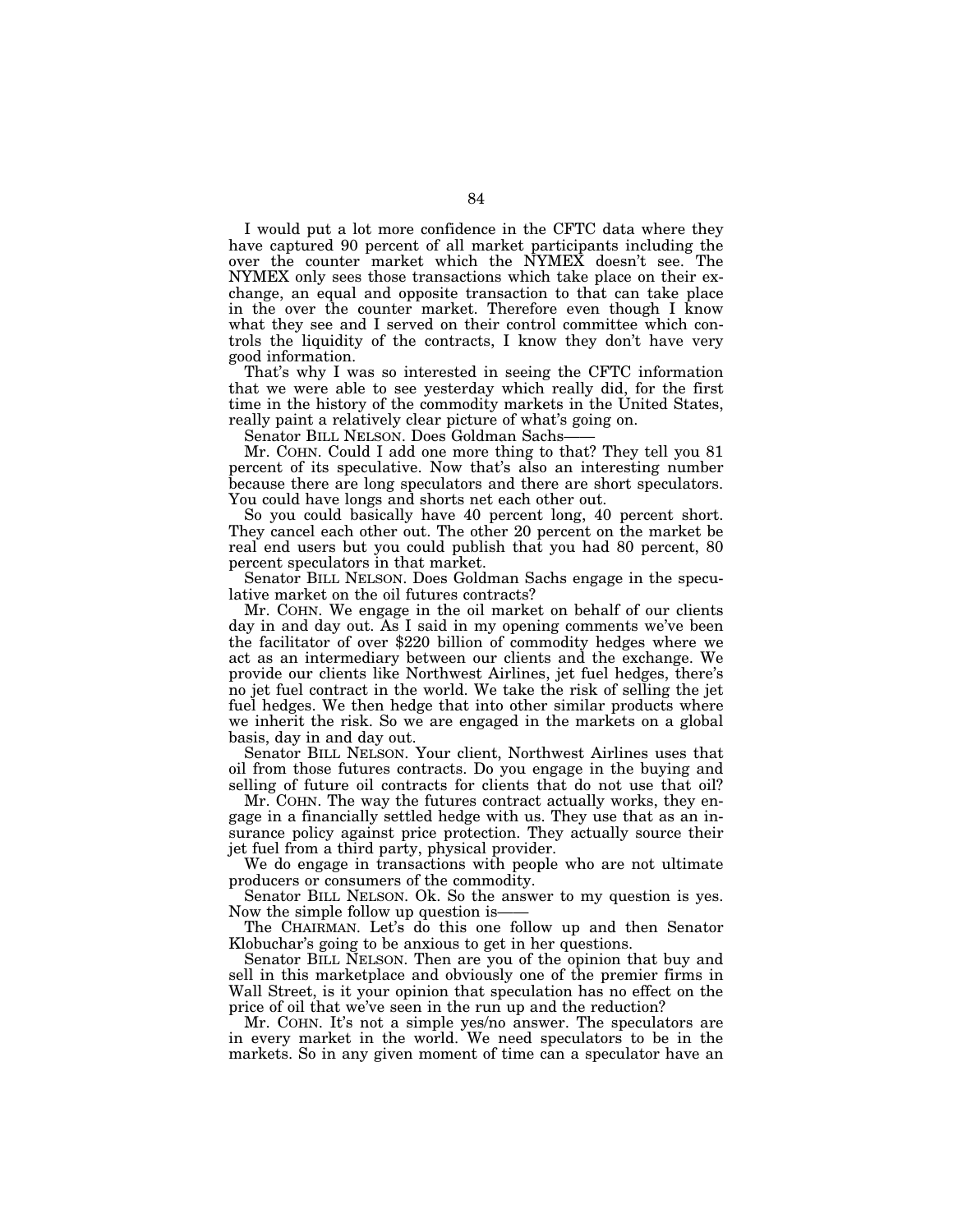influence on the market? Absolutely. Anyone who would say that would be naïve.

So markets are meeting places for buyers and sellers. Buyers need to enter the market, drive the market price to a place where it attracts sellers. That is the natural balancing act that goes on day in and day out.

Why you need the speculator in the market and why the commodity index was created many years ago is our industry, 20 years ago was a very difficult industry. We had only clients that wanted to sell future production forward. So we had many clients that wanted to go drill oil wells, but they needed some predictability of the price of oil they were going to receive out of the well to go borrow money.

They tried to enter the market and sell the oil. There was no natural long in the market. The consumers are so fragmented that they don't amalgamate to a big enough position.

So we actually, as a firm, came up with the idea in the early 1990s to create a long only, static investor in the commodity markets. We created the commodity index where we could allow people that were willing to commit large pools of capital into the market for a very long period of time to facilitate the actual producers and allow them to be able to hedge their production forward to increase their production.

So without speculators in the market, the market doesn't exist. The speculator is sort of the rubber band or the spring in the middle that allows buyers and sellers to transact. It just doesn't work that well that a buyer wakes up in the morning and says, I want to buy at this price and the seller wakes up simultaneously and says, I want to sell at that price.

If the world worked like that, it would be a great world. But there's not a market in the world that works like that. So you need people to absorb all those price movements and those people are the speculators.

Senator BILL NELSON. So you don't want us to do anything against speculators. Ok. Mr. Chairman, thank you.

Mr. COHN. By the way, I'm in total agreement with what Mr. Steenland has said on transparency and creating more disclosure.

The CHAIRMAN. Senator Klobuchar.

Senator KLOBUCHAR. Thank you very much, Mr. Chair. Mr. Cohn, I just want to talk about how it looks from our vantage point here. It's not just about CFTC.

It's about a government that's been broken in terms of watching some of these financial transactions. Whether it's on Wall Street where there's been admissions on all sides where these things have broken down. Whether it's Fannie Mae or Freddie Mac, whether it is toxic toys coming in, that a lot of these agencies are shadows of their former selves.

When you see things happen like that Enron loophole, you know in the middle of the night it just gets changed. Change is the way that these markets can be regulated. I understand that you're going to have speculators and people in these markets. But you have to understand from our vantage point that the people that are the victims of this.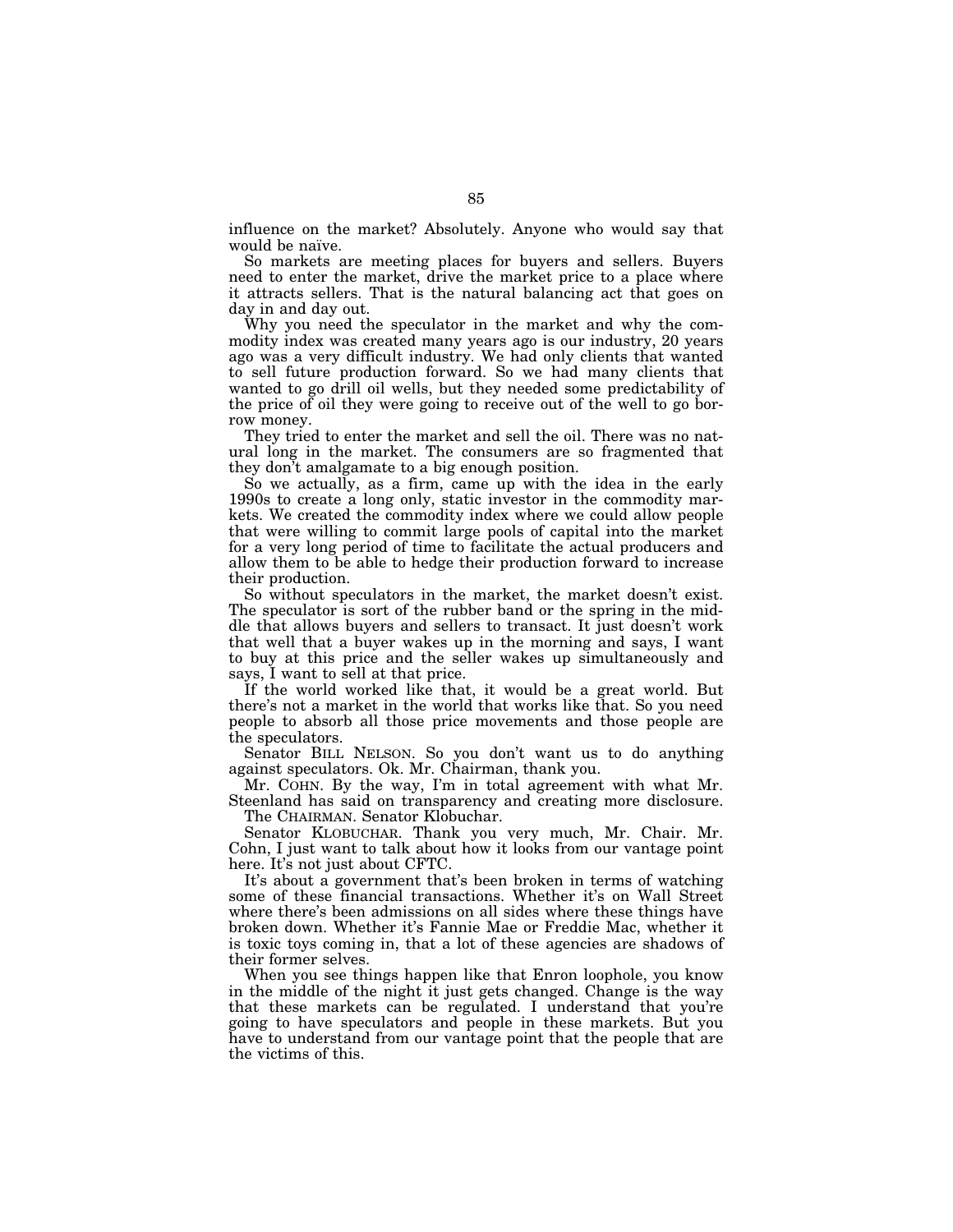You can survive it if your things go up and down. These are people who can't. In Minnesota who are filling up their trucks half with gas and they can't go up to their cabins in the summer. So the problem with this is that the people who have most been affected by it, have the least disposable income.

So what we're trying to do and I would agree with Senator Nelson, that we need to give them more tools. We don't want to mess up the market. We're happy to listen to you. But we need to give them more tools.

I guess just to make this real and why I'm supporting the gang of 20 thing when it does have speculation. I'm going to try to get it on there, if we can. The reason I'm supporting it is that we have to move as a country forward. I understand I can't get everything that I want in this.

But I just want to ask to make this real. Mr. Krenicki, did you say that you believe that if we don't keep these investment strategies in place, how many jobs will we lose from your own company alone?

Mr. KRENICKI. If the PTC goes away, history has shown us when that happens the industry declines 90 percent. Will that happen again? We think directionally it will decline and American Wind Energy Association estimates about 76,000 jobs would go away.

Senator KLOBUCHAR. Thank you. Mr. Wagoner, if we keep going the way we are in the auto industry and we don't think ahead to these green jobs and new economy, what do you think will happen?

Mr. WAGONER. You would have to tell me what's going to happen to the price of oil, right? Because basically that's what is driving the, you know, the demand for our products and frankly extends across the entire economy.

So when oil prices are low everything goes great. When they go high then we, you know, we get into situations like we are today. From a business perspective we much prefer to have a diversity of sources. We think that would provide a longer term stability and conditions for the U.S. economy to continue to grow which I think is at the root cause of addressing some of the issues of your concern.

Senator KLOBUCHAR. Thank you. Then Mr. Steenland, our hometown airline, if we just keep going the way we're going and we don't do more with our own domestic supply and we don't do more with wind and solar and all these things that can feed into new energies. What do you think will happen to the airline industry and all the employees we have in Minnesota?

Mr. STEENLAND. I certainly think if you dial back, you know, to the middle of July and you look at the world where oil is at \$147 a barrel. I think the U.S. airline industry and the economy as a whole would be looking radically different in that airfares would be materially higher, service would be materially reduced. All that means for hubs that for which corporate headquarters have expanded service to small communities and the like would be, clearly would have been adversely affected.

Hopefully we can stabilize with the type of legislation that's being proposed, you know, a lot of the experts for, take it for what's its worth, say that the sort of the long term, natural supply and demand price of oil ought to be in the \$70 to \$90 a barrel range.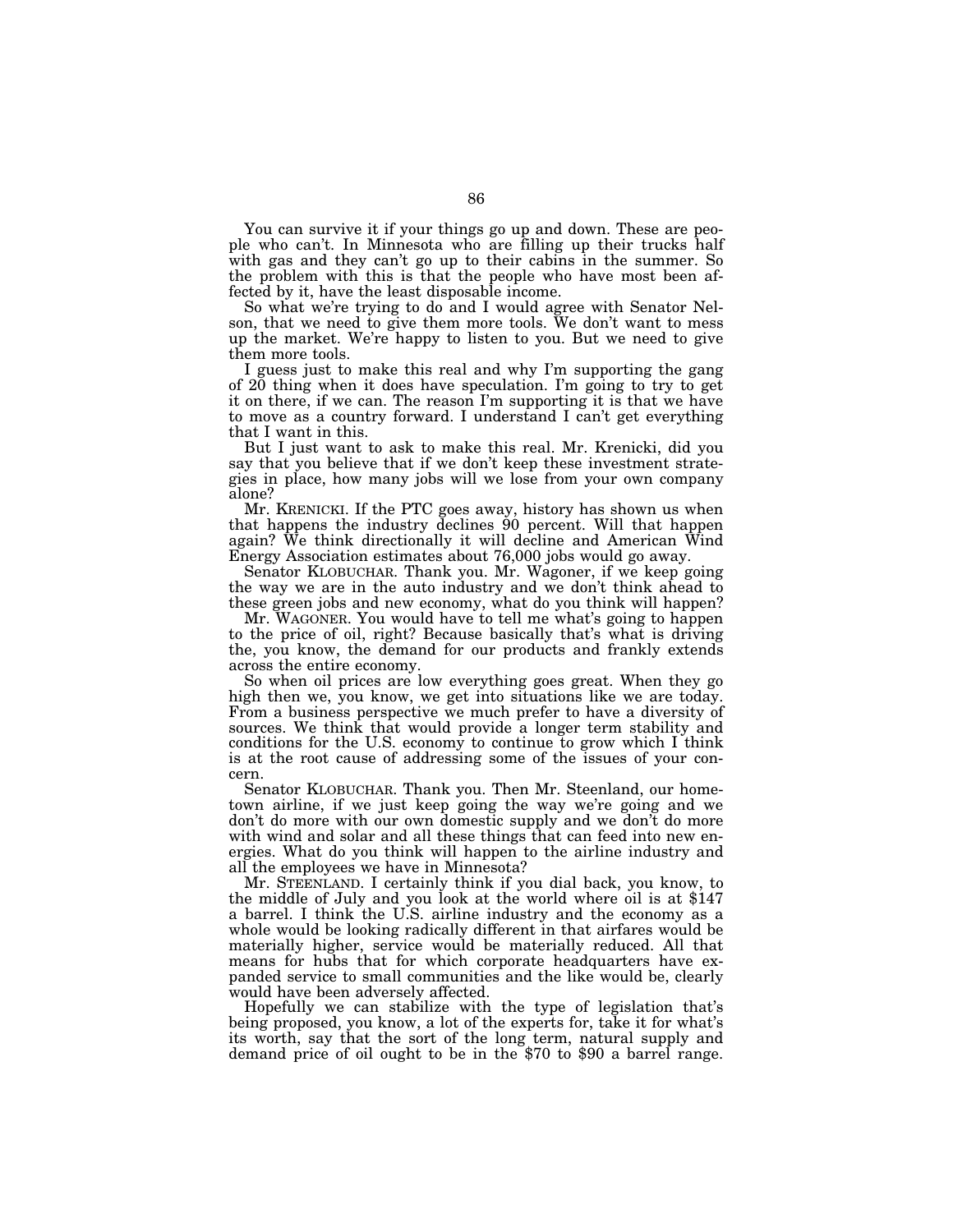If that's true, I think we can, you know, manage through this in a relatively decent way. But if we see the return of oil with that's in the \$140 range. I think the world is going to look much different.

Senator KLOBUCHAR. Very good. I have to go be on a Moorhead radio station. So I'll tell them all that you're supportive of us moving ahead.

I am serious about that we need support from the corporate community as we try to move these things going forward in Congress. We need, if you're truly supportive of these things what I've seen so many times when we try to move climate change legislation, Mr. Rowe or other things is people kind of say they're for it and then people are making calls against it.

We just can't afford to have that happen. We're going to need your help. Thank you.

The CHAIRMAN. Senator Domenici, go right ahead.

Senator DOMENICI. Yes, thank you, Mr. Chairman. I want to say again to all of you how much we are indebted to you for taking time off to come to talk with us. I believe, Mr. Cohn, your explanation from the marketplace standpoint of supply and demand and how it has an impact on the price of oil whether we like it or not, whether we like the result or not, is very necessary.

You see an environment here where we can't help it. We are very much affected by emotions and most of the time it's emotions of our constituents. Frequently the emotion button is pushed by the wrong set of facts or the wrong interpretation.

We have a difficult job, as you can tell, trying to put together an energy bill. In fact the Chairman and I, who put three of them together in the past 7 years, one being the very large package that most of you are aware of and two others. Among the other two we had, we finally passed CAFE changes.

I say to you, Mr. Wagoner, I'm not sure that you smiled as I said that. But a few years ago, you would not have. But Congress finally came around and said it's obvious. We've got to have smaller cars, lighter cars. We've got to take the chance of increased injuries that might occur if that's one of the facts.

But we did that and we also did whatever was necessary to bring nuclear power on. It's coming pretty strong. Now we have an issue that is, boy, right up to the top. It has to do with a very collateral issue to what you have been speaking of as witnesses today. That's if we have additional reserves that are American should we open them up for development?

That's what brought us to where we are. We started that moving along. From that came a well of support from the American people to drill for what was ours. That now we have an argument going. How much of that which is ours should we open up?

It's strange that we would go from not wanting to do any to those of us who started this debate wanted to open all of it and let that be decided in the future as we needed. I was very pleased to hear the oil companies that are out there using these platforms, that you all know about even though you're not in the business, the giant platforms that the oil developers put out in the water. It turned out to be technologically speaking very, very exciting products. There's no leakage. There's no spillage.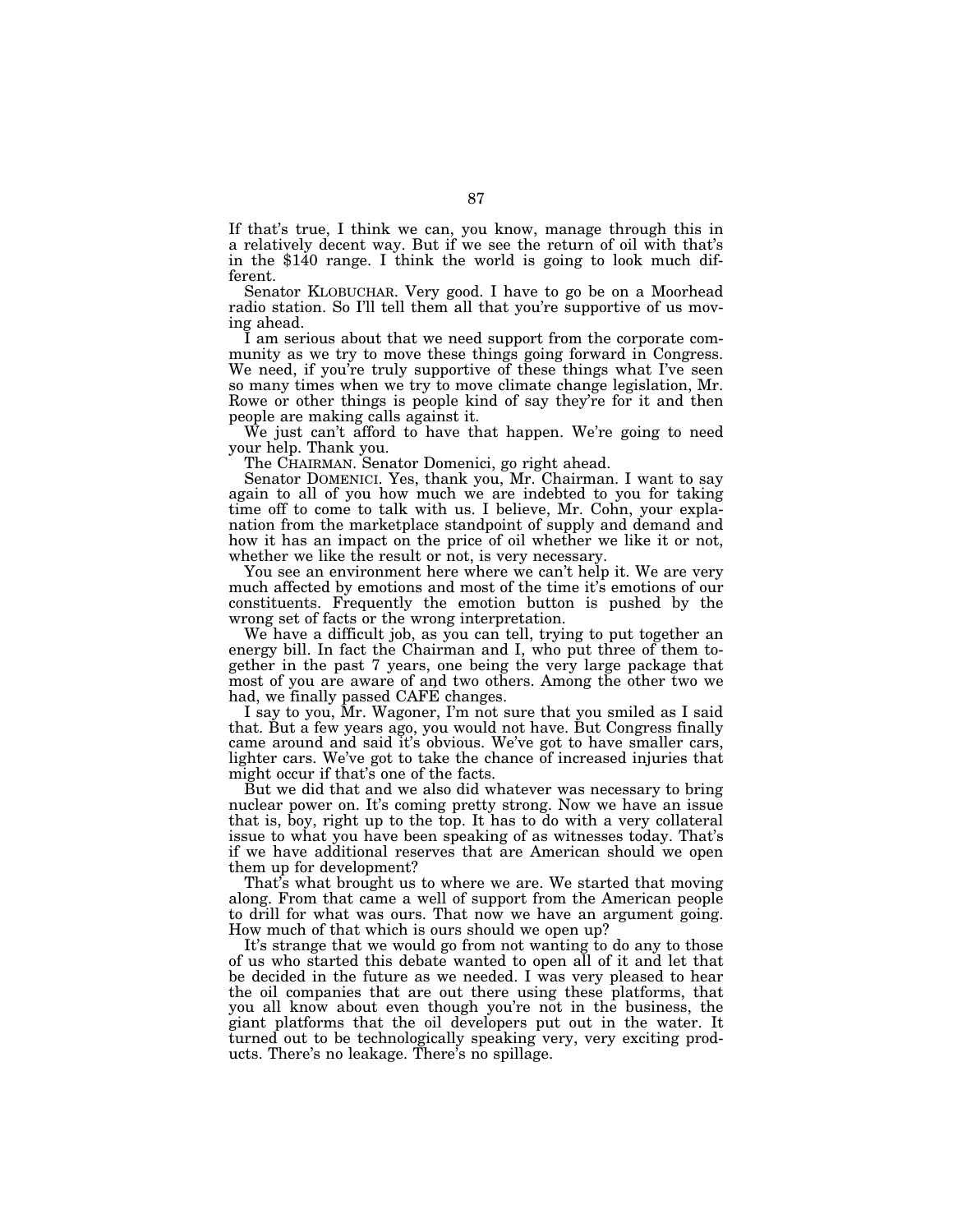When they get down they can have 10 or 12 wells off of one footprint. They can have directional drilling. It's just rather incredible feat of ingenuity with reference to off shore drilling.

If you were here this morning you would have heard the witness whose company does most of that, tell us that there are 30. All 30 are busy and they plan to double or triple that amount, especially since they think they are going to have the American off shore market be put up for acquisition so they can plan on using what they build, what they add to this fleet of 30. That's rather exciting. It ought to be exciting to you as businessmen to think that finally the American oil industry is going to be turned loose.

We have a lot of complaints about the oil industry, but what it all comes down to the bottom line, we're the only country that has any oil companies of real significance left in the world. I guess you know that. All the oil businesses are owned by states. They're government owned with just our American big five. They're the only companies that are privately owned.

I think in the final analysis we probably have to be proud of them, whether we want to be or not. We're lucky we've got them. Some people think they make too much money. But when it comes to developing our resources, they're pretty darn good. When it comes to developing resources around the world, they're very good. I think they're pleased if we open up more of our own property so they can do it here rather than run around the world fighting with the kind of dictators and other people, personages, that they've been confronted with as you've watched them over the years.

So if we open up the Outer Continental Shelf and it gets let out for bid, in time we will have perhaps as many as 80 or 90 offshore rigs of significance. They will be producing oil for us for a long time. The previous witnesses have told us, yes, indeed we will be using oil for a long time, even as we move through all these new things we're going to do. It's not that we want to. It's just that we have to. We can't avoid using it for quite some time.

I used to say one generation. I'm wrong. They're saying it's much more than one generation. It's perhaps as many as 30 or 40 years that we will continue to use it.

The issue that brought this to boil was should it be ours or should it be somebody else's as we continue to have to use oil. That's the issue. It should be ours if it can be and rather than somebody else's. The only place we know that it's ours is the off shore of the United States. That's where it is in abundance.

My last observation is we speak much of producing green jobs. General Electric has told us precisely what it means. I would say we have to be careful.

We didn't have time to inquire. But we want to make sure that a lot of that work is done here. I do know that some of it is not that we are importing a lot of it from Germany.

I hope if we make permanent or get 5 years or 10 years to this credit so that it's got its strength, it's pinned down. I hope more of the business will come to our country and be done here. I would ask, my last parting shot, if General Electric would tell me their observations about that because it's very important.

Will these jobs come here in more abundance than now in your opinion?